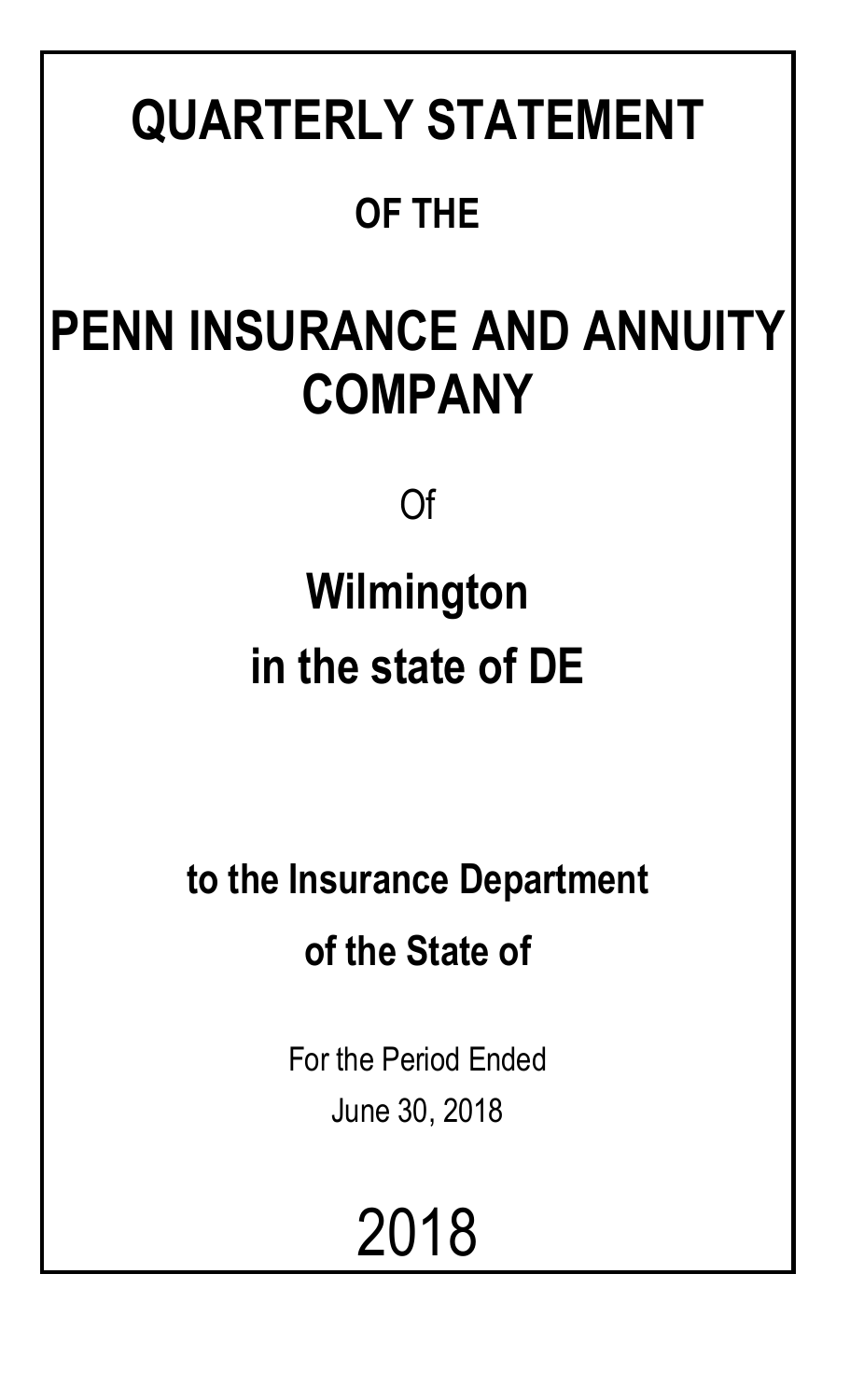## ı çim <sup>b</sup>ari im ildi Cul İnd ildi bir bir bar ilm ilm ter bir bir bir b **QUARTERLY STATEMENT**

As of June 30, 2018

## of the Condition and Affairs of the PENN INSURANCE AND ANNUITY COMPANY

NAIC Group Code.....850. 850 NAIC Company Code..... 93262 Employer's ID Number..... 23-2142731 (Current Period) (Prior Period) Organized under the Laws of DE State of Domicile or Port of Entry DE **Country of Domicile IIS** Incorporated/Organized..... July 3, 1980 Commenced Business..... April 9, 1981 **Statutory Home Office** 1209 Orange Street .. Wilmington .. DE .. US .. 19801 (Street and Number) (City or Town, State, Country and Zip Code) Main Administrative Office 600 Dresher Road .. Horsham .. PA... US .. 19044 215-956-8000 (Street and Number) (City or Town, State, Country and Zip Code) (Area Code) (Telephone Number) **Mail Address** Penn Insurance & Annuity Company .. Philadelphia .. PA .. US .. 19172 (Street and Number or P. O. Box) (City or Town, State, Country and Zip Code) Primary Location of Books and Records 600 Dresher Road .. Horsham .. PA .. US .. 19044 215-956-8000 (Street and Number) (City or Town, State, Country and Zip Code) (Area Code) (Telephone Number) Internet Web Site Address www.pennmutual.com **Statutory Statement Contact** Bethanne Doyle Adamsky 215-956-8120 (Name) (Area Code) (Telephone Number) (Extension) adamsky.bethanne@pennmutual.com 215-956-8145 (E-Mail Address) (Fax Number) **OFFICERS** Name **Tifle Name Title** 1. Eileen Claire McDonnell Chairman & CFO 2. Susan Twine Deakins Executive VP & Chief Financial Officer 3. Franklin Luther Best Jr. Secretary & Counsel 4. David Michael O'Malley President & Chief Operating Officer **OTHER** Thomas Henry Harris Jav T Lewellen

VP & Chief Actuary

**Executive VP, Distribution** 

Controller & Treasurer

Eileen Claire McDonnell Thomas Henry Harris

Bethanne Doyle Adamsky

**DIRECTORS OR TRUSTEES** 

David Michael O'Malley Susan Twine Deakins

Gregory Joseph Driscoll

State of... Pennsylvania County of.....

Montgomery

OG+

The officers of this reporting entity being duly swom, each depose and say that they are the described officers of said reporting entity, and that on the reporting period stated above, all of the herein described assets were the absolute property of the said reporting entity, free and clear from any liens or claims thereon, except as herein stated, and that this statement, together with related exhibits, schedules and explanations therein contained, annexed or referred to, is a full and true statement of all the assets and liabilities and of the condition and affairs of the said reporting entity as of the reporting period stated above, and of its income and deductions therefrom for the period ended, and have been completed in accordance with the NAIC Annual Statement Instructions and Accounting Practices and Procedures manual except to the extent that: (1) state law may differ; or, (2) that state rules or regulations require differences in reporting not related to accounting practices and procedures, according to the best of their information, knowledge and belief, respectively. Furthermore, the scope of this attestation by the described officers also includes the related corresponding electronic filing with the NAIC, when required, that is an exact copy (except for formatting differences due to electronic filing) of the enclosed statement. The electronic filing may be requested by various regulators in lieu of or in addition to the enclosed statement.

| (Signature)                                                                                                                                                                                                                                   | (Signature)                                                                                                                         | (Signature)                       |
|-----------------------------------------------------------------------------------------------------------------------------------------------------------------------------------------------------------------------------------------------|-------------------------------------------------------------------------------------------------------------------------------------|-----------------------------------|
| Eileen Claire McDonnell                                                                                                                                                                                                                       | Susan Twine Deakins                                                                                                                 | Franklin Luther Best Jr.          |
| 1. (Printed Name)                                                                                                                                                                                                                             | 2. (Printed Name)                                                                                                                   | 3. (Printed Name)                 |
| Chairman & CEO                                                                                                                                                                                                                                | Executive VP & Chief Financial Officer                                                                                              | Secretary & Counsel               |
| (Title)                                                                                                                                                                                                                                       | (Title)                                                                                                                             | (Title)                           |
| Subscribed and sworn to before me<br><b>This</b><br>dav of<br>Commonwealth of Pennsylvania - Notary Seal<br>Marianne C. Bechtel, Notary Public<br>: Montgomery County<br>My commission expires December 26, 2021<br>Commission number 1008805 | a. Is this an original filing?<br>2018<br>b. If no<br>1. State the amendment number<br>2. Date filed<br>3. Number of pages attached | Yes $[X]$<br>$No$ $\vert$ $\vert$ |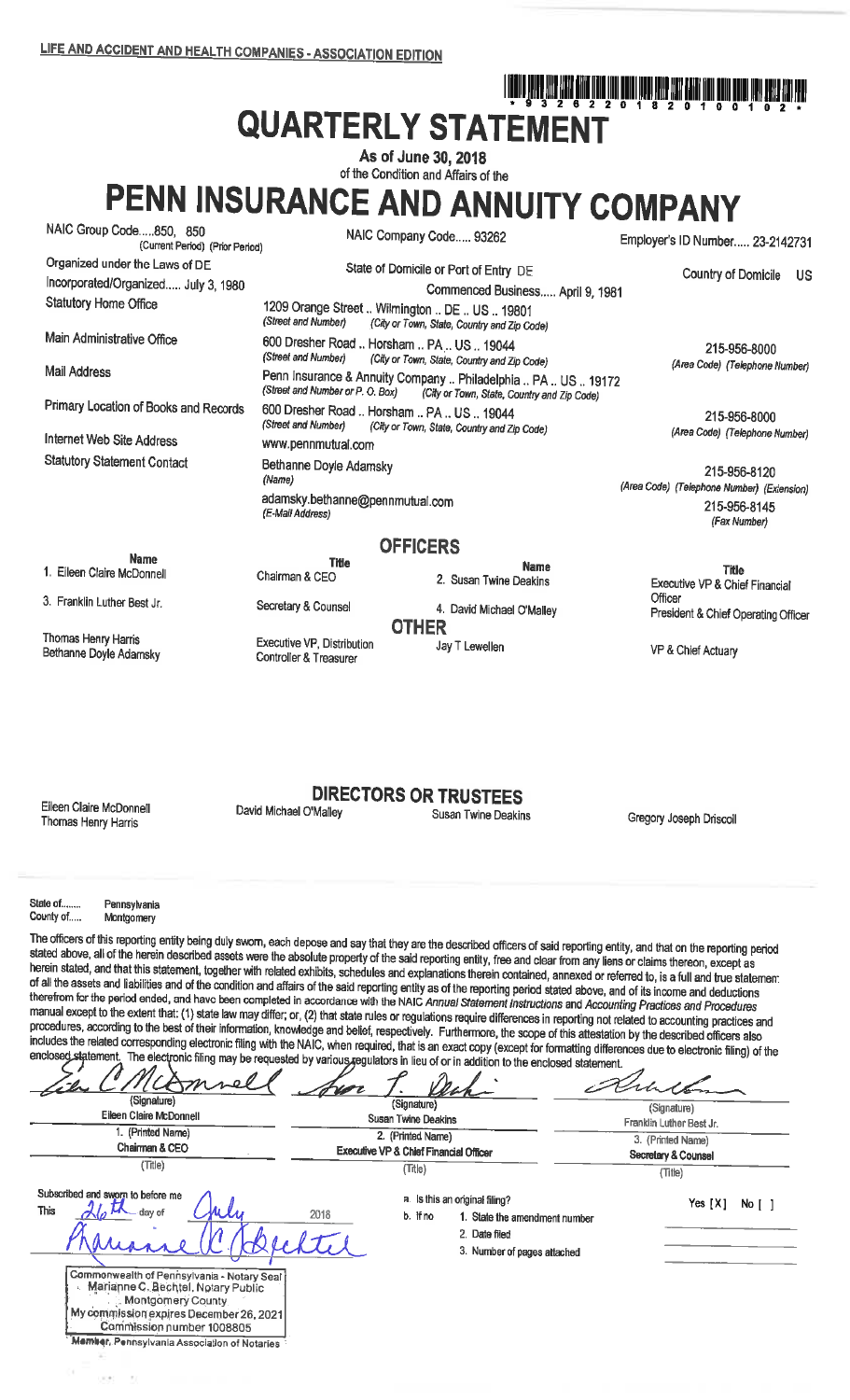|      |                                                                                                                                                | AUUL I U                    |                               |                                                       |                                                         |
|------|------------------------------------------------------------------------------------------------------------------------------------------------|-----------------------------|-------------------------------|-------------------------------------------------------|---------------------------------------------------------|
|      |                                                                                                                                                |                             | <b>Current Statement Date</b> |                                                       | 4                                                       |
|      |                                                                                                                                                | 1<br>Assets                 | Nonadmitted<br>Assets         | 3<br><b>Net Admitted</b><br>Assets<br>$(Cols. 1 - 2)$ | December 31<br>Prior Year Net<br><b>Admitted Assets</b> |
| 1.   |                                                                                                                                                | 3,541,332,133               |                               | $1.11$ 3,541,332,133                                  | $\ldots$ 3,233,616,043                                  |
| 2.   | Stocks:                                                                                                                                        |                             |                               |                                                       |                                                         |
|      | 2.1                                                                                                                                            |                             |                               |                                                       |                                                         |
|      | $2.2\phantom{0}$                                                                                                                               |                             |                               |                                                       |                                                         |
| 3.   | Mortgage loans on real estate:                                                                                                                 |                             |                               |                                                       |                                                         |
|      | 3.1                                                                                                                                            |                             |                               |                                                       |                                                         |
|      | 3.2                                                                                                                                            |                             |                               |                                                       |                                                         |
| 4.   | Real estate:                                                                                                                                   |                             |                               |                                                       |                                                         |
|      |                                                                                                                                                |                             |                               |                                                       |                                                         |
|      | Properties occupied by the company (less \$0<br>4.1                                                                                            |                             |                               |                                                       |                                                         |
|      | Properties held for the production of income (less \$0<br>4.2                                                                                  |                             |                               |                                                       |                                                         |
|      | 4.3                                                                                                                                            |                             |                               |                                                       |                                                         |
| 5.   | Cash (\$2,645,338), cash equivalents (\$191,147,354)                                                                                           |                             |                               |                                                       |                                                         |
|      |                                                                                                                                                |                             |                               |                                                       |                                                         |
| 6.   |                                                                                                                                                |                             |                               |                                                       |                                                         |
| 7.   |                                                                                                                                                |                             |                               |                                                       |                                                         |
| 8.   |                                                                                                                                                |                             |                               |                                                       |                                                         |
| 9.   |                                                                                                                                                |                             |                               |                                                       |                                                         |
| 10.  |                                                                                                                                                |                             |                               |                                                       |                                                         |
| 11.  |                                                                                                                                                |                             |                               |                                                       |                                                         |
| 12.  |                                                                                                                                                |                             |                               |                                                       |                                                         |
| 13.  |                                                                                                                                                |                             |                               |                                                       |                                                         |
| 14.  |                                                                                                                                                |                             |                               |                                                       |                                                         |
| 15.  | Premiums and considerations:                                                                                                                   |                             |                               |                                                       |                                                         |
|      |                                                                                                                                                |                             |                               |                                                       |                                                         |
|      | 15.2 Deferred premiums, agents' balances and installments booked but deferred<br>and not yet due (including \$0 earned but unbilled premiums). |                             |                               | $\Omega$ .                                            |                                                         |
|      | 15.3 Accrued retrospective premiums (\$0) and contracts subject to                                                                             |                             |                               |                                                       |                                                         |
|      | 16. Reinsurance:                                                                                                                               |                             |                               |                                                       |                                                         |
|      |                                                                                                                                                |                             |                               |                                                       |                                                         |
|      |                                                                                                                                                |                             |                               |                                                       |                                                         |
|      |                                                                                                                                                |                             |                               |                                                       |                                                         |
| 17.  |                                                                                                                                                |                             |                               |                                                       |                                                         |
| 18.1 |                                                                                                                                                |                             |                               |                                                       |                                                         |
|      |                                                                                                                                                |                             |                               |                                                       |                                                         |
| 19.  |                                                                                                                                                |                             |                               |                                                       |                                                         |
| 20.  |                                                                                                                                                |                             |                               |                                                       |                                                         |
| 21.  |                                                                                                                                                |                             |                               |                                                       |                                                         |
| 22.  |                                                                                                                                                |                             |                               |                                                       |                                                         |
| 23.  |                                                                                                                                                |                             |                               |                                                       |                                                         |
| 24.  |                                                                                                                                                |                             |                               |                                                       |                                                         |
| 25.  |                                                                                                                                                |                             |                               |                                                       |                                                         |
| 26.  | Total assets excluding Separate Accounts, Segregated Accounts and Protected                                                                    |                             |                               |                                                       |                                                         |
| 27.  |                                                                                                                                                |                             |                               |                                                       |                                                         |
| 28.  |                                                                                                                                                |                             |                               |                                                       |                                                         |
|      |                                                                                                                                                |                             |                               |                                                       |                                                         |
|      |                                                                                                                                                | <b>DETAILS OF WRITE-INS</b> |                               | $\overline{0}$                                        |                                                         |
|      |                                                                                                                                                |                             |                               |                                                       |                                                         |

| 1101. |  |           |
|-------|--|-----------|
|       |  |           |
| 1103. |  |           |
|       |  |           |
|       |  |           |
|       |  |           |
|       |  |           |
|       |  |           |
|       |  |           |
|       |  | 5.827.525 |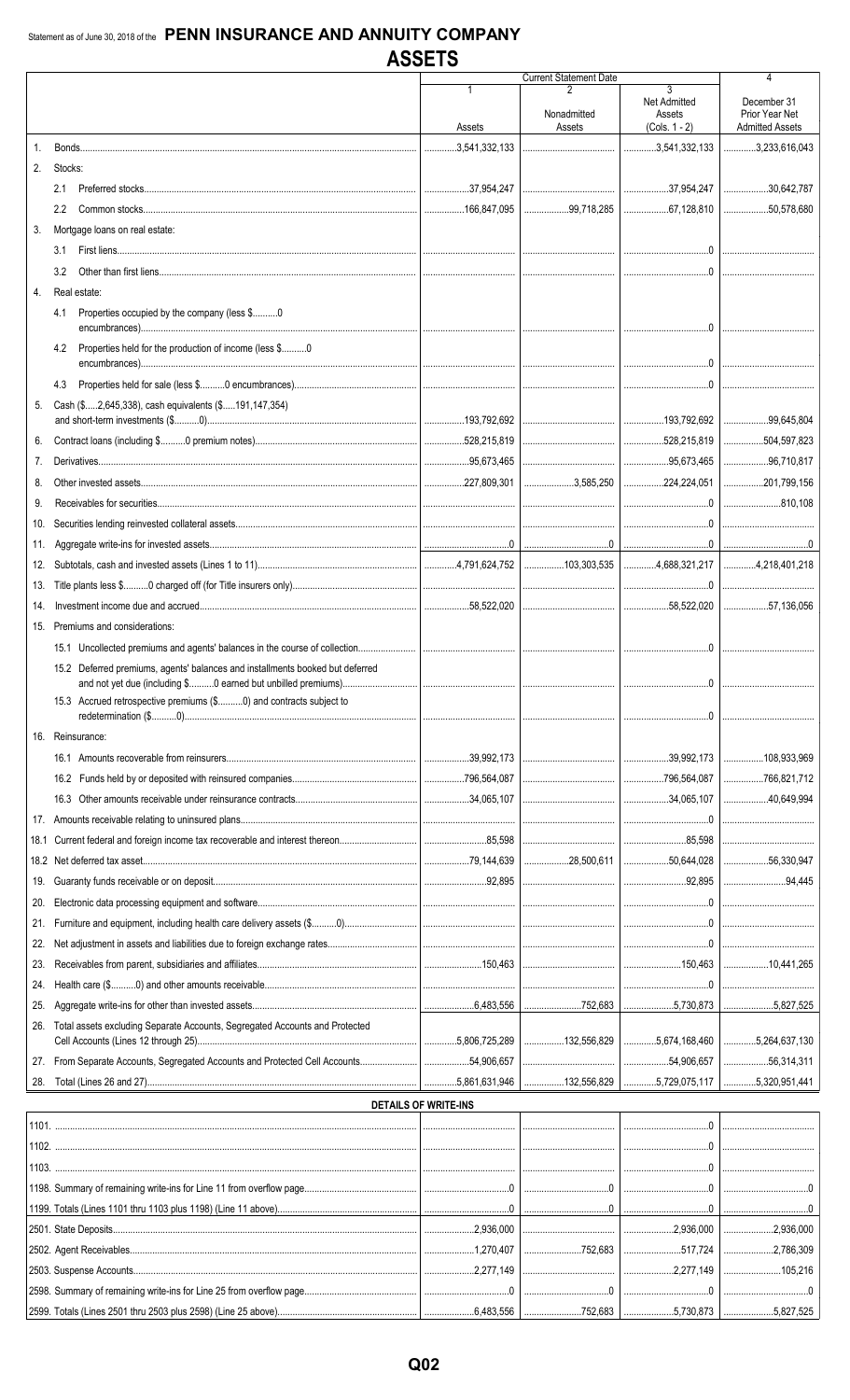## Statement as of June 30, 2018 of the PENN INSURANCE AND ANNUITY COMPANY LIABILITIES, SURPLUS AND OTHER FUNDS

|            |                                                                                                                       | $\mathbf{1}$<br>Current<br><b>Statement Date</b> | $\overline{2}$<br>December 31<br>Prior Year |
|------------|-----------------------------------------------------------------------------------------------------------------------|--------------------------------------------------|---------------------------------------------|
| 1.         | Aggregate reserve for life contracts \$3,625,692,781 less \$0                                                         |                                                  |                                             |
| 2.         |                                                                                                                       |                                                  |                                             |
| 3.<br>4.   | Contract claims:                                                                                                      |                                                  |                                             |
|            | 4.1                                                                                                                   |                                                  |                                             |
|            | 4.2                                                                                                                   |                                                  |                                             |
| 5.<br>6.   | Provision for policyholders' dividends and coupons payable in following calendar year - estimated amounts:            |                                                  |                                             |
|            | 6.1                                                                                                                   |                                                  |                                             |
|            | 6.2<br>6.3                                                                                                            |                                                  |                                             |
| 7.         |                                                                                                                       |                                                  |                                             |
| 8.         | Premiums and annuity considerations for life and accident and health contracts received in advance                    |                                                  |                                             |
| 9.         | Contract liabilities not included elsewhere:                                                                          |                                                  |                                             |
|            | 9.1                                                                                                                   |                                                  |                                             |
|            | Provision for experience rating refunds, including the liability of \$ 0 accident and health experience rating<br>9.2 |                                                  |                                             |
|            | 9.3                                                                                                                   |                                                  |                                             |
|            | 9.4                                                                                                                   |                                                  |                                             |
| 10.        | Commissions to agents due or accrued - life and annuity contracts \$0, accident and health \$0                        |                                                  |                                             |
| 11.        |                                                                                                                       |                                                  |                                             |
| 12.        |                                                                                                                       |                                                  |                                             |
| 13.        | Transfers to Separate Accounts due or accrued (net) (including \$(92) accrued for expense                             |                                                  |                                             |
| 14.        |                                                                                                                       |                                                  |                                             |
| 15.1       |                                                                                                                       |                                                  |                                             |
| 15.2       |                                                                                                                       |                                                  |                                             |
| 16.        |                                                                                                                       |                                                  |                                             |
| 17.<br>18. |                                                                                                                       |                                                  |                                             |
| 19.        |                                                                                                                       |                                                  |                                             |
| 20.<br>21. |                                                                                                                       |                                                  |                                             |
| 22.        |                                                                                                                       |                                                  |                                             |
| 23.        |                                                                                                                       |                                                  |                                             |
| 24.        | Miscellaneous liabilities:                                                                                            |                                                  |                                             |
|            |                                                                                                                       |                                                  |                                             |
|            |                                                                                                                       |                                                  |                                             |
|            |                                                                                                                       |                                                  |                                             |
|            |                                                                                                                       |                                                  |                                             |
|            |                                                                                                                       |                                                  |                                             |
|            |                                                                                                                       |                                                  |                                             |
|            |                                                                                                                       |                                                  |                                             |
|            |                                                                                                                       |                                                  |                                             |
| 25.<br>26. |                                                                                                                       |                                                  | 163,058,043<br>4,833,089,283                |
| 27.        |                                                                                                                       |                                                  | 56,314,311                                  |
| 28.        |                                                                                                                       | $1$ 5,275,262,558                                | 4,889,403,594                               |
| 29.<br>30. |                                                                                                                       | 2,500,000                                        | 2,500,000                                   |
| 31.        |                                                                                                                       |                                                  |                                             |
| 32.        |                                                                                                                       |                                                  |                                             |
| 33.<br>34. |                                                                                                                       |                                                  | 349,661.695                                 |
| 35.        |                                                                                                                       |                                                  |                                             |
| 36.        | Less treasury stock, at cost:                                                                                         |                                                  |                                             |
|            |                                                                                                                       |                                                  |                                             |
| 37.        |                                                                                                                       |                                                  | 429,047,847                                 |
| 38.        |                                                                                                                       |                                                  |                                             |
| 39.        | <b>DETAILS OF WRITE-INS</b>                                                                                           |                                                  |                                             |
|            | <u> 1989 - Johann Barbara, martxa eta politikar</u>                                                                   |                                                  |                                             |
|            |                                                                                                                       |                                                  |                                             |
|            |                                                                                                                       |                                                  | 82,305                                      |
|            |                                                                                                                       |                                                  |                                             |
|            |                                                                                                                       |                                                  |                                             |
|            |                                                                                                                       |                                                  |                                             |
|            |                                                                                                                       |                                                  |                                             |
|            |                                                                                                                       |                                                  |                                             |
|            |                                                                                                                       |                                                  |                                             |
|            |                                                                                                                       |                                                  |                                             |
|            |                                                                                                                       |                                                  |                                             |
|            |                                                                                                                       |                                                  |                                             |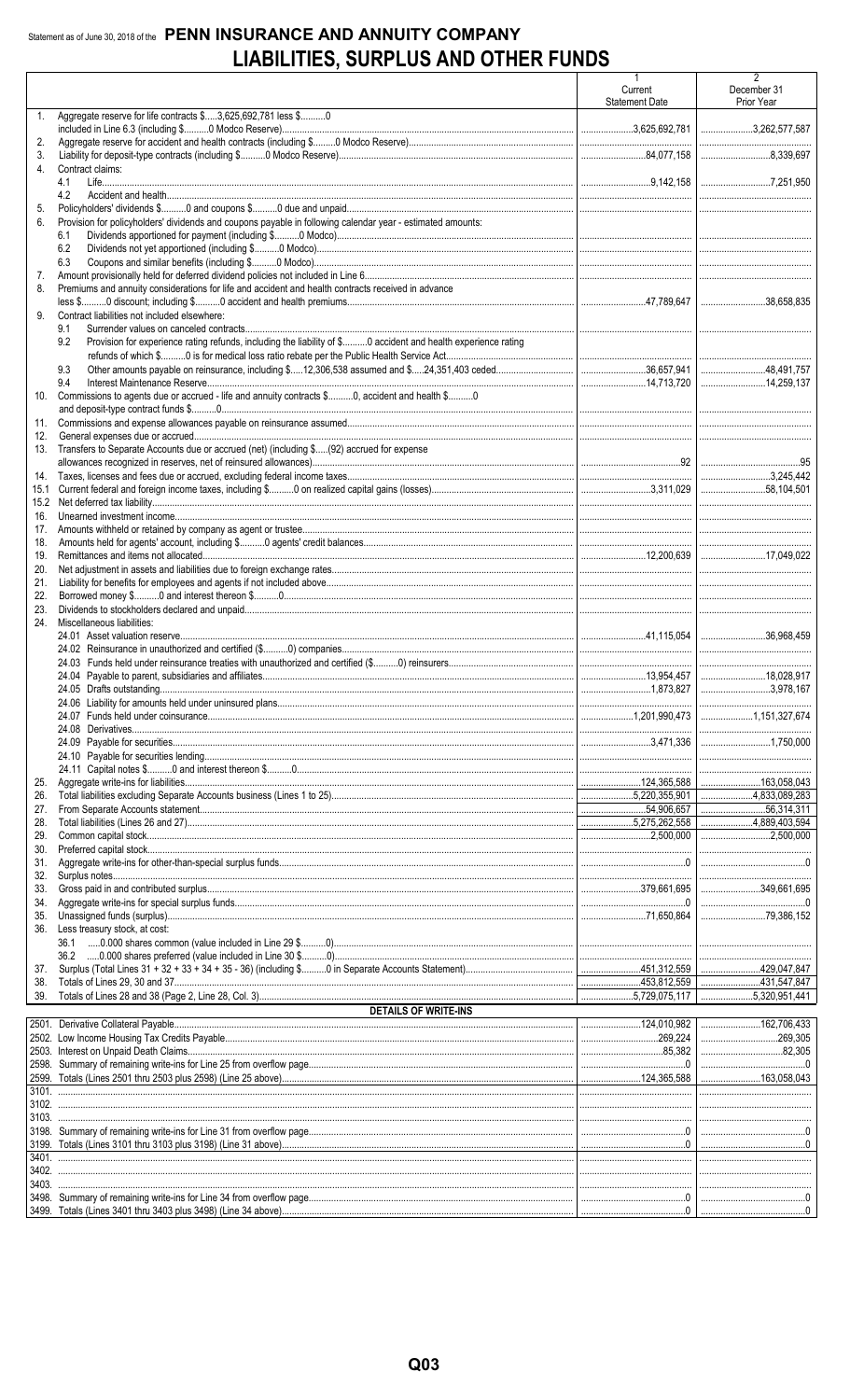## **SUMMARY OF OPERATIONS**

|          |                                                                                                              | 1<br>Current                            | 2<br>Prior                                                                                                                                                                                                                                                                                                                                           | 3<br>Prior Year Ended                    |
|----------|--------------------------------------------------------------------------------------------------------------|-----------------------------------------|------------------------------------------------------------------------------------------------------------------------------------------------------------------------------------------------------------------------------------------------------------------------------------------------------------------------------------------------------|------------------------------------------|
| 1.       |                                                                                                              | Year to Date<br>$\frac{386,651,017}{2}$ | Year to Date<br>$\ldots$ 309,825,052                                                                                                                                                                                                                                                                                                                 | December 31                              |
|          |                                                                                                              | 1,648,238                               | 230,731                                                                                                                                                                                                                                                                                                                                              | 230.732                                  |
|          |                                                                                                              | 109,212,138                             | 89,688,778                                                                                                                                                                                                                                                                                                                                           | 191,916,194                              |
| 4.       |                                                                                                              |                                         |                                                                                                                                                                                                                                                                                                                                                      |                                          |
| 5.<br>6. |                                                                                                              |                                         | $\ldots \ldots \ldots \ldots \ldots \ldots \ldots \vdots$<br>2,697.589                                                                                                                                                                                                                                                                               | <br>$\ldots$ 5,495,445                   |
|          |                                                                                                              |                                         |                                                                                                                                                                                                                                                                                                                                                      |                                          |
|          | 8. Miscellaneous Income:                                                                                     |                                         |                                                                                                                                                                                                                                                                                                                                                      |                                          |
|          | 8.1 Income from fees associated with investment management, administration and contract guarantees           |                                         |                                                                                                                                                                                                                                                                                                                                                      |                                          |
|          |                                                                                                              | 398,197                                 | 396,900                                                                                                                                                                                                                                                                                                                                              | 801.513                                  |
|          |                                                                                                              |                                         | 101,021,989                                                                                                                                                                                                                                                                                                                                          | $\ldots$ 209,201,249                     |
|          |                                                                                                              | 520.148.498                             |                                                                                                                                                                                                                                                                                                                                                      | 1.107.666.993                            |
|          |                                                                                                              |                                         | $\ldots$ 26,823,971                                                                                                                                                                                                                                                                                                                                  | $\overline{\ldots}$ 34,422,504           |
|          |                                                                                                              |                                         |                                                                                                                                                                                                                                                                                                                                                      |                                          |
|          |                                                                                                              |                                         | $\ldots$ 6,466,283<br>262.347                                                                                                                                                                                                                                                                                                                        | 14,386,918<br>530,478                    |
|          |                                                                                                              |                                         |                                                                                                                                                                                                                                                                                                                                                      |                                          |
|          |                                                                                                              |                                         | 39.655.164                                                                                                                                                                                                                                                                                                                                           | 109,117,683                              |
|          |                                                                                                              |                                         |                                                                                                                                                                                                                                                                                                                                                      |                                          |
|          |                                                                                                              |                                         |                                                                                                                                                                                                                                                                                                                                                      | 2,670,777                                |
|          |                                                                                                              | $\ldots$ 363,459,341                    | 119,937<br>$\ldots$ 299,324,156                                                                                                                                                                                                                                                                                                                      | $\ldots$ 225,480<br>$\ldots$ 664,777,416 |
|          |                                                                                                              |                                         |                                                                                                                                                                                                                                                                                                                                                      | $\ldots$ 826.131.256                     |
|          |                                                                                                              | 28,632,382                              | 18,866,270                                                                                                                                                                                                                                                                                                                                           | 47.150.920                               |
|          |                                                                                                              | 18,148,064                              | 25.530.396                                                                                                                                                                                                                                                                                                                                           | 45,551,622                               |
|          |                                                                                                              |                                         | $\ldots$ 37.835.130                                                                                                                                                                                                                                                                                                                                  | 94,798,127                               |
|          |                                                                                                              |                                         |                                                                                                                                                                                                                                                                                                                                                      |                                          |
|          |                                                                                                              |                                         |                                                                                                                                                                                                                                                                                                                                                      |                                          |
|          |                                                                                                              |                                         |                                                                                                                                                                                                                                                                                                                                                      |                                          |
|          |                                                                                                              |                                         |                                                                                                                                                                                                                                                                                                                                                      | 1,074,804,893                            |
|          |                                                                                                              |                                         |                                                                                                                                                                                                                                                                                                                                                      | $\ldots$ 32,862,100                      |
|          |                                                                                                              |                                         |                                                                                                                                                                                                                                                                                                                                                      | $\ldots$ 32,862,100                      |
|          |                                                                                                              |                                         |                                                                                                                                                                                                                                                                                                                                                      | 49,854,296                               |
|          | 33. Net gain from operations after dividends to policyholders and federal income taxes and before realized   |                                         |                                                                                                                                                                                                                                                                                                                                                      |                                          |
|          |                                                                                                              |                                         |                                                                                                                                                                                                                                                                                                                                                      | $1$ (16,992,196)                         |
|          | 34. Net realized capital gains (losses) (excluding gains (losses) transferred to the IMR) less capital gains |                                         |                                                                                                                                                                                                                                                                                                                                                      |                                          |
|          |                                                                                                              | 10.407.132                              | $\dots$                                                                                                                                                                                                                                                                                                                                              | 1,077,671                                |
|          |                                                                                                              |                                         |                                                                                                                                                                                                                                                                                                                                                      |                                          |
|          | <b>CAPITAL AND SURPLUS ACCOUNT</b>                                                                           |                                         |                                                                                                                                                                                                                                                                                                                                                      |                                          |
|          |                                                                                                              |                                         | 393,919,436 393,919,436                                                                                                                                                                                                                                                                                                                              |                                          |
|          |                                                                                                              |                                         |                                                                                                                                                                                                                                                                                                                                                      |                                          |
|          |                                                                                                              |                                         |                                                                                                                                                                                                                                                                                                                                                      |                                          |
|          |                                                                                                              |                                         |                                                                                                                                                                                                                                                                                                                                                      |                                          |
|          |                                                                                                              |                                         |                                                                                                                                                                                                                                                                                                                                                      |                                          |
|          |                                                                                                              |                                         |                                                                                                                                                                                                                                                                                                                                                      |                                          |
|          |                                                                                                              |                                         |                                                                                                                                                                                                                                                                                                                                                      |                                          |
|          |                                                                                                              |                                         |                                                                                                                                                                                                                                                                                                                                                      |                                          |
|          |                                                                                                              |                                         |                                                                                                                                                                                                                                                                                                                                                      |                                          |
|          |                                                                                                              |                                         |                                                                                                                                                                                                                                                                                                                                                      |                                          |
|          |                                                                                                              |                                         |                                                                                                                                                                                                                                                                                                                                                      |                                          |
|          | 50. Capital changes:                                                                                         |                                         |                                                                                                                                                                                                                                                                                                                                                      |                                          |
|          |                                                                                                              |                                         |                                                                                                                                                                                                                                                                                                                                                      |                                          |
|          |                                                                                                              |                                         |                                                                                                                                                                                                                                                                                                                                                      |                                          |
|          |                                                                                                              |                                         |                                                                                                                                                                                                                                                                                                                                                      |                                          |
|          | 51. Surplus adjustment:                                                                                      |                                         |                                                                                                                                                                                                                                                                                                                                                      |                                          |
|          |                                                                                                              |                                         |                                                                                                                                                                                                                                                                                                                                                      |                                          |
|          |                                                                                                              |                                         |                                                                                                                                                                                                                                                                                                                                                      |                                          |
|          |                                                                                                              |                                         |                                                                                                                                                                                                                                                                                                                                                      |                                          |
|          |                                                                                                              |                                         |                                                                                                                                                                                                                                                                                                                                                      |                                          |
|          |                                                                                                              |                                         |                                                                                                                                                                                                                                                                                                                                                      |                                          |
|          |                                                                                                              |                                         |                                                                                                                                                                                                                                                                                                                                                      |                                          |
|          | <b>DETAILS OF WRITE-INS</b>                                                                                  |                                         |                                                                                                                                                                                                                                                                                                                                                      |                                          |
|          | 08.301.                                                                                                      |                                         | 81,887,626   170,911,512                                                                                                                                                                                                                                                                                                                             |                                          |
|          | 08.302.                                                                                                      |                                         |                                                                                                                                                                                                                                                                                                                                                      |                                          |
|          | 08.303.                                                                                                      |                                         |                                                                                                                                                                                                                                                                                                                                                      |                                          |
|          | 08.398.<br>08.399                                                                                            |                                         |                                                                                                                                                                                                                                                                                                                                                      |                                          |
|          | 2701.                                                                                                        |                                         |                                                                                                                                                                                                                                                                                                                                                      |                                          |
|          | 2702.                                                                                                        | 958,387                                 | 862,579 1,781,082                                                                                                                                                                                                                                                                                                                                    |                                          |
|          | 2703.                                                                                                        |                                         |                                                                                                                                                                                                                                                                                                                                                      |                                          |
|          | 2798.                                                                                                        |                                         | $\begin{array}{l} \rule{0.2cm}{0.15mm} \rule{0.2cm}{0.15mm} \rule{0.2cm}{0.15mm} \rule{0.2cm}{0.15mm} \rule{0.2cm}{0.15mm} \rule{0.2cm}{0.15mm} \rule{0.2cm}{0.15mm} \rule{0.2cm}{0.15mm} \rule{0.2cm}{0.15mm} \rule{0.2cm}{0.15mm} \rule{0.2cm}{0.15mm} \rule{0.2cm}{0.15mm} \rule{0.2cm}{0.15mm} \rule{0.2cm}{0.15mm} \rule{0.2cm}{0.15mm} \rule{$ |                                          |
|          | 2799.<br>5301.                                                                                               |                                         |                                                                                                                                                                                                                                                                                                                                                      |                                          |
|          | 5302.                                                                                                        |                                         |                                                                                                                                                                                                                                                                                                                                                      |                                          |
|          | 5303.                                                                                                        |                                         |                                                                                                                                                                                                                                                                                                                                                      |                                          |
|          | 5398.                                                                                                        |                                         |                                                                                                                                                                                                                                                                                                                                                      |                                          |
|          | 5399.                                                                                                        |                                         |                                                                                                                                                                                                                                                                                                                                                      |                                          |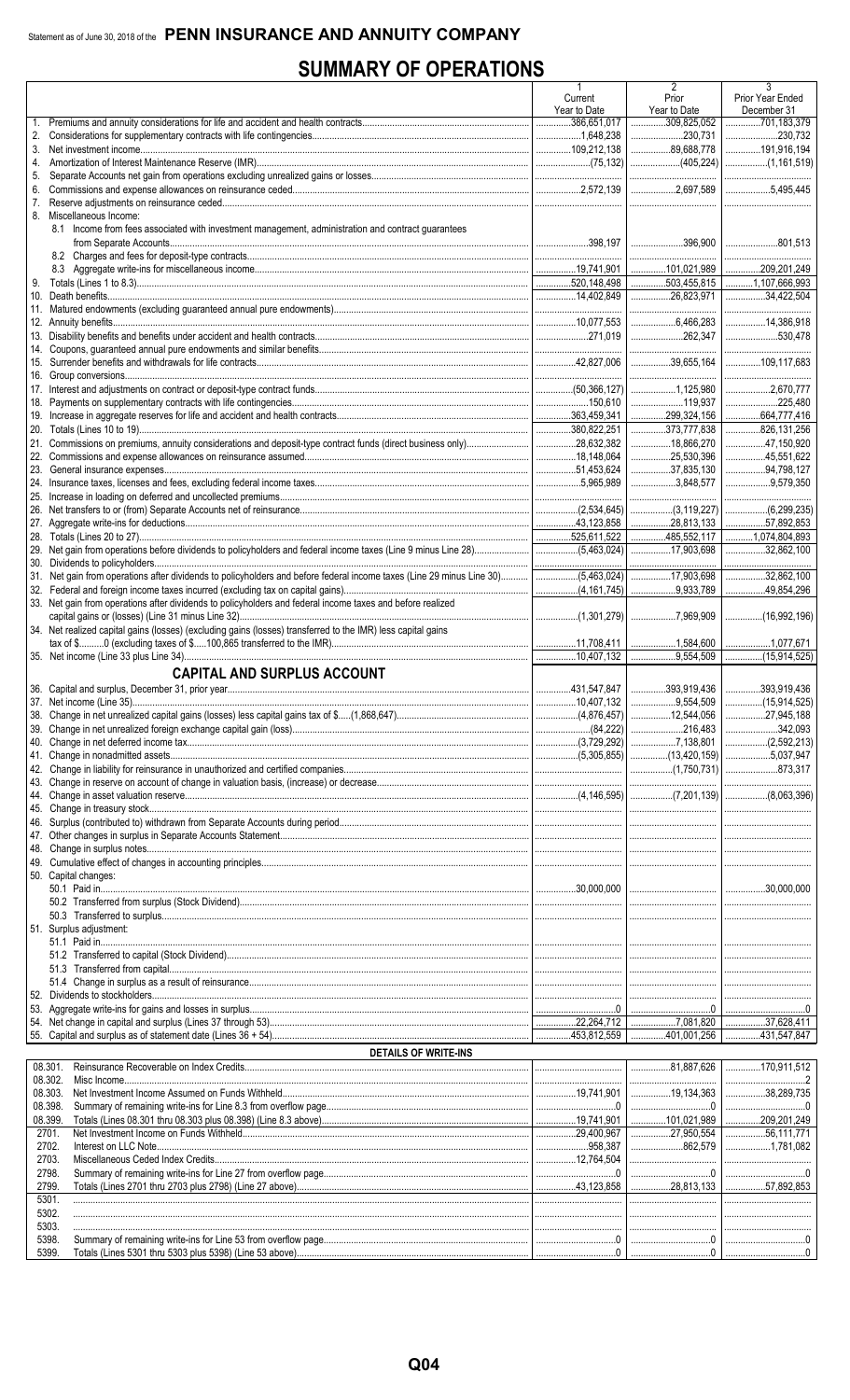|                    |                                                                                                            | 1                                     | 2                                                                    | 3                               |
|--------------------|------------------------------------------------------------------------------------------------------------|---------------------------------------|----------------------------------------------------------------------|---------------------------------|
|                    |                                                                                                            | <b>Current Year</b><br>to Date        | Prior Year<br>To Date                                                | Prior Year Ended<br>December 31 |
|                    | <b>CASH FROM OPERATIONS</b>                                                                                |                                       |                                                                      |                                 |
| $1_{\cdot}$        |                                                                                                            | $\ldots$ 397,787,325                  | │315,897,236 │712,951,391                                            |                                 |
| 2.                 |                                                                                                            | 126,252,686                           |                                                                      | 210,034,532                     |
| 3.                 |                                                                                                            |                                       |                                                                      | 215,387,663                     |
| 4.                 |                                                                                                            |                                       | │ 515,382,786                                                        | 1,138,373,586                   |
|                    |                                                                                                            | │……………(30,403,610)│……………104,871,028   |                                                                      | 249,367,620                     |
| 5.                 |                                                                                                            |                                       |                                                                      |                                 |
| 6.                 |                                                                                                            |                                       |                                                                      |                                 |
| 7.                 |                                                                                                            |                                       |                                                                      | 74,576,109                      |
| 8.                 |                                                                                                            |                                       |                                                                      |                                 |
| 9.                 |                                                                                                            |                                       |                                                                      |                                 |
| 10.                |                                                                                                            |                                       | 185,975,804 178,329,294 324,917,379                                  |                                 |
| 11.                |                                                                                                            |                                       | 337,053,492                                                          | 813,456,207                     |
|                    | <b>CASH FROM INVESTMENTS</b>                                                                               |                                       |                                                                      |                                 |
| 12.                | Proceeds from investments sold, matured or repaid:                                                         |                                       |                                                                      |                                 |
|                    |                                                                                                            |                                       | 225,481,154 131,007,250 263,215,316                                  |                                 |
|                    |                                                                                                            | 10.075.545   27.404.369   115.021.986 |                                                                      |                                 |
|                    |                                                                                                            |                                       |                                                                      |                                 |
|                    |                                                                                                            |                                       |                                                                      |                                 |
|                    | 12.5                                                                                                       |                                       |                                                                      |                                 |
|                    | 12.6                                                                                                       |                                       |                                                                      |                                 |
|                    | 12.7                                                                                                       |                                       |                                                                      |                                 |
|                    |                                                                                                            | 243,727,836 170,872,676 387,232,038   |                                                                      |                                 |
| 13.                | Cost of investments acquired (long-term only):                                                             |                                       |                                                                      |                                 |
|                    |                                                                                                            |                                       | 549,661,994 431,115,826 917,847,609                                  |                                 |
|                    |                                                                                                            |                                       | 35,840,927   29,290,805   110,287,201                                |                                 |
|                    | 13.3                                                                                                       |                                       |                                                                      |                                 |
|                    |                                                                                                            |                                       |                                                                      |                                 |
|                    | 13.5                                                                                                       |                                       | 22,329,998 14,788,864                                                | 47,538,422                      |
|                    | 13.6                                                                                                       |                                       |                                                                      | 88.639.773                      |
|                    |                                                                                                            |                                       |                                                                      | 1.164.313.005                   |
| 14.                |                                                                                                            | 23,429,395                            | │15,502,085 │29,384,866                                              |                                 |
| 15.                |                                                                                                            |                                       | $\ldots$ (387.534.478) $\ldots$ (361.781.672) $\ldots$ (306.465.833) |                                 |
|                    | <b>CASH FROM FINANCING AND MISCELLANEOUS SOURCES</b>                                                       |                                       |                                                                      |                                 |
|                    |                                                                                                            |                                       |                                                                      |                                 |
| 16.                | Cash provided (applied):                                                                                   |                                       |                                                                      |                                 |
|                    |                                                                                                            | $1$ 30,000,000                        |                                                                      |                                 |
|                    |                                                                                                            |                                       |                                                                      | $\ldots$ 30,000,000             |
|                    |                                                                                                            |                                       |                                                                      |                                 |
|                    | 16.4                                                                                                       |                                       |                                                                      |                                 |
|                    | 16.5                                                                                                       |                                       |                                                                      | .                               |
|                    | 16.6                                                                                                       |                                       | 18,348,472                                                           | 81,411,624                      |
| 17.                | Net cash from financing and miscellaneous sources (Lines 16.1 through 16.4 minus Line 16.5 plus Line 16.6) |                                       |                                                                      |                                 |
|                    | RECONCILIATION OF CASH, CASH EQUIVALENTS AND SHORT-TERM INVESTMENTS                                        |                                       |                                                                      |                                 |
| 18.                |                                                                                                            | 94,146,888                            |                                                                      |                                 |
| 19.                | Cash, cash equivalents and short-term investments:                                                         |                                       |                                                                      |                                 |
|                    | 19.1                                                                                                       | 99,645,804                            | 82,419,898                                                           | 82,419,898<br>.                 |
|                    | 19.2                                                                                                       | 193,792,691                           |                                                                      | .99,645,804                     |
|                    | Note: Supplemental disclosures of cash flow information for non-cash transactions:                         |                                       |                                                                      |                                 |
| 20.0001            |                                                                                                            |                                       |                                                                      | (1,926,675)                     |
|                    | 20.0002                                                                                                    |                                       |                                                                      | (2,420,921)                     |
| 20.0003<br>20.0004 |                                                                                                            | (188,601)<br>.                        | (447,348)<br>(66,444)                                                | (1, 150, 920)<br>.<br>(126,666) |
|                    | 20.0005                                                                                                    | (267, 957)                            | (262, 347)                                                           | (530, 478)                      |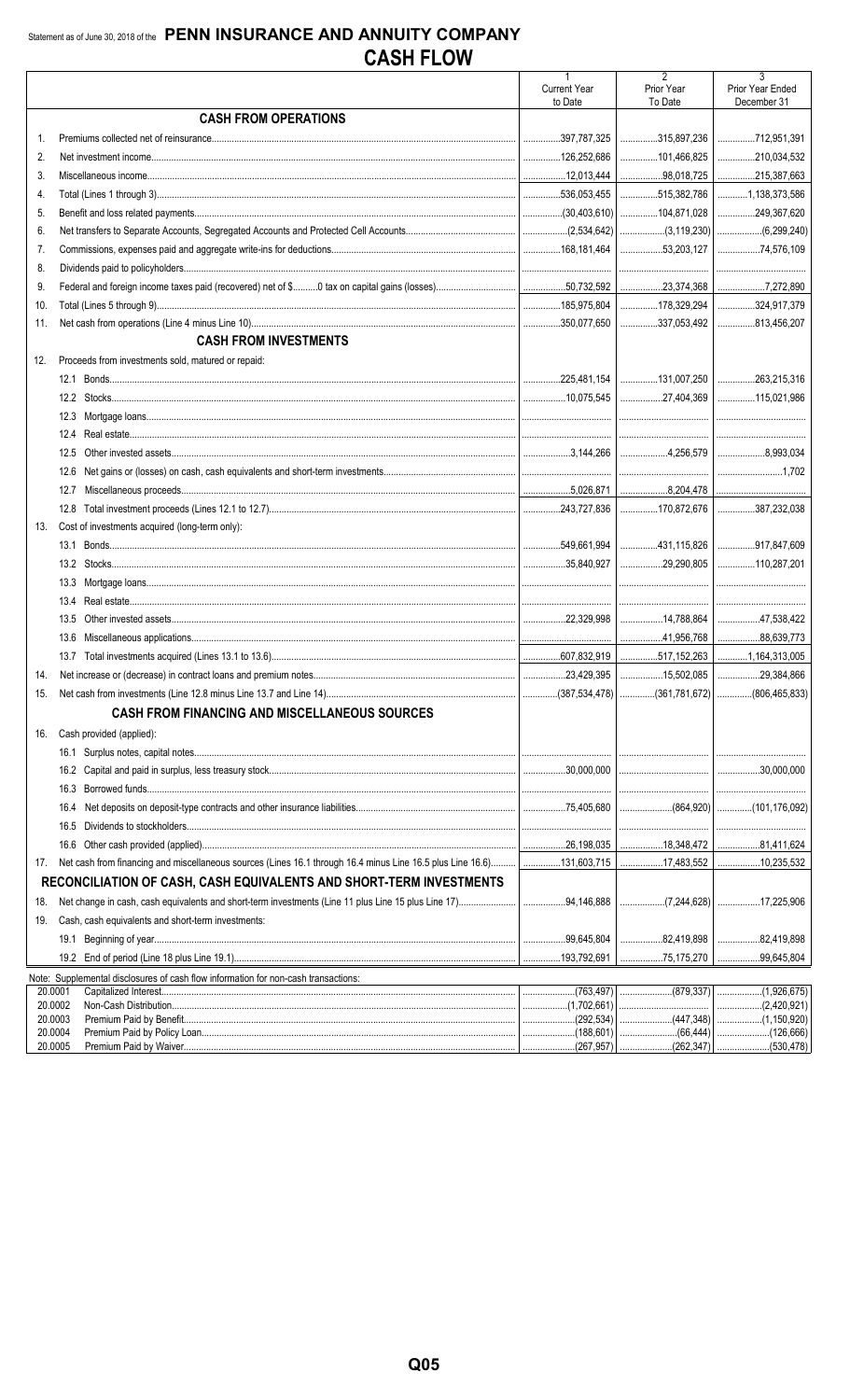## DIRECT PREMIUMS AND DEPOSIT-TYPE CONTRACTS

|                 |                     | $\overline{2}$                                                        | 3                 |
|-----------------|---------------------|-----------------------------------------------------------------------|-------------------|
|                 | <b>Current Year</b> | Prior Year                                                            | Prior Year        |
|                 | To Date             | To Date                                                               | Ended December 31 |
|                 |                     |                                                                       |                   |
|                 |                     |                                                                       |                   |
|                 |                     |                                                                       |                   |
| 2.              |                     | │…………………………271,468,871 │…………………………172,810,989 │……………………………439,214,234 |                   |
|                 |                     |                                                                       |                   |
|                 |                     |                                                                       |                   |
| 3.              |                     |                                                                       |                   |
|                 |                     |                                                                       |                   |
|                 |                     |                                                                       |                   |
|                 |                     |                                                                       |                   |
|                 |                     |                                                                       |                   |
|                 |                     |                                                                       |                   |
|                 |                     |                                                                       |                   |
|                 |                     |                                                                       |                   |
| 7.              |                     |                                                                       |                   |
|                 |                     |                                                                       |                   |
|                 |                     |                                                                       |                   |
|                 |                     |                                                                       |                   |
| 9.              |                     |                                                                       |                   |
|                 |                     |                                                                       |                   |
| 10.             |                     |                                                                       |                   |
|                 |                     |                                                                       |                   |
|                 |                     |                                                                       |                   |
| 11 <sub>1</sub> |                     |                                                                       |                   |
|                 |                     |                                                                       |                   |
| 12.             |                     |                                                                       |                   |
|                 |                     |                                                                       |                   |
|                 |                     | 363,062,498   198,989,537   485,305,695                               |                   |

| <b>DETAILS OF WRITE-INS</b> |  |  |  |  |  |  |  |  |
|-----------------------------|--|--|--|--|--|--|--|--|
| 100                         |  |  |  |  |  |  |  |  |
| 1002                        |  |  |  |  |  |  |  |  |
|                             |  |  |  |  |  |  |  |  |
| 100:                        |  |  |  |  |  |  |  |  |
|                             |  |  |  |  |  |  |  |  |
|                             |  |  |  |  |  |  |  |  |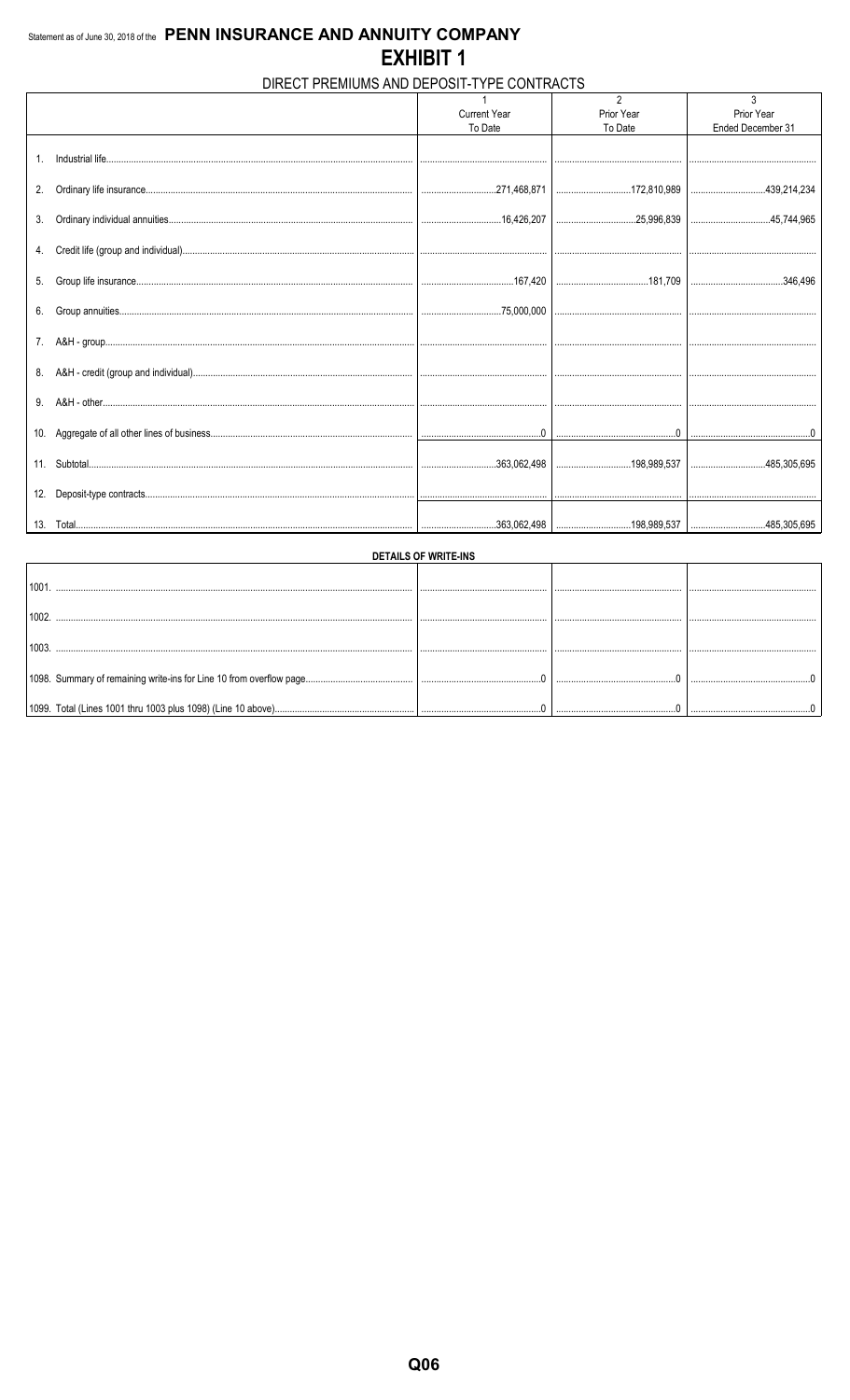### **Note 1 – Summary of Significant Accounting Policies and Going Concern**

### A. Accounting Practices

The accompanying financial statements of The Penn Insurance and Annuity Company ("the Company") have been prepared in conformity with statutory accounting practices (SAP) prescribed or permitted by the Insurance Department of the State of Delaware. Insurance companies domiciled in Delaware are required to prepare their statutory financial statements in accordance with the National Association of Insurance Commissioners' *Accounting Practices and Procedures* manual, subject to any deviations prescribed or permitted by the Delaware Insurance Commissioner.

A reconciliation of the Company's net income and capital and surplus between NAIC SAP and practices prescribed and permitted by the State of Delaware is shown below:

|     |                                        | SSAP#      | F/S Page   | F/S Line # |    | 2018 Period |     | 2017           |
|-----|----------------------------------------|------------|------------|------------|----|-------------|-----|----------------|
|     | <b>NET INCOME</b>                      |            |            |            |    |             |     |                |
| (1) | PENN INSURANCE AND ANNUITY COMPANY     |            |            |            |    |             |     |                |
|     | Company state basis                    |            |            |            |    |             |     |                |
|     | (Page 4, Line 35, Columns 1 & 3)       | <b>XXX</b> | <b>XXX</b> | <b>XXX</b> |    | 10,407,132  | 1\$ | (15, 914, 525) |
| (2) | State Prescribed Practices that are an |            |            |            |    |             |     |                |
|     | increase/(decrease) from NAIC SAP      |            |            |            |    |             |     |                |
|     |                                        |            |            |            | \$ |             | \$  |                |
| (3) | State Permitted Practices that are an  |            |            |            |    |             |     |                |
|     | increase/(decrease) from NAIC SAP      |            |            |            |    |             |     |                |
|     |                                        |            |            |            |    |             | \$  |                |
| (4) | NAIC SAP $(1 – 2 – 3 = 4)$             | <b>XXX</b> | <b>XXX</b> | <b>XXX</b> |    | 10,407,132  | S.  | (15, 914, 525) |
|     | <b>SURPLUS</b>                         |            |            |            |    |             |     |                |
| (5) | PENN INSURANCE AND ANNUITY COMPANY     |            |            |            |    |             |     |                |
|     | Company state basis                    |            |            |            |    |             |     |                |
|     | (Page 3, line 38, Columns 1 & 2)       | <b>XXX</b> | <b>XXX</b> | <b>XXX</b> | S  | 453,812,559 | I\$ | 431,547,847    |
| (6) | State Prescribed Practices that are an |            |            |            |    |             |     |                |
|     | increase/(decrease) from NAIC SAP      |            |            |            |    |             |     |                |
|     |                                        |            |            |            | \$ |             | \$  |                |
| (7) | State Permitted Practices that are an  |            |            |            |    |             |     |                |
|     | increase/(decrease) from NAIC SAP      |            |            |            |    |             |     |                |
|     |                                        |            |            |            |    |             |     |                |
| (8) | NAIC SAP $(5 - 6 - 7 = 8)$             | <b>XXX</b> | XXX        | <b>XXX</b> |    | 453,812,559 | IS. | 431,547,847    |

### B. Use of Estimates in the Preparation of the Financial Statement

The preparation of financial statements requires management to make estimates and assumptions that impact the reported amounts of assets and liabilities, the disclosure of contingent assets and liabilities as of the date of the financial statements, and the reported amounts of revenues and expenses during the reporting periods. Those estimates are inherently subject to change and actual results could differ from those estimates. Included among the material reported amounts and disclosures that require extensive use of estimates are:

- Carrying value of certain invested assets
- Liabilities for reserves and funds for the payment of insurance and annuity benefits
- Accounting for income taxes and valuation of deferred income tax assets and liabilities and unrecognized tax benefits
- Litigation and other contingencies

### C. Accounting Policy

Premiums on products with life contingencies are recognized as revenue over the premium payment period of the related policies. Annuity premium on policies with life contingencies are recognized as revenue as they are received. Both premium and annuity considerations are recorded net of reinsurance premiums. Commissions and other costs related to issuance of new policies, and policy maintenance and settlement costs are charged to current operations when incurred. Surrender fee charges on certain life and annuity products are recorded as a reduction of benefits and expenses. Benefit payments are reported net of the amounts received from reinsurers.

In addition, the Company uses the following accounting policies:

(1) Short-term investments, which are carried at amortized cost and approximate fair value, consist primarily of money market funds and investments purchased with maturities of greater than three months and less than or equal to 12 months.

(2) Bonds with a NAIC designation of 1 to 5 are valued at amortized cost. All other bonds are valued at the lower of cost or market. Fair value is determined using an external pricing service or management's pricing model.

For fixed income securities that do not have a fixed schedule of payments, including asset-backed and mortgage-backed securities, the effect on amortization or accretion is revalued quarterly based on the current estimated cash flows, using the retrospective method, except for favorable changes in expected cash flows for structured securities where the possibility of non-interest loss is other than remote. In these cases, income is recognized on the prospective method over the remaining life of the securities. Under the retrospective method, the recalculated effective yield equates the present value of the actual and anticipated cash flows, including new prepayment assumptions, to the original cost of the investment. Prepayment assumptions are based on borrower constraints and economic incentives such as original term, age, and coupon of the loan as affected by the interest rate environment. The current carrying value is then increased or decreased to the amount that would have resulted had the revised yield been applied since inception, and investment income is correspondingly decreased or increased. Cash flow assumptions for structured securities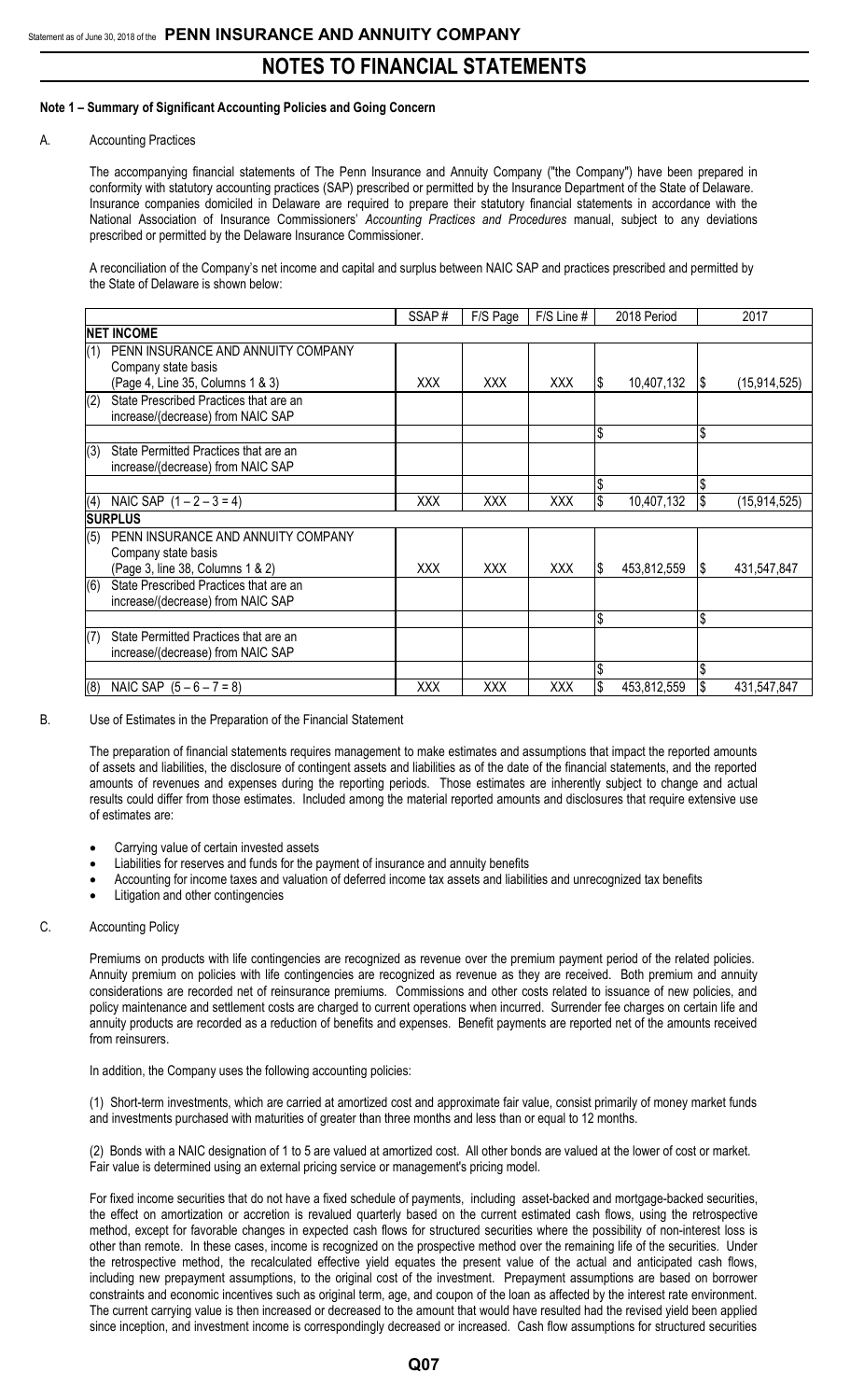are obtained from broker dealer survey values or internal estimates. These assumptions are consistent with the current interest rate and economic environment.

The carrying values of fixed income, preferred and common stocks are written down when a decline is considered to be other-than-temporary. The Company considers an impairment to be other than temporary ("OTTI") if: (a) the Company's intent is to sell, (b) the Company will more likely than not be required to sell, (c) the Company does not have the intent and ability to hold the security for a period of time sufficient to recover the amortized cost basis, or (d) the Company does not expect to recover the entire amortized cost basis. The Company conducts a periodic management review of all securities with a market to book ratio below 80%, or otherwise designated by management. The Company also considers other qualitative and quantitative factors in determining the existence of other-than-temporary impairments including, but not limited to, unrealized loss trend analysis and significant short-term changes in value, default rates, delinquency rates, percentage of nonperforming loans, prepayments, and severities. If the impairment is other-than-temporary, the non-interest loss portion of the impairment is recorded through realized losses and the interest related portion of the loss would be disclosed in the notes to the financial statements.

The non-interest portion is determined based on the Company's "best estimate" of future cash flows discounted to a present value using the appropriate yield. The difference between the present value of the best estimate of cash flows and the amortized cost is the non-interest loss. The remaining difference between the amortized cost and the fair value is the interest loss.

(3) Common Stock of the Company's insurance affiliate, PIA Reinsurance Company of Delaware I ("PIA Re I") is fully nonadmitted on the Statement of Admitted Assets, Liabilities, and Surplus. Dividends are recognized in net investment income on the ex-dividend date. Changes in the carrying value are recognized in unrealized gains or losses in surplus. The investment in capital stock of the Federal Home Loan Bank of Pittsburgh (FHLB-PGH) is carried at par, which approximates fair value.

(4) Preferred stocks with a NAIC designation of 1 to 3 are valued at amortized cost. All other preferred stocks are valued at the lower of cost or market. Fair value is determined using an external pricing service or management's pricing model.

(5) The Company has no investments in mortgage loans.

(6) Loan-backed securities are stated at either amortized cost or the lower of amortized cost or market. For loan and asset-backed securities of high credit quality, the impact of changes in expected cash flows are recognized on the retrospective adjustment method. For structured securities where the possibility of credit loss is other than remote, the impact of favorable changes in expected cash flows are recognized on the prospective method over the remaining life of the securities.

(7) Investments in subsidiaries are accounted for using the equity method. The Company's investments in Independence Square Properties LLC ("ISP") and Dresher Run I, LLC ("Dresher Run"), to the extent of the audited equity, are admitted assets, while the Company's investment in PIA Re I is a nonadmitted asset.

### Additionally, the Company owns 100% of PIA Re I.

(8) Alternative Assets consist of limited partnerships. The Company accounts for the value of its investments at their underlying GAAP equity. Dividends and income distributions from limited partnerships are recorded in investment income. Undistributed earnings are included in unrealized gains and losses and are reflected in surplus, net of deferred taxes. Distributions that are recorded as a return of capital reduce the carrying value of the limited partnership investment. Due to the timing of the valuation data received from the general partner, these investments are reported in accordance with the most recent valuations received which are primarily on a one quarter lag. Investments in low income housing tax credits ("LIHTC") are included in Other Invested Assets and are accounted for under the cost method. The delayed equity contributions for these investments are unconditional and legally binding and, therefore, have been recognized as a liability. LIHTC investments are reviewed for OTTI, which is accounted for as a realized loss.

(9) All derivatives are carried at fair value except those designated as hedge accounting. Derivatives used in hedging transactions that meet the criteria of a highly effective hedge are reported at cost or in a manner that is consistent with the assets hedged. Derivatives with a positive fair value are reported as admitted assets. Derivatives with a negative fair value are reported in liabilities**.**

- (10) Not applicable
- (11) Not applicable
- (12) The Company has not modified its capitalization policy from the prior period.
- (13) Not applicable
- D. Going Concern

Not applicable

### **Note 2 – Accounting Changes and Corrections of Errors**

No significant changes

### **Note 3 – Business Combinations and Goodwill**

No significant change.

### **Note 4 – Discontinued Operations**

No significant changes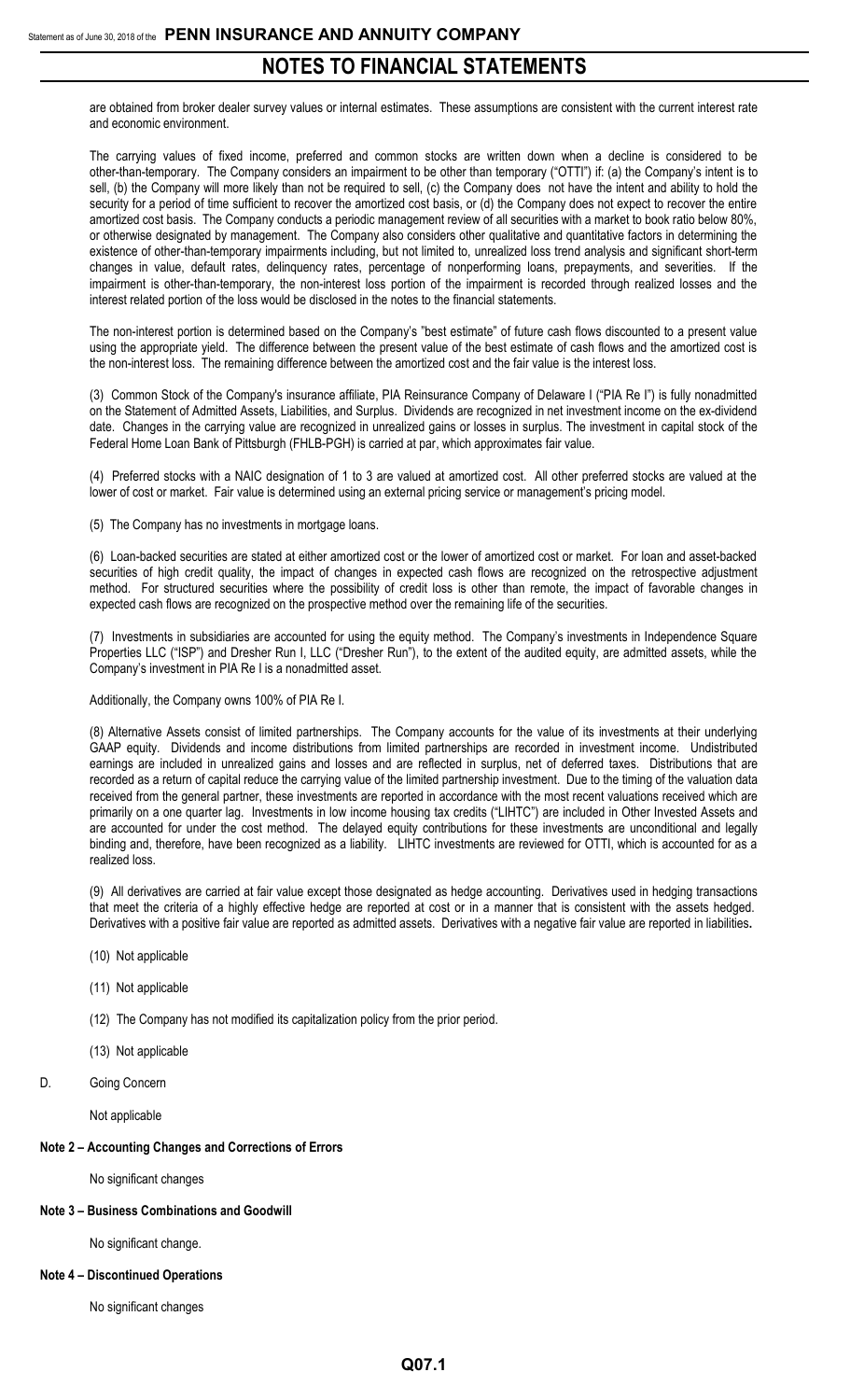### **Note 5 – Investments**

- D. Loan-Backed Securities
	- (1) Prepayment assumptions are obtained from broker dealer survey values or internal estimates.
	- (2) There were no other than temporary impairments recognized on loan-backed securities for the period ended June 30, 2018.
	- (3) Recognized OTTI securities

There were no securities through June 30, 2018 in which the Company recognized the non-interest portion of other than temporary impairments.

(4) All impaired securities (fair value is less than cost or amortized cost) for which an other-than-temporary impairment has not been recognized in earnings as a realized loss (including securities with a recognized other-than-temporary impairment for non-interest related declines when a non-recognized interest related impairment remains):

| a. | The aggregate amount of unrealized losses:                                | Less than 12 Months | 9,314,000   |
|----|---------------------------------------------------------------------------|---------------------|-------------|
|    |                                                                           | 12 Months or Longer | 5,079,000   |
|    | The aggregate related fair value of securities with<br>unrealized losses: | Less than 12 Months | 507,557,000 |
|    |                                                                           | 12 Months or Longer | 88,820,000  |

- (5) The Company also considers other qualitative and quantitative factors in determining the existence of other-than-temporary impairments including, but not limited to, unrealized loss trend analysis and significant short-term changes in value. If the impairment is other-than-temporary, the non-interest loss portion of the impairment is recorded through realized losses and the interest related portion of the loss would be disclosed in the notes to the financial statements.
- E. Dollar Repurchase Agreements and/or Securities Lending Transactions

The Company did not have any dollar repurchase agreements or securities lending transactions through June 30, 2018.

F. Repurchase Agreements Transactions Accounted for as Secured Borrowing

The Company did not have such transactions through June 30, 2018.

G. Reverse Repurchase Agreements Transactions Accounted for as Secured Borrowing Repurchase Transactions – Cash Provider – Overview of Secured Borrowing Transactions

The Company did not have such transactions through June 30, 2018.

H. Repurchase Agreements Transactions Accounted for as a Sale Repurchase Transaction – Cash Taker – Overview of Sale Transactions

The Company did not have such transactions through June 30, 2018.

I. Reverse Repurchase Agreements Transactions Accounted for as a Sale Repurchase Transaction – Cash Provider – Overview of Sale Transactions

The Company did not have such transactions through June 30, 2018.

M. Working Capital Finance Investments

The Company did not have any working capital finance investments through June 30, 2018.

N. Offsetting and Netting of Assets and Liabilities

The Company did not have any assets or liabilities that are offset and reported net in accordance with a valid right to offset as of June 30, 2018.

### **Note 6 – Joint Ventures, Partnerships and Limited Liability Companies**

No significant changes

### **Note 7 – Investment Income**

No significant changes

### **Note 8 – Derivative Instruments**

No significant changes

### **Note 9 – Income Taxes**

On December 22, 2017, the U.S. government enacted new tax legislation effective January 1, 2018. The legislation makes broad and complex changes to the U.S. tax code and accordingly it will take time to assess and interpret the changes. In 2017, based on a preliminary understanding of the new legislation, the Company recorded a provisional charge of \$47,282,000, after-tax, for the estimated impact of U.S. Tax Reform on policyholder liabilities and net deferred tax assets, including the reduction in the U.S. federal

### **Q07.2**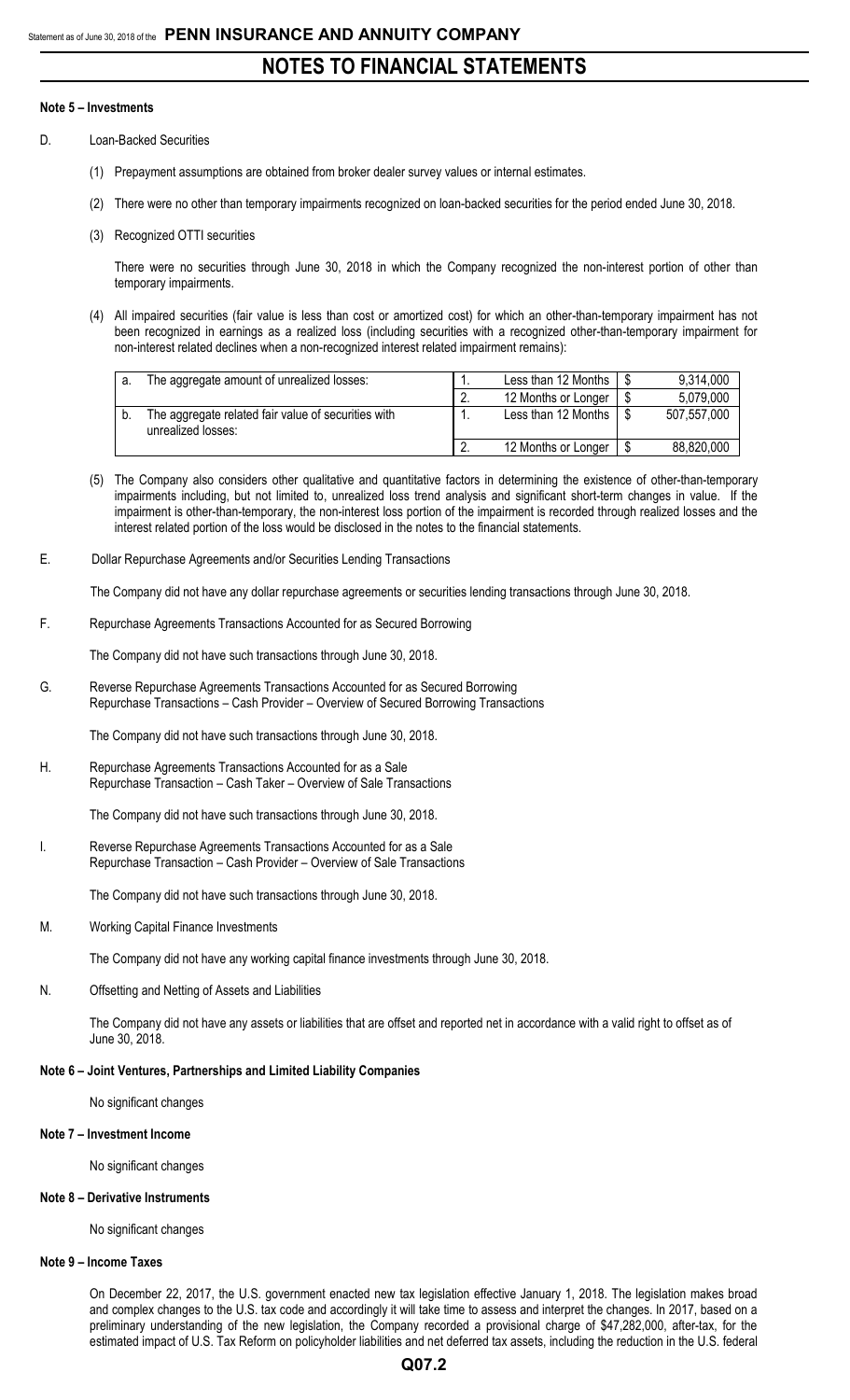corporate income tax rate and the impact of specific life insurance regulations which limits the deductibility of reserves for U.S. federal income tax purposes. This provisional charge may change materially in the future, following a more comprehensive review of the legislation, including changes in interpretations and tax assumptions made in the valuation of policy liabilities as well as implementation of and guidance from the Internal Revenue Service and other bodies, and as a result of any future changes or amendments to that legislation.

The Company follows Statement of Statutory Accounting Principles No. 101 – *Income Taxes, A Replacement of SSAP No. 10R and SSAP No. 10* ("SSAP 101"). SSAP 101 includes a calculation for the limitation of gross deferred tax assets for insurers that maintain a minimum of 300% of their authorized control level RBC computed without net deferred tax assets. The Company exceeded the 300% minimum RBC requirement at June 30, 2018 and December 31, 2017.

The Company is required to evaluate the recoverability of deferred tax assets and to establish a valuation allowance if necessary to reduce the deferred tax asset to an amount which is more likely than not to be realized. Considerable judgment is required in determining whether a valuation allowance is necessary, and if so, the amount of such valuation allowance. In evaluating the need for a valuation allowance, the Company considers many factors, including: (1) the nature of the deferred tax assets and liabilities; (2) whether they are ordinary or capital; (3) the timing of their reversal; (4) taxable income in prior carryback years as well as projected taxable income exclusive of reversing temporary differences and carryforwards; (5) the length of time that carryovers can be utilized; (6) unique tax rules that would impact the utilization of the deferred tax assets; and (7) any tax planning strategies that the Company would employ to avoid a tax benefit from expiring unused; although the realization is not assured, management believes it is more likely than not that the deferred tax assets, will be realized. The Company has not recorded a valuation allowance as of June 30, 2018 and December 31, 2017.

### **Note 10 – Information Concerning Parent, Subsidiaries, Affiliates and Other Related Parties**

No significant changes

### **Note 11 – Debt**

- B. FHLB (Federal Home Loan Bank) Agreements
	- (1) Information on the Nature of the Agreement

The Company is a member of the FHLB-PGH, which provides access to collateralized advances, collateralized funding agreements, and other FHLB-PGH products. Collateralized advances from the FHLB-PGH are classified in "Borrowed money." Collateralized funding agreements issued to the FHLB-PGH are classified as liabilities for deposit-type funds and are recorded within Reserves and funds for payment of insurance and annuity benefits. FHLB-PGH is a first-priority secured creditor.

The Company' s membership in FHLB-PGH requires the ownership of member stock, and borrowings from FHLB-PGH require the purchase of FHLB-PGH activity based stock in an amount equal to 4% of the outstanding borrowings. All FHLB-PGH stock purchased by the Company is classified as restricted general account investments within Common stock - unaffiliated. The Company's borrowing capacity is determined by the lesser of the assets available to be pledged as collateral to FHLB-PGH or 10% of the Company's prior period admitted general account assets. The fair value of the qualifying assets pledged as collateral by the Company must be maintained at certain specified levels of the borrowed amount, which can vary, depending on the nature of the assets pledged. The Company's agreement allows for the substitution of assets and the advances are pre-payable. Current borrowings are subject to prepayment penalties.

- (2) FHLB Capital Stock
	- a. Aggregate Totals

|                                                  | Total                   | General         | Separate   |
|--------------------------------------------------|-------------------------|-----------------|------------|
|                                                  | $2 + 3$                 | Account         | Accounts   |
| (a)<br>Membership Stock - Class A                |                         |                 |            |
| Membership Stock - Class B<br>(b)                | 446,000                 | 446,000         |            |
| <b>Activity Stock</b><br>(c)                     | 3,000,000               | 3,000,000       |            |
| (d)<br><b>Excess Stock</b>                       |                         |                 |            |
| Aggregate Total (a+b+c+d)<br>(e)                 | $3,446,000$ $\sqrt{\$}$ | $3,446,000$ \\$ |            |
| (f)<br>Actual or estimated borrowing capacity as |                         |                 |            |
| determined by the insurer                        | 526,464,000             | XXX             | <b>XXX</b> |

### 2. Prior Year

|     |                                           | Total       |     | General | Separate |
|-----|-------------------------------------------|-------------|-----|---------|----------|
|     |                                           | $2 + 3$     |     | Account | Accounts |
| (a) | Membership Stock - Class A                |             |     |         |          |
| (b) | Membership Stock - Class B                | 446,000     |     | 446,000 |          |
| (c) | <b>Activity Stock</b>                     |             |     |         |          |
|     | <b>Excess Stock</b>                       |             |     |         |          |
| (e) | Aggregate Total (a+b+c+d)                 | 446,000     | 1\$ | 446,000 | S        |
| (f) | Actual or estimated borrowing capacity as |             |     |         |          |
|     | determined by the insurer                 | 431,746,000 |     | XXX     | XXX      |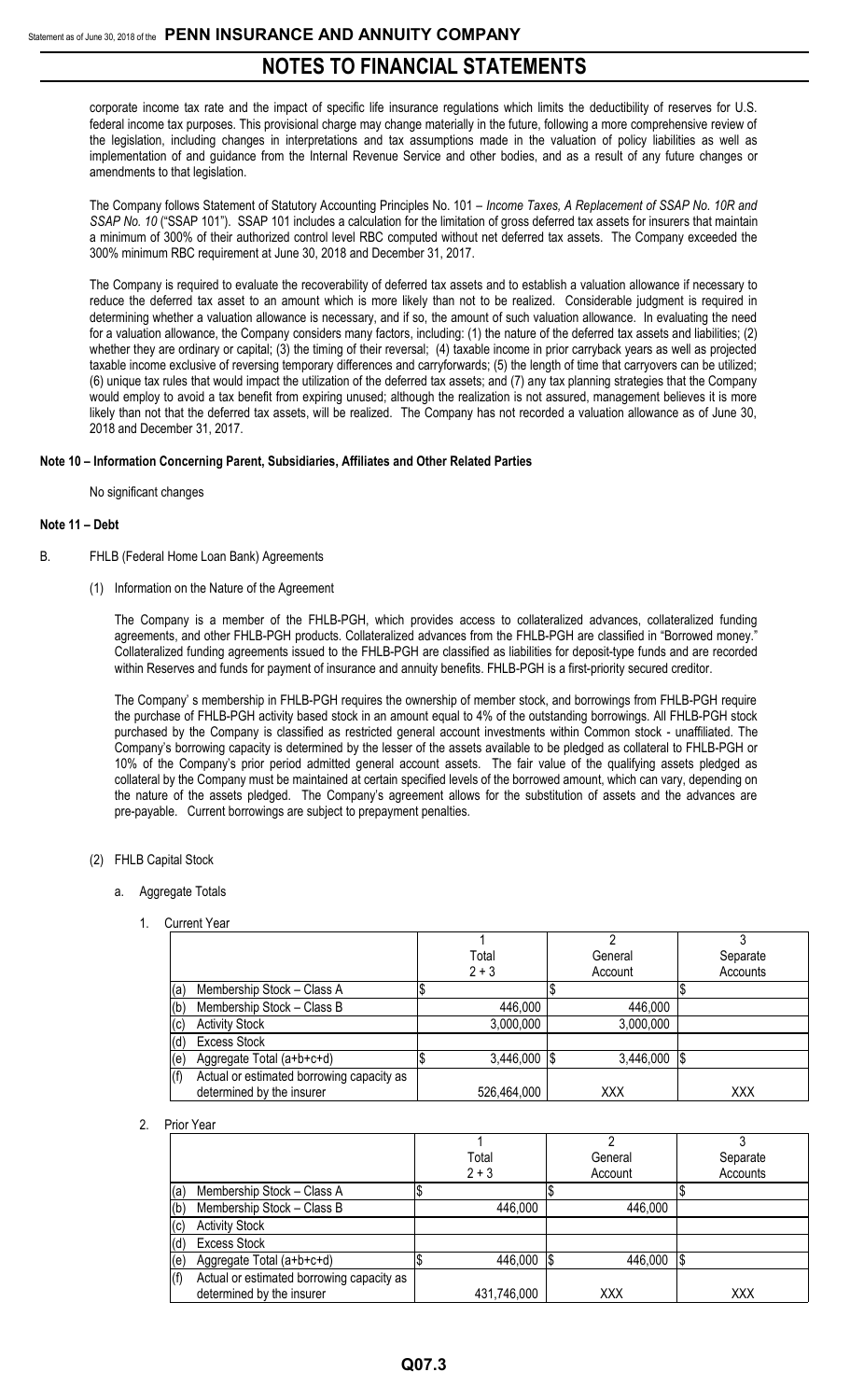b. Membership Stock (Class A and B) Eligible for Redemption

|            |                     |                   |           | Eligible for Redemption |                |              |  |  |
|------------|---------------------|-------------------|-----------|-------------------------|----------------|--------------|--|--|
|            |                     |                   |           |                         |                |              |  |  |
|            | <b>Current Year</b> |                   |           |                         |                |              |  |  |
| Membership | Total               | Not Eligible for  | Less than | 6 Months to Less        | 1 to Less Than |              |  |  |
| Stock      | $(2+3+4+5+6)$       | <b>Redemption</b> | 6 Months  | Than 1 Year             | 3 Years        | 3 to 5 Years |  |  |
| Class A    |                     |                   |           |                         |                |              |  |  |
| Class B    | 446,000 \$          |                   |           |                         |                | 446,000      |  |  |

### (3) Collateral Pledged to FHLB

### a. Amount Pledged as of Reporting Date

|                                                  |               |                       | Aggregate Total |
|--------------------------------------------------|---------------|-----------------------|-----------------|
|                                                  | Fair Value    | <b>Carrying Value</b> | Borrowing       |
| Current Year Total General and Separate Accounts |               |                       |                 |
| Total Collateral Pledged (Lines 2+3)             | 94,386,000 \$ | 79,012,000 \$         | 75,000,000      |
| Current Year General Account                     |               |                       |                 |
| <b>Total Collateral Pledged</b>                  | 94,386,000    | 79,012,000            | 75,000,000      |
| Current Year Separate Accounts                   |               |                       |                 |
| <b>Total Collateral Pledged</b>                  |               |                       |                 |
| Prior Year Total General and Separate Accounts   |               |                       |                 |
| <b>Total Collateral Pledged</b>                  |               |                       |                 |

### b. Maximum Amount Pledged During Reporting Period

|                                                  |                 |                | Amount of Borrowed at |
|--------------------------------------------------|-----------------|----------------|-----------------------|
|                                                  |                 |                | Time of Maximum       |
|                                                  | Fair Value      | Carrying Value | Collateral            |
| Current Year Total General and Separate Accounts |                 |                |                       |
| Total Collateral Pledged (Lines 2+3)             | 95,105,000   \$ | 79,042,000 \$  | 75,000,000            |
| Current Year General Account                     |                 |                |                       |
| Total Collateral Pledged                         | 95,105,000      | 79,042,000     | 75,000,000            |
| Current Year Separate Accounts                   |                 |                |                       |
| Total Collateral Pledged                         |                 |                |                       |
| Prior Year Total General and Separate Accounts   |                 |                |                       |
| <b>Total Collateral Pledged</b>                  |                 |                |                       |

## (4) Borrowing from FHLB

- a. Amount as of the Reporting Date
	- 1. Current Year

|     |                           | Total      |            | General    | Separate | <b>Funding Agreements</b> |
|-----|---------------------------|------------|------------|------------|----------|---------------------------|
|     |                           | $2 + 3$    |            | Account    | Accounts | Reserves Established      |
| (a) | Debt                      |            |            |            |          | XXX                       |
| (b) | <b>Funding Agreements</b> | 75,000,000 |            | 75,000,000 |          |                           |
| (c) | Other                     |            |            |            |          | XXX                       |
| (d) | Aggregate Total           |            |            |            |          |                           |
|     | (a+b+c)                   | 75,000,000 | $\sqrt{3}$ | 75,000,000 |          |                           |

2. Prior Year

|     |                           | Total   | General | Separate | <b>Funding Agreements</b> |
|-----|---------------------------|---------|---------|----------|---------------------------|
|     |                           | $2 + 3$ | Account | Accounts | Reserves Established      |
| (a) | Debt                      |         |         |          | XXX                       |
| (b) | <b>Funding Agreements</b> |         |         |          |                           |
| (c) | Other                     |         |         |          | ХХХ                       |
| (d) | Aggregate Total           |         |         |          |                           |
|     | $(a+b+c)$                 |         | S       |          |                           |

## b. Maximum Amount During Reporting Period (Current Year)

|     |                               | Total<br>$2 + 3$ | General<br>Account | Separate<br>Accounts |
|-----|-------------------------------|------------------|--------------------|----------------------|
|     | Debt                          |                  |                    |                      |
|     | <b>Funding Agreements</b>     | 75,000,000       | 75,000,000         |                      |
| ΙЗ. | Other                         |                  |                    |                      |
| 14. | Aggregate Total (Lines 1+2+3) | 75,000,000       | 75,000,000         |                      |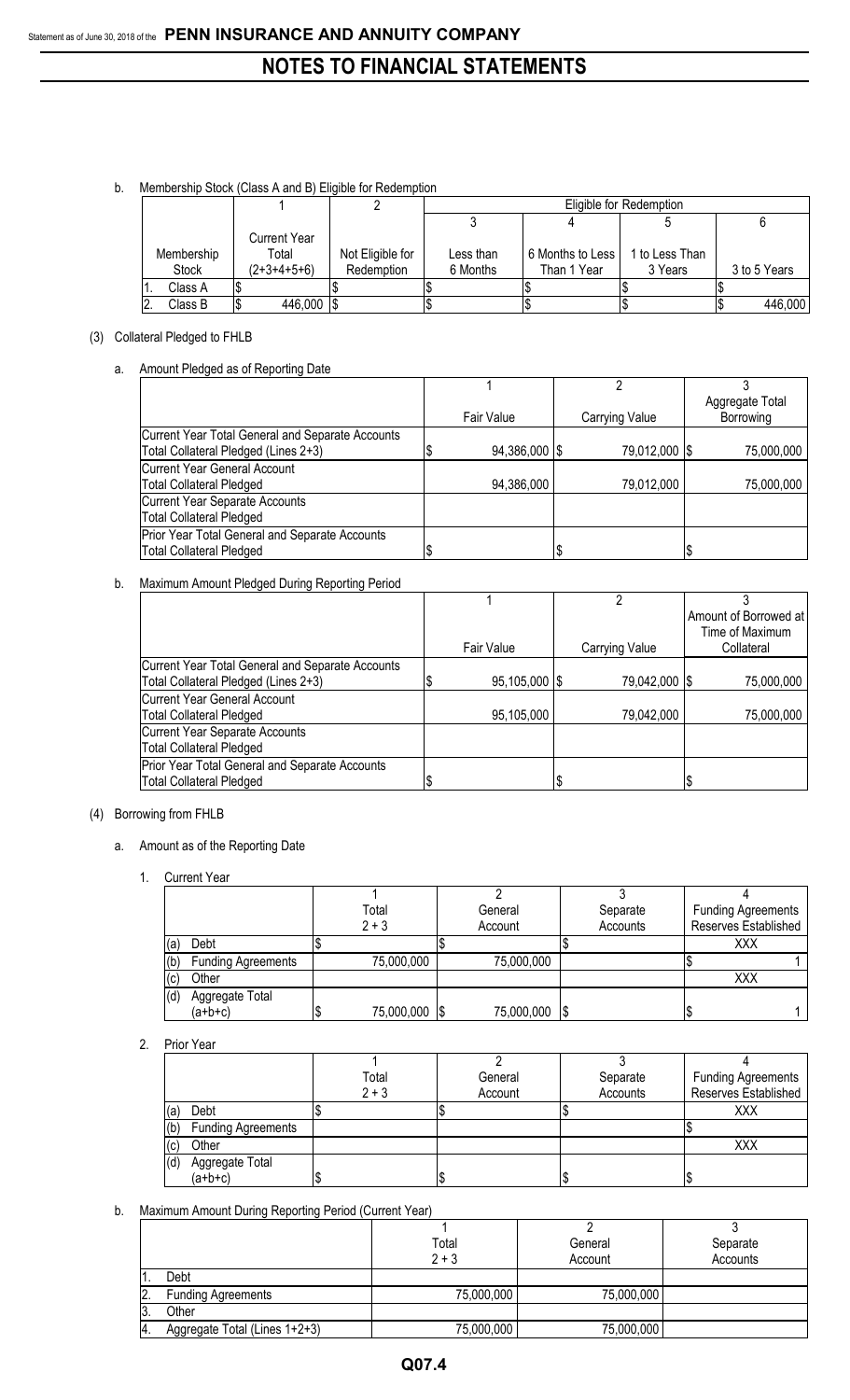c. FHLB – Prepayment Obligations

|                           | Does the Company have            |
|---------------------------|----------------------------------|
|                           | Prepayment Obligations under the |
|                           | <b>Following Arrangements</b>    |
|                           | (YES/NO)                         |
| Debt                      |                                  |
| <b>Funding Agreements</b> |                                  |
| <b>ther</b>               |                                  |

### **Note 12 – Retirement Plans, Deferred Compensation, Postemployment Benefits and Compensated Absences and Other Postretirement Benefit Plans**

The Company does not have such plans.

### **Note 13 – Capital and Surplus, Dividend Restrictions and Quasi-Reorganizations**

No significant changes

### **Note 14 – Liabilities, Contingencies and Assessments**

No significant changes

### **Note 15 – Leases**

The Company had no lease obligations as of June 30, 2018.

### **Note 16 – Information about Financial Instruments with Off-Balance Sheet Risk and Financial Instruments with Concentrations of Credit Risk**

No significant changes

### **Note 17 – Sale, Transfer and Servicing of Financial Assets and Extinguishments of Liabilities**

B. Transfer and Servicing of Financial Assets

There have been no transfer or servicing of financial assets through June 30, 2018.

- C. Wash Sales
	- (1) In the normal course of the Company's asset management, securities are sold and required within 30 days of the sale date to enhance the Company's yield on its investment portfolio.
	- (2) The Company did not sell any NAIC designation 3 or below, or unrated of securities sold during the period ending June 30, 2018 and reacquired within 30 days of the sale date.

### **Note 18 – Gain or Loss to the Reporting Entity from Uninsured Plans and the Portion of Partially Insured Plans**

No significant changes

### **Note 19 – Direct Premium Written/Produced by Managing General Agents/Third Party Administrators**

The Company does not have any managing general agents or third party administrators that write premium.

### **Note 20 – Fair Value Measurements**

Fair value is defined as the price that would be received to sell an asset or paid to transfer a liability in an orderly transaction between market participants at the measurement date. Fair value measurement is based on assumptions market participants would make in pricing an asset or liability. Inputs to valuation techniques to measure fair value are prioritized by establishing a three-level fair value hierarchy. The fair value hierarchy gives the highest priority to quoted prices in active markets and the lowest priority to prices derived from unobservable inputs. An asset or liability's classification within the fair value hierarchy is based on the lowest level of significant input to its fair value measurement. The Company has categorized its assets and liabilities into the three-level fair value hierarchy based upon the priority of the inputs. The following summarizes the types of assets and liabilities included within the three-level hierarchy.

- Level 1 Fair value is based on unadjusted quoted market prices in active markets for identical assets or liabilities that are accessible at the measurement date. These generally provide the most reliable evidence and are used to measure fair value whenever available. Active markets are defined as having the following for the measured asset/liability: i) many transactions, ii) current prices, iii) price quotes not varying substantially among market makers, iv) narrow bid/ask spreads and v) most information publicly available. Prices are obtained from readily available sources for market transactions involving identical assets and liabilities.
- Level 2 Fair value is based on significant inputs, other than quoted prices included in Level 1, that are observable for the asset or liability, either directly or indirectly, for substantially the full term of the asset or liability through corroboration with observable market data. Prices for assets classified as Level 2 are primarily provided by an independent pricing service using observable inputs. In circumstances where prices from pricing services are reviewed for reasonability but cannot be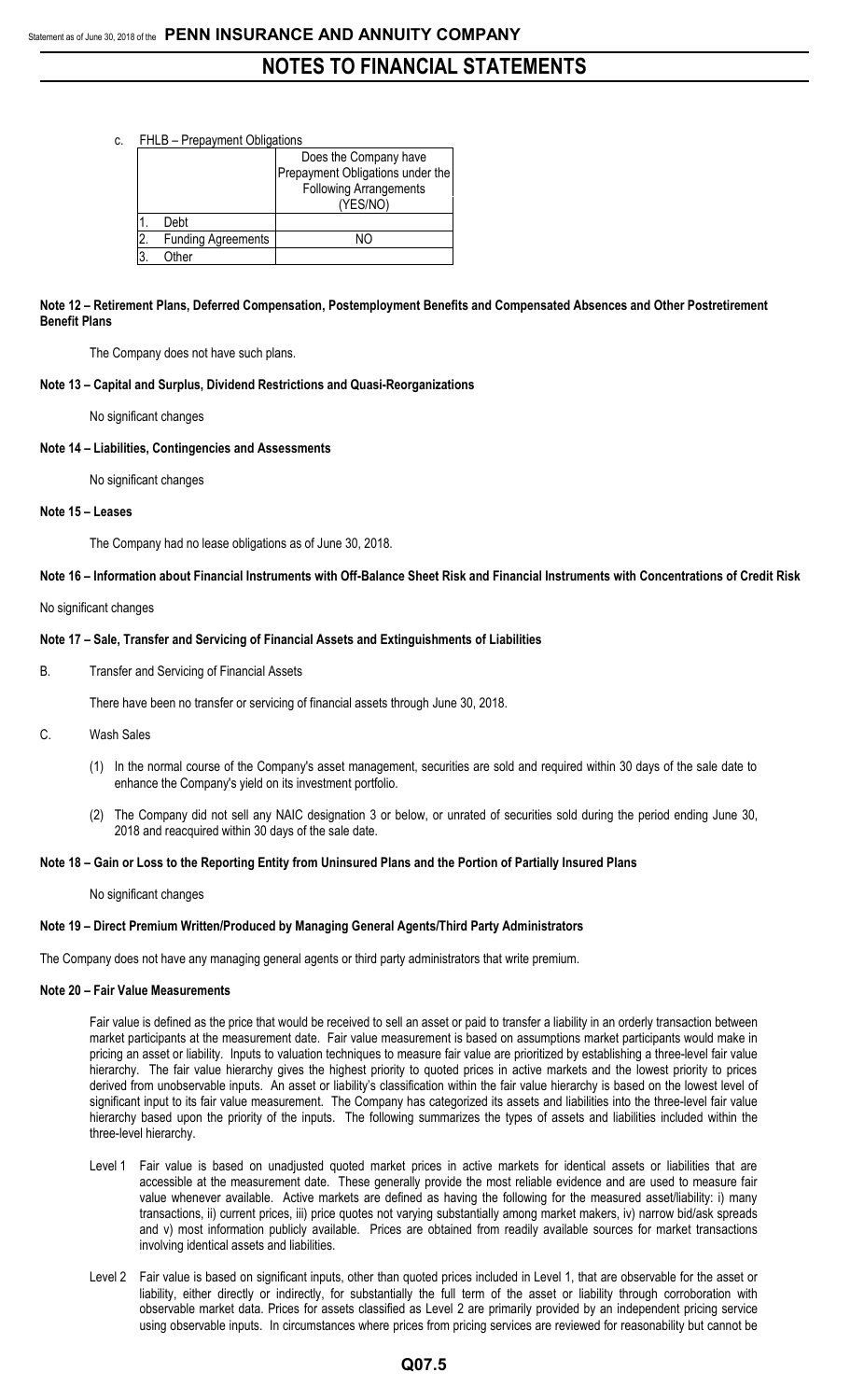corroborated to observable market data as noted above, these security values are recorded in Level 3 in our fair value hierarchy.

Level 3 Fair value is based on significant inputs that are unobservable for the asset or liability. These inputs reflect the Company's assumptions about the assumptions market participants would use in pricing the asset or liability. These are typically less liquid fixed maturity securities with very limited trading activity. Prices are determined using valuation methodologies such as option pricing models, discounted cash flow models, market approach and other similar techniques. Prices may be based upon non-binding quotes from brokers or other market makers that are reviewed for reasonableness, based on the Company's understanding of the market but are not further corroborated with other additional observable market information.

The determination of fair value, which for certain assets and liabilities is dependent on the application of estimates and assumptions, can have a significant impact on the Company's results of operations. The following sections describe the valuation methodologies used to determine fair values as well as key estimates and assumptions surrounding certain assets and liabilities, measured at fair value on a recurring basis, that could have a significant impact on the Company's results of operations or involve the use of significant unobservable inputs.

The fair value process is monitored on a quarterly basis by financial and investment professionals who utilize additional subject matter experts as applicable. The purpose is to monitor the Company's asset valuation policies and procedures by ensuring objective and reliable valuation practices and pricing of financial instruments, as well as addressing fair valuation issues, changes to valuation methodologies and pricing sources. To assess the continuing appropriateness of third party pricing service security valuations, the Company regularly monitors the prices and reviews price variance reports. In addition, the Company performs an initial and ongoing review of the third party pricing services methodologies, reviews inputs and assumptions used for a sample of securities on a periodic basis. Pricing challenges are raised on valuations considered not reflective of market and are monitored by the Company.

### **BONDS**

The fair values of the Company's debt securities are generally based on quoted market prices or prices obtained from independent pricing services. In order to validate reasonability, prices are reviewed by internal investment professionals through comparison with directly observed recent market trades or color or by comparison of significant inputs used by the pricing service to the Company's observations of those inputs in the market. Consistent with the fair value hierarchy described above, securities with quoted market prices or corroborated valuations from pricing services are generally reflected within Level 2. Inputs considered to be standard for valuations by the independent pricing service include: benchmark yields, reported trades, broker/dealer quotes, issuer spreads, two-sided markets, benchmark securities, bids, offers, reference data and industry and economic events. In circumstances where prices from pricing services are reviewed for reasonability but cannot be corroborated to observable market data as noted above, these security values are recorded in Level 3 in the Company's fair value hierarchy.

In circumstances where market data such as quoted market prices or vendor pricing is not available, internal estimates based on significant observable inputs are used to determine fair value. This category also includes fixed income securities priced internally. Inputs considered include: public debt, industrial comparables, underlying assets, credit ratings, yield curves, type of deal structure, collateral performance, loan characteristics and various indices, as applicable. Also included in Level 2 are private placement securities. Inputs considered are: public corporate bond spreads, industry sectors, average life, internal ratings, security structure, liquidity spreads, credit spreads and yield curves, as applicable. If the discounted cash flow model incorporates significant unobservable inputs, these securities would be reflected within Level 3 in the Company's fair value hierarchy.

In circumstances where significant observable inputs are not available, estimated fair value is calculated internally by using unobservable inputs. These inputs reflect the Company's assumptions about the inputs market participants would use in pricing the asset, and are therefore included in Level 3 in the Company's fair value hierarchy. Circumstances where observable market data is not available may include events such as market illiquidity and credit events related to the security.

### **EQUITY SECURITIES**

Equity securities consist principally of investments in common and preferred stock of publicly traded companies. The fair values of most publicly traded equity securities are based on quoted market prices in active markets for identical assets and are classified within Level 1 in the Company's fair value hierarchy.

### **CASH AND SHORT-TERM INVESTMENTS**

Short-term investments carried at Level 1 consist of money market funds and investments purchased with maturities of greater than three months and less than or equal to 12 months. These are carried at amortized cost and approximate fair value.

**DERIVATIVE INSTRUMENTS** The fair values of derivative contracts are determined based on quoted prices in active exchanges or prices provided by counterparties, exchanges or clearing members as applicable, utilizing valuation models. The fair values of derivative contracts can be affected by changes in interest rates, foreign exchange rates, commodity prices, credit spreads, market volatility, expected returns and liquidity as well as other factors.

The Company's exchange traded futures include index futures that are valued using quoted prices in active markets and are classified within Level 1 in our fair value hierarchy.

Derivative positions traded in the OTC derivative market where fair value is determined based upon values received from counterparties are classified within Level 2. These investments included: interest rate swaps, interest rate caps, total return swaps, swaptions, equity options, inflation swaps, forward contracts, and credit default swaps. OTC derivatives classified within Level 2 are valued using models generally accepted in the financial services industry that use actively quoted or observable market input values from external market data providers, broker dealer quotations, third-party pricing vendors and/or recent trading activity. In order to validate reasonability of prices received by counterparties, prices are reviewed by our investment professionals through comparison with directly observed recent market trades, comparison with internal valuations estimated through use of valuation models maintained on an industry standard analytical and valuation platform, or comparison of all significant inputs used by the pricing service to our observations of those inputs in the market. Fair values can also be affected by changes in estimates and assumptions including those related to counterparty behavior used in valuation models.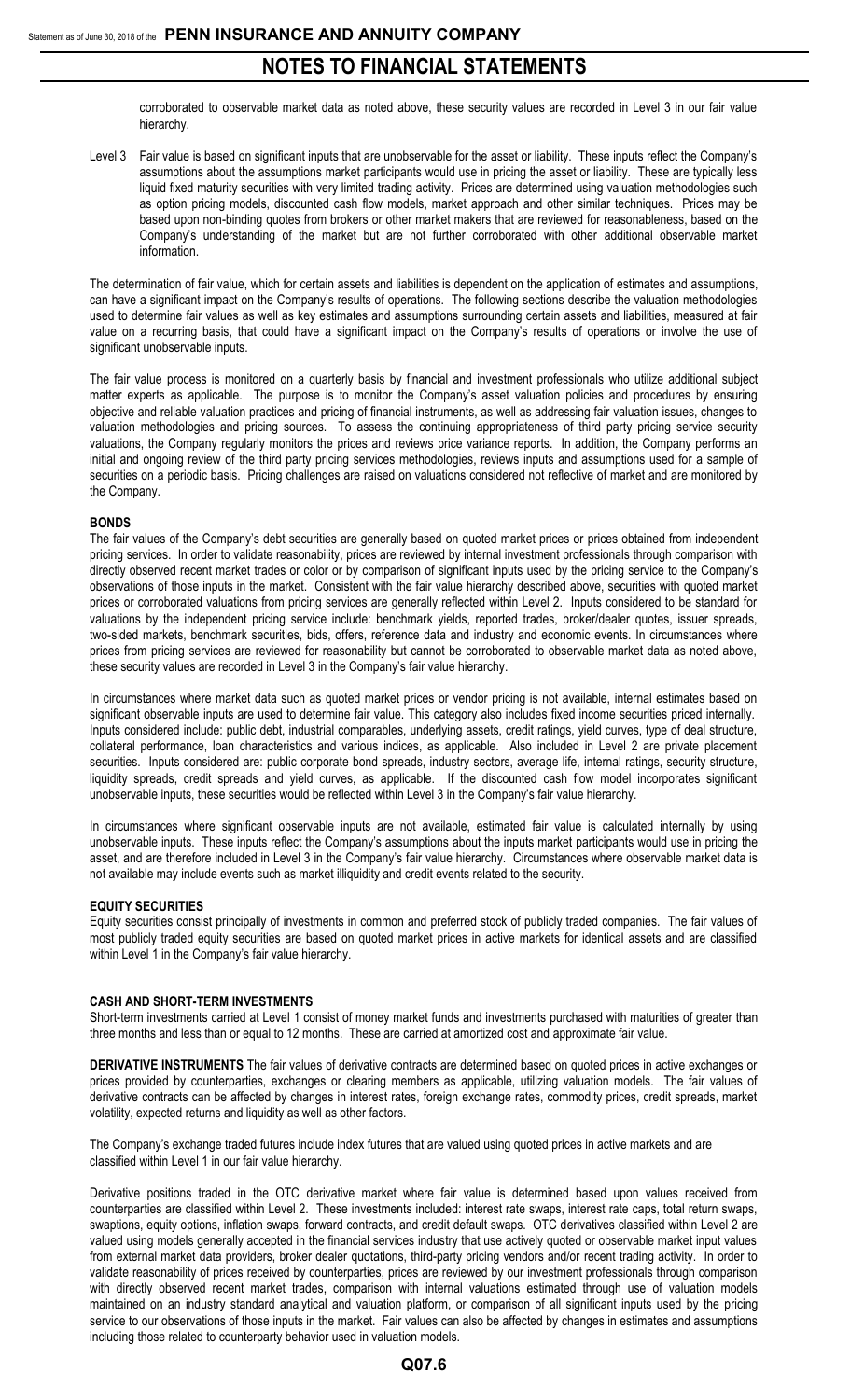### **SEPARATE ACCOUNT ASSETS**

Separate account assets primarily consist of mutual funds. The fair value of mutual funds is based upon quoted prices in an active market, resulting in classification in Level 1**.**

### A. Fair Value Measurements

(1) Fair Value Measurements at Reporting Date

|                              | Level 1              | Level 2              | Level 3         | Total            | Net Asset<br>Value (NAV)<br>Included in<br>Level 2 |
|------------------------------|----------------------|----------------------|-----------------|------------------|----------------------------------------------------|
| Assets at Fair Value         |                      |                      |                 |                  |                                                    |
| Common Stock - Unaffiliated  | 63,683,000 \$<br>\$  |                      | \$<br>3,446,000 | 67,129,000<br>\$ | \$                                                 |
| Cash Equivalents             | 193,792,692 \$<br>\$ |                      |                 | \$193,792,692    | \$                                                 |
| Call Spreads                 |                      | $3,997,000$ \$<br>\$ |                 | 3,997,000        | \$                                                 |
| Separate Account Assets      | 54,906,657 \$        |                      |                 | \$<br>54,906,657 | \$                                                 |
| Total                        | $$312,382,349$ \\$   | $3,997,000$ \$       | 3,446,000       | \$319,825,349    | \$                                                 |
| Liabilities at Fair Value    |                      |                      |                 |                  |                                                    |
| Separate Account Liabilities | \$<br>54,906,657 \$  |                      | \$              | \$<br>54,906,657 | \$                                                 |
| Total                        | \$<br>54,906,657 \$  |                      | \$              | \$<br>54,906,657 | \$                                                 |

### (2) Fair Value Measurements in (Level 3) of the Fair Value Hierarchy

The Company recognizes transfers into Level 3 as of the end of the period in which the circumstances leading to the transfer occurred. The Company recognizes transfers out of Level 3 at the beginning of the period in which the circumstances leading to the transfer occurred.

The table below includes a rollforward of the Statement of Admitted Assets, Liabilities and Surplus amounts for the period ended March 31, 2018 (including the change in fair value), for financial instruments classified by the Company within Level 3 of the valuation hierarchy:

|                    |                       |           |         | Total                   |             |                       |     |            |         |             |
|--------------------|-----------------------|-----------|---------|-------------------------|-------------|-----------------------|-----|------------|---------|-------------|
|                    |                       |           |         | Gains and               | Total       |                       |     |            |         |             |
|                    |                       |           |         | (Losses)                | Gains and   |                       |     |            |         |             |
|                    | Beginning             | Transfers |         | Transfers   Included in | (Losses)    |                       |     |            |         | Ending      |
|                    | Balance at Into Level |           | Out of  | Net                     | Included in |                       |     |            | Settle- | Balance at  |
|                    | 1/1/2018              | 3         | Level 3 | Income                  | Surplus     | Purchases   Issuances |     | Sales      | ments   | 12/31/2018  |
| Assets<br>la.      |                       |           |         |                         |             |                       |     |            |         |             |
|                    | ¢                     |           |         |                         |             |                       |     |            |         |             |
|                    | $3,446,000$ \$        |           | \$      | \$                      |             |                       | \$  | \$         |         | \$3,446,000 |
|                    |                       |           |         |                         |             |                       |     |            |         |             |
| Total              | $3,446,000$ \$        |           | \$      | 1\$                     | IΦ          | Φ                     | 1\$ | Ι\$        | Φ       | \$3,446,000 |
| Liabilities<br>lb. |                       |           |         |                         |             |                       |     |            |         |             |
|                    | \$                    |           | \$      | ¢                       |             |                       |     | \$         |         |             |
| Total              | \$                    | l\$       | \$      | \$                      |             |                       | D   | $\sqrt{3}$ |         |             |

### (3) Policies when Transfers Between Levels are Recognized

When a determination is made to classify a financial instrument within Level 3, the determiniation is based upon the significance of the unobservable parameters to the overall fair value measurement. However, Level 3 financial instruments typically include, in addition to the unobservable or Level 3 components, observable components (that is, components that are actively quoted and can be validated to the external sources); accordingly, gains and losses include chages in fair value due in part to observable factors that are part of the valuation methodology.

(4) Description of Valuation Techniques and Inputs Used in Fair Value Measurement

The following summarizes the fair value, valuation techniques and significant unobservable inputs of the Level 3 fair value measurements that were developed as of June 30, 2018:

|                               | Fair Value | Valuation Technique                    | Significant<br>Unobservable<br>Inputs | Rate/Range or/weighted avg |
|-------------------------------|------------|----------------------------------------|---------------------------------------|----------------------------|
| Assets:                       |            |                                        |                                       |                            |
| Investments                   |            |                                        |                                       |                            |
| Common stock,<br>unaffiliated | \$         | 3,446,000 Set by issuer - FHLB PGH (1) | Not available                         | N/A                        |
| Total investments             | 3,446,000  |                                        |                                       |                            |

(1) Fair Value approximates carrying value. The par value of the FHLB capital stock is \$100 and set by the FHLB. The capital stock is issued, redeemed and repurchased at par.

(5) Not applicable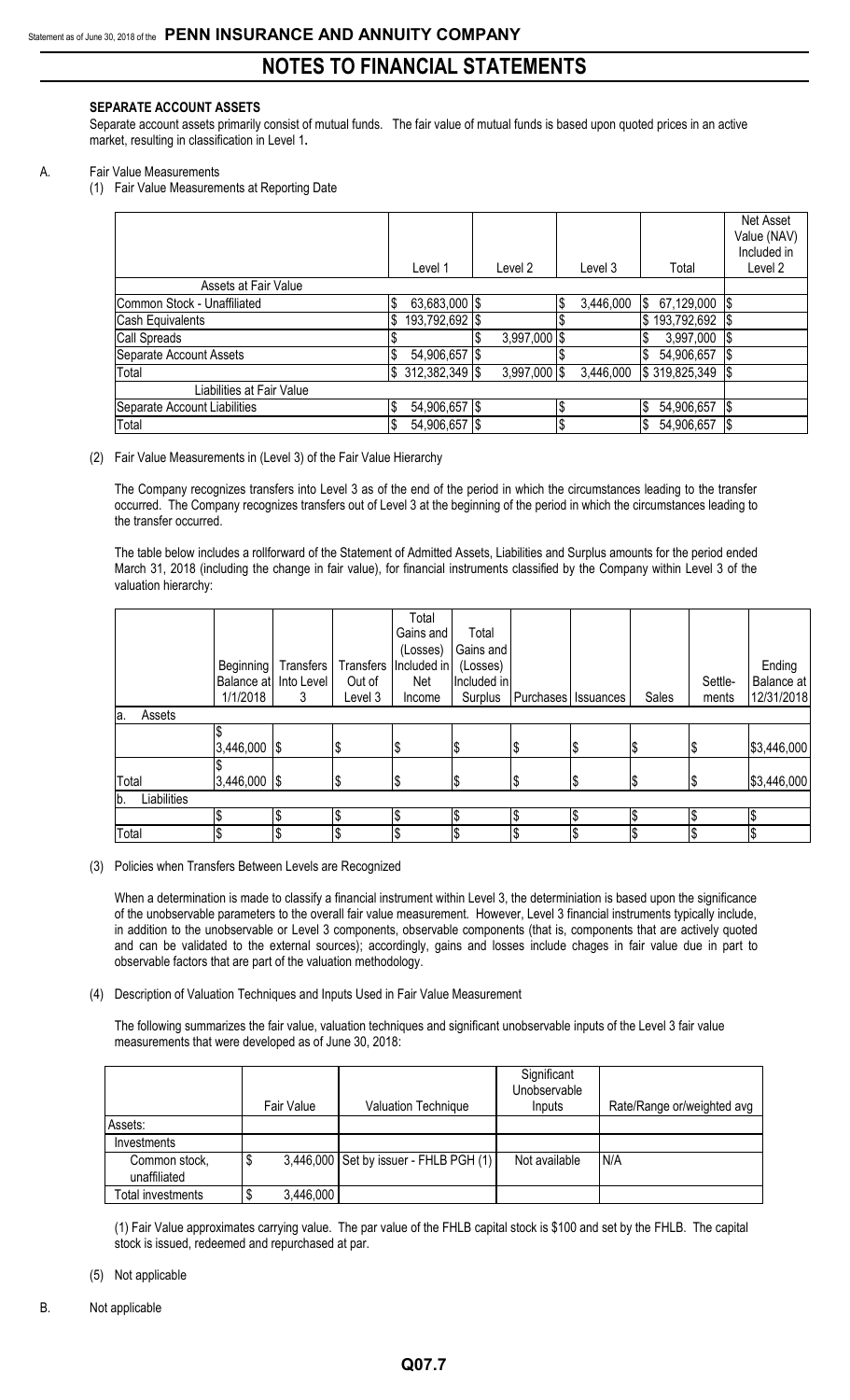### C. Fair Value Level

|                               |                |                                                      |                              |               |                      | Not         | Net Asset   |
|-------------------------------|----------------|------------------------------------------------------|------------------------------|---------------|----------------------|-------------|-------------|
|                               |                |                                                      |                              |               |                      | Practicable | Value (NAV) |
|                               | Aggregate Fair | Admitted                                             |                              |               |                      | (Carrying   | Included in |
| Type of Financial Instrument  | Value          | Assets                                               | (Level 1)                    | (Level 2)     | (Level 3)            | Value)      | Level 2     |
| Financial Assets:             |                |                                                      |                              |               |                      |             |             |
|                               |                |                                                      |                              |               |                      |             |             |
| <b>Bonds</b>                  | 3,626,613,000  | $3,541,332,000$ $\$ $$134,461,000$ $\]3,467,241,000$ |                              |               | 24,911,000 \$<br>IS. |             |             |
| Redeemable Preferred Stock    | \$37,908,000   | 37,954,000 \$<br>l\$                                 | 35,430,000 \$                |               | 2,478,000 \$         |             |             |
| Common Stock - Unaffiliated   | \$67,129,000   | 67,129,000 \$<br>۱\$                                 | 63,683,000 \$                |               | 3,446,000   \$<br>\$ |             |             |
| Cash, Cash Equivalents and    |                |                                                      |                              |               |                      |             |             |
| Short-Term Investments        | \$193,792,692  | l\$                                                  | 193,792,692 \$193,792,692 \$ |               |                      |             |             |
| Derivatives                   | \$121,769,000  | 95,673,000 \$<br>S                                   |                              | \$121,769,000 | I\$                  |             |             |
| Separate Account Assets       | \$54,906,657   | 54,906,657 \$                                        | 54,906,657 \$                |               |                      |             |             |
| <b>Financial Liabilities:</b> |                |                                                      |                              |               |                      |             |             |
| Investment-Type Contracts:    | \$             |                                                      |                              |               |                      |             |             |
| Individual Annuities          | \$126,872,769  | 125,612,992 \$<br>ß.                                 |                              |               | \$126,872,769        |             |             |
| Separate Account Liabilities  | \$54,906,657   | 54,906,657 \$<br>ß.                                  | 54,906,657 \$                |               |                      |             |             |

### D. Not Practicable to Estimate Fair Value

| Type of Class or<br>Financial Instrument | Value<br>Carrving | <b>Effective Interest Rate</b> | Maturity Date | Explanation |
|------------------------------------------|-------------------|--------------------------------|---------------|-------------|
|                                          |                   | %                              |               |             |

### **Note 21 – Other Items**

No significant changes

### **Note 22 – Events Subsequent**

The Company has evaluated events subsequent to June 30, 2018, and has determined that there were no significant events requiring recognition in the financial statements.

### **Note 23 – Reinsurance**

No significant changes

### **Note 24 – Retrospectively Rated Contracts and Contracts Subject to Redetermination**

The Company does not have any retrospectively rated contracts.

### **Note 25 – Change in Incurred Losses and Loss Adjustment Expenses**

Not applicable

### **Note 26 – Intercompany Pooling Arrangements**

No significant changes

### **Note 27 – Structured Settlements**

No significant changes

### **Note 28 – Health Care Receivables**

No significant changes

### **Note 29 – Participating policies**

No significant changes

### **Note 30 – Premium Deficiency Reserves**

No significant changes

### **Note 31 – Reserves for Life Contracts and Deposit-Type Contracts**

No significant changes

### **Note 32 – Analysis of Annuity Actuarial Reserves and Deposit Liabilities by Withdrawal Characteristics**

No significant changes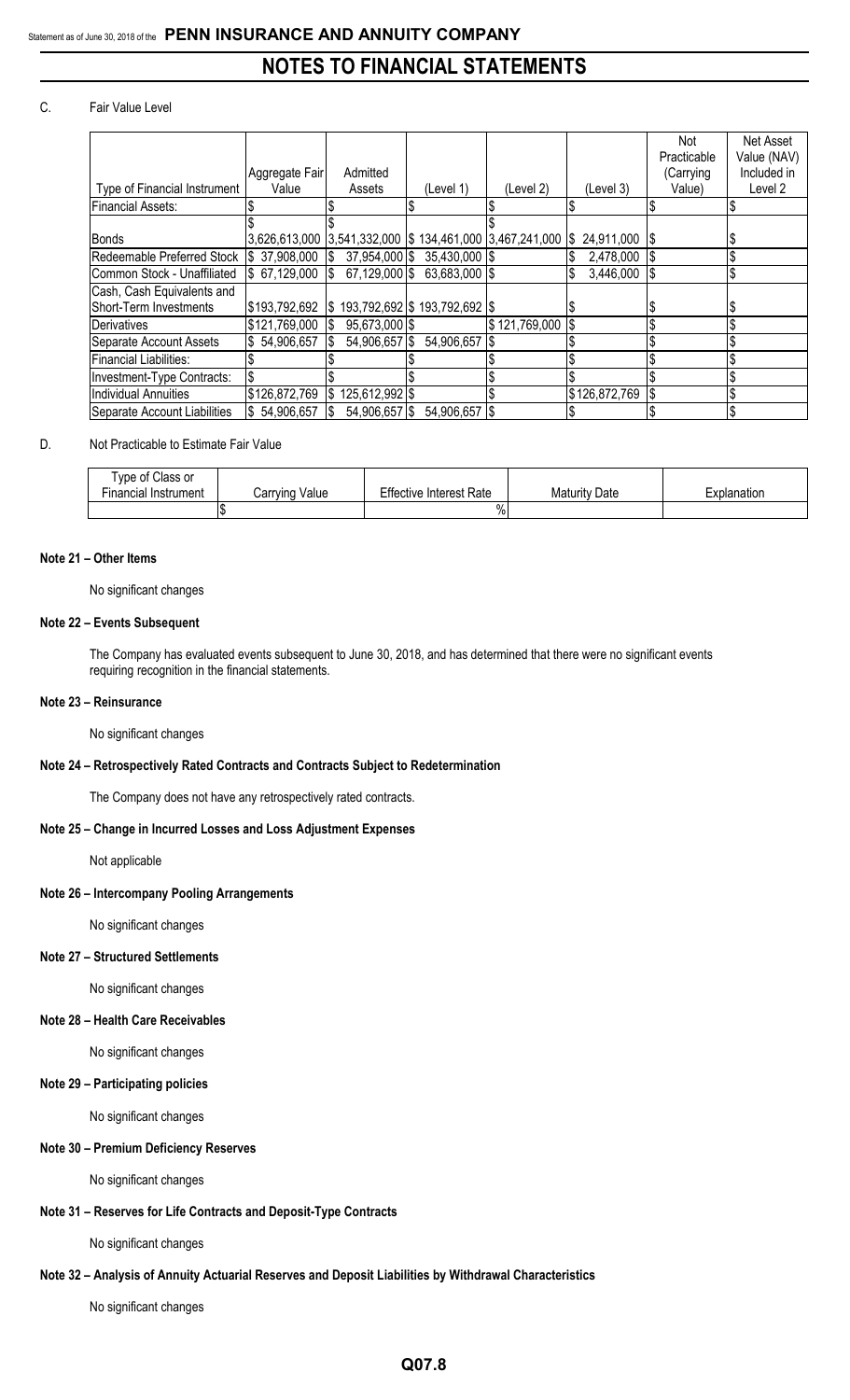### **Note 33 – Premium and Annuity Considerations Deferred and Uncollected**

No significant changes

### **Note 34 – Separate Accounts**

No significant changes

### **Note 35 – Loss/Claim Adjustment Expenses**

No significant changes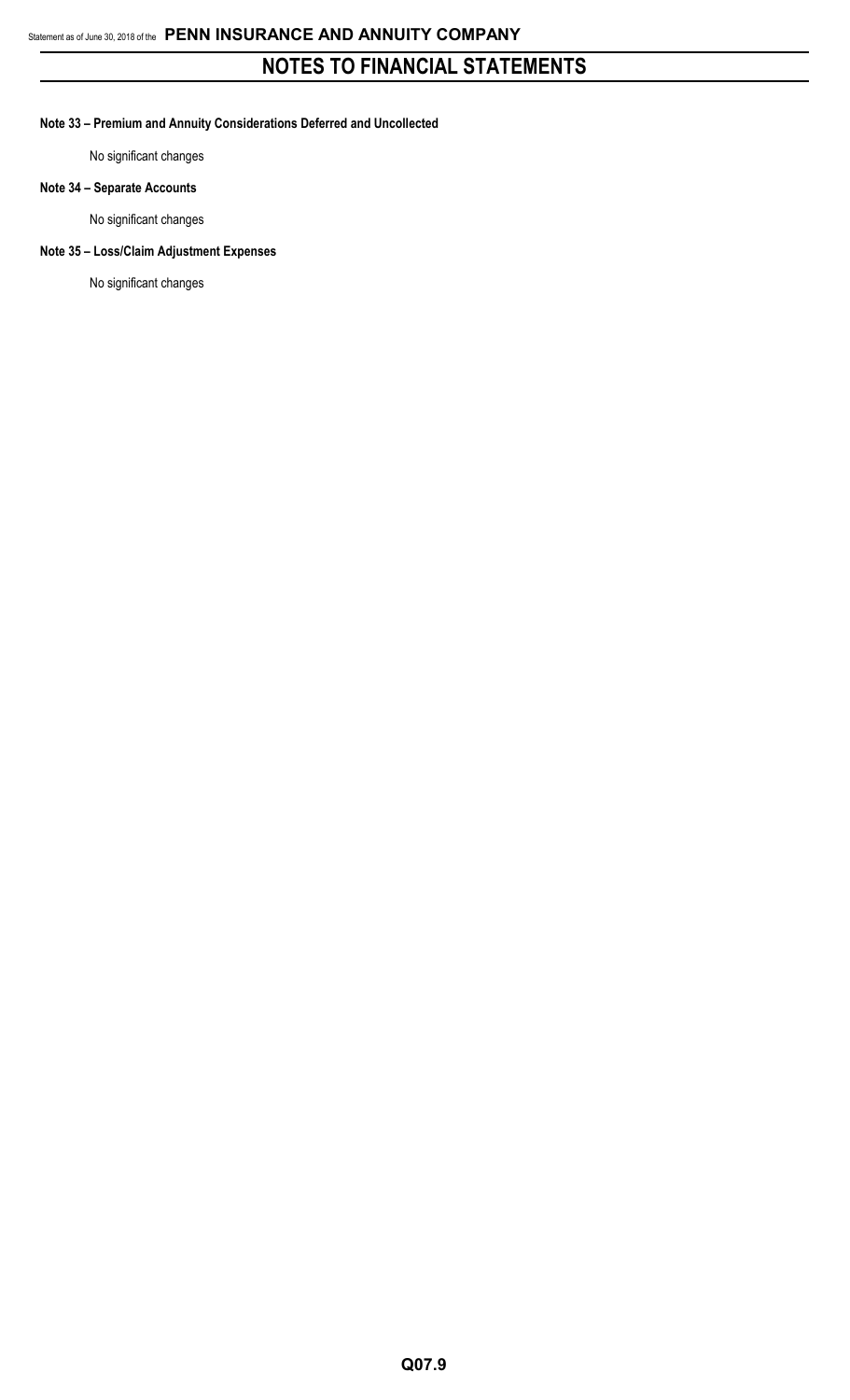## **GENERAL INTERROGATORIES**

## **PART 1 - COMMON INTERROGATORIES**

## **GENERAL**

| 1.1 | Did the reporting entity experience any material transactions requiring the filing of Disclosure of Material Transactions with the State of Domicile,<br>as required by the Model Act?                                                                                                                                                                                                                                                       |                                       |                         |                                          | Yes [ ]                  | No[X]                    |
|-----|----------------------------------------------------------------------------------------------------------------------------------------------------------------------------------------------------------------------------------------------------------------------------------------------------------------------------------------------------------------------------------------------------------------------------------------------|---------------------------------------|-------------------------|------------------------------------------|--------------------------|--------------------------|
| 1.2 | If yes, has the report been filed with the domiciliary state?                                                                                                                                                                                                                                                                                                                                                                                |                                       |                         |                                          | Yes[]                    | No [ ]                   |
| 2.1 | Has any change been made during the year of this statement in the charter, by-laws, articles of incorporation, or deed of settlement of the<br>reporting entity?                                                                                                                                                                                                                                                                             |                                       |                         |                                          | Yes $[ \ ]$              | No[X]                    |
| 2.2 | If yes, date of change:                                                                                                                                                                                                                                                                                                                                                                                                                      |                                       |                         |                                          |                          |                          |
| 3.1 | Is the reporting entity a member of an Insurance Holding Company System consisting of two or more affiliated persons, one or more of which is an insurer?<br>If yes, complete Schedule Y, Parts 1 and 1A.                                                                                                                                                                                                                                    |                                       |                         |                                          | Yes[X]                   | No [ ]                   |
| 3.2 | Have there been any substantial changes in the organizational chart since the prior quarter end?                                                                                                                                                                                                                                                                                                                                             |                                       |                         |                                          | Yes $[ ]$                | No[X]                    |
| 3.3 | If the response to 3.2 is yes, provide a brief description of those changes.                                                                                                                                                                                                                                                                                                                                                                 |                                       |                         |                                          |                          |                          |
| 3.4 | Is the reporting entity publicly traded or a member of a publicly traded group?                                                                                                                                                                                                                                                                                                                                                              |                                       |                         |                                          | Yes[ ]                   | No[X]                    |
| 3.5 | If the response to 3.4 is yes, provide the CIK (Central Index Key) code issued by the SEC for the entity/group.                                                                                                                                                                                                                                                                                                                              |                                       |                         |                                          |                          |                          |
| 4.1 | Has the reporting entity been a party to a merger or consolidation during the period covered by this statement?                                                                                                                                                                                                                                                                                                                              |                                       |                         |                                          | Yes $\lceil \ \rceil$    | No[X]                    |
| 4.2 | If yes, provide name of entity, NAIC Company Code, and state of domicile (use two letter state abbreviation) for any entity that has ceased to exist as a<br>result of the merger or consolidation.                                                                                                                                                                                                                                          |                                       |                         |                                          |                          |                          |
|     | $\overline{1}$                                                                                                                                                                                                                                                                                                                                                                                                                               |                                       |                         | $\overline{2}$<br><b>NAIC</b><br>Company |                          | 3                        |
|     | Name of Entity                                                                                                                                                                                                                                                                                                                                                                                                                               |                                       |                         | Code                                     |                          | State of<br>Domicile     |
| 5.  | If the reporting entity is subject to a management agreement, including third-party administrator(s), managing general agent(s), attorney-in-fact, or<br>similar agreement, have there been any significant changes regarding the terms of the agreement or principals involved?<br>If yes, attach an explanation.                                                                                                                           |                                       |                         | Yes $\lceil \ \rceil$                    | No[X]                    | $N/A$ [ ]                |
|     | State as of what date the latest financial examination of the reporting entity was made or is being made.<br>6.1                                                                                                                                                                                                                                                                                                                             |                                       |                         |                                          | 12/31/2015               |                          |
|     | State the as of date that the latest financial examination report became available from either the state of domicile or the reporting entity. This date<br>6.2<br>should be the date of the examined balance sheet and not the date the report was completed or released.                                                                                                                                                                    |                                       |                         |                                          | 12/31/2015               |                          |
|     | State as of what date the latest financial examination report became available to other states or the public from either the state of domicile or the<br>6.3<br>reporting entity. This is the release date or completion date of the examination report and not the date of the examination (balance sheet date).                                                                                                                            |                                       |                         |                                          | 10/07/2016               |                          |
| 6.4 | By what department or departments?                                                                                                                                                                                                                                                                                                                                                                                                           |                                       |                         |                                          |                          |                          |
|     | Delaware Department of Insurance                                                                                                                                                                                                                                                                                                                                                                                                             |                                       |                         |                                          |                          |                          |
| 6.5 | Have all financial statement adjustments within the latest financial examination report been accounted for in a subsequent financial statement filed<br>with Departments?                                                                                                                                                                                                                                                                    |                                       |                         | Yes [ ]                                  | No [ ]                   | N/A[X]                   |
| 6.6 | Have all of the recommendations within the latest financial examination report been complied with?                                                                                                                                                                                                                                                                                                                                           |                                       |                         | Yes $[ \ ]$                              | No [ ]                   | N/A[X]                   |
| 7.1 | Has this reporting entity had any Certificates of Authority, licenses or registrations (including corporate registration, if applicable) suspended or revoked<br>by any governmental entity during the reporting period?                                                                                                                                                                                                                     |                                       |                         |                                          | Yes $[ \ ]$              | No[X]                    |
| 7.2 | If yes, give full information:                                                                                                                                                                                                                                                                                                                                                                                                               |                                       |                         |                                          |                          |                          |
| 8.1 | Is the company a subsidiary of a bank holding company regulated with the Federal Reserve Board?                                                                                                                                                                                                                                                                                                                                              |                                       |                         |                                          | Yes [ ]                  | No[X]                    |
| 8.2 | If response to 8.1 is yes, please identify the name of the bank holding company.                                                                                                                                                                                                                                                                                                                                                             |                                       |                         |                                          |                          |                          |
| 8.3 | Is the company affiliated with one or more banks, thrifts or securities firms?                                                                                                                                                                                                                                                                                                                                                               |                                       |                         |                                          | Yes[X]                   | No[]                     |
| 8.4 | If the response to 8.3 is yes, please provide below the names and location (city and state of the main office) of any affiliates regulated by a federal<br>regulatory services agency [i.e. the Federal Reserve Board (FRB), the Office of the Comptroller of the Currency (OCC), the Federal Deposit Insurance<br>Corporation (FDIC) and the Securities Exchange Commission (SEC)] and identify the affiliate's primary federal regulator]. |                                       |                         |                                          |                          |                          |
|     |                                                                                                                                                                                                                                                                                                                                                                                                                                              | 2                                     | 3                       | 4                                        | 5                        | 6                        |
|     | Affiliate Name<br>Hornor, Townsend & Kent, Inc.                                                                                                                                                                                                                                                                                                                                                                                              | Location (City, State)<br>Horsham, PA | <b>FRB</b><br><b>NO</b> | <b>OCC</b><br>N <sub>O</sub>             | <b>FDIC</b><br><b>NO</b> | <b>SEC</b><br><b>YES</b> |
|     | Janney Montgomery Scott, LLC<br>Penn Mutual Asset Management, LLC                                                                                                                                                                                                                                                                                                                                                                            | Philadelphia, PA<br>Horsham, PA       | NO<br>NO                | NO<br>NO                                 | <b>NO</b><br><b>NO</b>   | <b>YES</b><br><b>YES</b> |
| 9.1 | Are the senior officers (principal executive officer, principal financial officer, principal accounting officer or controller, or persons performing similar<br>functions) of the reporting entity subject to a code of ethics, which includes the following standards?                                                                                                                                                                      |                                       |                         |                                          |                          |                          |
|     | Honest and ethical conduct, including the ethical handling of actual or apparent conflicts of interest between personal and professional relationships;<br>(a)                                                                                                                                                                                                                                                                               |                                       |                         |                                          | Yes[X]                   | No [ ]                   |
|     | Full, fair, accurate, timely and understandable disclosure in the periodic reports required to be filed by the reporting entity;<br>(b)                                                                                                                                                                                                                                                                                                      |                                       |                         |                                          |                          |                          |
|     | Compliance with applicable governmental laws, rules and regulations;<br>(C)                                                                                                                                                                                                                                                                                                                                                                  |                                       |                         |                                          |                          |                          |
|     | The prompt internal reporting of violations to an appropriate person or persons identified in the code; and<br>(d)                                                                                                                                                                                                                                                                                                                           |                                       |                         |                                          |                          |                          |
|     | Accountability for adherence to the code.<br>(e)                                                                                                                                                                                                                                                                                                                                                                                             |                                       |                         |                                          |                          |                          |
|     | 9.11 If the response to 9.1 is No, please explain:                                                                                                                                                                                                                                                                                                                                                                                           |                                       |                         |                                          |                          |                          |
|     |                                                                                                                                                                                                                                                                                                                                                                                                                                              |                                       |                         |                                          |                          |                          |
| 9.2 | Has the code of ethics for senior managers been amended?                                                                                                                                                                                                                                                                                                                                                                                     |                                       |                         |                                          | Yes $\lceil \; \rceil$   | No[X]                    |
|     | 9.21 If the response to 9.2 is Yes, provide information related to amendment(s).                                                                                                                                                                                                                                                                                                                                                             |                                       |                         |                                          |                          |                          |
| 9.3 | Have any provisions of the code of ethics been waived for any of the specified officers?                                                                                                                                                                                                                                                                                                                                                     |                                       |                         |                                          | Yes $\lceil \; \rceil$   | No[X]                    |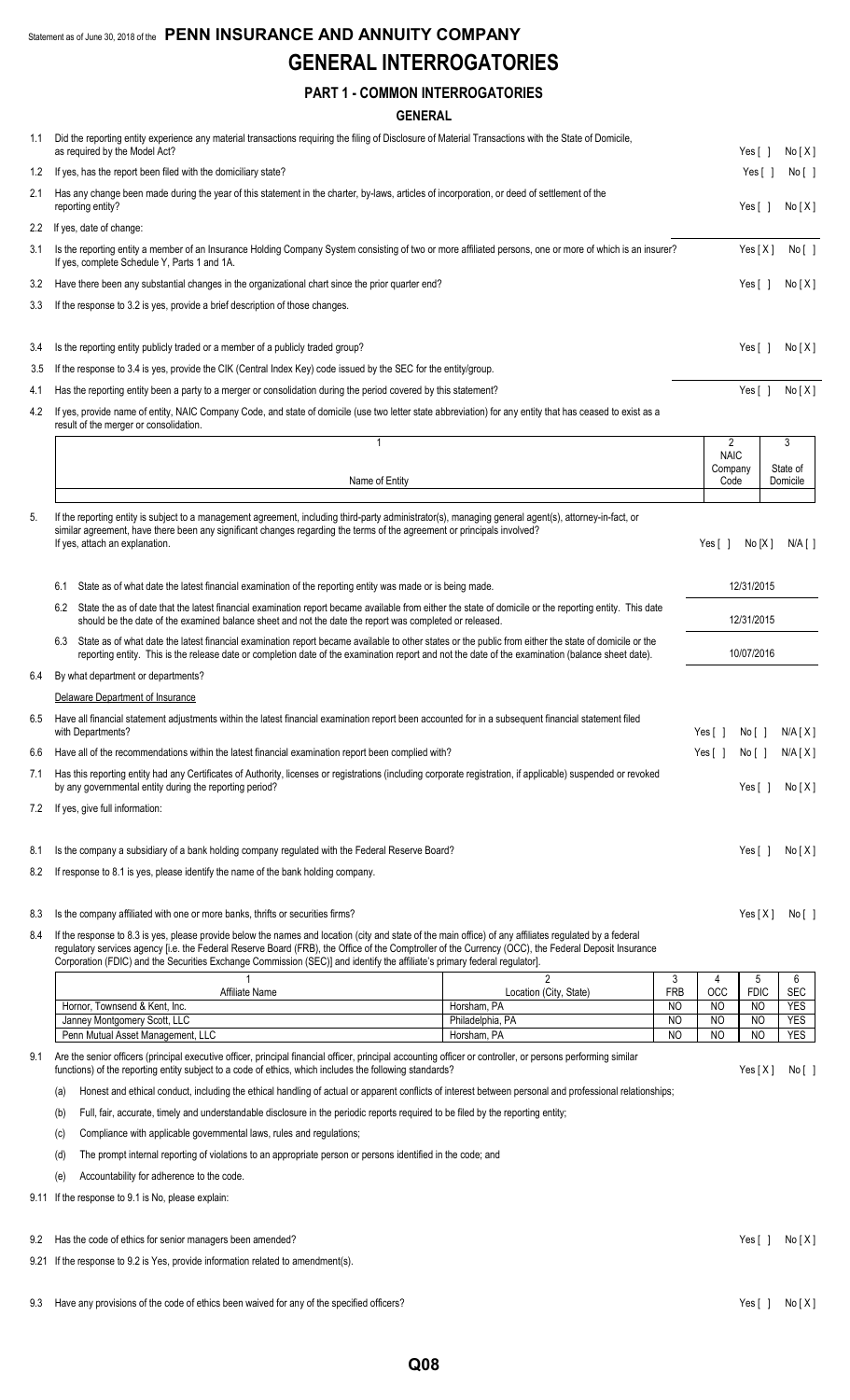## Statement as of June 30, 2018 of the **PENN INSURANCE AND ANNUITY COMPANY GENERAL INTERROGATORIES**

## **PART 1 - COMMON INTERROGATORIES**

9.31 If the response to 9.3 is Yes, provide the nature of any waiver(s).

## **FINANCIAL**

|     |                |                                                                                                                                                                                                                                                                                                                                                                                                                                                                                                                                                                   |                                                                                                                                                                                                                                          |                            | <b>FINANUIAL</b>                                      |                                                     |                          |                                                                   |             |
|-----|----------------|-------------------------------------------------------------------------------------------------------------------------------------------------------------------------------------------------------------------------------------------------------------------------------------------------------------------------------------------------------------------------------------------------------------------------------------------------------------------------------------------------------------------------------------------------------------------|------------------------------------------------------------------------------------------------------------------------------------------------------------------------------------------------------------------------------------------|----------------------------|-------------------------------------------------------|-----------------------------------------------------|--------------------------|-------------------------------------------------------------------|-------------|
|     |                | 10.1 Does the reporting entity report any amounts due from parent, subsidiaries or affiliates on Page 2 of this statement?                                                                                                                                                                                                                                                                                                                                                                                                                                        |                                                                                                                                                                                                                                          |                            |                                                       |                                                     |                          | Yes [ X ]                                                         | No [ ]      |
|     |                | 10.2 If yes, indicate any amounts receivable from parent included in the Page 2 amount:                                                                                                                                                                                                                                                                                                                                                                                                                                                                           |                                                                                                                                                                                                                                          |                            |                                                       |                                                     | S                        |                                                                   | 35,383      |
|     |                |                                                                                                                                                                                                                                                                                                                                                                                                                                                                                                                                                                   |                                                                                                                                                                                                                                          |                            | <b>INVESTMENT</b>                                     |                                                     |                          |                                                                   |             |
|     |                | 11.1 Were any of the stocks, bonds, or other assets of the reporting entity loaned, placed under option agreement, or otherwise made available for<br>use by another person? (Exclude securities under securities lending agreements.)                                                                                                                                                                                                                                                                                                                            |                                                                                                                                                                                                                                          |                            |                                                       |                                                     |                          | Yes [ ]                                                           | No[X]       |
|     |                | 11.2 If yes, give full and complete information relating thereto:                                                                                                                                                                                                                                                                                                                                                                                                                                                                                                 |                                                                                                                                                                                                                                          |                            |                                                       |                                                     |                          |                                                                   |             |
| 12. |                | Amount of real estate and mortgages held in other invested assets in Schedule BA:                                                                                                                                                                                                                                                                                                                                                                                                                                                                                 |                                                                                                                                                                                                                                          |                            |                                                       |                                                     | S                        |                                                                   | 0           |
| 13. |                | Amount of real estate and mortgages held in short-term investments:                                                                                                                                                                                                                                                                                                                                                                                                                                                                                               |                                                                                                                                                                                                                                          |                            |                                                       |                                                     | \$                       |                                                                   | 0           |
|     |                | 14.1 Does the reporting entity have any investments in parent, subsidiaries and affiliates?                                                                                                                                                                                                                                                                                                                                                                                                                                                                       |                                                                                                                                                                                                                                          |                            |                                                       |                                                     |                          | Yes[X]                                                            | No [ ]      |
|     |                | 14.2 If yes, please complete the following:                                                                                                                                                                                                                                                                                                                                                                                                                                                                                                                       |                                                                                                                                                                                                                                          |                            |                                                       |                                                     |                          |                                                                   |             |
|     |                |                                                                                                                                                                                                                                                                                                                                                                                                                                                                                                                                                                   |                                                                                                                                                                                                                                          |                            |                                                       | 1<br>Prior Year End Book/Adjusted<br>Carrying Value |                          | $\overline{2}$<br>Current Quarter Book/Adjusted<br>Carrying Value |             |
|     | 14.21          | <b>Bonds</b>                                                                                                                                                                                                                                                                                                                                                                                                                                                                                                                                                      |                                                                                                                                                                                                                                          |                            |                                                       | \$                                                  | 0<br>\$                  |                                                                   | 0           |
|     | 14.22<br>14.23 | <b>Preferred Stock</b><br>Common Stock                                                                                                                                                                                                                                                                                                                                                                                                                                                                                                                            |                                                                                                                                                                                                                                          |                            |                                                       | 98,736,366                                          | $\mathbf{0}$             |                                                                   | 0<br>0      |
|     | 14.24          | Short-Term Investments                                                                                                                                                                                                                                                                                                                                                                                                                                                                                                                                            |                                                                                                                                                                                                                                          |                            |                                                       |                                                     | 0                        |                                                                   | 0           |
|     | 14.25          | Mortgage Loans on Real Estate                                                                                                                                                                                                                                                                                                                                                                                                                                                                                                                                     |                                                                                                                                                                                                                                          |                            |                                                       |                                                     | 0                        |                                                                   | 0           |
|     | 14.26<br>14.27 | All Other<br>Total Investment in Parent, Subsidiaries and Affiliates (Subtotal Lines 14.21 to 14.26)                                                                                                                                                                                                                                                                                                                                                                                                                                                              |                                                                                                                                                                                                                                          |                            |                                                       | \$<br>18.995.827<br>117,732,193                     | \$                       |                                                                   | 0<br>0      |
|     | 14.28          | Total Investment in Parent included in Lines 14.21 to 14.26 above                                                                                                                                                                                                                                                                                                                                                                                                                                                                                                 |                                                                                                                                                                                                                                          |                            |                                                       | \$                                                  | \$<br>$\Omega$           |                                                                   | 0           |
|     |                | 15.1 Has the reporting entity entered into any hedging transactions reported on Schedule DB?                                                                                                                                                                                                                                                                                                                                                                                                                                                                      |                                                                                                                                                                                                                                          |                            |                                                       |                                                     |                          | Yes[X]                                                            | No[ ]       |
|     |                | 15.2 If yes, has a comprehensive description of the hedging program been made available to the domiciliary state?                                                                                                                                                                                                                                                                                                                                                                                                                                                 |                                                                                                                                                                                                                                          |                            |                                                       |                                                     |                          | Yes[X]                                                            | No [ ]      |
|     |                | If no, attach a description with this statement.                                                                                                                                                                                                                                                                                                                                                                                                                                                                                                                  |                                                                                                                                                                                                                                          |                            |                                                       |                                                     |                          |                                                                   |             |
| 16. |                | For the reporting entity's security lending program, state the amount of the following as of current statement date:                                                                                                                                                                                                                                                                                                                                                                                                                                              |                                                                                                                                                                                                                                          |                            |                                                       |                                                     |                          |                                                                   |             |
|     |                | 16.1 Total fair value of reinvested collateral assets reported on Schedule DL, Parts 1 and 2:                                                                                                                                                                                                                                                                                                                                                                                                                                                                     |                                                                                                                                                                                                                                          |                            |                                                       |                                                     | \$                       |                                                                   | 0           |
|     |                | 16.2 Total book adjusted/carrying value of reinvested collateral assets reported on Schedule DL, Parts 1 and 2:                                                                                                                                                                                                                                                                                                                                                                                                                                                   |                                                                                                                                                                                                                                          |                            |                                                       |                                                     | \$                       |                                                                   | 0           |
|     |                | 16.3 Total payable for securities lending reported on the liability page:                                                                                                                                                                                                                                                                                                                                                                                                                                                                                         |                                                                                                                                                                                                                                          |                            |                                                       |                                                     | \$                       |                                                                   | $\mathbf 0$ |
| 17. |                | Excluding items in Schedule E-Part 3-Special Deposits, real estate, mortgage loans and investments held physically in the reporting entity's<br>offices, vaults or safety deposit boxes, were all stocks, bonds and other securities, owned throughout the current year held pursuant to a<br>custodial agreement with a qualified bank or trust company in accordance with Section 1, III - General Examination Considerations, F. Outsourcing<br>of Critical Functions, Custodial or Safekeeping Agreements of the NAIC Financial Condition Examiners Handbook? |                                                                                                                                                                                                                                          |                            |                                                       |                                                     |                          | Yes[X]                                                            | No[]        |
|     |                | 17.1 For all agreements that comply with the requirements of the NAIC Financial Condition Examiners Handbook, complete the following:                                                                                                                                                                                                                                                                                                                                                                                                                             |                                                                                                                                                                                                                                          |                            |                                                       |                                                     |                          |                                                                   |             |
|     |                |                                                                                                                                                                                                                                                                                                                                                                                                                                                                                                                                                                   |                                                                                                                                                                                                                                          |                            |                                                       |                                                     | 2                        |                                                                   |             |
|     |                | <b>BNY Mellon</b>                                                                                                                                                                                                                                                                                                                                                                                                                                                                                                                                                 | Name of Custodian(s)                                                                                                                                                                                                                     |                            |                                                       | 101 Barclay Street, New York, NY 10286              | <b>Custodian Address</b> |                                                                   |             |
|     |                | 17.2 For all agreements that do not comply with the requirements of the NAIC Financial Condition Examiners Handbook, provide the name,<br>location and a complete explanation:                                                                                                                                                                                                                                                                                                                                                                                    |                                                                                                                                                                                                                                          |                            |                                                       |                                                     |                          |                                                                   |             |
|     |                |                                                                                                                                                                                                                                                                                                                                                                                                                                                                                                                                                                   |                                                                                                                                                                                                                                          |                            | $\overline{2}$                                        |                                                     |                          | 3                                                                 |             |
|     |                | Name(s)                                                                                                                                                                                                                                                                                                                                                                                                                                                                                                                                                           |                                                                                                                                                                                                                                          |                            | Location(s)                                           |                                                     |                          | Complete Explanation(s)                                           |             |
|     |                | 17.3 Have there been any changes, including name changes, in the custodian(s) identified in 17.1 during the current quarter?                                                                                                                                                                                                                                                                                                                                                                                                                                      |                                                                                                                                                                                                                                          |                            |                                                       |                                                     |                          | Yes [                                                             | No[X]       |
|     |                | 17.4 If yes, give full and complete information relating thereto:                                                                                                                                                                                                                                                                                                                                                                                                                                                                                                 |                                                                                                                                                                                                                                          |                            |                                                       |                                                     |                          |                                                                   |             |
|     |                | Old Custodian                                                                                                                                                                                                                                                                                                                                                                                                                                                                                                                                                     |                                                                                                                                                                                                                                          |                            | 2<br>New Custodian                                    | 3<br>Date of<br>Change                              |                          | 4<br>Reason                                                       |             |
|     |                |                                                                                                                                                                                                                                                                                                                                                                                                                                                                                                                                                                   |                                                                                                                                                                                                                                          |                            |                                                       |                                                     |                          |                                                                   |             |
|     |                | 17.5 Investment management - Identify all investment advisors, investment managers, broker/dealers, including individuals that have the authority to make investment decisions on behalf<br>of the reporting entity. For assets that are managed internally by employees of the reporting entity, note as such ["that have access to the investment accounts", "handle securities"]                                                                                                                                                                               |                                                                                                                                                                                                                                          |                            |                                                       |                                                     |                          |                                                                   |             |
|     |                | Penn Mutual Asset Management, LLC                                                                                                                                                                                                                                                                                                                                                                                                                                                                                                                                 |                                                                                                                                                                                                                                          | Name of Firm or Individual |                                                       |                                                     |                          | $\overline{2}$<br>Affiliation<br>Α                                |             |
|     |                | 17.5097                                                                                                                                                                                                                                                                                                                                                                                                                                                                                                                                                           | For those firms/individuals listed in the table for Question 17.5, do any firms/individuals unaffiliated with the reporting entity (i.e., designated with a "U")<br>manage more than 10% of the reporting entity's assets?               |                            |                                                       |                                                     |                          | Yes $\lceil$ $\rceil$                                             | No[]        |
|     |                | 17.5098                                                                                                                                                                                                                                                                                                                                                                                                                                                                                                                                                           | For firms/individuals unaffiliated with the reporting entity (i.e., designated with a "U") listed in the table for Question 17.5, does the total assets under<br>management aggregate to more than 50% of the reporting entity's assets? |                            |                                                       |                                                     |                          | Yes $\lceil \ \rceil$                                             | $No[$ ]     |
|     |                | 17.6 For those firms or individuals listed in the table for 17.5 with an affiliation code of "A" (affiliated) or "U" (unaffiliated), provide the information for the table below.                                                                                                                                                                                                                                                                                                                                                                                 |                                                                                                                                                                                                                                          |                            |                                                       |                                                     |                          |                                                                   |             |
|     |                | $\mathbf{1}$                                                                                                                                                                                                                                                                                                                                                                                                                                                                                                                                                      | $\overline{2}$                                                                                                                                                                                                                           |                            | 3                                                     | 4                                                   |                          | 5<br>Investment                                                   |             |
|     |                | <b>Central Registration Depository</b>                                                                                                                                                                                                                                                                                                                                                                                                                                                                                                                            |                                                                                                                                                                                                                                          |                            |                                                       |                                                     |                          | Management                                                        |             |
|     |                | Number<br>107518                                                                                                                                                                                                                                                                                                                                                                                                                                                                                                                                                  | Name of Firm or Individual<br>Penn Mutual Asset Management, LLC                                                                                                                                                                          |                            | Legal Entity Identifier (LEI)<br>549300O3G37UC4C5EV40 | <b>Registered With</b><br><b>SEC</b>                |                          | Agreement (IMA) Filed<br>DS                                       |             |

18.1 Have all the filing requirements of the *Purposes and Procedures Manual of the NAIC Investment Analysis Office* been followed? Yes [X] No [ ]

18.2 If no, list exceptions: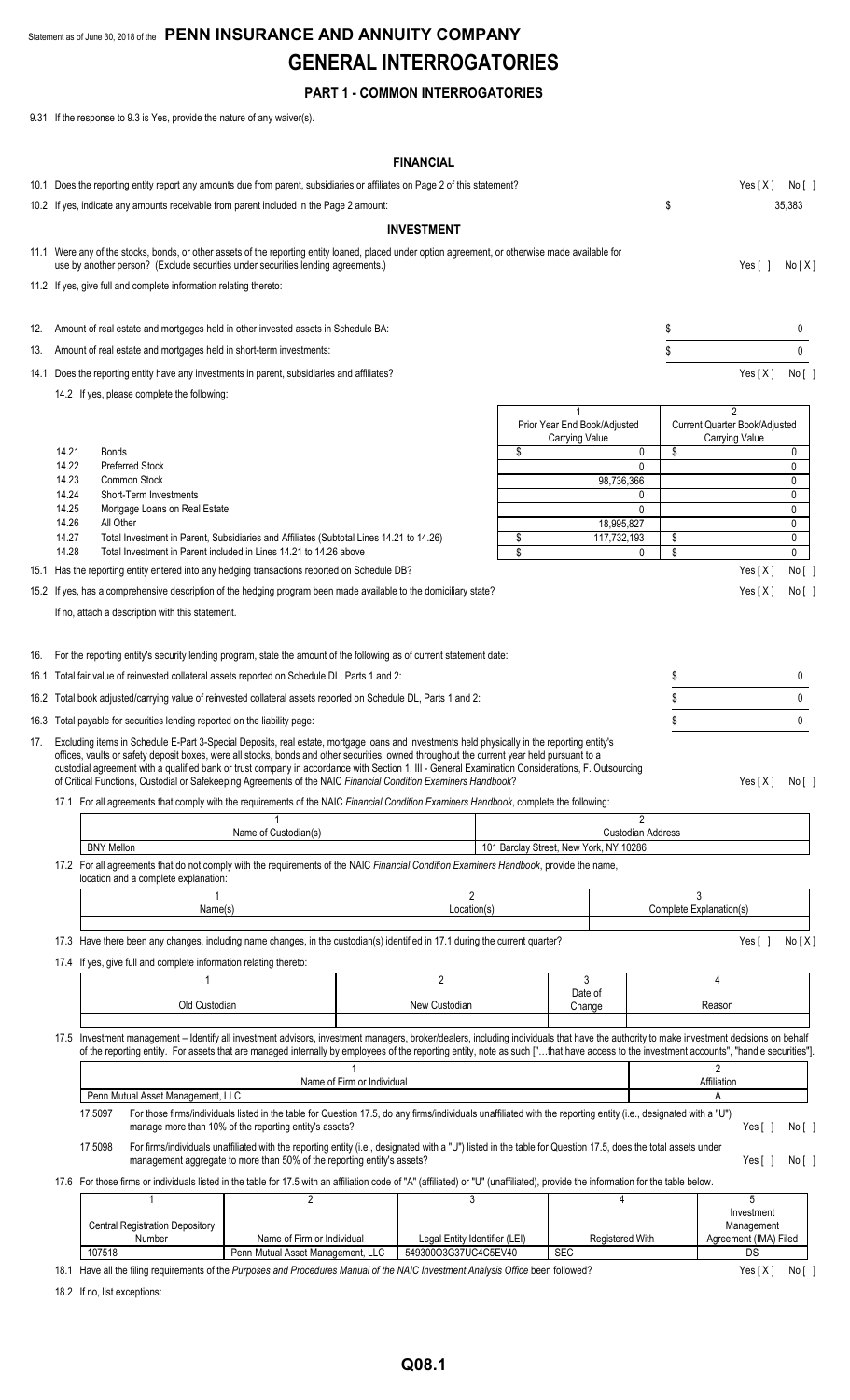## Statement as of June 30, 2018 of the **PENN INSURANCE AND ANNUITY COMPANY GENERAL INTERROGATORIES**

## **PART 1 - COMMON INTERROGATORIES**

- 19. By self-designating 5\*GI securities, the reporting entity is certifying the following elements for each self-designated 5\*GI security:
	- a. Documentation necessary to permit a full credit analysis of the security does not exist.
	- b. Issuer or obligor is current on all contracted interest and principal payments. c. The insurer has an actual expectation of ultimate payment of all contracted interest and principal.

Has the reporting entity self-designated 5\*GI securities? Yes [ ] No [ X ]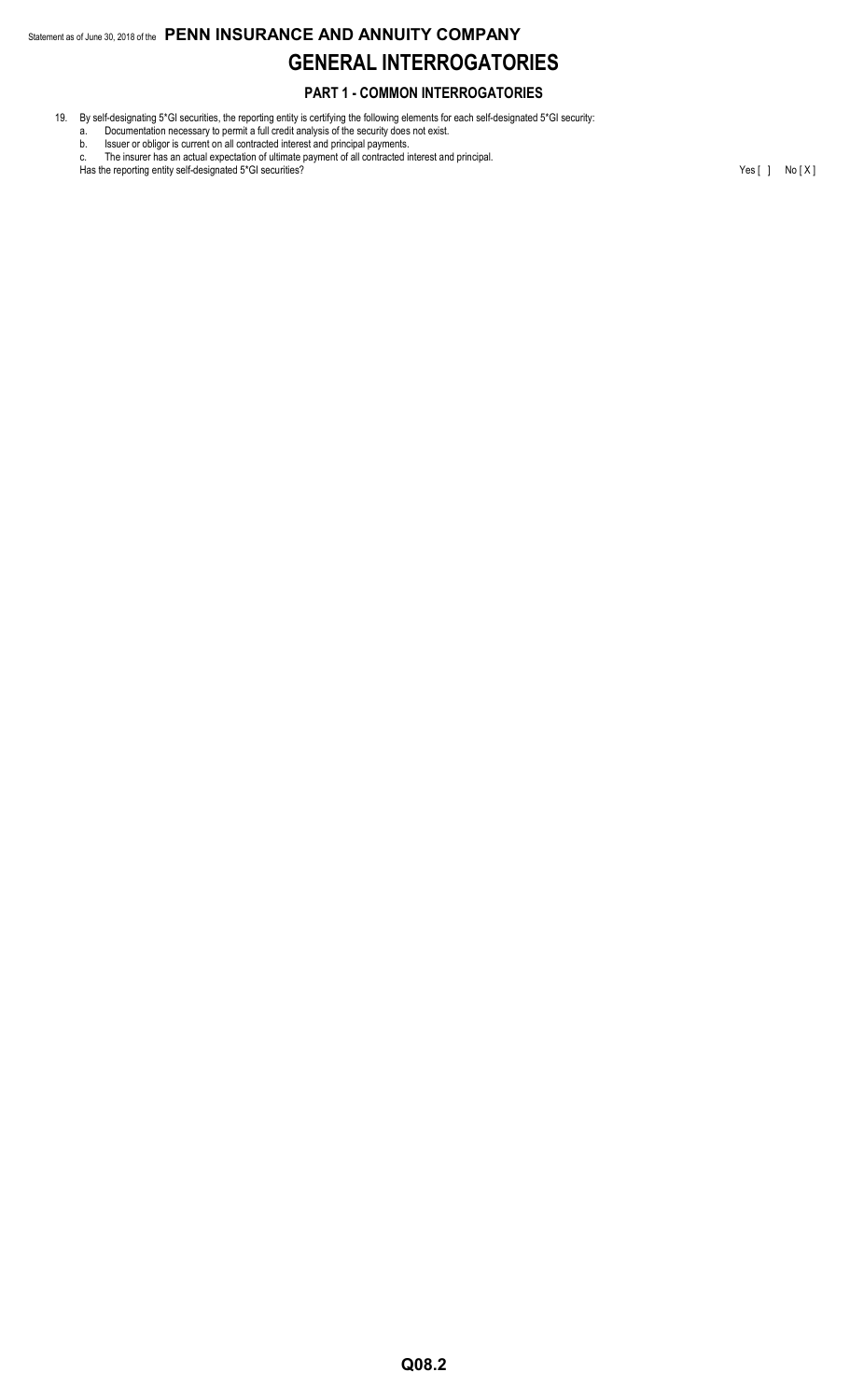## Statement as of June 30, 2018 of the PENN INSURANCE AND ANNUITY COMPANY **GENERAL INTERROGATORIES (continued)** PART 2 - LIFE & HEALTH

1. Report the statement value of mortgage loans at the end of this reporting period for the following categories:

|     | 1.1 Long-term mortgages in good standing                                                                                                                                                                                                                                                                                                                                                                                                                                                          | Amount                |        |
|-----|---------------------------------------------------------------------------------------------------------------------------------------------------------------------------------------------------------------------------------------------------------------------------------------------------------------------------------------------------------------------------------------------------------------------------------------------------------------------------------------------------|-----------------------|--------|
|     | 1.11                                                                                                                                                                                                                                                                                                                                                                                                                                                                                              |                       |        |
|     | 1.12                                                                                                                                                                                                                                                                                                                                                                                                                                                                                              |                       |        |
|     | 1.13                                                                                                                                                                                                                                                                                                                                                                                                                                                                                              |                       |        |
|     | 1.14                                                                                                                                                                                                                                                                                                                                                                                                                                                                                              |                       |        |
|     | 1.2 Long-term mortgages in good standing with restructured terms                                                                                                                                                                                                                                                                                                                                                                                                                                  |                       |        |
|     | 1.21                                                                                                                                                                                                                                                                                                                                                                                                                                                                                              |                       |        |
| 1.3 | Long-term mortgage loans upon which interest is overdue more than three months                                                                                                                                                                                                                                                                                                                                                                                                                    |                       |        |
|     | 1.31                                                                                                                                                                                                                                                                                                                                                                                                                                                                                              |                       |        |
|     | 1.32                                                                                                                                                                                                                                                                                                                                                                                                                                                                                              |                       |        |
|     | $\textbf{Commercial} \ \textbf{mortgages} \ \textcolor{red}{\textbf{mortgages} \ \textcolor{red}{\textbf{}}\ \textcolor{red}{\textbf{mortgages} \ \textcolor{red}{\textbf{}}\ \textcolor{red}{\textbf{mott} \ \textbf{}}}\ \textcolor{red}{\textbf{mott} \ \textbf{mott} \ \textbf{mott} \ \textbf{mott} \ \textbf{mott} \ \textbf{mott} \ \textbf{mott} \ \textbf{mott} \ \textbf{mott} \ \textbf{mott} \ \textbf{mott} \ \textbf{mott} \ \textbf{mott} \ \textbf{mott} \ \textbf{mott}$<br>1.33 |                       |        |
|     | 1.34                                                                                                                                                                                                                                                                                                                                                                                                                                                                                              |                       |        |
|     | 1.4 Long-term mortgage loans in process of foreclosure                                                                                                                                                                                                                                                                                                                                                                                                                                            |                       |        |
|     | 1.41                                                                                                                                                                                                                                                                                                                                                                                                                                                                                              |                       |        |
|     | 1.42                                                                                                                                                                                                                                                                                                                                                                                                                                                                                              |                       |        |
|     | 1.43                                                                                                                                                                                                                                                                                                                                                                                                                                                                                              |                       |        |
|     | 1.44                                                                                                                                                                                                                                                                                                                                                                                                                                                                                              |                       |        |
| 1.5 |                                                                                                                                                                                                                                                                                                                                                                                                                                                                                                   |                       |        |
| 1.6 | Long-term mortgages foreclosed, properties transferred to real estate in current quarter                                                                                                                                                                                                                                                                                                                                                                                                          |                       |        |
|     | 1.61                                                                                                                                                                                                                                                                                                                                                                                                                                                                                              |                       |        |
|     | 1.62                                                                                                                                                                                                                                                                                                                                                                                                                                                                                              |                       |        |
|     | 1.63                                                                                                                                                                                                                                                                                                                                                                                                                                                                                              |                       |        |
|     | 1.64                                                                                                                                                                                                                                                                                                                                                                                                                                                                                              |                       |        |
| 2.  | <b>Operating Percentages:</b>                                                                                                                                                                                                                                                                                                                                                                                                                                                                     |                       |        |
|     | 2.1                                                                                                                                                                                                                                                                                                                                                                                                                                                                                               |                       |        |
|     | 2.2                                                                                                                                                                                                                                                                                                                                                                                                                                                                                               |                       |        |
|     | 2.3                                                                                                                                                                                                                                                                                                                                                                                                                                                                                               |                       |        |
| 3.1 |                                                                                                                                                                                                                                                                                                                                                                                                                                                                                                   | Yes [ ]               | No[X]  |
| 3.2 |                                                                                                                                                                                                                                                                                                                                                                                                                                                                                                   |                       |        |
| 3.3 |                                                                                                                                                                                                                                                                                                                                                                                                                                                                                                   | Yes $\lceil$ $\rceil$ | No[X]  |
| 3.4 |                                                                                                                                                                                                                                                                                                                                                                                                                                                                                                   |                       |        |
| 4.  |                                                                                                                                                                                                                                                                                                                                                                                                                                                                                                   | Yes $[X]$             | No [   |
| 4.1 | If no, does the reporting entity assume reinsurance business that covers risks residing in at least one state other than the state of domicile                                                                                                                                                                                                                                                                                                                                                    |                       |        |
|     |                                                                                                                                                                                                                                                                                                                                                                                                                                                                                                   | Yes $[ \ ]$           | No [ ] |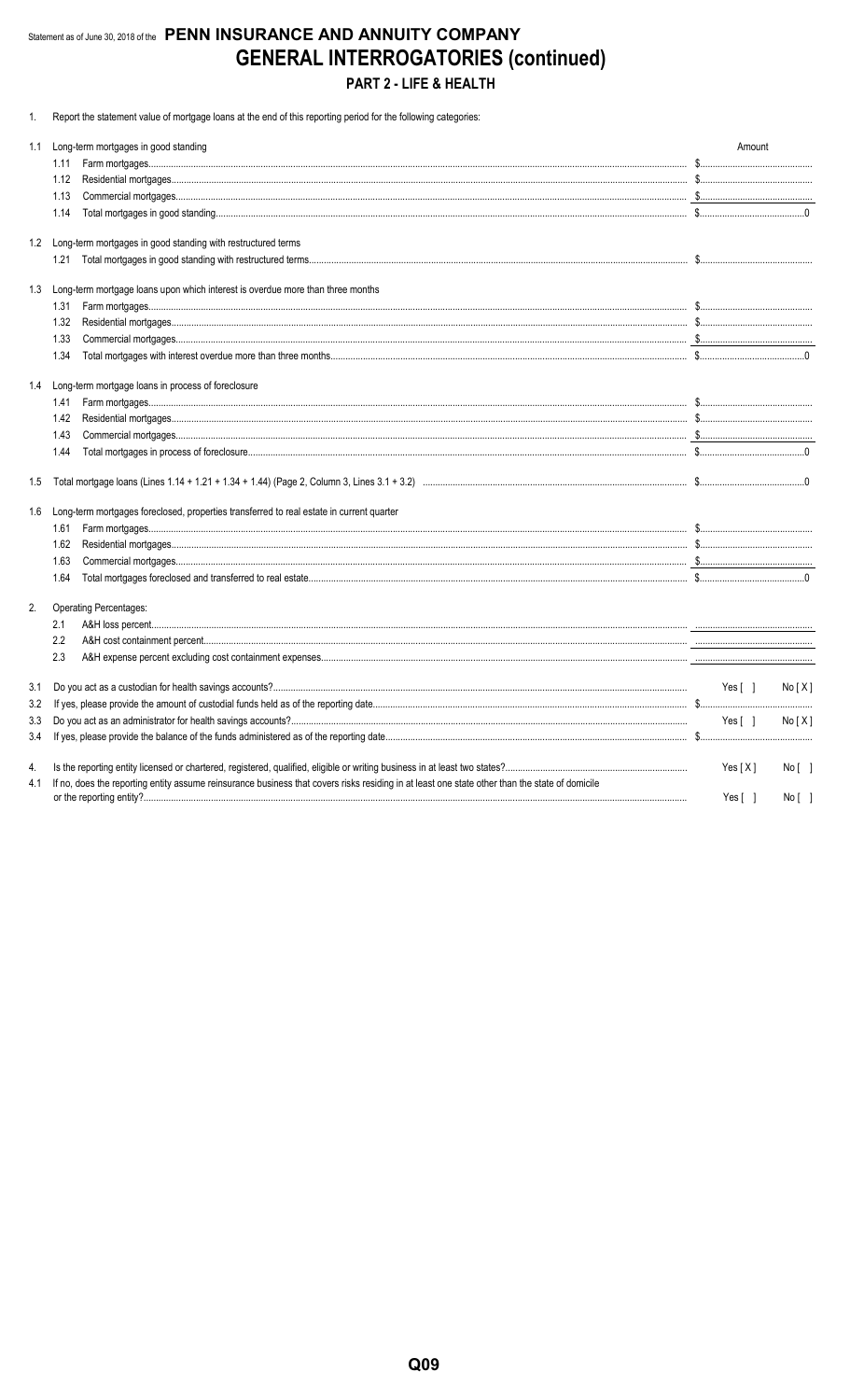## Statement as of June 30, 2018 of the **PENN INSURANCE AND ANNUITY COMPANY SCHEDULE S - CEDED REINSURANCE**

Showing All New Reinsurance Treaties - Current Year to Date

|                                | <b>ONOWING A THEW INGINISURATIVE THEATICS - CUTTENT TEATIVE</b> |                   |                   |              |                                                 |                      |                                               |                                                              |  |  |  |
|--------------------------------|-----------------------------------------------------------------|-------------------|-------------------|--------------|-------------------------------------------------|----------------------|-----------------------------------------------|--------------------------------------------------------------|--|--|--|
|                                |                                                                 |                   |                   | w            |                                                 |                      |                                               |                                                              |  |  |  |
| <b>NAIC</b><br>Company<br>Code | <b>ID Number</b>                                                | Effective<br>Date | Name of Reinsurer | Jurisdiction | Tvpe of<br>Domiciliary   Reinsurance  <br>Ceded | Type of<br>Reinsurer | Certified<br>Reinsurer Rating<br>1 through 6) | <b>Effective Date</b><br>of Certified<br>Reinsurer<br>Rating |  |  |  |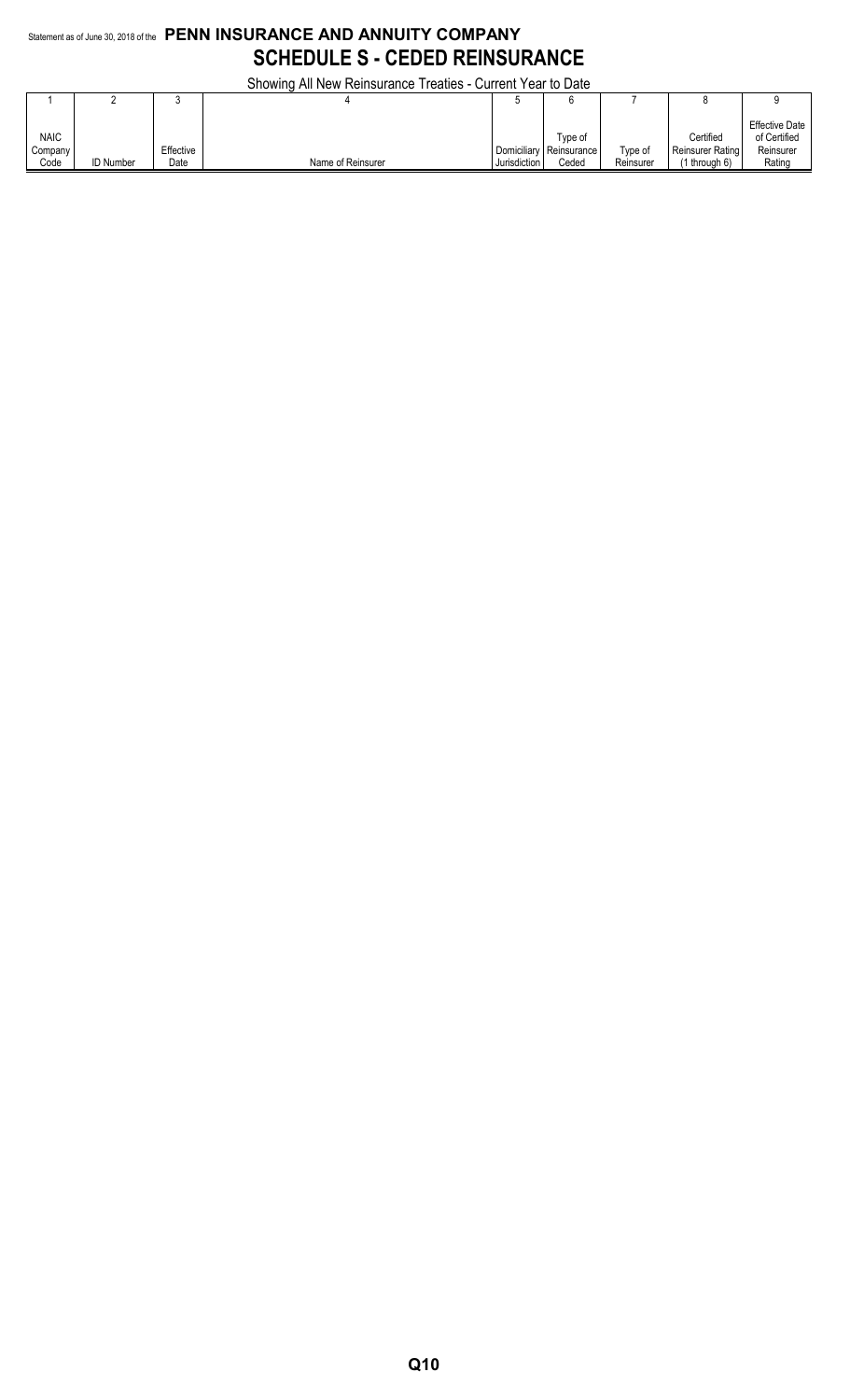### Statement as of June 30, 2018 of the PENN INSURANCE AND ANNUITY COMPANY **SCHEDULE T - PREMIUMS AND ANNUITY CONSIDERATIONS** Current Year to Date - Allocated by States and Territories

|        |                                                                      |                 |                                   |                             | , <i>would</i> by     | <b>UNICO UNIU</b><br><b>Direct Business Only</b> |                           |                         |                          |
|--------|----------------------------------------------------------------------|-----------------|-----------------------------------|-----------------------------|-----------------------|--------------------------------------------------|---------------------------|-------------------------|--------------------------|
|        |                                                                      |                 |                                   |                             | <b>Life Contracts</b> |                                                  | 5                         | 6                       | 7                        |
|        |                                                                      |                 |                                   | $\overline{2}$              | 3                     |                                                  |                           |                         |                          |
|        |                                                                      |                 |                                   |                             |                       |                                                  |                           |                         |                          |
|        |                                                                      |                 |                                   |                             |                       |                                                  |                           |                         |                          |
|        |                                                                      |                 |                                   |                             |                       | A&H Insurance                                    |                           |                         |                          |
|        |                                                                      |                 |                                   |                             |                       | Premiums                                         |                           |                         |                          |
|        |                                                                      |                 | Active                            |                             |                       | <b>Including Policy</b>                          |                           |                         |                          |
|        |                                                                      |                 | <b>Status</b>                     | Life Insurance              | Annuity               | Membership and                                   | Other                     | <b>Total Columns 2</b>  | Deposit-Type             |
|        | States, Etc.                                                         |                 | (a)                               | Premiums                    | Considerations        | Other Fees                                       | Considerations            | through 5               | Contracts                |
| 1.     |                                                                      | $\overline{Al}$ | . 1                               | .588,655<br>.               | 40.553                |                                                  |                           | .629,208<br>.           |                          |
| 2.     |                                                                      |                 | . L                               | 218,460                     |                       |                                                  |                           | 218,460                 |                          |
| 3.     |                                                                      |                 | $\perp$                           | 4,962,590                   | 484,716               |                                                  |                           | $\ldots$ 5.447.306      |                          |
| 4.     |                                                                      |                 | . L                               | 1,023,779                   | 40,000                |                                                  |                           | 1,063,779               |                          |
| 5.     |                                                                      |                 | $\perp$                           | 28,382,948                  | $\ldots$ 2,870,925    |                                                  |                           | 31,253,873              |                          |
| 6.     |                                                                      |                 | . ا. ا                            | 1,146,116                   |                       |                                                  |                           | 1,146,116               |                          |
| 7.     |                                                                      |                 |                                   | 9,727,984                   | 2,500                 |                                                  |                           | 9,730,484               |                          |
| 8.     |                                                                      |                 |                                   | 1,986,059                   |                       |                                                  |                           | 1,986,059               |                          |
| 9.     |                                                                      |                 |                                   | 434,806                     |                       |                                                  |                           | 434,806                 |                          |
| 10.    |                                                                      |                 |                                   | 14,323,217                  | 421,911               |                                                  |                           | 14,745,128              |                          |
| 11.    |                                                                      |                 |                                   | $\dots$ 3,151,056           |                       |                                                  |                           | 3,151,056               |                          |
| 12.    |                                                                      |                 |                                   | 278,400                     |                       |                                                  |                           | 278,400                 |                          |
| 13.    |                                                                      |                 |                                   | 200,471                     |                       |                                                  |                           | 200,471                 |                          |
| 14.    |                                                                      |                 |                                   | 28,257,142                  |                       |                                                  |                           | 28,257,142              |                          |
| 15.    |                                                                      |                 |                                   | 2,380,445                   | 134,295               |                                                  |                           | 2,514,740               |                          |
| 16.    |                                                                      |                 |                                   | 1.818.562                   | 45,521                |                                                  |                           | 1,864,083               |                          |
| 17.    |                                                                      |                 |                                   | 2,859,340                   | 100,000               |                                                  |                           | 2,959,340               |                          |
| 18.    |                                                                      |                 | . L                               |                             | 110,408               |                                                  |                           | 855,347                 |                          |
| 19.    |                                                                      |                 |                                   | 1,185,643                   | 47,380                |                                                  |                           | 1,233,023               |                          |
| 20.    |                                                                      |                 |                                   | 163,048                     | 325,715               |                                                  |                           | 488,763                 |                          |
| 21.    |                                                                      |                 |                                   | 1.901.766                   | 356,988<br>.          |                                                  |                           | 2,258,754               |                          |
| 22.    |                                                                      |                 | . 1. .                            | 3.471.444                   | 408.934               |                                                  |                           | $\ldots$ 5,880,378      |                          |
| 23.    |                                                                      |                 | $\perp$                           | 21,736,993                  | 1.000                 |                                                  |                           | 21,737,993<br>.         |                          |
| 24.    |                                                                      |                 | . L                               | 1.17.862.832                |                       |                                                  |                           | 1.17,862,832            |                          |
| 25.    |                                                                      |                 | البيب                             | 3,608,321                   |                       |                                                  |                           | $\dots$ 3,608,321       |                          |
| 26.    |                                                                      |                 | L                                 | 2,608,569                   |                       |                                                  |                           | 2,608,569               |                          |
| 27.    |                                                                      |                 |                                   | $\ldots$ 93,672             |                       |                                                  |                           | 93,672                  |                          |
| 28.    |                                                                      |                 |                                   | 385,074                     |                       |                                                  |                           | 385,074                 |                          |
| 29.    |                                                                      |                 |                                   | 1,907,584                   |                       |                                                  |                           | 1,907,584               |                          |
| 30.    |                                                                      |                 | . 1. .                            | 26,435                      |                       |                                                  |                           | 26,435                  |                          |
| 31.    |                                                                      |                 | $\Box$                            | 20,508,872                  | 866,710               |                                                  |                           | $\ldots$ 21,375,582     |                          |
| 32.    |                                                                      |                 |                                   | 146,543                     | 70,000                |                                                  |                           | 216,543                 |                          |
| 33.    |                                                                      |                 | . N                               | 9,273,549                   |                       |                                                  |                           | 9,273,549               |                          |
| 34.    |                                                                      |                 | . L .                             | 1.117,425,199               | 627.570               |                                                  |                           | 8,052,769               |                          |
| 35.    |                                                                      |                 |                                   | 423,154                     |                       |                                                  |                           | 423,154                 |                          |
| 36.    |                                                                      |                 |                                   | 6,365,762                   | 604,000               |                                                  |                           | 6,969,762               |                          |
| 37.    |                                                                      |                 |                                   | 1,612,989                   | $\frac{1}{2}$         |                                                  |                           | 1,612,989               |                          |
| 38.    |                                                                      |                 | L                                 | 2,210,754                   |                       |                                                  |                           | 2,210,754               | $\overline{\phantom{a}}$ |
| 39.    |                                                                      |                 | . L                               | $1$ 20,513,900              | 4.049.028             |                                                  |                           | $\ldots$ 24,562,928     |                          |
| 40.    |                                                                      |                 |                                   | L   430,135                 |                       |                                                  |                           | 1.11111430.135          |                          |
| 41.    |                                                                      |                 |                                   | .3,544,336                  |                       |                                                  |                           | 3,544,336               |                          |
| 42.    |                                                                      |                 |                                   | .1,414,616                  |                       |                                                  |                           | 1,414,616               |                          |
| 43.    |                                                                      |                 | . 1                               | 1,390,226                   | 375,984               |                                                  |                           | 1,766,210               |                          |
| 44.    |                                                                      |                 | .                                 | $\ldots$ 25,406,423         | 3,786,742             |                                                  |                           | $\dots$ 29,193,165      |                          |
| 45.    |                                                                      | .UT             | . L                               | 5,136,833                   |                       |                                                  |                           | $\dots$ 5,136,833       |                          |
| 46.    |                                                                      |                 | . L                               | 220,306                     | .209,882              |                                                  |                           | 430,188                 |                          |
| 47.    | VA                                                                   |                 | L                                 | 2,012,787                   |                       |                                                  |                           | 0.2,012,787             |                          |
| 48.    |                                                                      |                 | . L                               | 5,490,487                   | 150.064               |                                                  |                           | 5,640,551               |                          |
| 49.    |                                                                      |                 | L                                 | 133,090                     |                       |                                                  |                           | 133,090                 |                          |
| 50.    |                                                                      |                 | L                                 | .6,058,712                  | 295,381               |                                                  |                           | 6,354,093               |                          |
| 51.    |                                                                      |                 | L                                 | 194,408                     |                       |                                                  |                           | 194,408                 |                          |
| 52.    |                                                                      |                 | N                                 |                             |                       |                                                  |                           |                         |                          |
| 53.    | Guam                                                                 | .GU             | N                                 |                             |                       |                                                  |                           |                         |                          |
| 54.    |                                                                      |                 | N                                 |                             |                       |                                                  |                           |                         |                          |
| 55.    |                                                                      |                 | N                                 |                             |                       |                                                  |                           |                         |                          |
| 56.    |                                                                      |                 | N                                 |                             |                       |                                                  |                           |                         |                          |
| 57.    | CAN<br>Canada                                                        |                 | N                                 |                             |                       |                                                  |                           | 0                       |                          |
| 58.    |                                                                      |                 | XXX                               | .601,112                    | 0                     | <u></u> 0                                        |                           | .601,112                | $0$ .                    |
| 59.    |                                                                      |                 | XXX                               | 269.950.543                 | 16,426,207            |                                                  | 0                         | $\frac{1}{286.376.750}$ |                          |
| 90.    | Reporting entity contributions for employee benefit plans            |                 | $.$ $XXX$                         |                             |                       |                                                  |                           | . 0                     |                          |
| 91.    | Dividends or refunds applied to purchase paid-up                     |                 |                                   |                             |                       |                                                  |                           |                         |                          |
|        |                                                                      |                 | .XXX.                             |                             |                       |                                                  |                           |                         |                          |
| 92.    | Dividends or refunds applied to shorten endowment or                 |                 |                                   |                             |                       |                                                  |                           |                         |                          |
|        |                                                                      |                 | .XXX.                             |                             |                       |                                                  |                           |                         |                          |
| 93.    | Premium or annuity considerations waived under disability            |                 |                                   |                             |                       |                                                  |                           |                         |                          |
|        |                                                                      |                 | .XXX.                             | 271,019                     |                       |                                                  |                           | .271,019                |                          |
| 94.    |                                                                      |                 | XXX.                              | 1,685,748                   |                       | <u></u> 0                                        | 0                         | 1,685,748               | $\Omega$                 |
| 95.    |                                                                      |                 | $.$ $XXX$                         | .271,907,310                | $\ldots$ 16,426,207   |                                                  |                           | 288,333,517             |                          |
| 96.    |                                                                      |                 | . XXX.                            | 137,784,738                 |                       |                                                  |                           | 137,784,738             |                          |
| 97.    |                                                                      |                 | $\overline{.}$ XXX $\overline{.}$ | .409,692,048                | 16,426,207            |                                                  | 0                         | .426,118,255<br>.       | $\Omega$                 |
| 98.    | Less Reinsurance Ceded                                               |                 | . XXX.                            | 39,196,220                  |                       |                                                  |                           | 39,196,220              |                          |
| 99.    |                                                                      |                 | XXX                               | 370,495,828                 | .16,426,207           |                                                  | 0                         | .386.922.035<br>.       | $\Omega$                 |
|        |                                                                      |                 |                                   | <b>DETAILS OF WRITE-INS</b> |                       |                                                  |                           |                         |                          |
|        |                                                                      |                 | $\overline{.}$ XXX $\overline{.}$ | 601,112                     |                       |                                                  |                           |                         |                          |
| 58002. |                                                                      |                 | XXX                               |                             |                       |                                                  |                           |                         |                          |
| 58003. |                                                                      |                 | XXX                               | .                           |                       |                                                  |                           | . 0                     |                          |
|        | 58998. Summary of remaining write-ins for line 58 from overflow page |                 | .XXX.                             | . 0                         |                       | 0                                                |                           |                         | $\Omega$                 |
|        | 58999. Total (Lines 58001 thru 58003 plus 58998) (Line 58 above).    |                 | .XXX.                             | .601,112                    | . 0<br>.              | . 0                                              | ________________________0 | .601,112                | $\Omega$                 |
| 9401.  |                                                                      |                 | $\overline{XXX}$ .                | 1,685,748                   |                       |                                                  |                           | 1,685,748               |                          |
| 9402.  |                                                                      |                 | .XXX                              |                             | .                     | .                                                | .                         |                         |                          |
| 9403.  |                                                                      |                 | $.$ $XXX$                         |                             |                       |                                                  |                           |                         |                          |
|        | 9498. Summary of remaining write-ins for line 94 from overflow page  |                 | $.$ $XXX$                         | . 0                         |                       | 0                                                |                           | 0                       |                          |
| 9499.  | Total (Lines 9401 thru 9403 plus 9498) (Line 94 above)               |                 | XXX.                              | 1,685,748                   |                       |                                                  | 0                         | $\ldots$ 1,685,748      | 0                        |
| (a)    | <b>Active Status Count</b>                                           |                 |                                   |                             |                       |                                                  |                           |                         |                          |

R - Registered - Non-domiciled RRGs.....................<br>Q - Qualified - Qualified or accredited reinsurer.......

 $\Omega$  $\frac{0}{7}$ 

N - None of the above - Not allowed to write business in the state

 $\frac{50}{0}$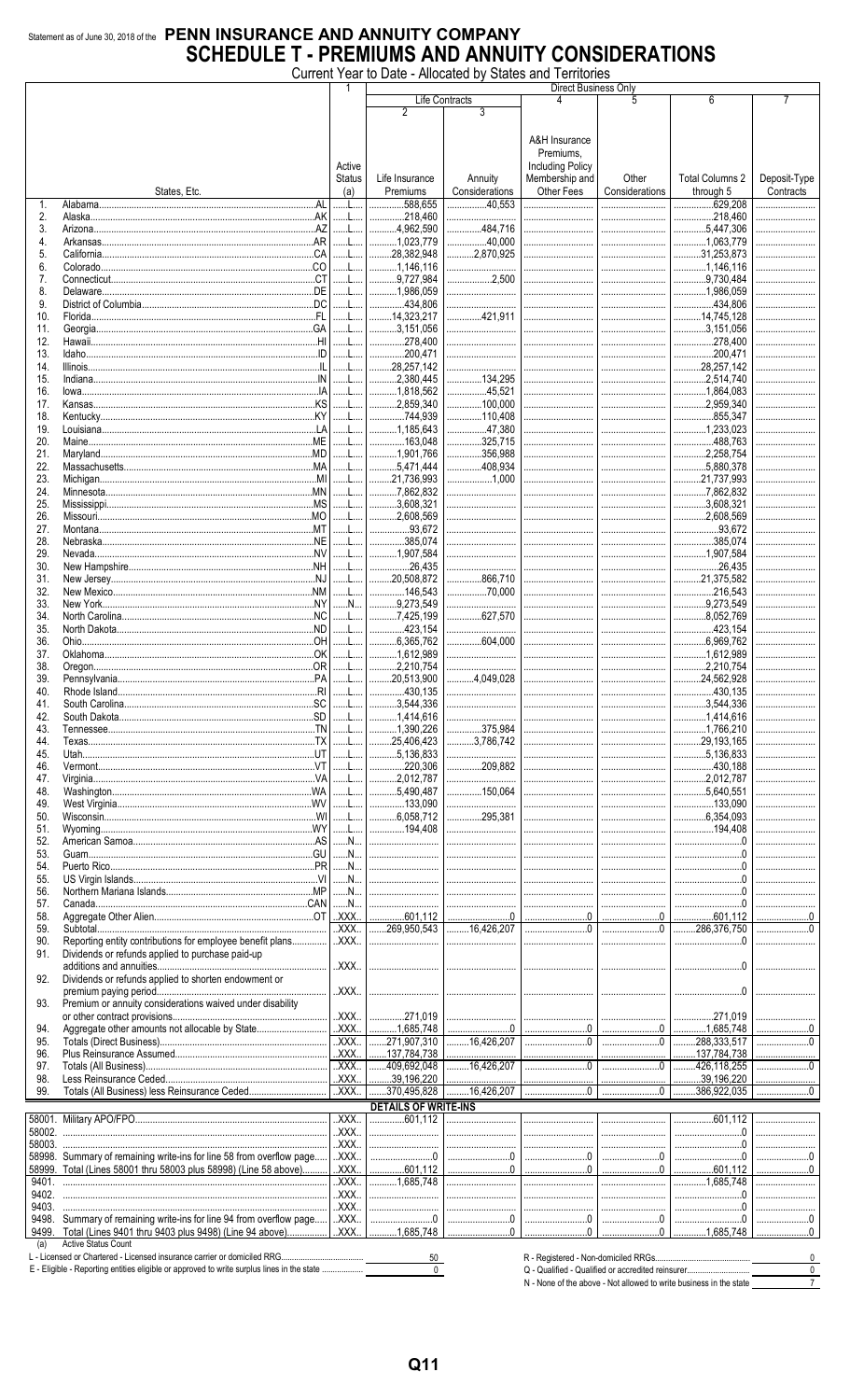## **SCHEDULE Y – INFORMATION CONCERNING ACTIVITIES OF INSURER MEMBERS OF A HOLDING COMPANY GROUP**

PART 1 – ORGANIZATIONAL CHART

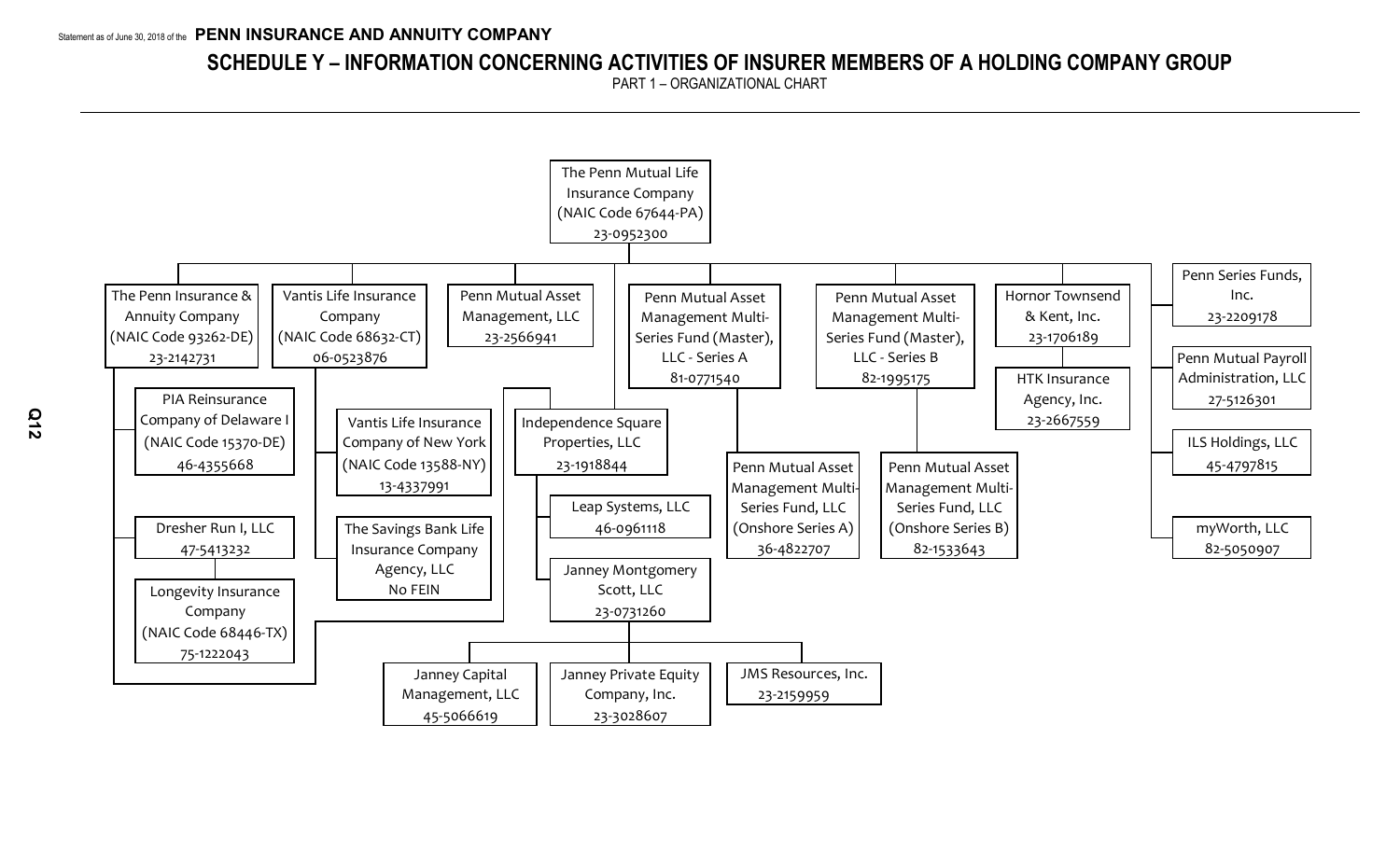## **SCHEDULE Y**

PART 1A - DETAIL OF INSURANCE HOLDING COMPANY SYSTEM

|                    | Group<br>Code  | Group<br>Name                                                            | <b>NAIC</b><br>Compan<br>Code | ID<br>Number | Federal<br><b>RSSD</b> | <b>CIK</b> | Name of<br>Securities<br>Exchange<br>if Publicly<br>Traded<br>$(U.S.$ or<br>International) | Names of<br>Parent, Subsidiaries<br>or Affiliates                          | Location         | 10<br>Relationship<br>Domiciliary to Reporting<br>Entity | 11<br>Directly Controlled by<br>(Name of Entity/Person)                    | 12<br>Type of<br>Control<br>(Ownership<br>Board.<br>Management,<br>Attorney-in-Fact,<br>Influence, Other) | 13<br>lf Control is<br>Ownership<br>Provide<br>Percentage | <b>Ultimate Controlling</b><br>Entity(ies)/Person(s) | 15<br>Is an<br><b>SCA</b><br>Filing<br>Required?<br>(Y/N) |  |
|--------------------|----------------|--------------------------------------------------------------------------|-------------------------------|--------------|------------------------|------------|--------------------------------------------------------------------------------------------|----------------------------------------------------------------------------|------------------|----------------------------------------------------------|----------------------------------------------------------------------------|-----------------------------------------------------------------------------------------------------------|-----------------------------------------------------------|------------------------------------------------------|-----------------------------------------------------------|--|
|                    | <b>Members</b> |                                                                          |                               |              |                        |            |                                                                                            |                                                                            |                  |                                                          |                                                                            |                                                                                                           |                                                           |                                                      |                                                           |  |
|                    |                |                                                                          |                               |              |                        |            |                                                                                            |                                                                            |                  |                                                          |                                                                            |                                                                                                           |                                                           |                                                      |                                                           |  |
|                    | 850.           | The Penn Mutual Life<br><b>Insurance Company</b><br>The Penn Mutual Life | 67644.                        | 23-0952300.  |                        |            |                                                                                            | The Penn Mutual Life Insurance Company.                                    | PA.              | UDP.                                                     |                                                                            |                                                                                                           |                                                           |                                                      |                                                           |  |
|                    | 850.           | Insurance Company                                                        | 93262.                        | 23-2142731   |                        |            |                                                                                            | The Penn Insurance and Annuity Company                                     | IDE.             | RE.                                                      | The Penn Mutual Life Insurance Company.                                    | Ownership.                                                                                                |                                                           | .100.000 The Penn Mutual Life Insurance Company.     | Y                                                         |  |
|                    | 850.           | The Penn Mutual Life<br><b>Insurance Company</b>                         | 15370                         | 46-4355668.  |                        |            |                                                                                            | PIA Reinsurance Company of Delaware I                                      | DE               | DS                                                       | The Penn Insurance and Annuity Company                                     | Ownership.                                                                                                |                                                           | .100.000 The Penn Mutual Life Insurance Company      | $Y_{\cdot\cdot\cdot}$                                     |  |
|                    | 850.           | The Penn Mutual Life<br>Insurance Company                                |                               | 23-1706189.  |                        |            |                                                                                            | Hornor Townsend & Kent. Inc                                                | PA               | NIA.                                                     | The Penn Mutual Life Insurance Company.                                    | Ownership.                                                                                                | .100.000                                                  | The Penn Mutual Life Insurance Company               |                                                           |  |
|                    | 850.           | The Penn Mutual Life<br>Insurance Company                                |                               | 23-2667559.  |                        |            |                                                                                            | HTK Insurance Agency, Inc                                                  | DE               | <b>IA</b>                                                | Hornor Townsend & Kent, Inc                                                | Ownership.                                                                                                |                                                           | .100.000 The Penn Mutual Life Insurance Company.     | $\mathbb{N}$ .                                            |  |
|                    | 850.           | The Penn Mutual Life<br>Insurance Company                                |                               | 23-1918844.  |                        |            |                                                                                            | Independence Square Properties, LLC                                        | <b>PA</b>        | <b>DS</b>                                                | The Penn Mutual Life Insurance Company.                                    | Ownership.                                                                                                | .95.650                                                   | The Penn Mutual Life Insurance Company.              | .N                                                        |  |
|                    | 850.           | The Penn Mutual Life<br><b>Insurance Company</b>                         |                               | 23-2566941   |                        |            |                                                                                            | Penn Mutual Asset Management, LLC                                          | <b>PA</b>        | NIA.                                                     | The Penn Mutual Life Insurance Company.                                    | Ownership.                                                                                                | .100.000                                                  | The Penn Mutual Life Insurance Company               |                                                           |  |
| $\frac{5}{2}$ 850. |                | The Penn Mutual Life<br><b>Insurance Company</b>                         |                               | 23-2209178.  |                        |            |                                                                                            | Penn Series Fund. Inc                                                      | $PA$ <sub></sub> | NIA                                                      | The Penn Mutual Life Insurance Company.                                    | Ownership.                                                                                                |                                                           | .100.000 The Penn Mutual Life Insurance Company.     | .N.                                                       |  |
|                    | 0850           | The Penn Mutual Life<br><b>Insurance Company</b>                         |                               | 27-5126301.  |                        |            |                                                                                            | Penn Mutual Payroll Administration, LLC                                    | PA               | NIA                                                      | The Penn Mutual Life Insurance Company.                                    | Ownership.                                                                                                |                                                           | .100.000 The Penn Mutual Life Insurance Company.     | N                                                         |  |
|                    | 0850           | The Penn Mutual Life<br>Insurance Company                                |                               | 45-4797815.  |                        |            |                                                                                            | LS Holdings, LLC                                                           | <b>PA</b>        | NIA                                                      | The Penn Mutual Life Insurance Company                                     | Ownership.                                                                                                | .100.000                                                  | The Penn Mutual Life Insurance Company               |                                                           |  |
|                    | 0850           | The Penn Mutual Life<br><b>Insurance Company</b>                         |                               | 23-0731260.  |                        |            |                                                                                            | Janney Montgomery Scott, LLC PA                                            |                  | <b>DS</b>                                                | Independence Square Properties, LLC.                                       | Ownership.                                                                                                |                                                           | .100.000 The Penn Mutual Life Insurance Company.     | .N.                                                       |  |
|                    | 0850           | The Penn Mutual Life<br><b>Insurance Company</b>                         |                               | 46-0961118.  |                        |            |                                                                                            | eap Systems, LLC                                                           | PA               | DS.                                                      | Independence Square Properties, LLC.                                       | Ownership.                                                                                                |                                                           | .100.000 The Penn Mutual Life Insurance Company      | .N                                                        |  |
|                    | 0850           | The Penn Mutual Life<br>Insurance Company                                |                               | 45-5066619.  |                        |            |                                                                                            | Janney Capital Management, LLC PA                                          |                  | <b>DS</b>                                                | Janney Montgomery Scott, LLC                                               | Ownership.                                                                                                | .100.000                                                  | The Penn Mutual Life Insurance Company               | N                                                         |  |
|                    | 0850           | The Penn Mutual Life<br><b>Insurance Company</b>                         |                               | 23-2159959.  |                        |            |                                                                                            |                                                                            |                  | <b>DS</b>                                                | Janney Montgomery Scott, LLC                                               | Ownership.                                                                                                |                                                           | .100.000 The Penn Mutual Life Insurance Company.     | .N.                                                       |  |
|                    | 0850           | The Penn Mutual Life<br>Insurance Company                                |                               | 23-3028607.  |                        |            |                                                                                            | Janney Private Equity Company, Inc                                         | DE               | DS.                                                      | JMS Resources, Inc                                                         | Ownership.                                                                                                |                                                           | .100.000 The Penn Mutual Life Insurance Company      | .N                                                        |  |
|                    | 0850           | The Penn Mutual Life<br>Insurance Company                                |                               | 47-5413232.  |                        |            |                                                                                            | Dresher Run I. LLC                                                         | DE               | <b>DS</b>                                                | The Penn Insurance and Annuity Company                                     | Ownership.                                                                                                | .100.000                                                  | The Penn Mutual Life Insurance Company               | N                                                         |  |
|                    | 0850           | The Penn Mutual Life<br><b>Insurance Company</b>                         | 68446.                        | 75-1222043.  |                        |            |                                                                                            | ongevity Insurance Company                                                 | $\mathsf{TX}$    | <b>DS</b>                                                | Dresher Run I. LLC                                                         | Ownership.                                                                                                |                                                           | .100.000 The Penn Mutual Life Insurance Company.     | .N.                                                       |  |
|                    | 0850           | The Penn Mutual Life<br>Insurance Company                                |                               | 81-0771540.  |                        |            |                                                                                            | Penn Mutual Asset Management Multi-Series<br>Fund (Master), LLC - Series A | <b>PA</b>        | OTH                                                      | The Penn Mutual Life Insurance Company.                                    | Influence.                                                                                                |                                                           | The Penn Mutual Life Insurance Company               | N                                                         |  |
|                    |                | The Penn Mutual Life<br>0850   Insurance Company                         |                               | 36-4822707.  |                        |            |                                                                                            | Penn Mutual Asset Management Multi-Series<br>Fund LLC (onshore)            | IPA              | OTH                                                      | Penn Mutual Asset Management Multi-Series<br>Fund (Master), LLC - Series A | Influence.                                                                                                |                                                           | The Penn Mutual Life Insurance Company               |                                                           |  |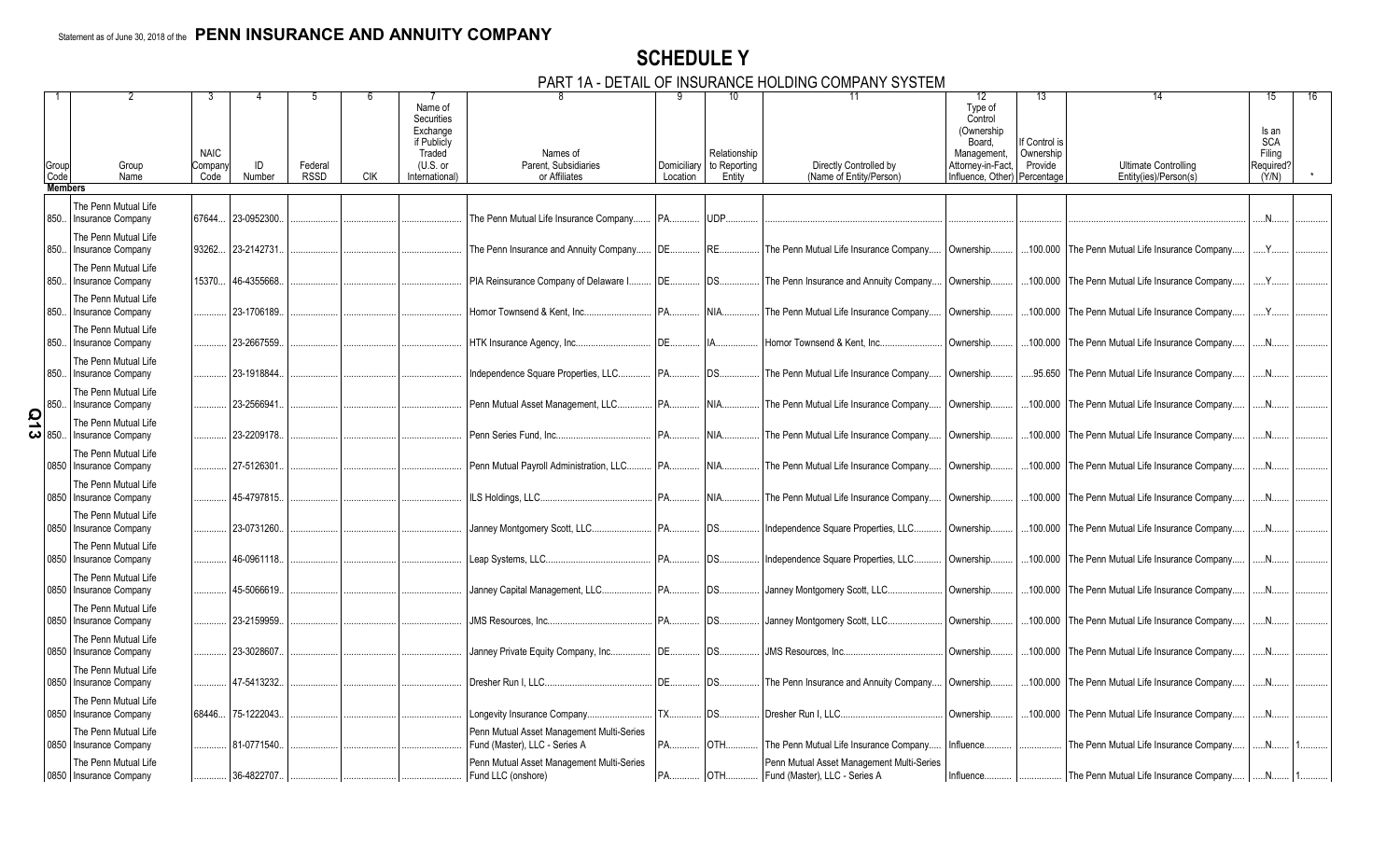## **SCHEDULE Y**

PART 1A - DETAIL OF INSURANCE HOLDING COMPANY SYSTEM

|               |                                                  |                                |                   |                        |     |                                                                                            |                                                                  |                         | 10                                     |                                                                            | 12                                                                                                            | 13.                                   |                                                 | 15.                                                 |  |
|---------------|--------------------------------------------------|--------------------------------|-------------------|------------------------|-----|--------------------------------------------------------------------------------------------|------------------------------------------------------------------|-------------------------|----------------------------------------|----------------------------------------------------------------------------|---------------------------------------------------------------------------------------------------------------|---------------------------------------|-------------------------------------------------|-----------------------------------------------------|--|
| Group<br>Code | Group<br>Name                                    | <b>NAIC</b><br>Company<br>Code | Number            | Federal<br><b>RSSD</b> | СIК | Name of<br>Securities<br>Exchange<br>if Publicly<br>Traded<br>$(U.S.$ or<br>International) | Names of<br>Parent. Subsidiaries<br>or Affiliates                | Domiciliary<br>Location | Relationship<br>to Reporting<br>Entity | Directly Controlled by<br>(Name of Entity/Person)                          | Type of<br>Control<br>(Ownership<br>Board,<br>Management<br>Attorney-in-Fact,<br>Influence, Other) Percentage | If Control is<br>Ownership<br>Provide | Ultimate Controlling<br>Entity(ies)/Person(s)   | Is an<br><b>SCA</b><br>Filing<br>Required?<br>(Y/N) |  |
|               | The Penn Mutual Life                             |                                |                   |                        |     |                                                                                            | Penn Mutual Asset Management Multi-Series                        |                         |                                        |                                                                            |                                                                                                               |                                       |                                                 |                                                     |  |
|               | 0850   Insurance Company                         |                                | 82-1995175.       |                        |     |                                                                                            | Fund (Master), LLC - Series B                                    |                         | <b>OTH</b>                             | The Penn Mutual Life Insurance Company                                     | Influence.                                                                                                    |                                       | The Penn Mutual Life Insurance Company          |                                                     |  |
|               | The Penn Mutual Life<br>0850   Insurance Company |                                | 82-1533643.       |                        |     |                                                                                            | Penn Mutual Asset Management Multi-Series<br>Fund, LLC (onshore) |                         | <b>OTH</b>                             | Penn Mutual Asset Management Multi-Series<br>Fund (Master), LLC - Series B | Influence.                                                                                                    |                                       | The Penn Mutual Life Insurance Company          |                                                     |  |
|               | The Penn Mutual Life<br>0850 Insurance Company   |                                | 68632 06-0523876. |                        |     |                                                                                            | Vantis Life Insurance Company.                                   |                         |                                        | The Penn Mutual Life Insurance Company                                     | Ownership                                                                                                     |                                       | 100.000 The Penn Mutual Life Insurance Company  |                                                     |  |
|               | The Penn Mutual Life<br>0850 Insurance Company   |                                | 13588 13-4337991. |                        |     |                                                                                            | Vantis Life Insurance Company of New York                        | $\sqrt{N}$              |                                        | Vantis Life Insurance Company.                                             | Ownership                                                                                                     |                                       | 100.000 The Penn Mutual Life Insurance Company  |                                                     |  |
|               | The Penn Mutual Life<br>0850   Insurance Company |                                |                   |                        |     |                                                                                            | The Savings Bank Life Insurance Company<br>Agency, LLC           |                         | <b>NIA</b>                             | Vantis Life Insurance Company.                                             | Ownership                                                                                                     |                                       | 100.000 The Penn Mutual Life Insurance Company  |                                                     |  |
|               | The Penn Mutual Life<br>0850   Insurance Company |                                | 82-5050907.       |                        |     |                                                                                            | myWorth, LLC.                                                    |                         |                                        | The Penn Mutual Life Insurance Company   Ownership                         |                                                                                                               |                                       | .100.000 The Penn Mutual Life Insurance Company |                                                     |  |

**Aster Explanation** 

1 Entity over which The Penn Mutual Life Insurance Company has significant influence, but no ownership.

**Q13.1**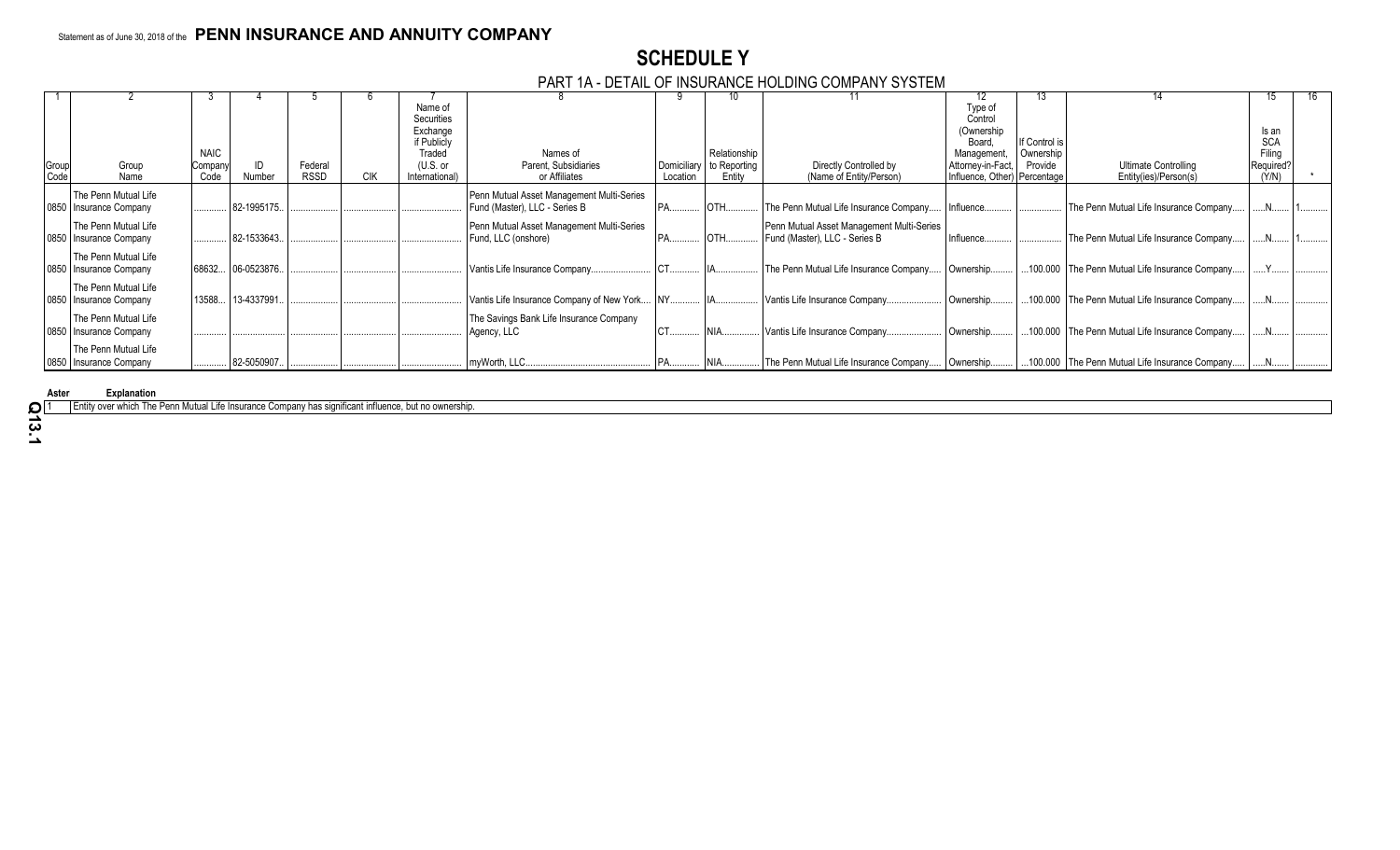## Statement as of June 30, 2018 of the **PENN INSURANCE AND ANNUITY COMPANY SUPPLEMENTAL EXHIBITS AND SCHEDULES INTERROGATORIES**

The following supplemental reports are required to be filed as part of your statement filing. However, in the event that your company does not transact the type of business for which the special report must be filed, your response of NO to the specific interrogatory will be accepted in lieu of filing a "NONE" report and a bar code will be printed below. If the supplement is required of your company but is not being filed for whatever reason, enter SEE EXPLANATION and provide an explanation following the interrogatory questions.

|    |                                                                                                                                                                                                                    | Response |
|----|--------------------------------------------------------------------------------------------------------------------------------------------------------------------------------------------------------------------|----------|
|    | Will the Trusteed Surplus Statement be filed with the state of domicile and the NAIC with this statement?                                                                                                          | NO       |
| 2. | Will the Medicare Part D Coverage Supplement be filed with the state of domicile and the NAIC with this statement?                                                                                                 | NO       |
| 3. | Will the Reasonableness of Assumptions Certification required by Actuarial Guideline XXXV be filed with the state of domicile and electronically<br>with the NAIC?                                                 | NO.      |
| 4. | Will the Reasonableness and Consistency of Assumptions Certification required by Actuarial Guideline XXXV be filed with the state of domicile<br>and electronically with the NAIC?                                 | NO.      |
| 5. | Will the Reasonableness of Assumptions Certification for Implied Guaranteed Rate Method required by Actuarial Guideline XXXVI be filed with<br>the state of domicile and electronically with the NAIC?             | NO.      |
| 6. | Will the Reasonableness and Consistency of Assumptions Certification required by Actuarial Guideline XXXVI (Updated Average Market Value)<br>be filed with the state of domicile and electronically with the NAIC? | YES      |
|    | Will the Reasonableness and Consistency of Assumptions Certification required by Actuarial Guideline XXXVI (Updated Market Value) be filed<br>with the state of domicile and electronically with the NAIC?         | NO       |

### **Explanations:**

- 1. The data for this supplement is not required to be filed.
- 2. The data for this supplement is not required to be filed.
- 3. The data for this supplement is not required to be filed.
- 4. The data for this supplement is not required to be filed.
- 5. The data for this supplement is not required to be filed.
- 6.

7. The data for this supplement is not required to be filed.

### **Bar Code:**

# \*93262201849000002\* \*93262201844700002\* \* The first day that the first day first day that the first day first day in the \*93262201844500002\* \*93262201844900002\* \*93262201844600002\*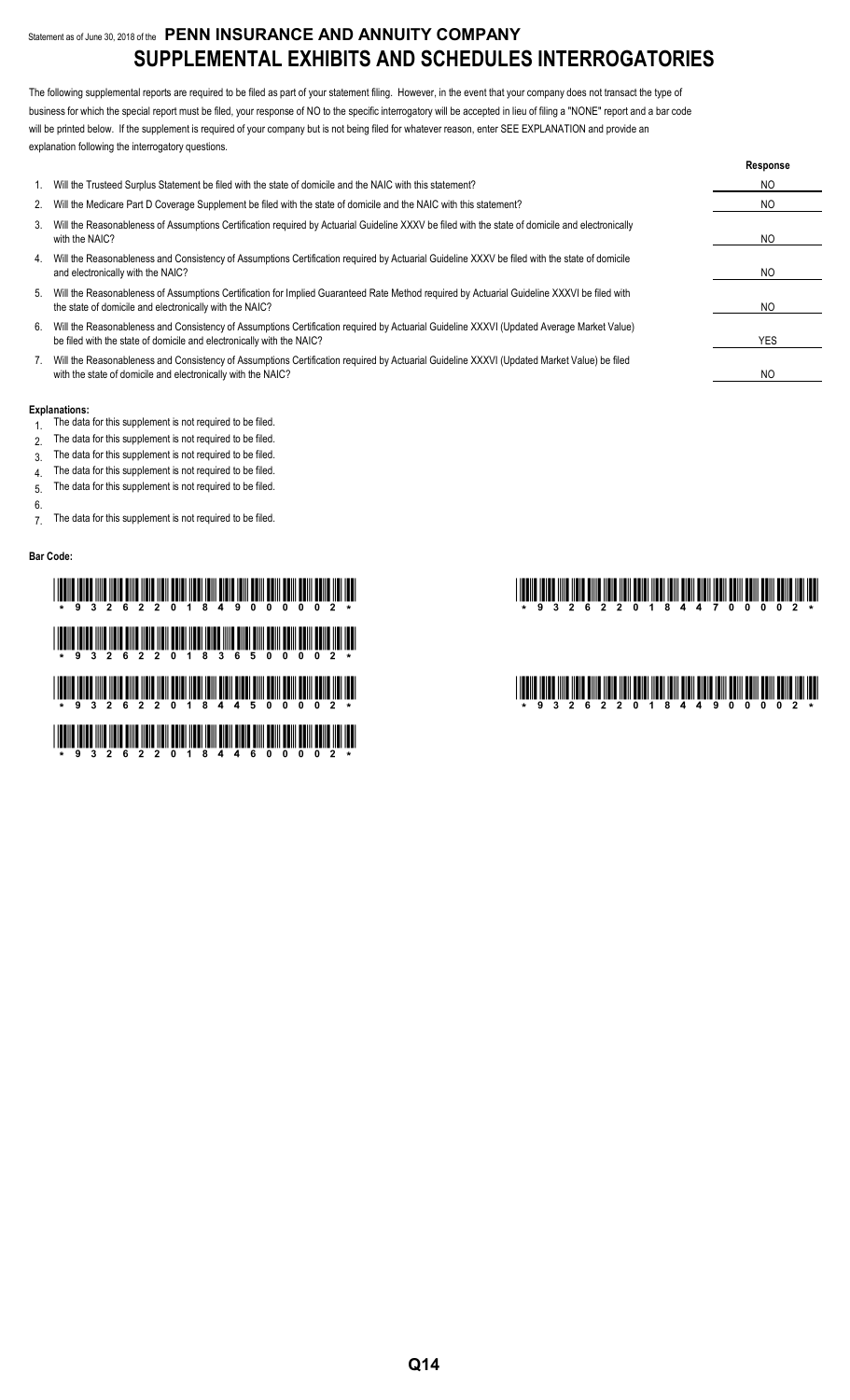## Statement as of June 30, 2018 of the **PENN INSURANCE AND ANNUITY COMPANY Overflow Page for Write-Ins**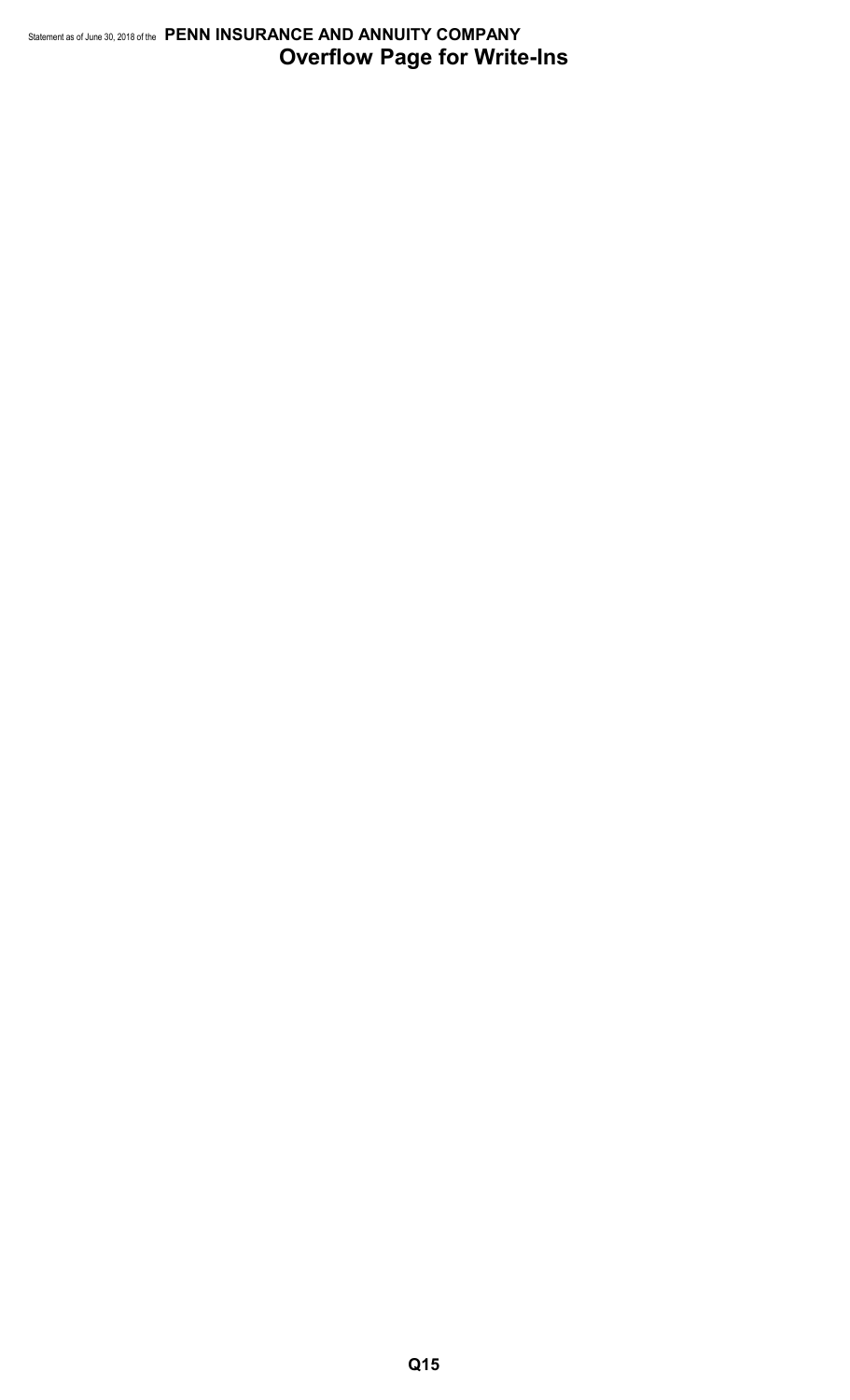## Statement as of June 30, 2018 of the PENN INSURANCE AND ANNUITY COMPANY **SCHEDULE A - VERIFICATION**

**Real Estate** 

|    |                      |              | Prior Year Ended |
|----|----------------------|--------------|------------------|
|    |                      | Year to Date | December 31      |
|    |                      |              |                  |
|    | 2. Cost of acquired: |              |                  |
|    |                      |              |                  |
|    |                      |              |                  |
| 3. |                      |              |                  |
|    |                      |              |                  |
| 5. |                      |              |                  |
| 6. |                      |              |                  |
|    |                      |              |                  |
| 8. |                      |              |                  |
| 9. |                      |              |                  |
|    |                      |              |                  |
|    |                      |              |                  |

## **SCHEDULE B - VERIFICATION**

Mortgage Loans

|     |                                                                                                                 |              | Prior Year Ended |
|-----|-----------------------------------------------------------------------------------------------------------------|--------------|------------------|
|     |                                                                                                                 | Year to Date | December 31      |
|     |                                                                                                                 |              |                  |
| 2.  | Cost of acquired:                                                                                               |              |                  |
|     |                                                                                                                 |              |                  |
|     |                                                                                                                 |              |                  |
| 3.  |                                                                                                                 |              |                  |
| 4.  |                                                                                                                 |              |                  |
| 5.  |                                                                                                                 |              |                  |
| 6.  |                                                                                                                 |              |                  |
|     |                                                                                                                 |              |                  |
| 8.  |                                                                                                                 |              |                  |
| 9.  |                                                                                                                 |              |                  |
| 10. |                                                                                                                 |              |                  |
| 11. | Book value/recorded investment excluding accrued interest at end of current period (Lines 1+2+3+4+5+6-7-8+9-10) |              |                  |
| 12. |                                                                                                                 |              |                  |
| 13. |                                                                                                                 |              |                  |
| 14. |                                                                                                                 |              |                  |
| 15. |                                                                                                                 |              |                  |

## **SCHEDULE BA - VERIFICATION**

Other Long-Term Invested Assets

|     |                   |              | Prior Year Ended |
|-----|-------------------|--------------|------------------|
|     |                   | Year to Date | December 31      |
|     |                   | 205.323.654  | .167.634.110     |
| 2.  | Cost of acquired: |              |                  |
|     |                   |              |                  |
|     |                   |              |                  |
| 3.  |                   |              |                  |
| 4.  |                   |              |                  |
| 5.  |                   |              |                  |
| 6.  |                   |              |                  |
|     |                   |              |                  |
| 8.  |                   |              |                  |
| 9.  |                   |              |                  |
| 10. |                   |              | .1.327.272       |
| 11. |                   |              |                  |
| 12. |                   |              |                  |
| 13. |                   |              |                  |

## **SCHEDULE D - VERIFICATION**

**Bonds and Stocks** 

|     |              | Prior Year Ended |
|-----|--------------|------------------|
|     | Year to Date | December 31      |
|     |              |                  |
| 2.  |              |                  |
| 3.  |              |                  |
| 4.  |              |                  |
| 5.  |              |                  |
| 6.  |              |                  |
| 7.  |              |                  |
| 8.  |              |                  |
| 9.  |              |                  |
| 10. |              |                  |
| 11. |              | 3.413.573.922    |
| 12. |              |                  |
|     |              |                  |

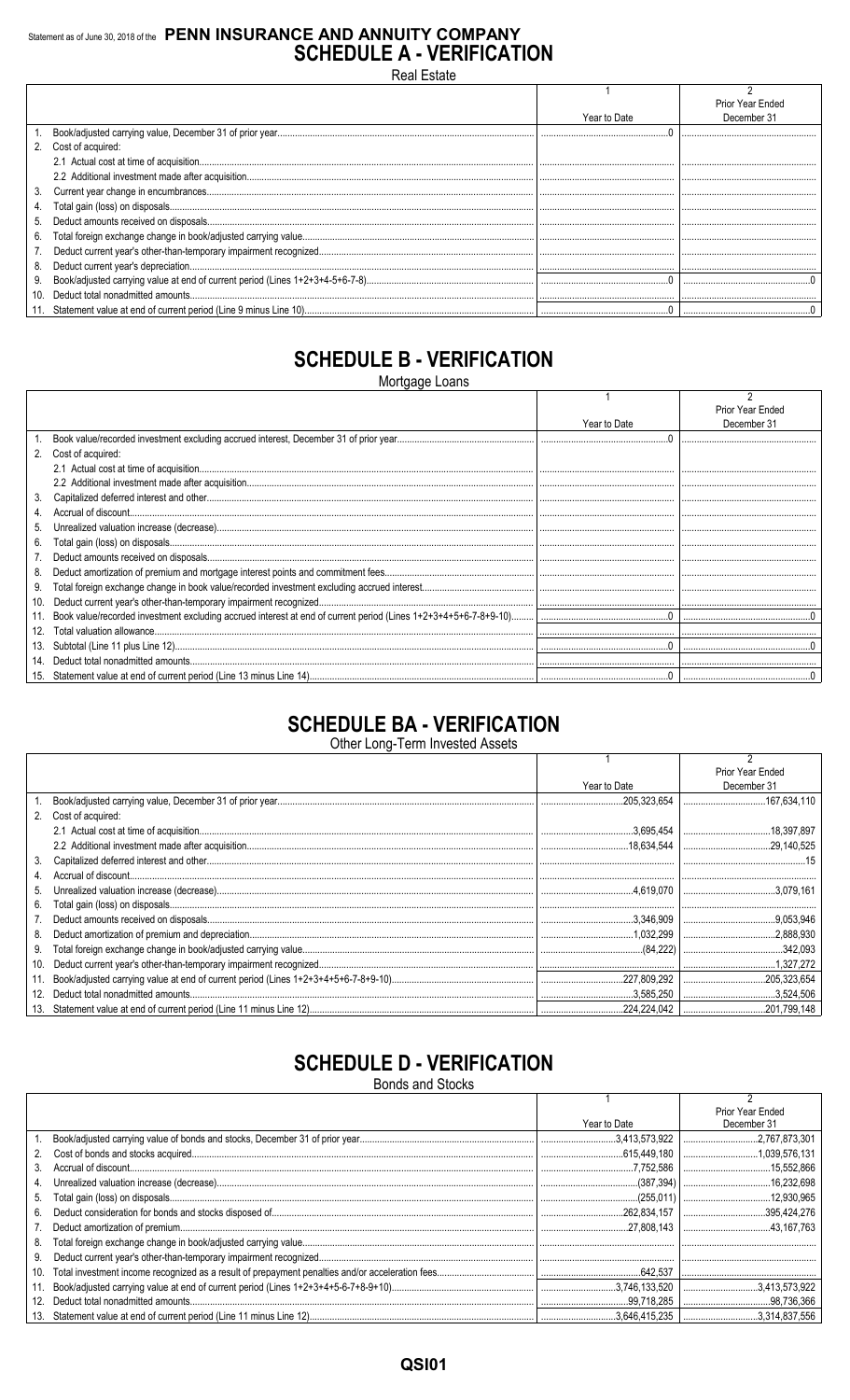## **SCHEDULE D - PART 1B**

Showing the Acquisitions, Dispositions and Non-Trading Activity

During the Current Quarter for all Bonds and Preferred Stock by NAIC Designation

|              |                           | $\overline{1}$                        | 2                                   | $\mathbf{3}$                     | $\overline{4}$                   | $5^{\circ}$                          | 6                              | $\overline{7}$                       | 8                               |
|--------------|---------------------------|---------------------------------------|-------------------------------------|----------------------------------|----------------------------------|--------------------------------------|--------------------------------|--------------------------------------|---------------------------------|
|              |                           | Book/Adjusted Carrying                | Acquisitions                        | <b>Dispositions</b>              | Non-Trading Activity             | <b>Book/Adjusted Carrying</b>        | <b>Book/Adjusted Carrying</b>  | <b>Book/Adjusted Carrying</b>        | <b>Book/Adjusted Carrying</b>   |
|              | <b>NAIC Designation</b>   | Value Beginning<br>of Current Quarter | During<br><b>Current Quarter</b>    | During<br><b>Current Quarter</b> | During<br><b>Current Quarter</b> | Value End of<br><b>First Quarter</b> | Value End of<br>Second Quarter | Value End of<br><b>Third Quarter</b> | Value December 31<br>Prior Year |
|              |                           |                                       |                                     |                                  |                                  |                                      |                                |                                      |                                 |
|              | <b>BONDS</b>              |                                       |                                     |                                  |                                  |                                      |                                |                                      |                                 |
|              |                           | 2,377,433,962                         | 64,954,880<br>.                     |                                  | (22,254,135)<br>.                | 2,377,433,962                        | 2,319,664,452                  |                                      | 2,143,901,578                   |
|              |                           | 1.026.397.616                         | 65.636.797<br>.                     |                                  | 5.437.659                        | 1,026,397,616                        | 1.082.854.313                  |                                      | 965,565,087                     |
|              |                           | 96.148.336                            |                                     |                                  | 7.497.722                        | 96.148.336                           | 102.270.581                    |                                      | 89,219,031                      |
|              |                           | 28,414,705                            | the contract of the contract of     | 612,097                          | (377, 288)                       | 28,414,705                           | 27,425,320                     |                                      | 25,806,201                      |
|              |                           | 6,974,456                             | the contract of the contract of the |                                  |                                  |                                      | 6.973.103                      |                                      | 6,976,269                       |
|              |                           |                                       |                                     |                                  |                                  |                                      |                                |                                      | 2,147,880                       |
| <b>QSI02</b> |                           | 3,537,516,906                         |                                     | 130,591,677   117,079,054        |                                  | (9,697,395)   3,537,516,906          | $\ldots$ 3,541,332,134         | $\cap$                               | 3,233,616,046                   |
|              | PREFERRED STOCK           |                                       |                                     |                                  |                                  |                                      |                                |                                      |                                 |
|              |                           | 4.767.460                             | $\dots$ 2.500.000                   |                                  |                                  | 4.767.460                            | 7,267,460                      |                                      | 0.2,515,000                     |
|              |                           | 23,203,187                            |                                     |                                  |                                  | 23,203,187                           | 23,203,187                     |                                      | 20,644,187                      |
|              |                           | 5,083,600                             |                                     |                                  |                                  | 5,083,600                            | 5,083,600                      |                                      | 5,083,600                       |
|              |                           | 2,400,000                             |                                     |                                  |                                  | 0.2,400,000                          | 0.2,400,000                    |                                      | 0.2,400,000                     |
|              |                           |                                       |                                     |                                  |                                  |                                      |                                |                                      |                                 |
|              |                           |                                       |                                     |                                  |                                  |                                      |                                |                                      |                                 |
|              | 14. Total Preferred Stock | 35,454,247                            | 0.2,500,000                         | $\overline{0}$                   | $\sim$ 0                         | $\ldots$ 35,454,247                  | 37,954,247                     |                                      | ,30,642,787                     |
|              |                           |                                       |                                     |                                  |                                  |                                      |                                |                                      |                                 |

(a) Book/Adjusted Carrying Value column for the end of the current reporting period includes the following amount of short-term and cash equivalent bonds by NAIC designation:

NAIC 1 \$...........0; NAIC 2 \$..........0; NAIC 3 \$...........0; NAIC 4 \$..........0; NAIC 5 \$..........0; NAIC 6 \$..........0.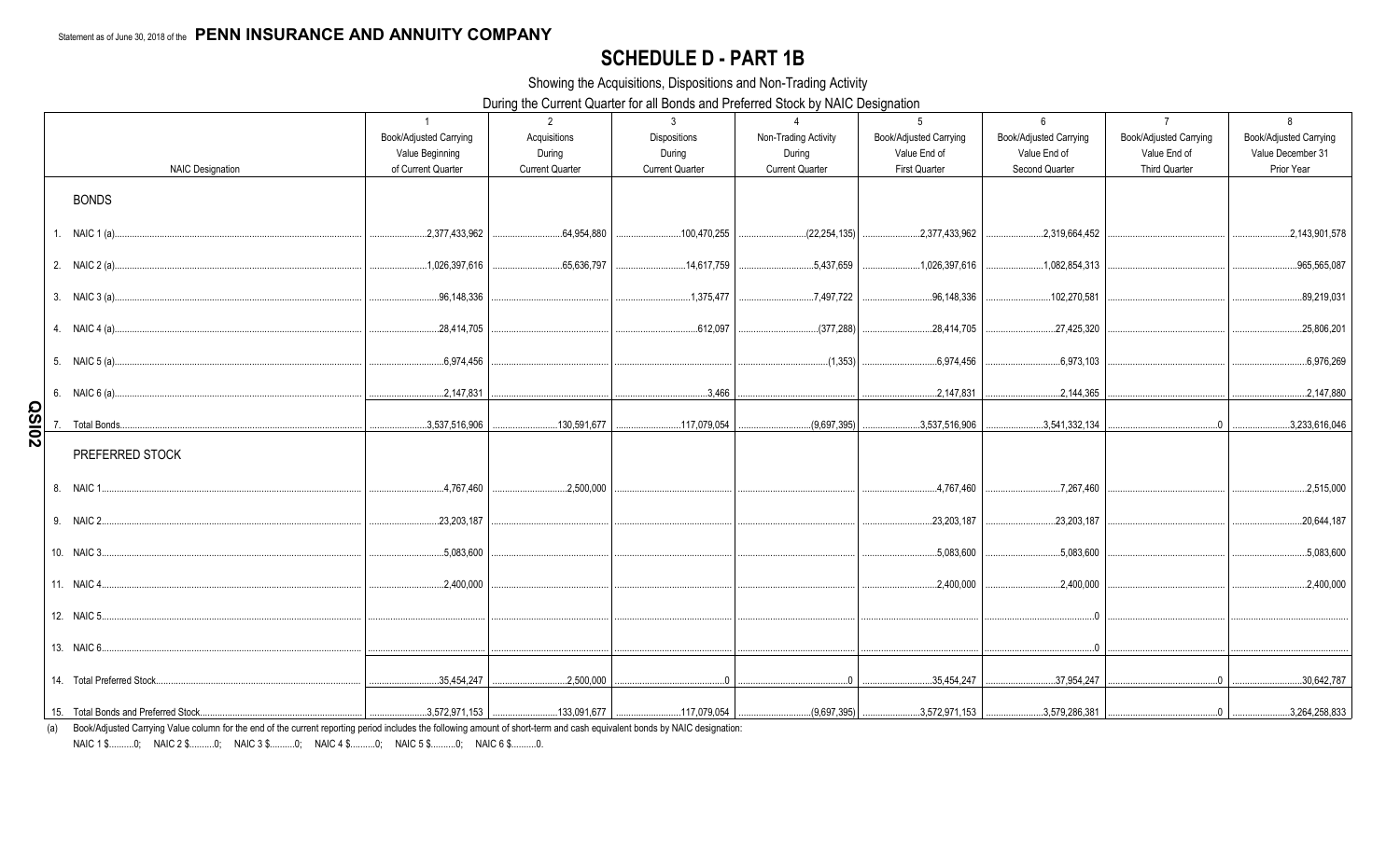## Statement as of June 30, 2018 of the PENN INSURANCE AND ANNUITY COMPANY **SCHEDULE DA - PART 1**

Short-Term Investments

| Book/Adjusted  |             | Actual | Interest Collected | Paid for Accrued Interest |
|----------------|-------------|--------|--------------------|---------------------------|
| Carrying Value | Par Value   | Cost   | Year To Date       | Year To Date              |
|                | <b>VVV</b>  |        |                    |                           |
|                | /\/\/\<br>. |        |                    |                           |

## **SCHEDULE DA - VERIFICATION**

Short-Term Investments

|     |              | Prior Year Ended |
|-----|--------------|------------------|
|     | Year To Date | December 31      |
|     |              |                  |
|     |              |                  |
|     |              |                  |
|     |              |                  |
| 5.  |              |                  |
| 6.  |              |                  |
|     |              |                  |
| 8.  |              |                  |
| 9.  |              |                  |
| 10. |              |                  |
|     |              |                  |
|     |              |                  |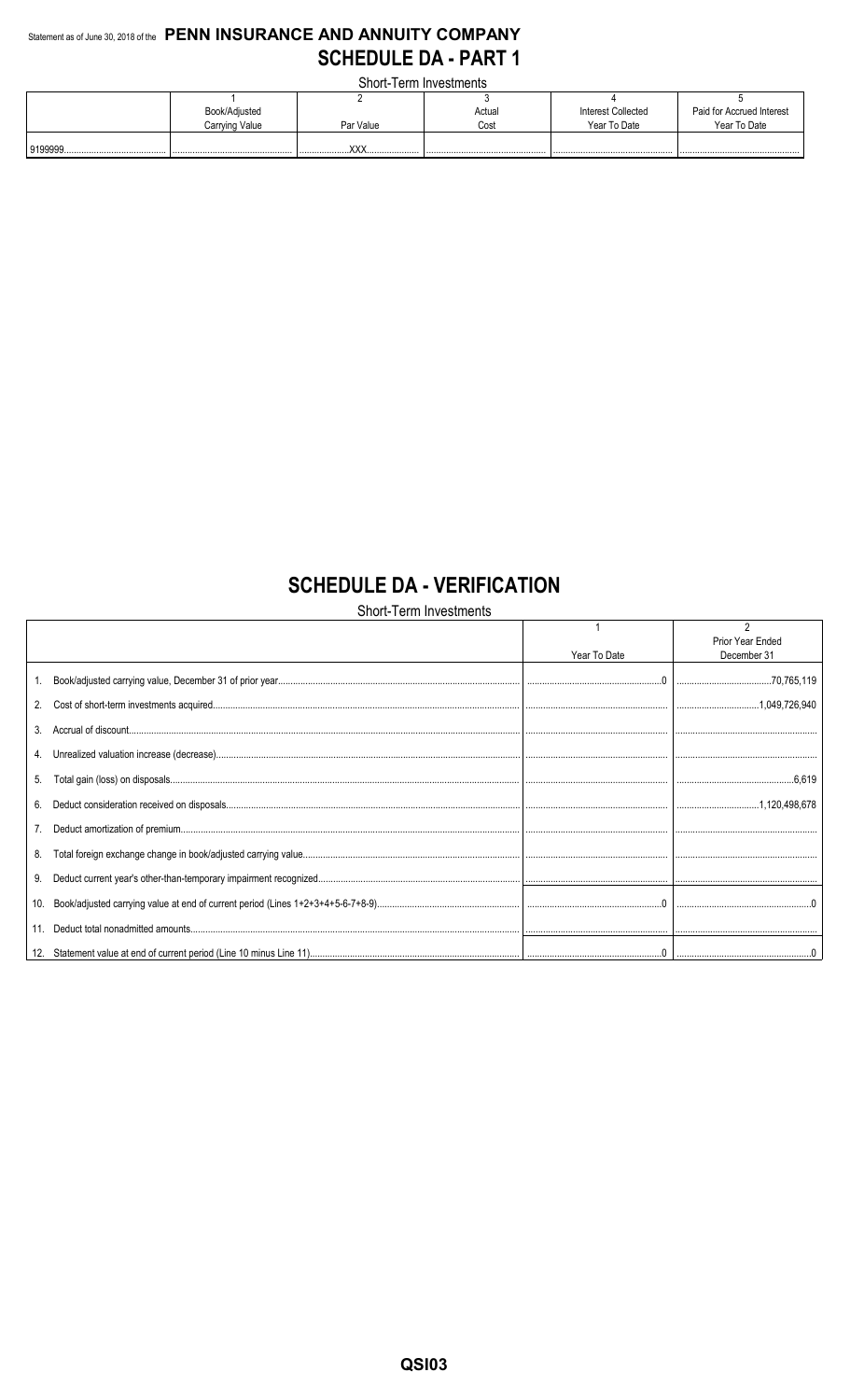## Statement as of June 30, 2018 of the **PENN INSURANCE AND ANNUITY COMPANY SCHEDULE DB - PART A - VERIFICATION**

Options, Caps, Floors, Collars, Swaps and Forwards

|    | 96,710,818   |
|----|--------------|
|    | 50,494,766   |
|    | (10,976,861) |
|    | 12,434,939   |
|    | 104,434,556  |
| 6  |              |
|    | 51.444.363   |
| 8. |              |
|    | 95,673,469   |
|    |              |
|    | 95.673.469   |

## **SCHEDULE DB - PART B - VERIFICATION**

Futures Contracts

| 1. |           |                                                                         |                  |   |              |
|----|-----------|-------------------------------------------------------------------------|------------------|---|--------------|
| 2. |           |                                                                         |                  |   |              |
|    | 3.1 Add:  |                                                                         |                  |   |              |
|    |           | Change in variation margin on open contracts - Highly Effective Hedges: |                  |   |              |
|    |           | 3.11 Section 1, Column 15, current year to date minus                   |                  |   |              |
|    |           |                                                                         | 0                |   |              |
|    |           | Change in variation margin on open contracts - All Other:               |                  |   |              |
|    |           | 3.13 Section 1, Column 18, current year to date minus                   |                  |   |              |
|    |           |                                                                         |                  | 0 |              |
|    | 3.2 Add:  |                                                                         |                  |   |              |
|    |           | Change in adjustment to basis of hedged item:                           |                  |   |              |
|    | 3.21      |                                                                         |                  |   |              |
|    |           |                                                                         | $\mathbf 0$      |   |              |
|    |           | Change in amount recognized:                                            |                  |   |              |
|    |           |                                                                         |                  |   |              |
|    |           |                                                                         | $0 \quad \qquad$ | 0 |              |
|    |           |                                                                         |                  |   | $\mathbf{0}$ |
|    |           |                                                                         |                  |   |              |
|    | 4.2 Less: |                                                                         |                  |   |              |
|    |           |                                                                         |                  |   |              |
|    |           |                                                                         |                  |   |              |
|    |           |                                                                         |                  |   | $\mathbf{0}$ |
| 5. |           | Dispositions gains (losses) on contracts terminated in prior year:      |                  |   |              |
|    | 5.1       |                                                                         |                  |   |              |
|    | 5.2       |                                                                         |                  |   |              |
| 6. |           |                                                                         |                  |   | $\mathbf{0}$ |
| 7. |           |                                                                         |                  |   |              |
| 8. |           |                                                                         |                  |   | 0            |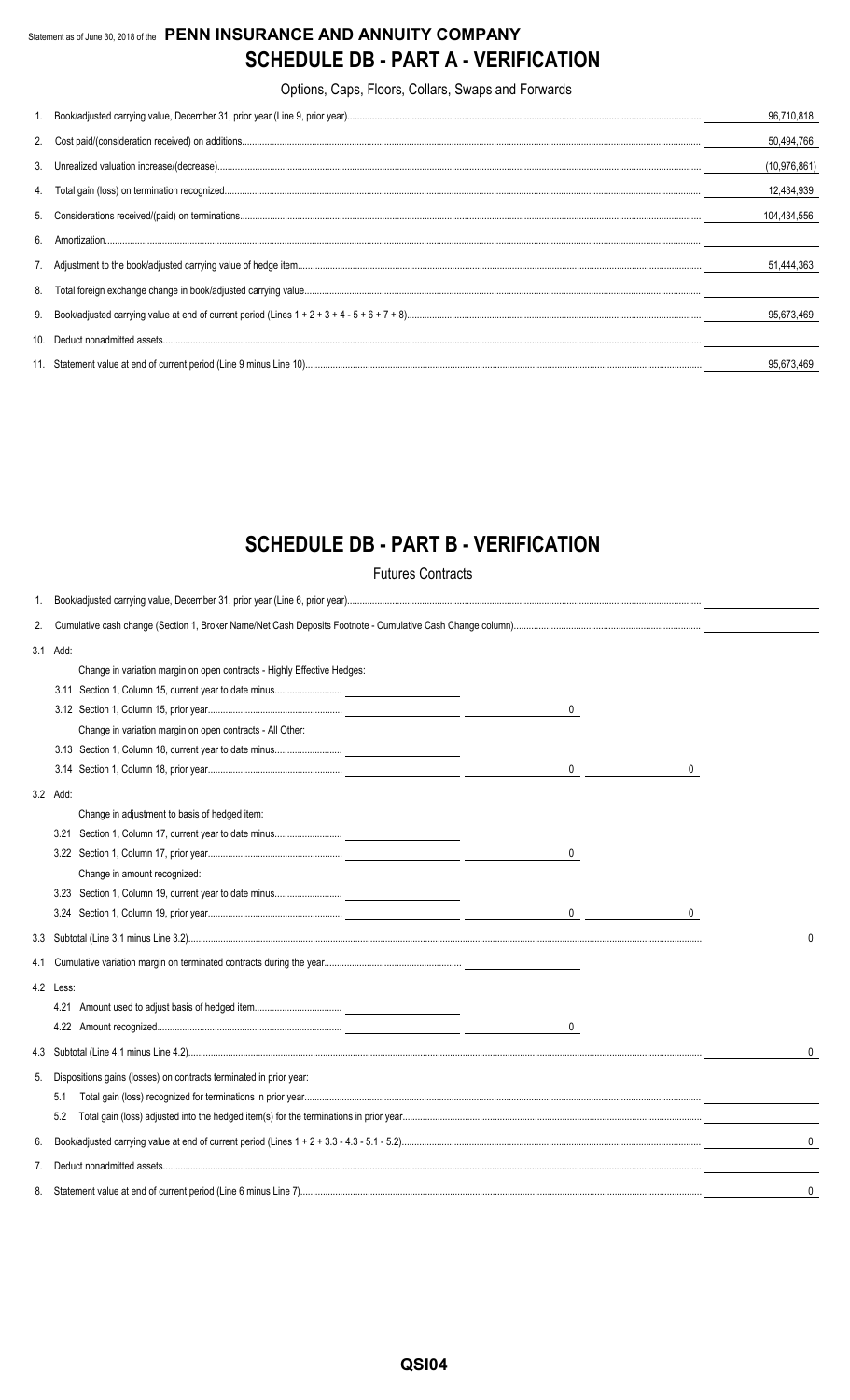## **SCHEDULE DB - PART C - SECTION 1**

Replication (Synthetic Asset) Transactions Open as of Current Statement Date

|        |             |             | . .      |                | Components of the Replication (Synthetic Asset) Transactions |          |          |             |                               |            |              |             |             |                            |            |  |
|--------|-------------|-------------|----------|----------------|--------------------------------------------------------------|----------|----------|-------------|-------------------------------|------------|--------------|-------------|-------------|----------------------------|------------|--|
|        |             |             |          |                |                                                              |          |          |             | Derivative Instrument(s) Open |            |              |             |             | Cash Instrument(s) Held    |            |  |
|        |             |             |          |                |                                                              |          |          |             |                               |            |              |             |             |                            |            |  |
|        |             |             |          |                |                                                              |          |          |             |                               |            |              |             |             |                            |            |  |
|        |             | <b>NAIC</b> |          |                |                                                              |          |          |             |                               |            |              |             | <b>NAIC</b> |                            |            |  |
|        |             | Designation |          |                |                                                              |          |          |             |                               |            |              |             | Designation |                            |            |  |
|        |             | or Other    | Notional | Book/Adjusted  |                                                              | Effectiv | Maturity |             | Book/Adjusted                 |            |              |             |             | or Other   Book/Adjusted   |            |  |
| Number | Description | Description | Amount   | Carrying Value | Fair Value                                                   | Date     | Date     | Description | <b>Carrying Value</b>         | Fair Value | <b>CUSIP</b> | Description |             | Description Carrying Value | Fair Value |  |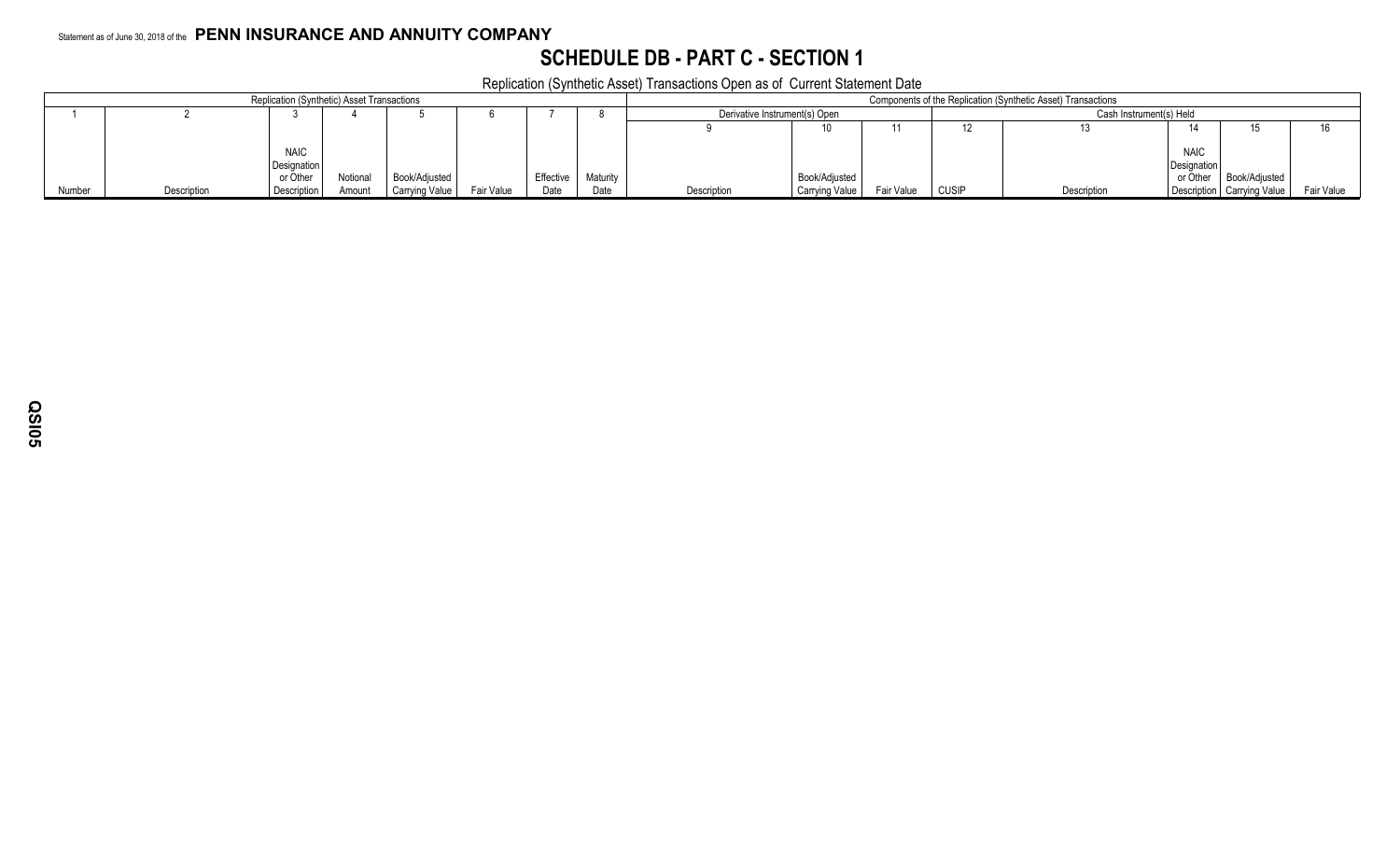## **SCHEDULE DB - PART C - SECTION 2**

Reconciliation (Synthetic Asset) Transactions Open

|                                                                                      |                     | <b>First Quarter</b>                                                                 |                     | Second Quarter                                                                       |                     | <b>Third Quarter</b>                                                                 |                     | Fourth Quarter                                                                       | Year-To-Date        |                                                                                      |  |
|--------------------------------------------------------------------------------------|---------------------|--------------------------------------------------------------------------------------|---------------------|--------------------------------------------------------------------------------------|---------------------|--------------------------------------------------------------------------------------|---------------------|--------------------------------------------------------------------------------------|---------------------|--------------------------------------------------------------------------------------|--|
|                                                                                      |                     |                                                                                      |                     |                                                                                      |                     |                                                                                      |                     |                                                                                      |                     | 10                                                                                   |  |
|                                                                                      | Number of Positions | <b>Total Replication (Synthetic</b><br>Asset) Transactions<br><b>Statement Value</b> | Number of Positions | <b>Total Replication (Synthetic</b><br>Asset) Transactions<br><b>Statement Value</b> | Number of Positions | <b>Total Replication (Synthetic</b><br>Asset) Transactions<br><b>Statement Value</b> | Number of Positions | <b>Total Replication (Synthetic</b><br>Asset) Transactions<br><b>Statement Value</b> | Number of Positions | <b>Total Replication (Synthetic</b><br>Asset) Transactions<br><b>Statement Value</b> |  |
| Beginning Inventory.                                                                 |                     |                                                                                      |                     |                                                                                      |                     |                                                                                      |                     |                                                                                      |                     |                                                                                      |  |
| 2. Add: Opened or acquired transactions.                                             |                     |                                                                                      |                     |                                                                                      |                     |                                                                                      |                     |                                                                                      |                     |                                                                                      |  |
| 3. Add: Increases in replication (synthetic asset)<br>transactions statement value.  | XXX.                |                                                                                      | XXX.                |                                                                                      | XXX.                |                                                                                      | <b>XXX</b>          |                                                                                      | <b>XXX</b>          |                                                                                      |  |
| Less: Closed or disposed of transactions.                                            |                     |                                                                                      |                     |                                                                                      |                     |                                                                                      |                     |                                                                                      |                     |                                                                                      |  |
| Less: Positions disposed of for<br>failing effectiveness criteria.                   |                     |                                                                                      |                     |                                                                                      |                     |                                                                                      |                     |                                                                                      |                     |                                                                                      |  |
| 6. Less: Decreases in replication (synthetic<br>asset) transactions statement value. | XXX.                |                                                                                      | <b>XXX</b>          |                                                                                      | XXX.                |                                                                                      | XXX.                |                                                                                      | <b>XXX</b>          |                                                                                      |  |
| Ending Inventory.                                                                    |                     |                                                                                      |                     |                                                                                      |                     |                                                                                      |                     |                                                                                      |                     |                                                                                      |  |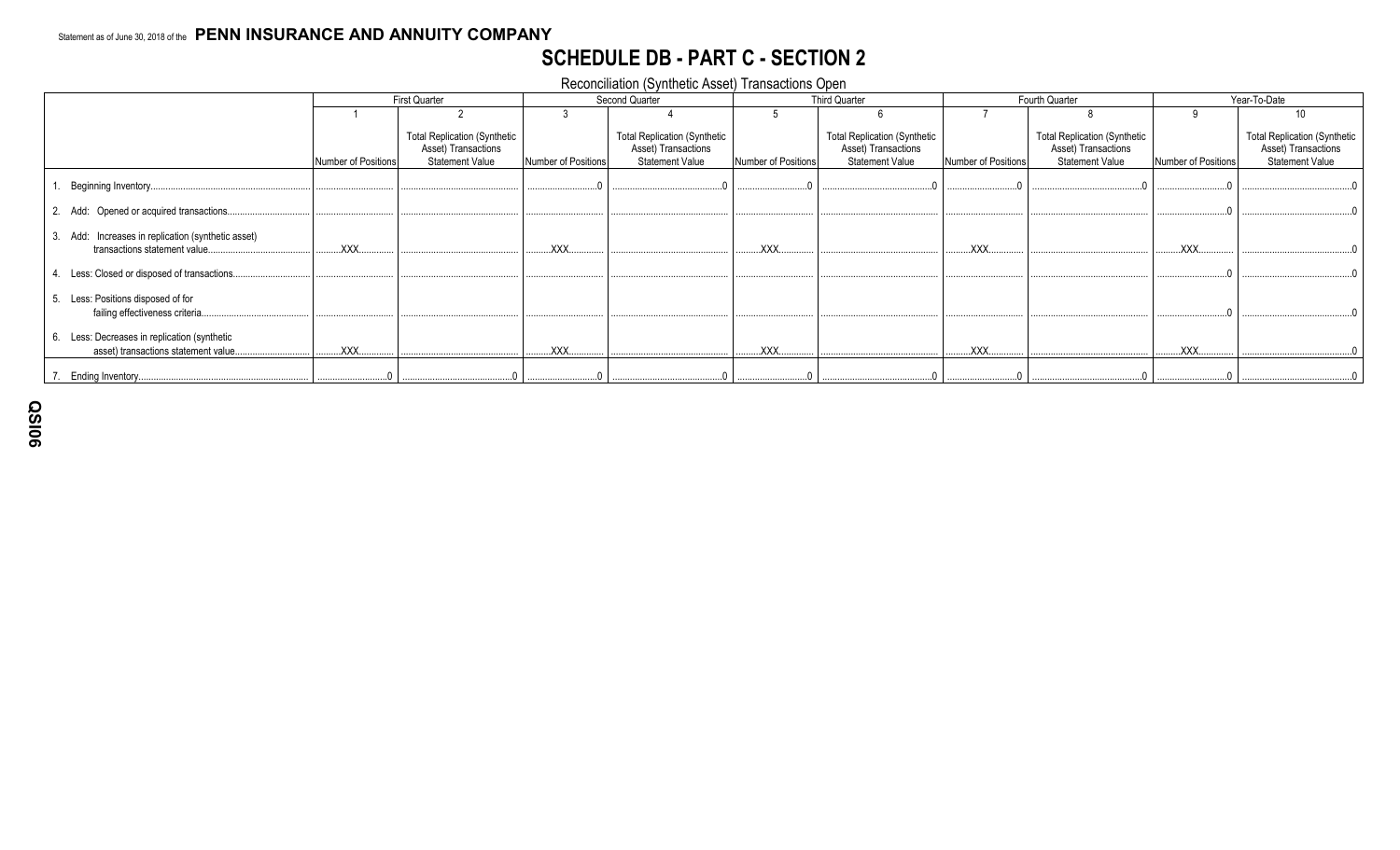## Statement as of June 30, 2018 of the PENN INSURANCE AND ANNUITY COMPANY **SCHEDULE DB - VERIFICATION**

Verification of Book/Adjusted Carrying Value, Fair Value and Potential Exposure of all Open Derivative Contracts

|    | Book/Adjusted Carrying Value Check |             |
|----|------------------------------------|-------------|
|    | 95,673,470                         |             |
| 2. |                                    |             |
| 3. |                                    | 95,673,470  |
| 4. | 95,673,468                         |             |
| 5. |                                    |             |
| 6. |                                    | 2           |
|    | <b>Fair Value Check</b>            |             |
|    |                                    |             |
| 8. |                                    |             |
| 9. |                                    | 121,768,899 |
|    |                                    |             |
|    |                                    |             |
|    |                                    | (3)         |
|    | Potential Exposure Check           |             |
|    |                                    |             |
|    |                                    |             |
|    |                                    |             |
|    |                                    |             |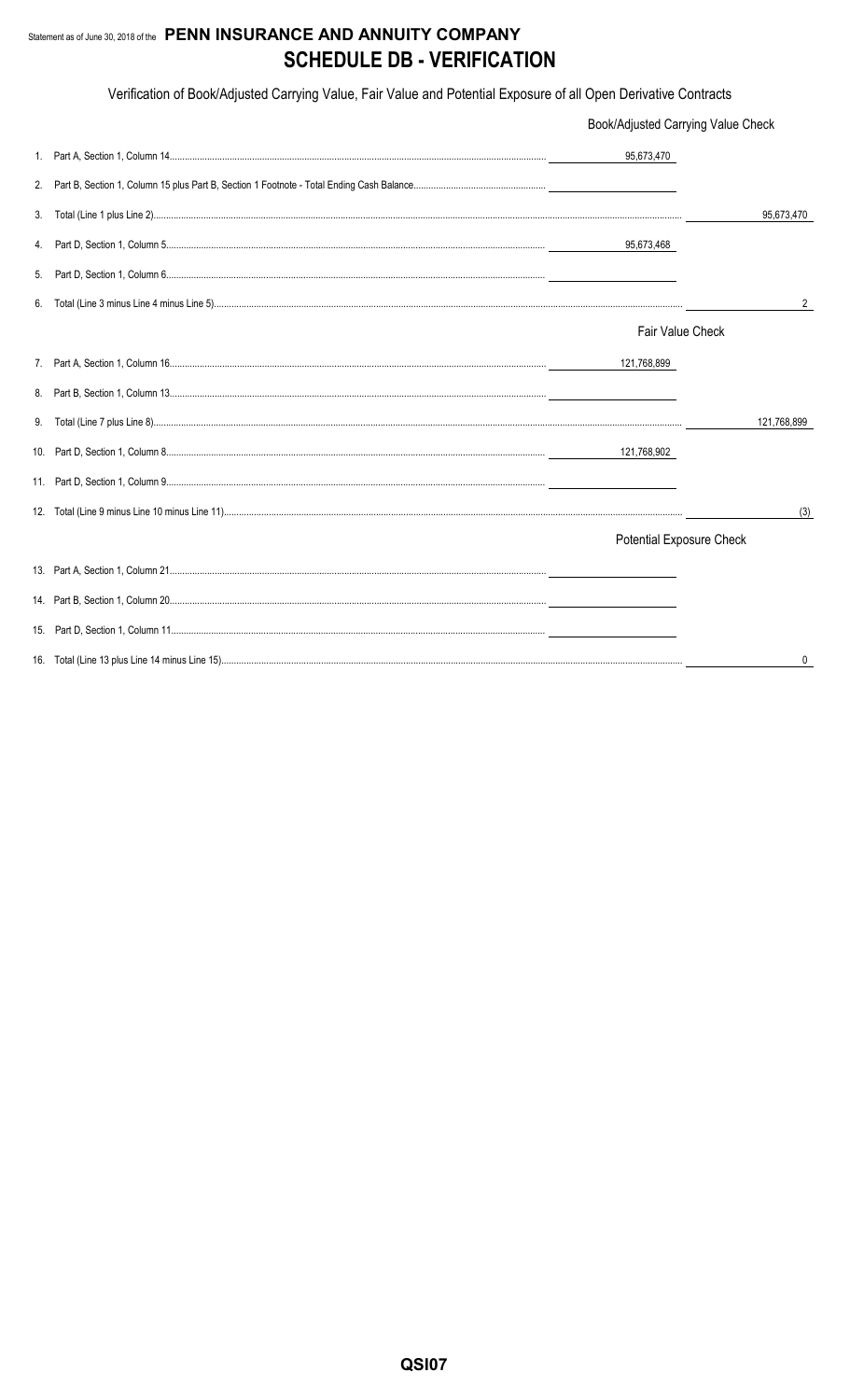## Statement as of June 30, 2018 of the PENN INSURANCE AND ANNUITY COMPANY **SCHEDULE E - PART 2 - VERIFICATION**

Cash Equivalents

|              | $\overline{2}$<br><b>Prior Year Ended</b> |
|--------------|-------------------------------------------|
| Year To Date | December 31                               |
|              |                                           |
|              |                                           |
|              |                                           |
|              |                                           |
|              |                                           |
|              |                                           |
|              |                                           |
|              |                                           |
|              |                                           |
|              |                                           |
|              |                                           |
|              |                                           |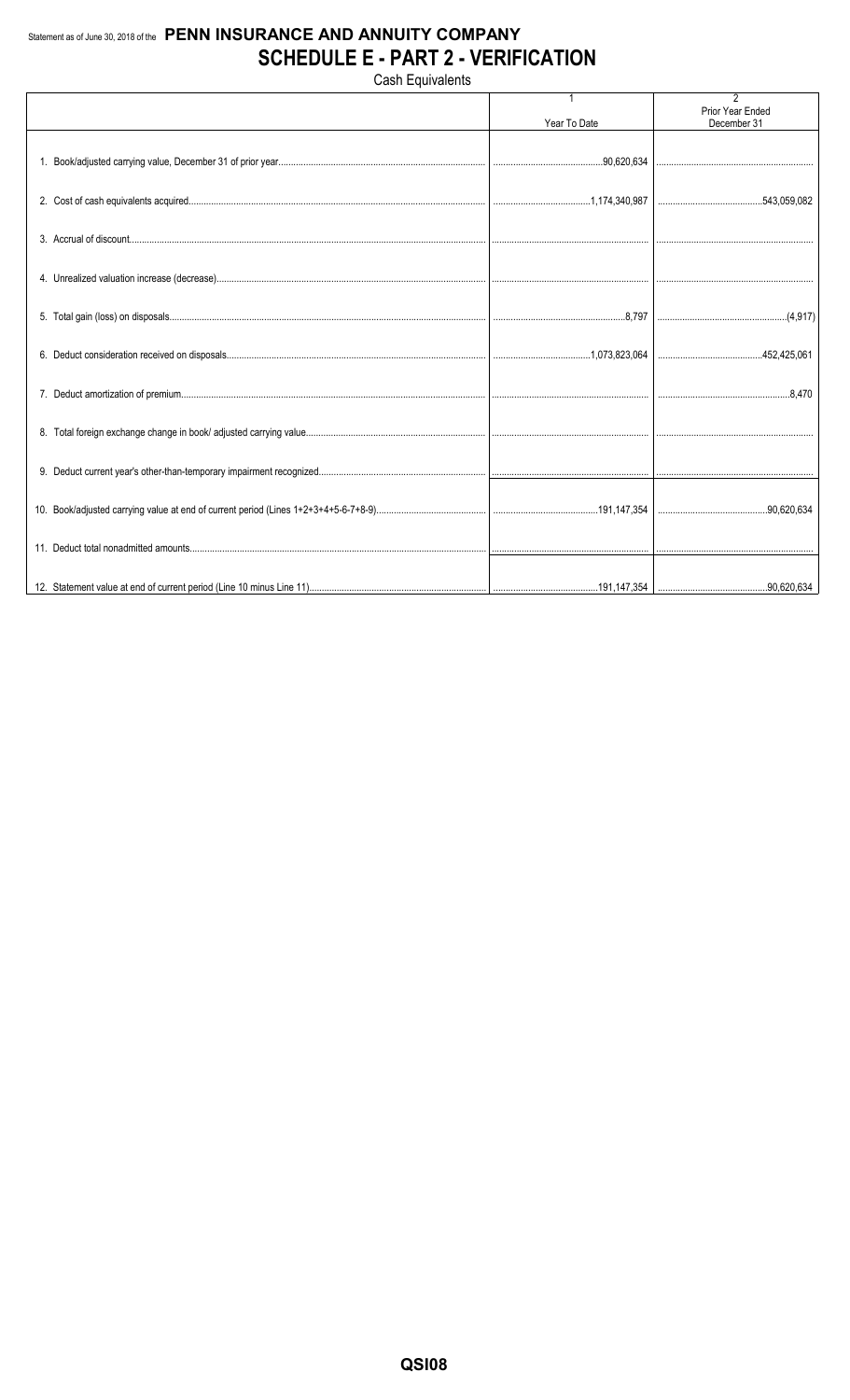## **SCHEDULE A - PART 2**

Showing all Real Estate ACQUIRED AND ADDITIONS MADE During the Current Quarter

|                         | Locatio |                       |                |                                                           |                                                           |                          |
|-------------------------|---------|-----------------------|----------------|-----------------------------------------------------------|-----------------------------------------------------------|--------------------------|
|                         |         |                       |                |                                                           |                                                           |                          |
|                         |         |                       |                |                                                           | Book/Adjusted Carrying Value   Additional Investment Made |                          |
| Jescription of Property |         | State   Date Acquired | Name of Vendor | Actual Cost at Time of Acquisition Amount of Encumbrances | Less Encumbrances                                         | <b>After Acquisition</b> |

|                                                                                                                          | <b>SCHEDULE A - PART 3</b>                                                                                                                                                                                                                                                                                                                                                                                  |  |  |                   |                    |              |            |              |            |              |                 |                  |          |             |          |         |          |              |          |
|--------------------------------------------------------------------------------------------------------------------------|-------------------------------------------------------------------------------------------------------------------------------------------------------------------------------------------------------------------------------------------------------------------------------------------------------------------------------------------------------------------------------------------------------------|--|--|-------------------|--------------------|--------------|------------|--------------|------------|--------------|-----------------|------------------|----------|-------------|----------|---------|----------|--------------|----------|
| Showing all Real Estate DISPOSED During the Quarter, Including Payments During the Final Year on "Sales Under Contract " |                                                                                                                                                                                                                                                                                                                                                                                                             |  |  |                   |                    |              |            |              |            |              |                 |                  |          |             |          |         |          |              |          |
|                                                                                                                          | Change in Book/Adjusted Carrying Value Less Encumbrances<br>Location                                                                                                                                                                                                                                                                                                                                        |  |  |                   |                    |              |            |              |            |              |                 |                  |          |             |          |         |          |              |          |
|                                                                                                                          |                                                                                                                                                                                                                                                                                                                                                                                                             |  |  |                   |                    |              |            |              |            |              |                 |                  |          |             |          |         |          |              |          |
|                                                                                                                          | Expended for<br>Book/Adjusted<br>Book/Adjusted<br>Gross Income<br>Current Year's<br>Additions,<br><b>Total Foreign</b><br>Carrying Value<br><b>Carrying Value</b><br>Earned Less<br>Other-Than-<br>Foreign<br>Permanent                                                                                                                                                                                     |  |  |                   |                    |              |            |              |            |              |                 |                  | Taxes    |             |          |         |          |              |          |
|                                                                                                                          | Realized Gain<br>Current Year's   Total Change<br><b>Total Gain</b><br>Exchange<br>Repairs, and<br>Exchange<br>Interest<br>Temporary<br>Amounts<br>Less<br>Improvements<br>Less<br>Disposal<br>Received<br>in $B.A.C.V.$<br>Encumbrances<br>Expenses<br>Current Year's<br>Change<br>(Loss) on<br>and Changes in<br>Encumbrances on<br>Gain (Loss) on<br>(Loss) on<br>Incurred on<br>Change in<br>Impairment |  |  |                   |                    |              |            |              |            |              |                 |                  |          |             |          |         |          |              |          |
| Description of Property                                                                                                  |                                                                                                                                                                                                                                                                                                                                                                                                             |  |  | Name of Purchaser | <b>Actual Cost</b> | Encumbrances | Prior Year | Depreciation | Recognized | Encumbrances | $(11 - 9 - 10)$ | <b>B./A.C.V.</b> | Disposal | During Year | Disposal | Disposa | Disposal | Encumbrances | Incurred |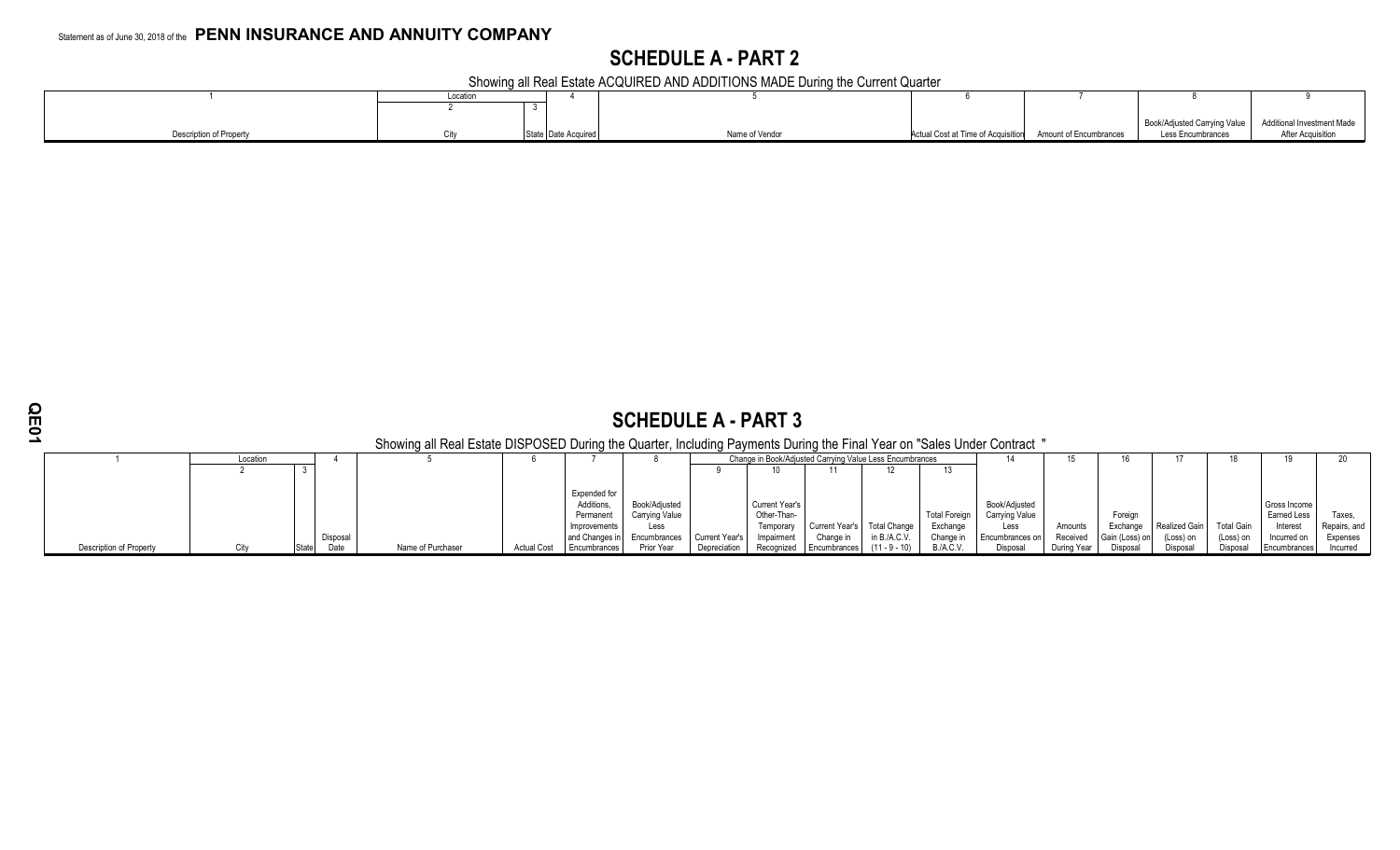## **SCHEDULE B - PART 2**

Showing all Mortgage Loans ACQUIRED AND ADDITIONS MADE During the Current Quarter

|            | Locatior |                                          |                                    |                                              |                             |
|------------|----------|------------------------------------------|------------------------------------|----------------------------------------------|-----------------------------|
|            |          |                                          |                                    |                                              |                             |
|            |          |                                          |                                    |                                              |                             |
| oan Number | State    | Loan Type Date Acquired Rate of Interest | Actual Cost at Time of Acquisition | Additional Investment Made After Acquisition | Value of Land and Buildings |

## **SCHEDULE B - PART 3** Showing all Mortgage Loans DISPOSED, Transferred or Repaid During the Current Quarter

### 1 Location 1 5 6 7 Change in Book Value/Recorded Investment 14 15 16 17 18<br>
1 3 4 5 6 7 8 9 10 11 12 13 13 2 3 8 8 9 10 11 12 13 Loan Number City City Loan Type Date Acquired Disposal Date Book Value/Recorded Investment Excluding Accrued Interest Prior Year Unrealized Valuation Increase (Decrease) Current Year's (Amortization) / Accretion Current Year's Other-Than-Temporary Impairment Recognized Capitalized Deferred Interest and Other Total Change in Book Value  $(8 + 9 10 + 11$ Total Foreign Exchange Change in Book Value Book Value / Recorded Investment Excluding Accrued Interest on<br>Disposal Consideration Foreign Exchange Gain (Loss) on Disposal Realized Gain (Loss) on Disposal Total Gain (Loss) on Disposal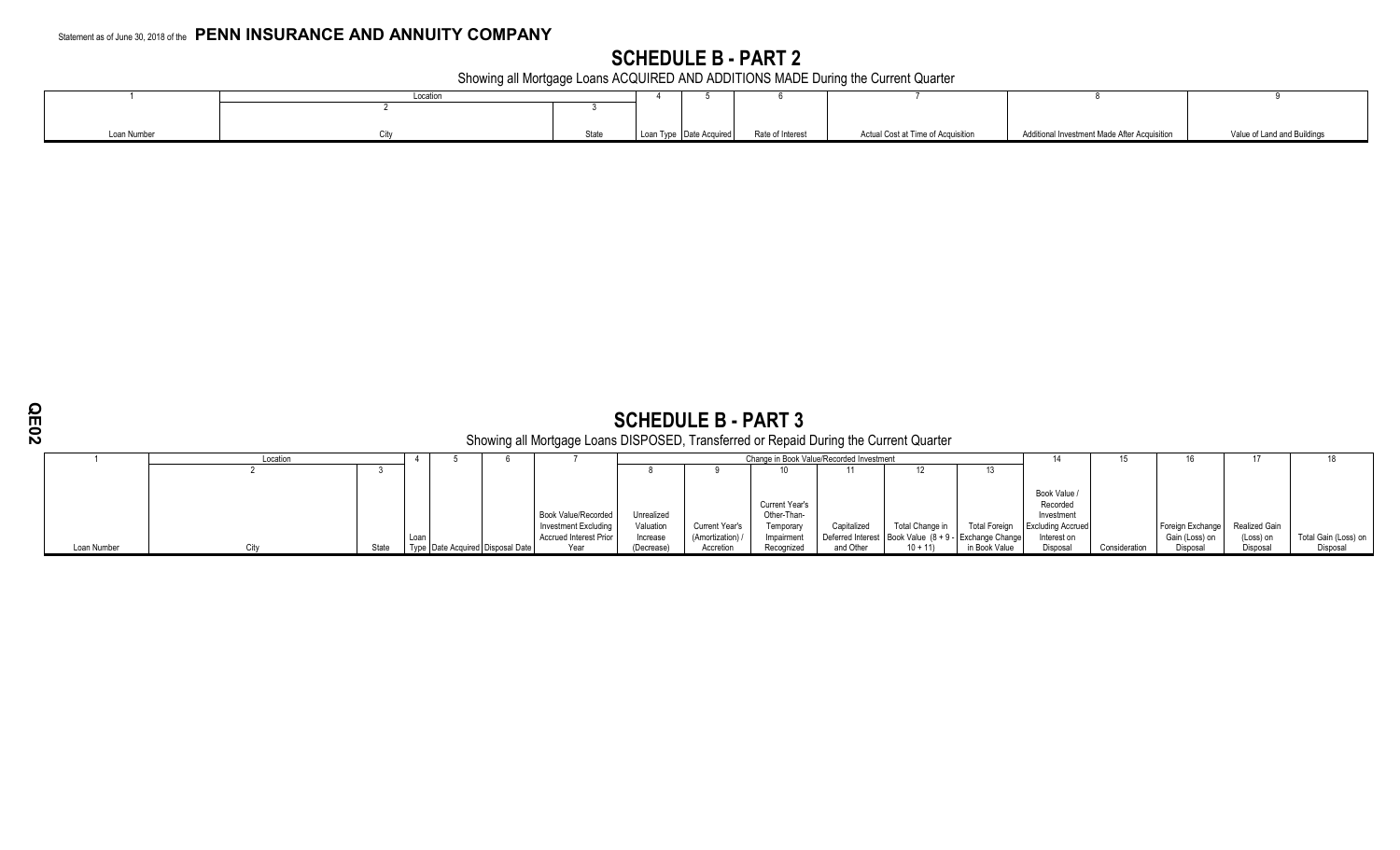## **SCHEDULE BA - PART 2**

Showing Other Long-Term Invested Assets ACQUIRED AND ADDITIONS MADE During the Current Quarter

|                  |                             |                    |                                                                                                                               | Location       |           | $\overline{5}$                         | 6           |             | 8        | 9                      | 10                     | 11           | 12                    | 13            |
|------------------|-----------------------------|--------------------|-------------------------------------------------------------------------------------------------------------------------------|----------------|-----------|----------------------------------------|-------------|-------------|----------|------------------------|------------------------|--------------|-----------------------|---------------|
|                  |                             |                    |                                                                                                                               |                |           |                                        |             |             |          |                        |                        |              |                       |               |
|                  |                             |                    |                                                                                                                               |                |           |                                        | <b>NAIC</b> | Date        |          |                        |                        |              |                       |               |
|                  |                             |                    |                                                                                                                               |                |           |                                        | Desig-      | Originally  | Type and | Actual Cost at Time of | Additional Investment  | Amount of    | Commitment for        | Percentage of |
|                  | <b>CUSIP</b> Identification |                    | Name or Description                                                                                                           | City           | State     | Name of Vendor or General Partner      | nation      | Acquired    | Strategy | Acquisition            | Made after Acquisition | Encumbrances | Additional Investment | Ownership     |
|                  |                             |                    |                                                                                                                               |                |           |                                        |             |             |          |                        |                        |              |                       |               |
|                  |                             |                    | Joint Venture or Partnership Interests That Have Underlying Characteristics of Common Stocks - Unaffiliated                   |                |           |                                        |             |             |          |                        |                        |              |                       |               |
|                  | 000000                      | $00\,$             | Atlas Venture Fund X, L.P.                                                                                                    | Cambridge      | MA.       | Atlas Venture Partners                 |             | 03/20/2015. |          |                        | .350,164               |              | 523,806               | .1.200        |
|                  | 000000 00 0                 |                    | Battery Ventures XI Side Fund, L.P.                                                                                           | Waltham.       | <b>MA</b> | <b>Battery Ventures.</b>               |             | 02/22/2016  |          |                        | 164,500                |              | 792,750               | .1.167        |
|                  | 000000                      | $00\,$             | Bessemer Venture Partners IX Institutional L.P.                                                                               | Larchmont.     | NY        | <b>Bessemer Venture Partners</b>       |             | 02/28/2015. |          |                        | 125,485                |              | 1,087,784             | .0.188        |
|                  |                             | 00 <sub>0</sub>    | Cross Creek Capital Partners III, L.P.                                                                                        | Salt Lake City | UT        | Cross Creek Capital.                   |             | 08/29/2013  |          |                        | 120,000                |              | 759,000               |               |
|                  | 000000                      |                    |                                                                                                                               |                |           |                                        |             |             |          |                        |                        |              |                       | .3.192        |
|                  | 000000                      | $00\,$             | Cross Creek Capital Partners IV, L.P.                                                                                         | Salt Lake City | UT.       | Cross Creek Capital.                   |             | 03/31/2016. |          |                        | 131,740                |              | .1,166,840            | .1.882        |
|                  | 000000                      | $00\,$             | Frazier Life Sciences IX, L.P.                                                                                                | Menlo Park     | CA.       | <b>Frazier Healthcare Partners</b>     |             | 10/31/2017  |          |                        | 155,000                |              | .4,715,000            | .1.250        |
|                  | 000000                      | $00\,$             | Frazier Life Sciences VIII, L.P.                                                                                              | Menlo Park     | CA.       | <b>Frazier Healthcare Partners.</b>    |             | 09/30/2015  |          |                        | .252.000               |              | .997.500              | .1.333        |
|                  | 000000                      | $00\,$             | Glendower Capital Secondary Opportunities Fund IV, L.P                                                                        | London.        | GBR.      | Glendower Capital.                     |             | 04/01/2018. |          | .600.000               |                        |              | .11,400,000           | .0.600        |
|                  | 000000                      | $00\,$             | Lightspeed Venture Partners Select II. L.P.                                                                                   | Menlo Park.    | CA.       | <b>Lightspeed Ventures</b>             |             | 03/10/2016. |          |                        | .375.000               |              | .500,000              | .0.500        |
|                  |                             |                    |                                                                                                                               |                |           |                                        |             |             |          |                        |                        |              |                       |               |
|                  | 000000                      | $00\,$             | Lightspeed Venture Partners Select III, L.P.                                                                                  | Menlo Park.    | CA.       | <b>Lightspeed Ventures</b>             |             | 03/31/2018. |          | .125.000               |                        |              | .2,375,000            | .0.278        |
|                  | 000000                      | $00\,$             | Lightspeed Venture Partners Select, L.P.                                                                                      | Menlo Park     | CA        | <b>Lightspeed Ventures</b>             |             | 03/24/2014  |          |                        | .30.000                |              | 70,000                | .0.308        |
|                  | 000000                      | $00\,$             | Lightspeed Venture Partners X, L.P.                                                                                           | Menlo Park     | CA        | <b>Lightspeed Ventures</b>             |             | 07/07/2014  |          |                        | .60.000                |              | .300.000              | .0.480        |
|                  | 000000                      | $00\,$             | Lightstone Ventures, L.P.                                                                                                     | Boston.        | MA.       | Lightstone Ventures.                   |             | 10/22/2013  |          |                        | .75,000                |              | .690,000              | .1.200        |
|                  | 000000                      | $00\,$             | Longitude Venture Partners II, L.P.                                                                                           | Menlo Park.    | CA.       | Longitude Capital Management Co., LLC. |             | 04/25/2013  |          |                        | 74.314                 |              | 276,227               | .1.039        |
|                  |                             |                    |                                                                                                                               |                |           |                                        |             |             |          |                        |                        |              |                       |               |
|                  | 000000                      | $00\,$             | Longitude Venture Partners III, L.P.                                                                                          | Menlo Park     | CA.       | Longitude Capital Management Co., LLC. |             | 03/31/2016. |          |                        | 190,476                |              | .1,449,327            | .0.381        |
|                  | 000000                      | $00\,$             | Menlo Special Opportunities Fund, L.P.                                                                                        | Menlo Park     | CA.       | Menlo Ventures.                        |             | 03/31/2016  |          |                        | .293.040               |              | 646,868               | .1.000        |
|                  | 000000                      | $00\,$             | Menlo Ventures XIV, L.P.                                                                                                      | Menlo Park     | CA.       | Menlo Ventures.                        |             | 05/31/2017  |          |                        | 450,000                |              | .2,100,000            | .0.667        |
| O                | 000000                      | 00                 | New Leaf Ventures III. L.P.                                                                                                   | New York.      | NY        | New Leaf Venture Partners              |             | 11/30/2014  |          |                        | .660.000               |              | .2,040,000            | .1.600        |
|                  | 000000                      | $00\,$             | 0 Omega Fund IV. L.P.                                                                                                         | Boston.        | MA.       | Omega Fund Management                  |             | 06/20/2013  |          |                        | .39.840                |              | 189,479               | .1.089        |
| $\overline{5}03$ |                             |                    | 00 0 Omega Fund V, L.P.                                                                                                       | Boston.        | MA.       |                                        |             | 04/30/2015  |          |                        | .263,947               |              | .2,352,989            | .1.600        |
|                  | 000000                      |                    |                                                                                                                               |                |           | Omega Fund Management                  |             |             |          |                        |                        |              |                       |               |
|                  | 000000                      |                    | 00 0 Point 406 Ventures II, L.P.                                                                                              | Boston.        | MA.       | 406 Ventures.                          |             | 12/13/2011  |          |                        | .70,095                |              | .37,905               | .0.571        |
|                  | 000000 00 0                 |                    | Shasta Ventures III, L.P.                                                                                                     | Menlo Park.    | CA.       | Shasta Ventures Management             |             | 01/25/2012  |          |                        | .40,000                |              | .160,000              | .0.755        |
|                  | 000000                      | $00\,$             | Shasta Ventures IV. L.P.                                                                                                      | Menlo Park     | CA.       | Shasta Ventures Management             |             | 10/10/2014  |          |                        | .300,000               |              | .450,000              | .1.132        |
|                  | 000000                      | $00\,$             | Shasta Ventures V, L.P.                                                                                                       | Menlo Park     | CA.       | Shasta Ventures Management             |             | 06/27/2016  |          |                        | 100,000                |              | 1,200,000             | .0.667        |
|                  | 000000                      | $00\,$             | Sigma Prime Partners IX, L.P                                                                                                  | Menlo Park     | CA        | Sigma Partners.                        |             | 05/29/2012  |          |                        | 147,030                |              | .367,147              | .2.941        |
|                  |                             |                    |                                                                                                                               |                |           |                                        |             |             |          |                        |                        |              |                       |               |
|                  | 000000                      | $00\,$             | Summit Partners Venture Capital Fund IV-A, L.P.                                                                               | Boston.        | MA.       | Summit Partners                        |             | 09/30/2015  |          |                        | 174,000                |              | .1,051,737            | .0.333        |
|                  | 000000                      | $00\,$             | 0 Trinity Ventures XI, L.P                                                                                                    | Menlo Park.    | CA.       | <b>Trinity Ventures</b>                |             | 04/04/2013  |          |                        | 112,500                |              | 547,500               | .0.914        |
|                  | 000000                      | $00\,$             | 0 Trinity Ventures XII, L.P.                                                                                                  | Menlo Park.    | CA.       | <b>Trinity Ventures.</b>               |             | 10/31/2015  |          |                        | 195,000                |              | .1,050,000            | .0.500        |
|                  | 000000                      | $00\,$             | Upfront Opportunity Fund I, L.P                                                                                               | Los Angeles.   | CA        | <b>Upfront Ventures</b>                |             | 03/31/2015  |          |                        | .4,107                 |              | .531,121              | .4.000        |
|                  | 000000                      | 000                | Upfront V, L.P.                                                                                                               | Los Angeles    | CA.       | <b>Upfront Ventures</b>                |             | 11/30/2014  |          |                        | .218,543               |              | .674.451              | .1.071        |
|                  | 000000                      |                    | 00 0 Upfront VI, L.P.                                                                                                         | Los Angeles.   | CA        | <b>Upfront Ventures</b>                |             | 05/31/2017  |          |                        | 186,422                |              |                       |               |
|                  |                             |                    |                                                                                                                               |                |           |                                        |             |             |          |                        |                        |              | .1,660,340            |               |
|                  |                             |                    | 000000 00 0 US Venture Partners XI, L.P.                                                                                      | Menlo Park.    | CA.       | US Venture Partners.                   |             | 05/20/2015  |          |                        | .225.000               |              | .2.400.000            | 1.818         |
|                  |                             |                    | 1599999. Total - Joint Venture or Partnership Interests That Have Underlying Characteristics of Common Stocks - Unaffiliated. |                |           |                                        |             |             |          | .725.000               | .5.583.203             |              | .44.562.771           | XXX           |
|                  |                             |                    | Joint Venture or Partnership Interests That Have Underlying Characteristics of Other - Unaffiliated                           |                |           |                                        |             |             |          |                        |                        |              |                       |               |
|                  | 000000                      |                    | 00 0 ABRY Advanced Securities Fund II. L.P.                                                                                   | Boston.        | MA.       | <b>ABRY Partners, LLC.</b>             |             | 05/04/2011. | 2        |                        | 0.6.018                |              | .1,343,944            | .0.237        |
|                  | 000000 00                   |                    | ABRY Partners VII. L.P                                                                                                        | Boston.        | MA.       | <b>ABRY Partners, LLC.</b>             |             | 08/10/2011. |          |                        | .18,162                |              | 244,616               | .0.184        |
|                  |                             |                    |                                                                                                                               |                | MA.       |                                        |             |             |          |                        |                        |              |                       |               |
|                  | 000000                      | $00\,$             | ABRY Senior Equity V, L.P.                                                                                                    | Boston.        |           | ABRY Partners, LLC.                    |             | 12/01/2016  |          |                        | .215,523               |              | .1,572,309            | .0.191        |
|                  | 000000                      | $00\,$             | Ampersand 2014, L.P.                                                                                                          | Boston.        | MA.       | Ampersand Venture Management           |             | 10/10/2014  |          |                        | .210,000               |              | .930,000              | .1.124        |
|                  | 000000                      | $00\,$             | Apollo European Principal Finance Fund III, L.P                                                                               | Purchase       | NY        | Apollo Global Management, LLC.         |             | 03/31/2017  | 11       |                        | .674,604               |              | .7,460,579            |               |
|                  | 000000                      | $00\,$             | Avenue Europe Special Situations Fund III (U.S.), L.P                                                                         | New York       | NY        | Avenue Capital Group.                  |             | 06/05/2015  |          |                        | .200,000               |              | 232,112               | .0.200        |
|                  | 000000                      | $00\,$<br>$\Omega$ | Beacon Capital Strategic Partners VII, L.P                                                                                    | Boston.        | MA.       | Beacon Capital Partners, LLC.          |             | 10/20/2015  |          |                        | 450,000                |              | .1,800,000            | .0.500        |
|                  | 000000                      | $00 \quad 0$       | Brynwood Partners VIII L.P.                                                                                                   | Greenwich      | CT.       | Brynwood Partners.                     |             | 01/31/2018. |          | .293.424               | .10,000                |              | .1,696,576            | .0.308        |
|                  |                             |                    |                                                                                                                               |                |           |                                        |             |             |          |                        |                        |              |                       |               |
|                  | 000000                      |                    | 00 0 Century Focused Fund III, L.P.                                                                                           | Boston.        | MA        | Century Capital Management, LLC.       |             | 12/22/2011. |          |                        | .22,135                |              | 28,220                | .0.922        |
|                  | 000000                      |                    | 00 0 Columbia Capital Equity Partners VI, L.P                                                                                 | Alexandria.    | VA.       | Columbia Capital.                      |             | 07/31/2015  |          |                        | 104,885                |              | 1,506,371             | 0.600         |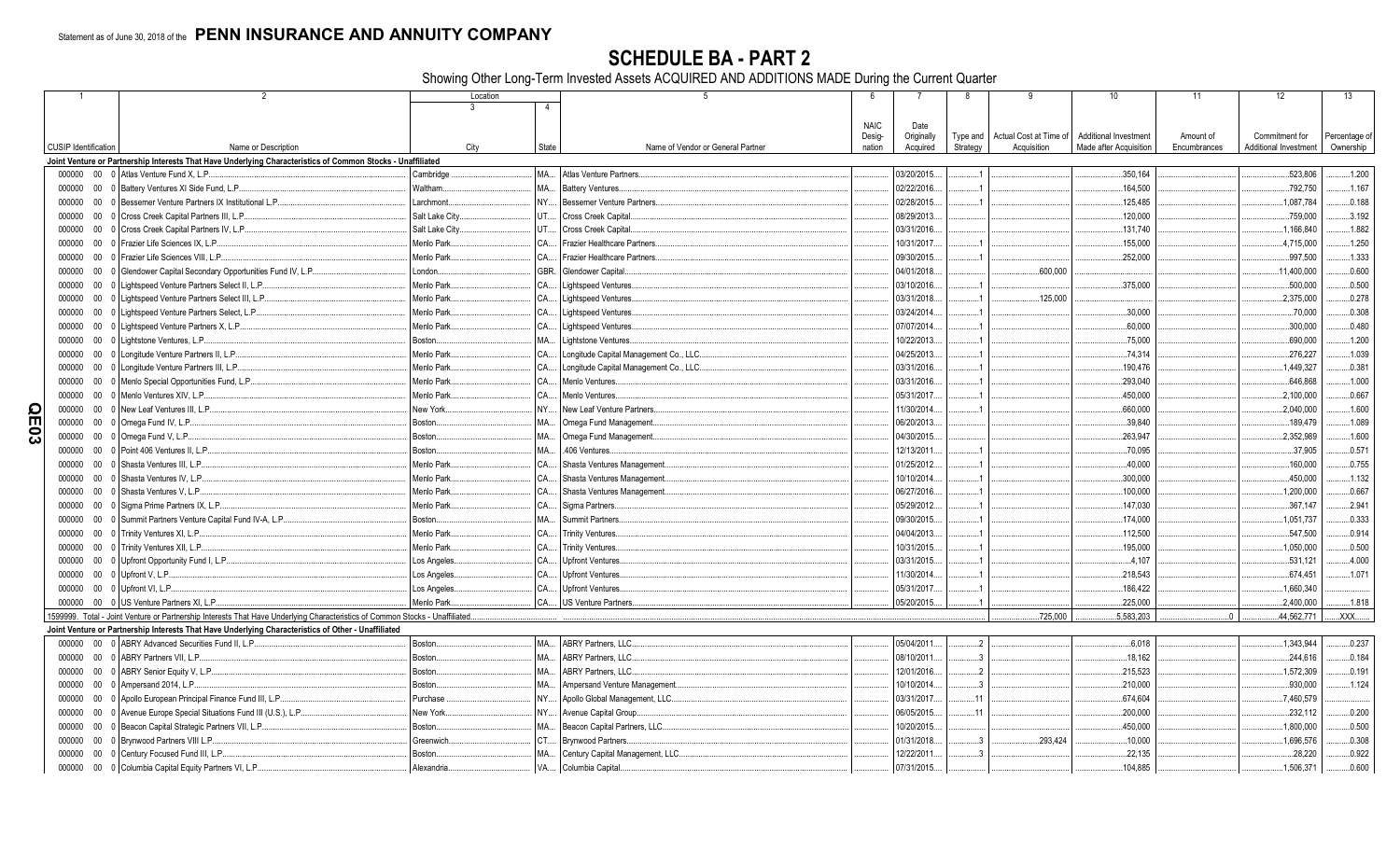## **SCHEDULE BA - PART 2**

Showing Other Long-Term Invested Assets ACQUIRED AND ADDITIONS MADE During the Current Quarter

|                                  |                                                                                                                       | Location        |                                            |             |             |          |                                                           |                        |              | 12                    |               |
|----------------------------------|-----------------------------------------------------------------------------------------------------------------------|-----------------|--------------------------------------------|-------------|-------------|----------|-----------------------------------------------------------|------------------------|--------------|-----------------------|---------------|
|                                  |                                                                                                                       |                 |                                            |             |             |          |                                                           |                        |              |                       |               |
|                                  |                                                                                                                       |                 |                                            | <b>NAIC</b> | Date        |          |                                                           |                        |              |                       |               |
|                                  |                                                                                                                       |                 |                                            | Desig-      | Originally  |          | Type and   Actual Cost at Time of   Additional Investment |                        | Amount of    | Commitment for        | Percentage of |
| <b>CUSIP</b> Identification      | Name or Description                                                                                                   | City            | Name of Vendor or General Partner<br>State | nation      | Acquired    | Strategy | Acquisition                                               | Made after Acquisition | Encumbrances | Additional Investment | Ownership     |
|                                  | 000000 00 0 Dyal Capital Partners IV, L.P                                                                             | New York.       | NY Dyal Capital Partners                   |             | 01/31/2018. |          | .375.000                                                  |                        |              | .4,625,000            | 0.100         |
|                                  | 000000 00 0 EnCap Energy Capital Fund XI, L.P                                                                         | Houston.        | TX EnCap Investments, L.P.                 |             | 01/31/2017. |          |                                                           | .49.877                |              | .3,667,337            | .0.062        |
|                                  | 000000 00 0 EnCap Flatrock Midstream Fund IV, L.P                                                                     | Houston.        | TX EnCap Investments, L.P.                 |             | 08/31/2017. |          |                                                           | 8.262                  |              | .1,911,468            | .0.067        |
|                                  | 000000 00 0 Frazier Growth Buyout VIII, L.P                                                                           | Seattle         | WA Frazier Healthcare Partners             |             | 09/30/2015  |          |                                                           | .760.000               |              | 1,282,000             | 0.800         |
|                                  | 000000 00 0 Fulcrum Capital Partners V, LP                                                                            | Toronto.        | ON Fulcrum Capital Partners                |             | 06/11/2015. |          |                                                           | .304.802               |              | 1,320,563             | .1.000        |
|                                  | 000000 00 0 Graham Partners IV, L.P                                                                                   | Newtown Sqaure. | PA Graham Partners                         |             | 07/31/2015. |          |                                                           | .607.300               |              | .2.234.234            | 0.800         |
|                                  | 000000 00 0 Gryphon Partners IV, L.P                                                                                  | San Francisco   | CA Gryphon Investors                       |             | 09/01/2016  |          |                                                           | .329.903               |              | .302.263              | 0.559         |
|                                  | 000000 00 0 Highbridge Specialty Loan Fund III LP                                                                     | New York        | NY Highbridge Principal Strategies.        |             | 05/06/2013. |          |                                                           | .15.836                |              | .156,745              | .0.899        |
|                                  | 000000 00 0 MHR Institutional Partners IV, L.P                                                                        | New York        | NY MHR Fund Management                     |             | 06/27/2016  |          |                                                           | .275.000               |              | .3,093,076            | 0.556         |
|                                  | 000000 00 0 Miravast ILS Credit Opportunities L.P                                                                     | Ewing.          | Miravast LLC                               |             | 12/02/2017. |          |                                                           | 1.515.032              |              | 1,980,263             | 0.2.000       |
|                                  | 000000 00 0 NGP Natural Resources XII, L.P                                                                            | Irving.         | TX NGP Energy Capital Management           |             | 08/31/2017  |          |                                                           | .224.005               |              | .3,183,464            | 0.075         |
|                                  | 000000 00 0 Patriot Financial Partners III, L.P                                                                       | Philadelphia.   | PA Patriot Financial Partners              |             | 11/01/2017. |          | .400.000                                                  |                        |              | .3,600,000            | 1.333         |
|                                  | 000000 00 0 Resolution Recovery Partners, LP                                                                          | New York        | NY Ranieri Real Estate Partners.           |             | 02/03/2012. |          |                                                           | .52.394                |              | 620,932               | .0.500        |
|                                  | 000000 00 0 Warburg Pincus Private Equity XI, LP                                                                      | New York        | NY Warburg, Pincus LLC                     |             | 05/24/2012  |          |                                                           | .87.000                |              |                       | .0.028        |
|                                  | 2199999. Total - Joint Venture or Partnership Interests That Have Underlying Characteristics of Other - Unaffiliated. |                 |                                            |             |             |          | 1,068,424                                                 | .6,140,738             |              | .44,792,072           | $$ XXX $$     |
| 4499999. Subtotal - Unaffiliated |                                                                                                                       |                 |                                            |             |             |          | 1,793,424                                                 | .11.723.941            |              | .89,354,843           | $.$ $XXX$     |
| 4699999. Totals.                 |                                                                                                                       |                 |                                            |             |             |          | 1,793,424                                                 | .11,723,941            |              | .89,354,843           | XXX           |

## **SCHEDULE BA - PART 3**

## Showing Other Long-Term Invested Assets DISPOSED, Transferred or Repaid During the Current Quarter

|                             |                                                                                                                              |               | Location |                                               |                       |                       |                       |                         |                               | Changes in Book/Adjusted Carrying Value |                          |                                     |                       | 15                    | 16            | 17                         |                            |                                | 20         |
|-----------------------------|------------------------------------------------------------------------------------------------------------------------------|---------------|----------|-----------------------------------------------|-----------------------|-----------------------|-----------------------|-------------------------|-------------------------------|-----------------------------------------|--------------------------|-------------------------------------|-----------------------|-----------------------|---------------|----------------------------|----------------------------|--------------------------------|------------|
|                             |                                                                                                                              |               |          |                                               |                       |                       |                       |                         |                               |                                         |                          |                                     | 14                    |                       |               |                            |                            |                                |            |
|                             |                                                                                                                              |               |          |                                               |                       |                       |                       |                         |                               |                                         |                          |                                     |                       |                       |               |                            |                            |                                |            |
|                             |                                                                                                                              |               |          |                                               |                       |                       | Book/Adjusted         |                         | Current Year's Current Year's |                                         |                          |                                     |                       | Book/Adjusted         |               |                            |                            |                                |            |
|                             |                                                                                                                              |               |          |                                               |                       |                       | Carrying Value        | Unrealized<br>Valuation | (Depreciation)                | Other-Than-                             | Capitalized              |                                     | <b>Total Foreign</b>  | <b>Carrying Value</b> |               | Foreign                    |                            |                                |            |
|                             |                                                                                                                              |               |          |                                               | Date<br>Originally    | Disposal              | Less<br>Encumbrances, | Increase                | or<br>(Amortization)          | Temporary<br>Impairment                 | Deferred<br>Interest and | <b>Total Change</b><br>in B./A.C.V. | Exchange<br>Change in | Less<br>Encumbrances  |               | Exchange<br>Gain (Loss) on | Realized Gain<br>(Loss) on | <b>Total Gain</b><br>(Loss) on | Investment |
| <b>CUSIP</b> Identification | Name or Description                                                                                                          | City          |          | State Name of Purchaser or Nature of Disposal | Acauired              | Date                  | Prior Year            | (Decrease)              | Accretion                     | Recognized                              | Other                    | $(9+10-11+12)$                      | B./A.C.V.             | on Disposal           | Consideration | Disposal                   | Disposal                   | Disposal                       | Income     |
|                             | Joint Venture or Partnership Interests That Have Underlying Characteristics of Common Stocks - Unaffiliated                  |               |          |                                               |                       |                       |                       |                         |                               |                                         |                          |                                     |                       |                       |               |                            |                            |                                |            |
|                             | 000000 00 0 Lightspeed Venture Partners Select, L.P                                                                          | Menlo Park    |          | CA Return Of Capital.                         | 03/24/2014 05/10/2018 |                       | .134,083              |                         |                               |                                         |                          |                                     |                       | .134,083              | .134.083      |                            |                            |                                |            |
| 000000 00 0 Upfront V, L.P  |                                                                                                                              | Los Angeles   |          | CA Return Of Capital.                         |                       | 11/30/2014 05/17/2018 | .88,376               |                         |                               |                                         |                          |                                     |                       | 88,376                | 88,376        |                            |                            |                                |            |
|                             | 1599999. Total - Joint Venture or Partnership Interests That Have Underlying Characteristics of Common Stocks - Unaffiliated |               |          |                                               |                       |                       | .222.459              |                         |                               |                                         |                          |                                     |                       | .222,459              | .222,459      |                            |                            |                                |            |
|                             | Joint Venture or Partnership Interests That Have Underlying Characteristics of Other - Unaffiliated                          |               |          |                                               |                       |                       |                       |                         |                               |                                         |                          |                                     |                       |                       |               |                            |                            |                                |            |
|                             | 000000 00 0 ABRY Advanced Securities Fund II, L.P                                                                            | <b>Boston</b> |          | MA. Return Of Capital.                        | 05/04/2011            | 06/27/2018            | .97.015               |                         |                               |                                         |                          |                                     |                       | 97,015                | .97.015       |                            |                            |                                |            |
| 000000                      | 00 0 ABRY Partners VII, L.P                                                                                                  | Boston.       |          | MA. Return Of Capital                         | 08/10/2011 06/05/2018 |                       | .822                  |                         |                               |                                         |                          |                                     |                       | 822                   | 822           |                            |                            |                                |            |
| 000000                      | 00 0 ABRY Senior Equity V, L.P                                                                                               | Boston.       |          | MA. Return Of Capital                         | 12/01/2016 06/27/2018 |                       | .483                  |                         |                               |                                         |                          |                                     |                       | 483                   | 483           |                            |                            |                                |            |
| 000000                      | 00 0 Avenue Europe Special Situations Fund II (U.S.), L.P                                                                    | New York.     |          | NY. Return Of Capital                         | 10/04/2011 06/05/2018 |                       | .287.933              |                         |                               |                                         |                          |                                     |                       | .287,933              | .287,933      |                            |                            |                                |            |
| $00\,$<br>000000            | 0 Beacon Capital Strategic Partners VII, L.P                                                                                 | Boston.       |          | MA. Return Of Capital                         | 10/20/2015 04/06/2018 |                       | .75.736               |                         |                               |                                         |                          |                                     |                       | 75,736                | 75,736        |                            |                            |                                |            |
| 000000                      | 00 0 BlueBay Direct Lending Fund I, LP                                                                                       | Guernsey      |          | GBR Return Of Capital                         | 06/25/2013 06/04/2018 |                       | .34.826               |                         |                               |                                         |                          |                                     |                       | .34,826               | 34.826        |                            |                            |                                |            |
| $00\,$<br>000000            | 0 EIF United States Power Fund IV, L.P                                                                                       | Needham       |          | MA. Return Of Capital.                        | 11/28/2011 06/27/2018 |                       | .213.320              |                         |                               |                                         |                          |                                     |                       | .213,320              | 213,320       |                            |                            |                                |            |
| 000000<br>$00\,$            | 0 EnCap Energy Capital Fund VIII, L.P                                                                                        | Houston       | TX.      | Return Of Capital                             | 11/30/2010 06/11/2018 |                       | .17.972               |                         |                               |                                         |                          |                                     |                       | 17,972                | 17,972        |                            |                            |                                |            |
|                             |                                                                                                                              |               |          |                                               |                       |                       |                       |                         |                               |                                         |                          |                                     |                       |                       |               |                            |                            |                                |            |
| 000000                      | 00 0 Frazier Life Sciences VIII, L.P.                                                                                        | Menlo Park    |          | CA Return Of Capital                          | 09/30/2015 06/01/2018 |                       | 142.627               |                         |                               |                                         |                          |                                     |                       | .142,627              | .142.627      |                            |                            |                                |            |
| 000000                      | 00 0 Highbridge Specialty Loan Fund III LP                                                                                   | New York      |          | NY Return Of Capital.                         | 05/06/2013 06/25/2018 |                       | .85.290               |                         |                               |                                         |                          |                                     |                       | 85,290                | 85.290        |                            |                            |                                |            |
| 000000                      | 00 0 New Canaan Funding Mezzanine V. L.P.                                                                                    | New Canaan.   | CT       | Return Of Capital.                            | 08/05/2011 06/19/2018 |                       | .239.872              |                         |                               |                                         |                          |                                     |                       | 239.872               | .239.872      |                            |                            |                                |            |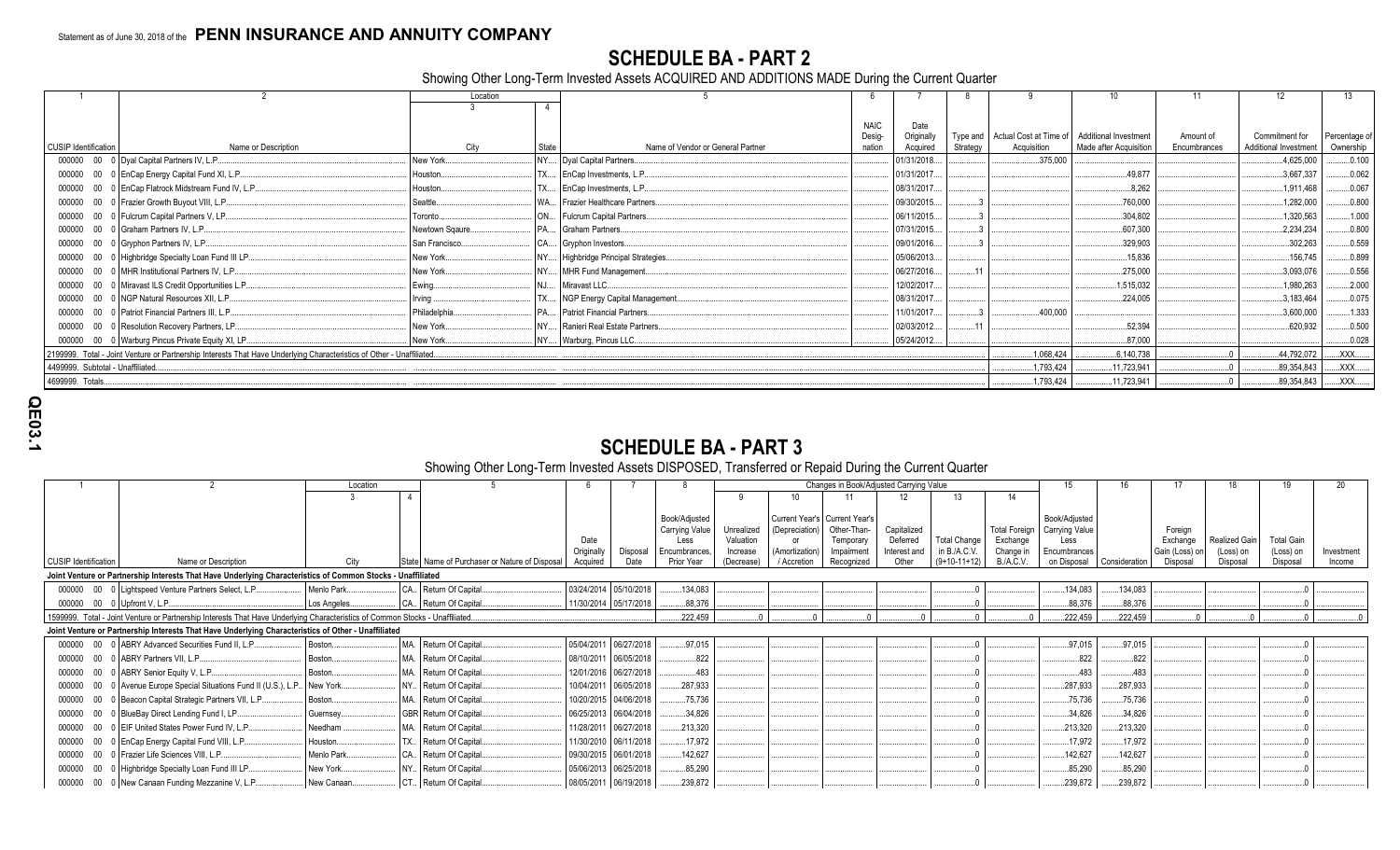## **SCHEDULE BA - PART 3**

Showing Other Long-Term Invested Assets DISPOSED, Transferred or Repaid During the Current Quarter

|                                   |                                                                                                                      | Location |                                               |            |                       |                       |            |                | Changes in Book/Adiusted Carrying Value |              |                     |                  |                                |                   |                |               |                   |            |
|-----------------------------------|----------------------------------------------------------------------------------------------------------------------|----------|-----------------------------------------------|------------|-----------------------|-----------------------|------------|----------------|-----------------------------------------|--------------|---------------------|------------------|--------------------------------|-------------------|----------------|---------------|-------------------|------------|
|                                   |                                                                                                                      |          |                                               |            |                       |                       |            |                |                                         |              |                     | 14               |                                |                   |                |               |                   |            |
|                                   |                                                                                                                      |          |                                               |            |                       |                       |            |                |                                         |              |                     |                  |                                |                   |                |               |                   |            |
|                                   |                                                                                                                      |          |                                               |            |                       | Book/Adjusted         |            |                | Current Year's Current Year's           |              |                     |                  | Book/Adjusted                  |                   |                |               |                   |            |
|                                   |                                                                                                                      |          |                                               |            |                       | <b>Carrying Value</b> | Unrealized |                | (Depreciation) Other-Than-              | Capitalized  |                     |                  | Total Foreign   Carrying Value |                   | Foreign        |               |                   |            |
|                                   |                                                                                                                      |          |                                               | Date       |                       | Less                  | Valuation  |                | Temporary                               | Deferred     | <b>Total Change</b> | Exchange         | _ess                           |                   | Exchange       | Realized Gain | <b>Total Gain</b> |            |
|                                   |                                                                                                                      |          |                                               | Originally | Disposal              | <b>Encumbrances.</b>  | Increase   | (Amortization) | Impairment                              | Interest and | in $B.A.C.V.$       | Change in        | Encumbrances                   |                   | Gain (Loss) on | (Loss) on     | (Loss) on         | Investment |
| CUSIP Identification              | Name or Description                                                                                                  | City     | State Name of Purchaser or Nature of Disposal | Acquired   | Date                  | Prior Year            | (Decrease) | / Accretion    | Recognized                              | Other        | $(9+10-11+12)$      | <b>B./A.C.V.</b> | on Disposal Consideration      |                   | Disposal       | Disposal      | Disposal          | Income     |
|                                   | 000000 00 0 NGP Natural Resources XII, L.P                                                                           | Irvina   | TX Return Of Capital                          |            | 08/31/2017 04/16/2018 | .2.190                |            |                |                                         |              |                     |                  | .2.190                         | .2.190            |                |               |                   |            |
| 000000<br>$00\,$                  | 0 Resolution Recovery Partners, LP                                                                                   | New York | NY Return Of Capital                          |            | 02/03/2012 04/30/2018 | .131.086              |            |                |                                         |              |                     |                  | 131,086                        | 131,086           |                |               |                   |            |
| 000000                            | 00 0 Summit Partners Growth Equity Fund VIII-A, L.P                                                                  | Boston   | MA. Return Of Capital                         |            | 06/14/2012 04/13/2018 | 467.020               |            |                |                                         |              |                     |                  | .467,020                       | 467,020           |                |               |                   |            |
|                                   | 000000 00 0 Warburg Pincus Financial Sector, L.P                                                                     | New York | NY Return Of Capital                          |            | 09/21/2017 05/16/2018 | 102,000               |            |                |                                         |              |                     |                  | 102,000                        | .102.000          |                |               |                   |            |
|                                   | 2199999. Total - Joint Venture or Partnership Interests That Have Underlying Characteristics of Other - Unaffiliated |          |                                               |            |                       | .1,898,192            |            |                |                                         |              |                     |                  | 1,898,192                      | 1,898,192         |                |               |                   |            |
| 4499999. Subtotal - Unaffiliated. |                                                                                                                      |          |                                               |            |                       | .2,120,651            |            |                |                                         |              |                     |                  | .2,120,651                     | .2,120,651        |                |               |                   |            |
| 4699999. Totals                   |                                                                                                                      |          |                                               |            |                       | 2,120,651             |            |                |                                         |              |                     |                  | 2,120,651                      | $\dots$ 2.120.651 |                |               |                   |            |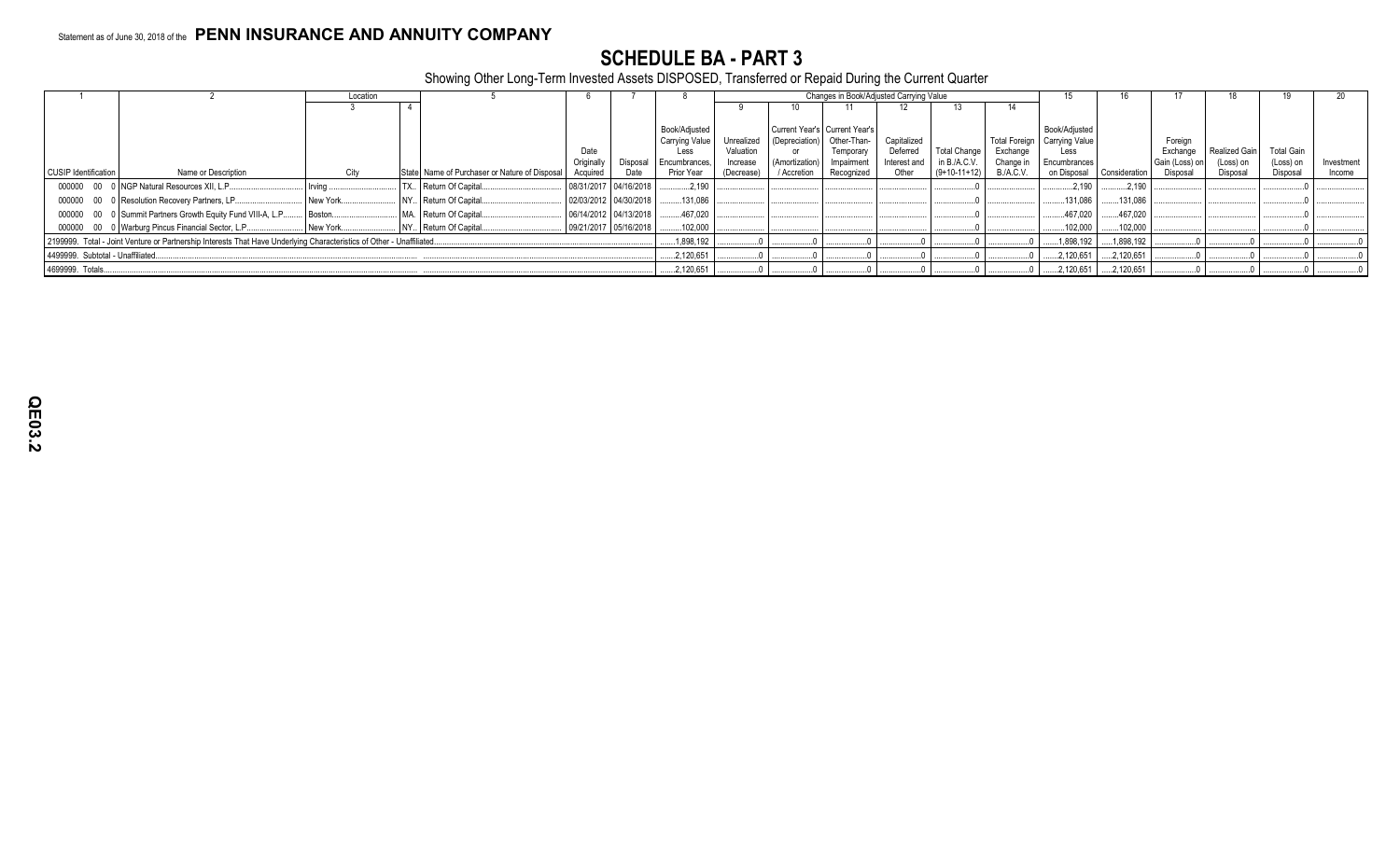**SCHEDULE D - PART 3**<br>Showing all Long-Term Bonds and Stocks ACQUIRED During Current Quarter

|              | $\overline{1}$                   | $\overline{2}$                                                        | 3       | $\overline{4}$ | 5                               | 6                         | $\overline{7}$     | 8           | 9                                       | 10                   |
|--------------|----------------------------------|-----------------------------------------------------------------------|---------|----------------|---------------------------------|---------------------------|--------------------|-------------|-----------------------------------------|----------------------|
|              |                                  |                                                                       |         |                |                                 |                           |                    |             |                                         | NAIC Designation or  |
|              | <b>CUSIP</b> Identification      | Description                                                           | Foreign | Date Acquired  | Name of Vendor                  | Number of Shares of Stock | <b>Actual Cost</b> | Par Value   | Paid for Accrued Interest and Dividends | Market Indicator (a) |
|              | Bonds - U.S. Government          |                                                                       |         |                |                                 |                           |                    |             |                                         |                      |
|              |                                  | 38378B M6 3 GOVERNMENT NATIONAL MORTGAGE ASSOCIATION                  |         | 06/01/2018     | PAYUP.                          |                           | .48,696            | 48,696      |                                         |                      |
|              |                                  | 0599999. Total - Bonds - U.S. Government                              |         |                |                                 |                           | .48,696            | .48,696     | 0 <sup>1</sup>                          | .XXX.                |
|              |                                  | Bonds - U.S. Special Revenue and Special Assessment                   |         |                |                                 |                           |                    |             |                                         |                      |
|              | 3136A8                           | N5 5 FANNIE MAE REMICS                                                |         | 06/01/2018.    | PAYUP.                          |                           | 70,926             | 70,926      |                                         |                      |
|              | 3136A8                           | SM 3 FANNIE MAE REMICS                                                |         | 06/01/2018.    | PAYUP.                          |                           | 65,264             | 65,264      |                                         |                      |
|              | 3136A8                           | XR 6 FANNIE MAE REMICS.                                               |         | 06/01/2018.    | PAYUP.                          |                           | 164,009            | .164,009    |                                         |                      |
|              | 928172                           | WE 1 VIRGINIA PUBLIC BUILDING AUTHORITY.                              |         | 04/19/2018.    | PERSHING & COMPANY.             |                           | 2,219,500          | 2.000.000   | 23.917 1FE.                             |                      |
|              |                                  | 3199999. Total - Bonds - U.S. Special Revenue and Special Assessments |         |                |                                 |                           | 2,519,699          | 2,300,199   | 23,917                                  | XXX.                 |
|              |                                  | <b>Bonds - Industrial and Miscellaneous</b>                           |         |                |                                 |                           |                    |             |                                         |                      |
|              | 023135                           | BJ 4 AMAZON.COM INC.                                                  |         | 06/06/2018.    | EXCHANGE OFFER.                 |                           | .3,722,635         | 3,750,000   | .43,875 1FE.                            |                      |
|              | 05369A                           | AC 5 AVIATION CAPITAL GROUP LLC.                                      |         | 04/24/2018.    | DEUTSCHE BANC/ALEX B.           |                           | .2,988,270         | .3,000,000  |                                         |                      |
|              | 134429                           | BG 3 CAMPBELL SOUP CO.                                                |         | 04/18/2018.    | <b>JP MORGAN CHASE BANK</b>     |                           | 2,965,350          | .3,000,000  | 11,758                                  | 2FE                  |
|              | 233046                           | AD 3 DB MASTER FINANCE LLC.                                           |         | 06/08/2018.    | JPM SECURITIES-FIXED            |                           | .4,845,059         | 4,837,500   | .11,766                                 | 2FE                  |
|              | 247361                           | ZN 1   DELTA AIR LINES INC.                                           |         | 04/16/2018     | <b>WELLS FARGO SECS LLC</b>     |                           | .4,998,000         | .5,000,000  |                                         | 2FE                  |
|              | AH<br>256746                     | 1 DOLLAR TREE INC                                                     |         | 04/05/2018.    | JPM SECURITIES-FIXED.           |                           | 2,992,080          | .3,000,000  |                                         | 2FE.                 |
|              | 26138E<br>AT                     | DR PEPPER SNAPPLE GROUP INC<br>- 6                                    |         | 06/13/2018     | <b>EXCHANGE OFFER.</b>          |                           | 2,097,584          | 2,000,000   | .7,000                                  | 12FE                 |
|              | 278865                           | BA 7 ECOLAB INC                                                       |         | 04/18/2018     | <b>EXCHANGE OFFER.</b>          |                           | .3,979,213         | 4,000,000   | .61.883                                 | 2FE                  |
|              | 28176E<br>AD                     | <b>EDWARDS LIFESCIENCES CORP.</b>                                     |         | 06/07/2018     | <b>BANC/AMERICA SECUR.I</b>     |                           | .4,007,720         | 4,000,000   |                                         | 2FE                  |
|              | 30296P<br>AS                     | 3 FREMF 2018-K75 MORTGAGE TRUST                                       |         | 04/18/2018.    | <b>MORGAN STANLEY &amp; CO.</b> |                           | .4,871,400         | .5,000,000  | 14.355                                  | 2FE                  |
| Q            | 370334<br>CG                     | <b>GENERAL MILLS INC.</b>                                             |         | 04/18/2018.    | GOLDMAN SACHS & CO.             |                           | .5,012,850         | 5,000,000   | .1,750                                  | 2FE                  |
| Щ            | <b>FD</b><br>38141G              | GOLDMAN SACHS GROUP INC/THE.                                          |         | 04/17/2018     | GOLDMAN SACHS & CO.             |                           | .5,036,560         | 4,000,000   | 13,500                                  | 2FE                  |
| $\mathbf{p}$ | 45138L<br>AS                     | 2 IDAHO POWER CO.                                                     |         | 06/12/2018.    | PERSHING & COMPANY              |                           | .6,931,809         | 5,547,000   | 173,760                                 |                      |
|              | AR<br>46647P                     | 7 JPMORGAN CHASE & CO.                                                |         | 04/16/2018.    | JPM SECURITIES-FIXED.           |                           | .2,000,000         | .2,000,000  |                                         | 1 F F                |
|              | <b>CP</b><br>476556              | JERSEY CENTRAL POWER & LIGHT CO                                       |         | 04/30/2018     | PERSHING & COMPANY.             |                           | .1,319,417         | .1,100,000  | .32,658                                 | 2FE.                 |
|              | <b>BB</b><br>485170              | KANSAS CITY SOUTHERN.<br>q                                            |         | 04/30/2018.    | MORGAN STANLEY & CO.            |                           | .2,996,640         | .3,000,000  |                                         | 2FE                  |
|              | AE 0                             | <b>KENNAMETAL INC.</b>                                                |         |                |                                 |                           |                    |             | .1,542                                  | 2FE                  |
|              | 489170<br>EG                     |                                                                       |         | 06/11/2018.    | JPM SECURITIES-FIXED            |                           | .2,980,710         | .3,000,000  |                                         | 2FE                  |
|              | 49326E<br><b>BP</b>              | 4 KEYCORP.                                                            |         | 04/23/2018.    | PERSHING & COMPANY.             |                           | .1,996,580         | .2,000,000  |                                         |                      |
|              | 666807                           | NORTHROP GRUMMAN CORP.                                                |         | 04/30/2018     | PERSHING & COMPANY.             |                           | .2,793,330         | .3,000,000  | .5,709                                  | 2FE                  |
|              | 67085K<br>AJ                     | OAFB CUSTODIAL ACCOUNT LLC                                            |         | 04/06/2018.    | <b>CREWS &amp; ASSOCIATES.</b>  |                           | .4,373,663         | 4,510,000   | .33,199                                 | 1FF                  |
|              | BH 3<br>74340X                   | PROLOGIS LP.                                                          |         | 06/11/2018.    | CITIGROUP GLOBAL MKT            |                           | .2,979,600         | .3,000,000  |                                         | 1FE.                 |
|              | 78449L<br>AD                     | SMB PRIVATE EDUCATION LOAN TRUST 2018-B.                              |         | 06/13/2018.    | <b>CREDIT SUISSE FIRST</b>      |                           | .4,889,218         | .5,000,000  |                                         | 1FE.                 |
|              | 78516F                           | AA 7 SABAL TRAIL TRANSMISSION LLC.                                    |         | 04/26/2018.    | MITSUBISHI UFJ SECS.            |                           | .1,000,000         | .1,000,000  |                                         | 2FE.                 |
|              | 867914<br>AH                     | <b>SUNTRUST BANKS INC</b><br>- 6                                      |         | 04/13/2018.    | PERSHING & COMPANY.             |                           | .2,999,540         | 2,657,000   | .27,456                                 | 2FE                  |
|              | <b>BD</b><br>882508              | 5   TEXAS INSTRUMENTS INC.                                            |         | 04/30/2018.    | BK OF NY/MIZUHO SECU            |                           | .2,986,680         | .3,000,000  |                                         | 1FE.                 |
|              | 90345W<br>AE                     | 4 US AIRWAYS 2012-2 CLASS B PASS THROUGH T                            |         | 04/26/2018.    | BARCLAYS CAPITAL FIX.           |                           | .1,793,876         | 1,693,454   | .46,676                                 | 2FE                  |
|              | 91412N<br>AJ                     | UNIVERSITY OF CHICAGO/THE                                             |         | 04/06/2018.    | CTGRP GLBL MKTS INC/.           |                           | .5,660,530         | .5,640,000  | 5,853                                   |                      |
|              | 009088<br>AB                     | 1 AIR CANADA 2015-2 CLASS A PASS THROUGH T                            |         | 04/19/2018.    | BARCLAYS CAPITAL FIX.           |                           | 1,859,042          | 1,855,331   | .27,212                                 |                      |
|              | 67077M                           | AR 9 NUTRIEN LTD.                                                     |         | 04/10/2018.    | <b>EXCHANGE OFFER.</b>          |                           | .2,073,640         | .2,000,000  | .35,117                                 | 2FE                  |
|              | 14315J<br>AL                     | 3 CARLYLE US CLO 2017-2 LTD                                           |         | 04/20/2018.    | <b>WELLS FARGO SECS LLC.</b>    |                           | 10,032,000         | 10,000,000  | .3,976                                  |                      |
|              | 44962L                           | AB 3   IHS MARKIT LTD.                                                |         | 04/11/2018.    | MORGAN STANLEY & CO.            |                           | .1,427,748         | .1,400,000  | .10,714                                 | 2FE                  |
|              | 70469Q<br>AK                     | 5 PEAKS CLO 1 LTD.                                                    |         | 06/13/2018.    | PERSHING & COMPANY              |                           | .3,000,000         | .3,000,000  |                                         | IFE.                 |
|              | 83611J                           | AA 3 SOUND POINT CLO XX LTD.                                          |         | 06/15/2018.    | CREDIT SUISSE FIRST             |                           | .7,000,000         | 7,000,000   |                                         | 1FE.                 |
|              | 85572R<br>AA                     | 7 START LTD/BERMUDA                                                   | D.      | 06/15/2018.    | DEUTSCHE BANC/ALEX B.           |                           | 3,963,040          | 4,000,000   |                                         | 1FE.                 |
|              | 87164K                           | AJ 3 SYNGENTA FINANCE NV.                                             |         | 04/17/2018.    | CITIGROUP GLOBAL MKT.           |                           | .1,000,000         | .1,000,000  |                                         | 2FE.                 |
|              |                                  | 3899999. Total - Bonds - Industrial and Miscellaneous                 |         |                |                                 |                           | 125,573,784        | 122,990,285 | 569,759                                 | .XXX.                |
|              | <b>Bonds - Hybrid Securities</b> |                                                                       |         |                |                                 |                           |                    |             |                                         |                      |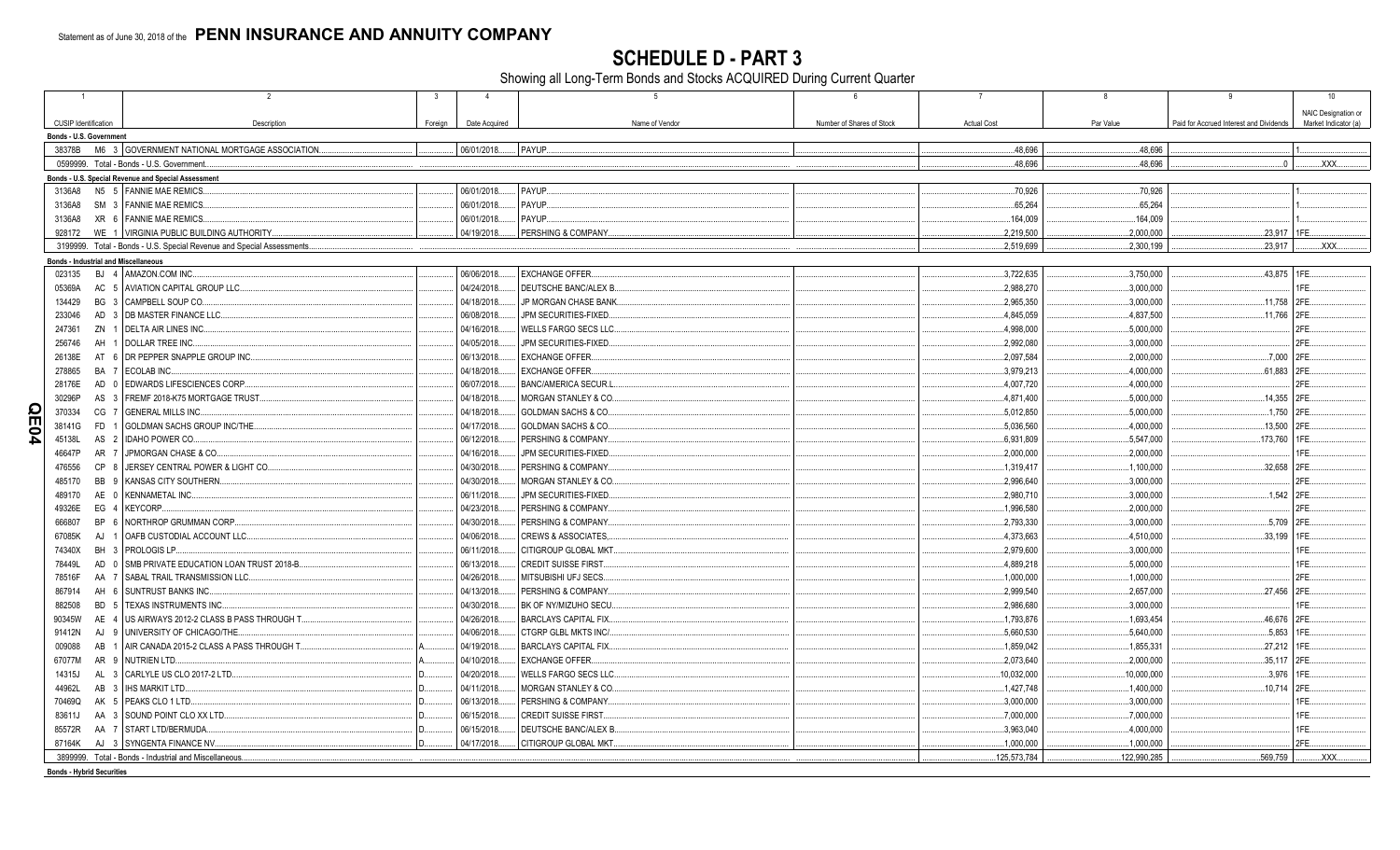SCHEDULE D - PART 3<br>Showing all Long-Term Bonds and Stocks ACQUIRED During Current Quarter

|                  |                                     |                                                                                          |         |               |                                 |                           |                    |             |                                         | 10                                          |
|------------------|-------------------------------------|------------------------------------------------------------------------------------------|---------|---------------|---------------------------------|---------------------------|--------------------|-------------|-----------------------------------------|---------------------------------------------|
|                  | CUSIP Identification                | Description                                                                              | Foreign | Date Acquired | Name of Vendor                  | Number of Shares of Stock | <b>Actual Cost</b> | Par Value   | Paid for Accrued Interest and Dividends | NAIC Designation or<br>Market Indicator (a) |
|                  |                                     | 842400 FU 2 SOUTHERN CALIFORNIA EDISON CO.                                               |         | 04/10/2018    | <b>JEFFERIES &amp; COMPANY.</b> |                           | 2.449.500          | .2.300.000  | 28,351 2FE                              |                                             |
|                  |                                     | 4899999. Total - Bonds - Hybrid Securities.                                              |         |               |                                 |                           | 2.449.500          | 2.300.000   | 28.351                                  | $\ldots$ XXX $\ldots$                       |
|                  | 8399997. Total - Bonds - Part 3.    |                                                                                          |         |               |                                 |                           | 130,591,679        | 127,639,180 | .622.027                                | XXX                                         |
|                  | 8399999. Total - Bonds.             |                                                                                          |         |               |                                 |                           | .130.591.679       | 127.639.180 | .622.027                                | $\ldots$ XXX.                               |
|                  |                                     | Preferred Stocks - Industrial and Miscellaneous                                          |         |               |                                 |                           |                    |             |                                         |                                             |
|                  | 269809                              | 50 5 EAGLE PT CR CO INC. 6.6875 PFD.                                                     |         | 04/17/2018    | OPPENHEIMER AND CO I.           | .100,000.000              | .2.500.000         |             |                                         | P1LFE.                                      |
|                  |                                     | 8499999. Total - Preferred Stocks - Industrial and Miscellaneous.                        |         |               |                                 |                           | 2.500.000          | <b>XXX</b>  |                                         | $\ldots$ XXX.                               |
|                  |                                     | 8999997. Total - Preferred Stocks - Part 3.                                              |         |               |                                 |                           | .2.500.000         | <b>XXX</b>  |                                         | XXX.                                        |
|                  | 8999999. Total - Preferred Stocks.  |                                                                                          |         |               | .2.500.000                      | <b>XXX</b>                |                    | XXX.        |                                         |                                             |
|                  |                                     | <b>Common Stocks - Industrial and Miscellaneous</b>                                      |         |               |                                 |                           |                    |             |                                         |                                             |
|                  | 04225U                              | 10 4 ARMO BIOSCIENCES INC.                                                               |         | 05/23/2018    | J.P MORGAN SECURITIE.           | 3.435.000                 | 171.269            | <b>XXX</b>  |                                         |                                             |
|                  | 19626G                              | 10 8 COLONY CAPITAL INC.                                                                 |         | 06/25/2018    | <b>EXCHANGE OFFER.</b>          | .352.939.000              | 4.147.369          | <b>XXX</b>  |                                         |                                             |
|                  | 79466L                              | 30 2 SALESFORCE.COM INC.                                                                 |         | 05/10/2018    | J.P MORGAN SECURITIE.           | .468.000                  | .60.016            | <b>XXX</b>  |                                         |                                             |
|                  | 83304A                              | 10 6 SNAP INC.                                                                           |         | 06/18/2018    | VARIOUS.                        | 37.289.000                | 459.455            | <b>XXX</b>  |                                         |                                             |
|                  |                                     | 9099999. Total - Common Stocks - Industrial and Miscellaneous.                           |         |               |                                 |                           | .4.838.109         | <b>XXX</b>  |                                         | $\mathsf{XXX}$                              |
|                  | <b>Common Stocks - Mutual Funds</b> |                                                                                          |         |               |                                 |                           |                    |             |                                         |                                             |
|                  | 69346J                              | 10 6 PGIM GLOBAL SHORT DURATION HIGH YIELD FU.                                           |         |               | 06/14/2018 EXCHANGE OFFER.      | .165.301.000              | 2.658.205          | <b>XXX</b>  |                                         |                                             |
|                  |                                     | 9299999. Total - Common Stocks - Mutual Funds.                                           |         |               |                                 |                           | .2.658.205         | <b>XXX</b>  |                                         | $\mathsf{XXX}$                              |
|                  |                                     | 9799997. Total - Common Stocks - Part 3.                                                 |         |               |                                 |                           | .7.496.314         | <b>XXX</b>  |                                         | $\mathsf{XXX}$ .                            |
|                  | 9799999. Total - Common Stocks.     |                                                                                          |         |               |                                 |                           | 7.496.314          | XXX         |                                         | XXX.                                        |
| <u>ရ</u>         |                                     | 9899999. Total - Preferred and Common Stocks                                             |         |               |                                 |                           | .9.996.314         | <b>XXX</b>  |                                         | XXX.                                        |
| $\ddot{\bullet}$ |                                     | 9999999. Total - Bonds, Preferred and Common Stocks                                      |         |               |                                 |                           | 140.587.993        | <b>XXX</b>  | .622.027                                | $\ldots$ XXX.                               |
|                  | (a)                                 | For all common stock bearing NAIC market indicator "U" provide the number of such issues |         |               |                                 |                           |                    |             |                                         |                                             |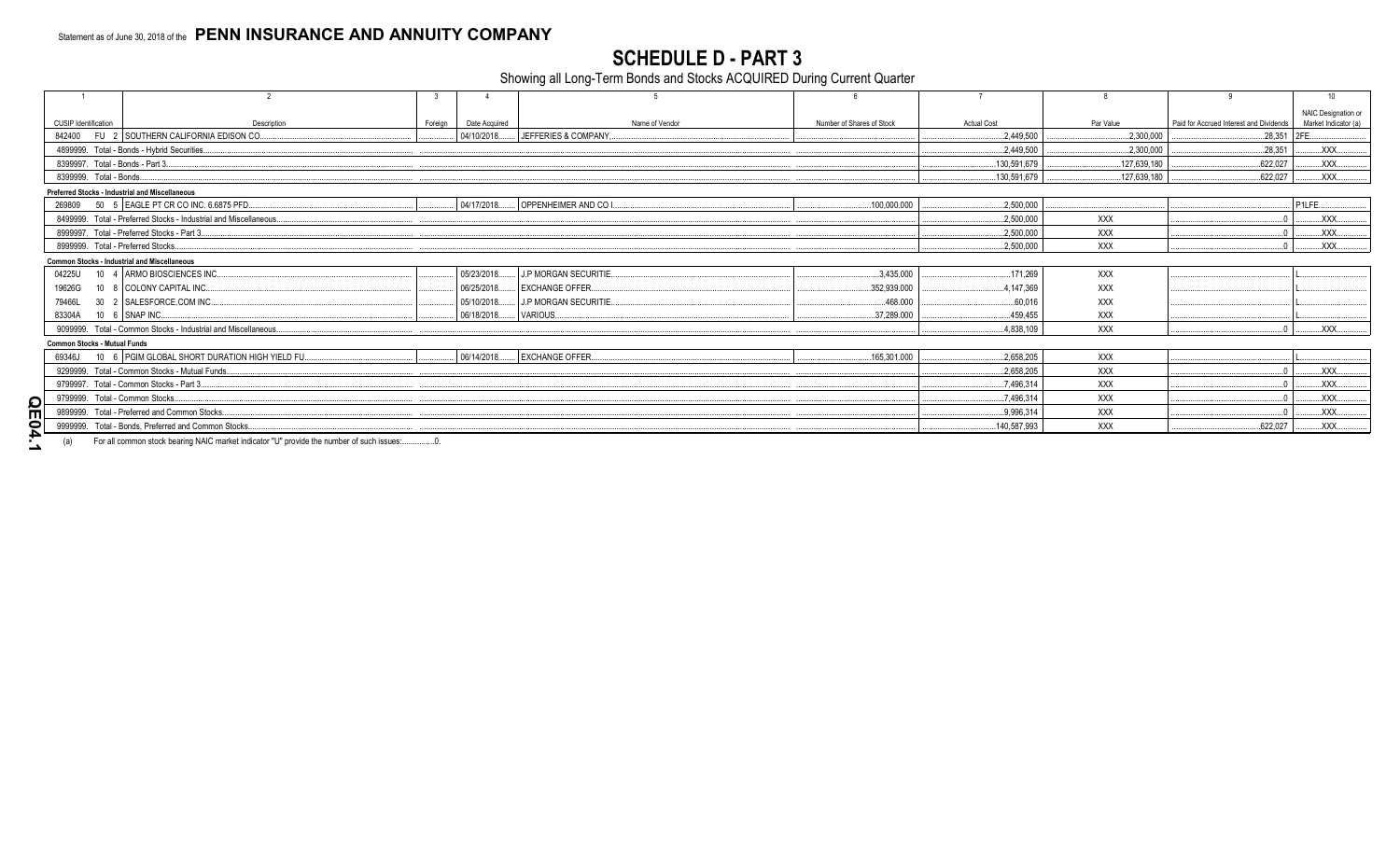|             |                             |                      | 2                                                   |             | - 5                               | - 6             |               |            |                    | 10             | 11                      |                   | Change in Book/Adjusted Carrying Value<br>13   | 15                               | 16                | 17                  | 18          | 19                | 20                 | 21                      | 22                         |
|-------------|-----------------------------|----------------------|-----------------------------------------------------|-------------|-----------------------------------|-----------------|---------------|------------|--------------------|----------------|-------------------------|-------------------|------------------------------------------------|----------------------------------|-------------------|---------------------|-------------|-------------------|--------------------|-------------------------|----------------------------|
|             |                             |                      |                                                     |             |                                   |                 |               |            |                    |                |                         |                   |                                                |                                  |                   |                     |             |                   |                    |                         |                            |
|             |                             |                      |                                                     |             |                                   |                 |               |            |                    |                |                         |                   | Current                                        |                                  |                   |                     |             |                   | Bond               |                         |                            |
|             |                             |                      |                                                     |             |                                   |                 |               |            |                    |                |                         |                   | Year's                                         |                                  |                   |                     |             |                   | Interest           |                         |                            |
|             |                             |                      |                                                     |             |                                   |                 |               |            |                    | Prior Year     | Unrealized<br>Valuation | Current<br>Year's | Other-Than<br>Temporary<br><b>Total Change</b> | <b>Total Foreigr</b><br>Exchange | Book/Adjusted     | Foreign<br>Exchange | Realized    | <b>Total Gain</b> | Stock<br>Dividends | Stated                  | <b>NAIC</b><br>Designation |
|             |                             |                      |                                                     | Disposal    |                                   | Number of       |               |            |                    | Book/Adjusted  | Increase                | Amortization      | in B./A.C.V.<br>Impairment                     | Change in                        | Carrying Value at | Gain (Loss)         | Gain (Loss) | (Loss) on         | Received           | Contractual<br>Maturity | or Market                  |
|             | <b>CUSIP Identification</b> |                      | Description                                         | Date        | Name of Purchaser                 | Shares of Stock | Consideration | Par Value  | <b>Actual Cost</b> | Carrying Value | (Decrease)              | / Accretion       | $(11+12-13)$<br>Recognized                     | B./A.C.V.                        | Disposal Date     | on Disposal         | on Disposal | Disposal          | During Year        | Date                    | Indicator (a)              |
|             | Bonds - U.S. Government     |                      |                                                     |             |                                   |                 |               |            |                    |                |                         |                   |                                                |                                  |                   |                     |             |                   |                    |                         |                            |
|             |                             |                      | FDIC GUARANTEED NOTES TRUST                         |             |                                   |                 |               |            |                    |                |                         |                   |                                                |                                  |                   |                     |             |                   |                    |                         |                            |
|             | 30250W AB                   | -9                   | 2010-S2                                             | 06/29/2018. | <b>PAYDOWN</b>                    |                 | .48.883       | .48.883    | .48,937            | 48.937         |                         | (54)              | (54)                                           |                                  | 48.883            |                     |             |                   |                    | .638 07/29/2047         |                            |
|             | 36296Q RJ                   | $\Omega$             | <b>GINNIE MAE I POOL.</b>                           |             | 06/01/2018. PAYDOWN               |                 | .10,567       | .10,567    | 10,067             | .10,067        |                         | .500              | .500                                           |                                  | .10,567           |                     |             |                   |                    | .175 04/01/2039.        |                            |
|             |                             |                      | GOVERNMENT NATIONAL MORTGAGE                        |             |                                   |                 |               |            |                    |                |                         |                   |                                                |                                  |                   |                     |             |                   |                    |                         |                            |
|             | 38375U                      | SC<br>-5             | <b>ASSOCIATION</b>                                  |             | 06/01/2018. PAYDOWN.              |                 |               |            | .79,806            | .63.495        |                         | (2,528)           | (2,528)                                        |                                  |                   |                     |             |                   |                    | .4,312 11/01/2064.      |                            |
|             |                             |                      | GOVERNMENT NATIONAL MORTGAGE                        |             |                                   |                 |               |            |                    |                |                         |                   |                                                |                                  |                   |                     |             |                   |                    |                         |                            |
|             | 38378N XK                   |                      | <b>ASSOCIATION</b>                                  | 06/01/2018. | PAYDOWN.                          |                 |               |            | .30,428            | .10,082        |                         | .171              | .171                                           |                                  |                   |                     |             | $\Omega$          | .2,034             | 06/01/2048.             |                            |
|             | 38378X PE                   | - 5                  | GOVERNMENT NATIONAL MORTGAGE<br><b>ASSOCIATION</b>  |             | 06/01/2018. PAYDOWN               |                 |               |            | .26,639            | .14,865        |                         | (445)             | (445)                                          |                                  |                   |                     |             | $\Omega$          |                    | .1,323 01/01/2056.      |                            |
|             |                             |                      |                                                     |             |                                   |                 |               |            |                    |                |                         |                   |                                                |                                  |                   |                     |             |                   |                    |                         |                            |
|             | 912828 3S                   |                      | UNITED STATES TREASURY<br>7 NOTE/BOND               |             | 04/25/2018. DEUTSCHE BANK SECURI  |                 | .4,961,328    | .5.000.000 | .4,978,711         |                |                         | .1,828            | .1,828                                         |                                  | .4.980.539        |                     | .(19,211    | (19,211)          | 23.204             | 01/31/2020.             |                            |
|             | 0599999                     |                      | Total - Bonds - U.S. Government                     |             |                                   |                 | .5.020.778    | .5.059.450 | .5.174.588         | .147.446       | $\Omega$                | (528)             | (528)                                          |                                  | 5.039.989         | $\Omega$ .          | (19, 211)   | (19,211)          | .31.686            | <b>XXX</b>              | <b>XXX</b>                 |
|             |                             |                      | Bonds - U.S. Special Revenue and Special Assessment |             |                                   |                 |               |            |                    |                |                         |                   |                                                |                                  |                   |                     |             |                   |                    |                         |                            |
|             | 3128PK                      | WJ.<br>9             | <b>FREDDIE MAC GOLD POOL</b>                        | 06/01/2018. | <b>PAYDOWN</b>                    |                 | .19,323       | .19,323    | .18,767            | .18,945        |                         | .378              | .378                                           |                                  | .19,323           |                     |             | 0                 |                    | .360 05/01/2023.        |                            |
|             | 3128PL                      | AW                   | FREDDIE MAC GOLD POOL                               | 06/01/2018  | PAYDOWN.                          |                 | .12,695       | .12.695    | .12,605            | 12,622         |                         | 73                | .73                                            |                                  | 12,695            |                     |             |                   | .261               | 06/01/2023              |                            |
|             | 3136AT                      | X <sub>2</sub><br>-5 | FANNIE MAE-ACES.                                    | 06/01/2018. | PAYDOWN                           |                 |               |            | 7,330              | .6,929         |                         | (189)             | (189)                                          |                                  |                   |                     |             | - 0               |                    | .372 07/01/2028.        |                            |
| <b>QE05</b> |                             |                      | FREDDIE MAC MULTIFAMILY                             |             |                                   |                 |               |            |                    |                |                         |                   |                                                |                                  |                   |                     |             |                   |                    |                         |                            |
|             | 3137AE                      | V8<br>-5             | <b>STRUCTURED PASS</b>                              |             | 05/01/2018. PAYDOWN               |                 |               |            | 2,356,506          | .164,549       |                         | (198,400)         | (198, 400)                                     |                                  |                   |                     |             |                   | .299,547           | 05/01/2018.             |                            |
|             |                             |                      | FREDDIE MAC MULTIFAMILY                             |             |                                   |                 |               |            |                    |                |                         |                   |                                                |                                  |                   |                     |             |                   |                    |                         |                            |
|             | 3137AJ MG                   |                      | STRUCTURED PASS                                     |             | 06/01/2018. PAYDOWN               |                 |               |            | .24,905            | 14,078         |                         | (1,464)           | (1,464)                                        |                                  |                   |                     |             |                   | .1,910             | 10/01/2021              |                            |
|             |                             |                      | FREDDIE MAC MULTIFAMILY                             |             |                                   |                 |               |            |                    |                |                         |                   |                                                |                                  |                   |                     |             |                   |                    |                         |                            |
|             | 3137AT RX 2                 |                      | STRUCTURED PASS                                     | 06/01/2018. | PAYDOWN.                          |                 |               |            | .39,588            | .27,181        |                         | (2,303)           | (2,303)                                        |                                  |                   |                     |             | $\Omega$          | .3,298             | 05/01/2022              |                            |
|             |                             |                      | FREDDIE MAC MULTIFAMILY                             |             |                                   |                 |               |            |                    |                |                         |                   |                                                |                                  |                   |                     |             |                   |                    |                         |                            |
|             | 3137AU PG                   | -8                   | <b>STRUCTURED PASS</b>                              |             | 04/18/2018. NON-BROKER TRADE, BO. |                 | 3.861.431     |            | 5,175,362          | .3,867,802     |                         | (241, 286)        | (241, 286)                                     |                                  | .3.626.516        |                     | 234.915     | 234.915           | .395,656           | 07/01/2040.             |                            |
|             |                             |                      | FREDDIE MAC MULTIFAMILY                             |             |                                   |                 |               |            |                    |                |                         |                   |                                                |                                  |                   |                     |             |                   |                    |                         |                            |
|             | 3137AV XQ                   |                      | <b>STRUCTURED PASS</b>                              | 04/13/2018. | NON-BROKER TRADE. BO.             |                 | 3,762,204     |            | .4,963,351         | .3,729,317     |                         | (221, 522)        | (221, 522)                                     |                                  | .3.507.795        |                     | 254,408     | 254,408           |                    | 370,468 08/01/2040.     |                            |
|             |                             |                      | FREDDIE MAC MULTIFAMILY                             |             |                                   |                 |               |            |                    |                |                         |                   |                                                |                                  |                   |                     |             |                   |                    |                         |                            |
|             | 3137AW QJ                   |                      | <b>STRUCTURED PASS</b>                              | 06/01/2018. | PAYDOWN.                          |                 |               |            | .14,676            | .10,717        |                         | (876)             | (876)                                          |                                  |                   |                     |             | 0.0               |                    | 1,179 08/01/2022.       |                            |
|             |                             |                      | FREDDIE MAC MULTIFAMILY                             |             |                                   |                 |               |            |                    |                |                         |                   |                                                |                                  |                   |                     |             |                   |                    |                         |                            |
|             | 3137B1 UH                   |                      | <b>STRUCTURED PASS</b>                              |             | 06/01/2018. PAYDOWN               |                 |               |            | .31,244            | .19,843        |                         | (1,514)           | (1,514)                                        |                                  |                   |                     |             |                   | .2,074             | 01/01/2023. 1FE.        |                            |
|             | 3137B7 N2                   |                      | FREDDIE MAC MULTIFAMILY<br><b>STRUCTURED PASS</b>   | 06/01/2018. | PAYDOWN.                          |                 |               |            | .12,737            | .8,406         |                         | (528              | (528)                                          |                                  |                   |                     |             |                   | .767               | 10/01/2023              |                            |
|             |                             |                      |                                                     |             |                                   |                 |               |            |                    |                |                         |                   |                                                |                                  |                   |                     |             |                   |                    |                         |                            |
|             | 3137B8 G5                   | - 0                  | FREDDIE MAC MULTIFAMILY<br><b>STRUCTURED PASS</b>   | 06/01/2018. | PAYDOWN                           |                 |               |            | .8,198             | .5.494         |                         | (332)             | (332)                                          |                                  |                   |                     |             |                   | .497               | 01/01/2024              |                            |
|             |                             |                      | FREDDIE MAC MULTIFAMILY                             |             |                                   |                 |               |            |                    |                |                         |                   |                                                |                                  |                   |                     |             |                   |                    |                         |                            |
|             | 3137BA HB                   |                      | <b>STRUCTURED PASS</b>                              |             | 06/01/2018. PAYDOWN               |                 |               |            | .30,389            | .20,799        |                         | (2,795)           | (2,795)                                        |                                  |                   |                     |             |                   | .3,501             | 01/01/2021              |                            |
|             |                             |                      | FREDDIE MAC MULTIFAMILY                             |             |                                   |                 |               |            |                    |                |                         |                   |                                                |                                  |                   |                     |             |                   |                    |                         |                            |
|             | 3137BB BE                   |                      | STRUCTURED PASS                                     | 06/01/2018. | PAYDOWN.                          |                 |               |            | .13,171            | .8,984         |                         | (519)             | (519)                                          |                                  |                   |                     |             |                   | .777               | 03/01/2024. 1FE.        |                            |
|             |                             |                      | FREDDIE MAC MULTIFAMILY                             |             |                                   |                 |               |            |                    |                |                         |                   |                                                |                                  |                   |                     |             |                   |                    |                         |                            |
|             | 3137BH XK                   | -8                   | STRUCTURED PASS                                     |             | 06/01/2018. PAYDOWN.              |                 |               |            | .9,098             | .7,657         |                         | (380)             | (380)                                          |                                  |                   |                     |             | - 0               | .569               | 01/01/2025. 1FE.        |                            |
|             |                             |                      | FREDDIE MAC MULTIFAMILY                             |             |                                   |                 |               |            |                    |                |                         |                   |                                                |                                  |                   |                     |             |                   |                    |                         |                            |
|             | 3137BL ME                   | - 5                  | <b>STRUCTURED PASS</b>                              |             | 06/01/2018. PAYDOWN               |                 |               |            | .4,846             | .4,327         |                         | (284)             | (284)                                          |                                  |                   |                     |             |                   | .421               | 08/01/2025.             |                            |
|             |                             |                      | FREDDIE MAC MULTIFAMILY                             |             |                                   |                 |               |            |                    |                |                         |                   |                                                |                                  |                   |                     |             |                   |                    |                         |                            |
|             | 3137BN GU                   | $\overline{2}$       | <b>STRUCTURED PASS</b>                              |             | 06/01/2018. PAYDOWN.              |                 |               |            | .6.812             | .5.702         |                         | (224)             | (224)                                          |                                  |                   |                     |             | 0.5               |                    | .381 01/01/2026. 1FE.   |                            |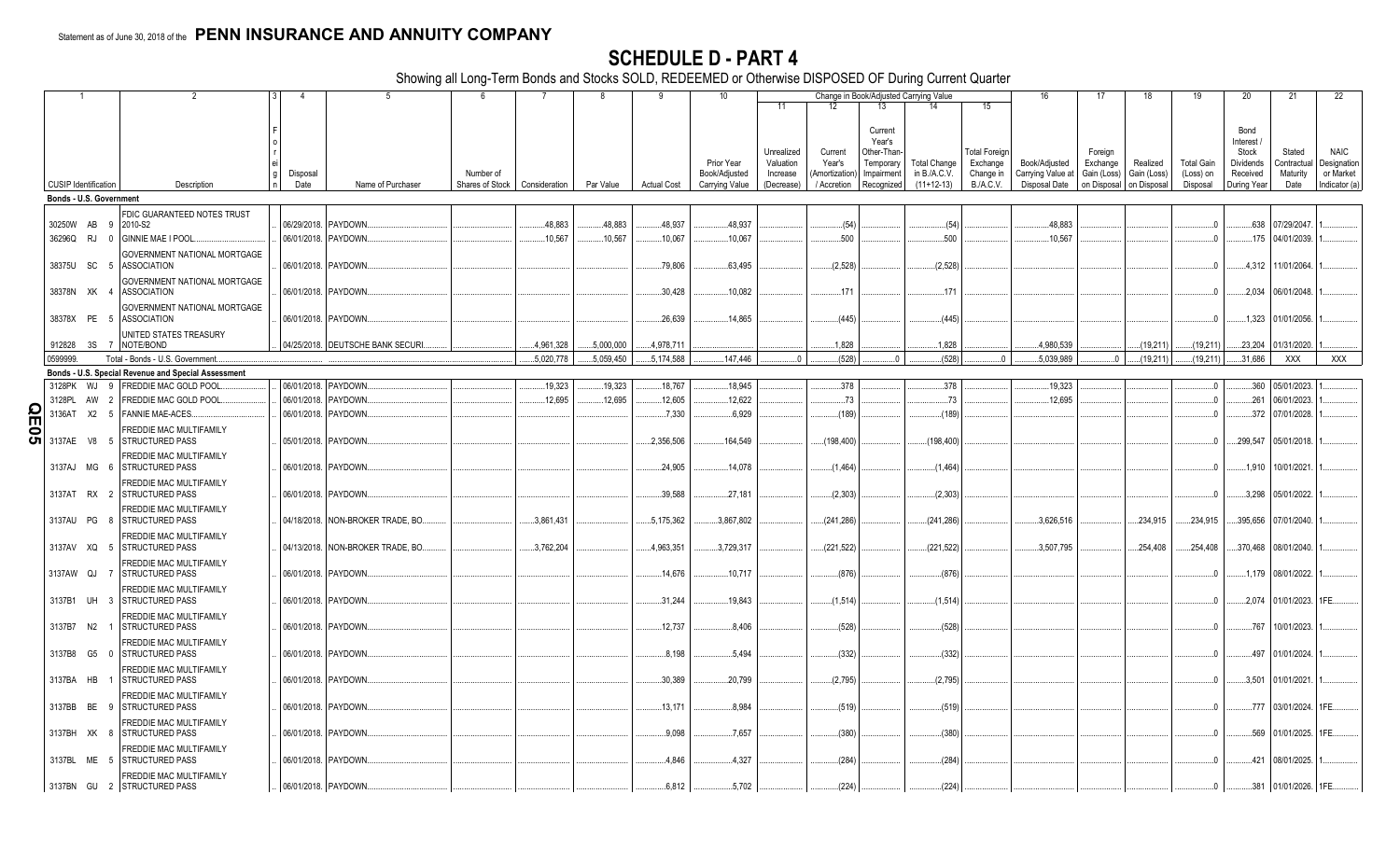|                |                             |                | 2                                                             | 3<br>4      | 5                           | 6                             |           | -8         | -9                 | 10                    |                |              | Change in Book/Adjusted Carrying Value |                      | 16                | 17          | 18          | 19                | 20               | 21                          | 22            |
|----------------|-----------------------------|----------------|---------------------------------------------------------------|-------------|-----------------------------|-------------------------------|-----------|------------|--------------------|-----------------------|----------------|--------------|----------------------------------------|----------------------|-------------------|-------------|-------------|-------------------|------------------|-----------------------------|---------------|
|                |                             |                |                                                               |             |                             |                               |           |            |                    |                       | 11             |              | 13<br>14                               | 15                   |                   |             |             |                   |                  |                             |               |
|                |                             |                |                                                               |             |                             |                               |           |            |                    |                       |                |              |                                        |                      |                   |             |             |                   |                  |                             |               |
|                |                             |                |                                                               |             |                             |                               |           |            |                    |                       |                |              | Current<br>Year's                      |                      |                   |             |             |                   | Bond<br>Interest |                             |               |
|                |                             |                |                                                               |             |                             |                               |           |            |                    |                       | Unrealized     | Current      | Other-Than-                            | <b>Total Foreign</b> |                   | Foreign     |             |                   | Stock            | Stated                      | <b>NAIC</b>   |
|                |                             |                |                                                               |             |                             |                               |           |            |                    | <b>Prior Year</b>     | Valuation      | Year's       | Temporary<br><b>Total Change</b>       | Exchange             | Book/Adjusted     | Exchange    | Realized    | <b>Total Gain</b> | Dividends        | Contractual                 | Designation   |
|                |                             |                |                                                               | Disposal    |                             | Number of                     |           |            |                    | Book/Adjusted         | Increase       | Amortizatior | in B./A.C.V.<br>Impairment             | Change in            | Carrying Value at | Gain (Loss) | Gain (Loss) | (Loss) on         | Received         | Maturity                    | or Market     |
|                | <b>CUSIP</b> Identification |                | Description                                                   | Date        | Name of Purchaser           | Shares of Stock Consideration |           | Par Value  | <b>Actual Cost</b> | <b>Carrying Value</b> | (Decrease)     | / Accretion  | $(11+12-13)$<br>Recognized             | <b>B./A.C.V.</b>     | Disposal Date     | on Disposal | on Disposal | Disposal          | During Year      | Date                        | Indicator (a) |
|                |                             |                | FREDDIE MAC MULTIFAMILY                                       |             |                             |                               |           |            |                    |                       |                |              |                                        |                      |                   |             |             |                   |                  |                             |               |
|                | 3137BS 5P                   |                | <b>STRUCTURED PASS</b>                                        |             | 06/01/2018. PAYDOWN.        |                               |           |            | .7,095             | .6,742                |                | (270         | (270)                                  |                      |                   |             |             |                   | .461             | 08/01/2026.                 |               |
|                |                             |                | FREDDIE MAC MULTIFAMILY                                       |             |                             |                               |           |            |                    |                       |                |              |                                        |                      |                   |             |             |                   |                  |                             |               |
|                | 3137BS P9                   |                | STRUCTURED PASS                                               |             | 06/01/2018. PAYDOWN.        |                               |           |            | .4,212             | .3,760                |                | (137)        | (137)                                  |                      |                   |             |             |                   | .231             | 08/01/2026. 1FE.            |               |
|                |                             |                | FREDDIE MAC MULTIFAMILY                                       |             |                             |                               |           |            |                    |                       |                |              |                                        |                      |                   |             |             |                   |                  |                             |               |
|                | 3137BY PS                   |                | <b>STRUCTURED PASS</b>                                        |             | 06/01/2018. PAYDOWN.        |                               |           |            | .2,024             | .1,852                |                | (106)        | (106)                                  |                      |                   |             |             |                   |                  | .156   04/01/2024. 1FE      |               |
|                |                             |                | FREDDIE MAC MULTIFAMILY                                       |             |                             |                               |           |            |                    |                       |                |              |                                        |                      |                   |             |             |                   |                  |                             |               |
|                | 3137FA RG                   | - 5            | STRUCTURED PASS                                               |             | 06/01/2018. PAYDOWN         |                               |           |            | .3,348             | .3,185                |                | (175)        | (175)                                  |                      |                   |             |             |                   | .260             | 07/01/2024. 1FE.            |               |
|                |                             |                | FREDDIE MAC MULTIFAMILY                                       |             |                             |                               |           |            |                    |                       |                |              |                                        |                      |                   |             |             |                   |                  |                             |               |
|                | 3137FA WU 8                 |                | STRUCTURED PASS                                               |             | 06/01/2018. PAYDOWN.        |                               |           |            | .2,175             | .2,106                |                | (67)         | (67)                                   |                      |                   |             |             |                   |                  | .114   07/01/2027.   1FE    |               |
|                |                             |                | FREDDIE MAC MULTIFAMILY                                       |             |                             |                               |           |            |                    |                       |                |              |                                        |                      |                   |             |             |                   |                  |                             |               |
|                | 3137FC JM                   |                | <b>STRUCTURED PASS</b>                                        | 06/01/2018. | PAYDOWN                     |                               |           |            | .1,388             | .1,388                |                | (43)         | (43)                                   |                      |                   |             |             | - 0               | .71              | 11/01/2027                  |               |
|                | 31412B                      | DS             | <b>FANNIE MAE POOL</b>                                        | 06/01/2018  | PAYDOWN.                    |                               | .498      | 498        | 495                | .495                  |                | .3           |                                        |                      | .498              |             |             | $\Omega$          | .12              | 10/01/2047                  |               |
|                | 31412M                      | 2X             | <b>FANNIE MAE POOL</b>                                        | 06/01/2018. | PAYDOWN.                    |                               | .1,155    | 1,155      | .1,123             | .1,132                |                | .23          |                                        | .23                  | .1.155            |             |             |                   | .22              | 07/01/2023                  |               |
|                | 31412T                      | AZ             | <b>FANNIE MAE POOL</b>                                        | 06/01/2018. | PAYDOWN.                    |                               | .1,031    | 1,031      | .1,002             | .1,008                |                | .23          |                                        | .23                  | .1,031            |             |             | - 0               | .17              | 05/01/2023                  |               |
| O              | 31412W                      | <b>WB</b>      | <b>ANNIE MAE POOL</b>                                         | 06/01/2018  | PAYDOWN.                    |                               | .209      | .209       | .207               | .207                  |                |              |                                        |                      | .209              |             |             |                   |                  | 05/01/2047                  |               |
| m              | 31412W                      | <b>WC</b>      | <b>ANNIE MAE POOL</b>                                         | 06/01/2018. | PAYDOWN.                    |                               | .796      | .796       | 788                | .788                  |                |              |                                        |                      | .796              |             |             |                   | .19              | 05/01/2047                  |               |
| $\overline{S}$ | 31412X                      |                | <b>FANNIE MAE POOL</b>                                        | 06/01/2018  | PAYDOWN.                    |                               | .681      | 681        | 675                | .675                  |                |              |                                        |                      | .681              |             |             |                   | .17              | 06/01/2047                  |               |
|                | 31414E                      | 2V             | <b>FANNIE MAE POOL</b>                                        | 06/01/2018. | PAYDOWN                     |                               | 14,663    | 14,663     | 14,578             | 14,590                |                | 73           |                                        | .73                  | .14,663           |             |             | $\cdot$ 0         |                  | .300 07/01/2023             |               |
| د              | 31414L                      | C <sub>4</sub> | <b>FANNIE MAE POOL</b>                                        | 06/01/2018. | PAYDOWN                     |                               | .1,011    | 1,011      | 983                | .989                  |                | .22          |                                        | .22                  | .1,011            |             |             |                   | .18              | 04/01/2023                  |               |
|                | 31414M                      | <b>BH</b>      | <b>FANNIE MAE POOL</b>                                        | 06/01/2018. | PAYDOWN                     |                               | .761      | .761       | .740               | .748                  |                | .13          |                                        | .13                  | .761              |             |             |                   | .14              | 03/01/2023                  |               |
|                | 31414R                      | LG             | <b>FANNIE MAE POOL</b>                                        | 06/01/2018. | PAYDOWN.                    |                               | 81        | 81         | 79                 | 79                    |                | 2            |                                        |                      | $.8^{\circ}$      |             |             | .0                |                  | 03/01/2023                  |               |
|                | 31414R NV                   |                | FANNIE MAE POOL                                               | 06/01/2018. | PAYDOWN.                    |                               | .148      | .148       | .144               | .145                  |                |              |                                        |                      | .148              |             |             | . 0               |                  | 04/01/2023                  |               |
|                | 31414S                      | AA             | <b>FANNIE MAE POOL</b>                                        | 06/01/2018  | PAYDOWN.                    |                               | .2,207    | .2,207     | .2,147             | .2,162                |                | .46          |                                        | .46                  | .2,207            |             |             | 0                 | .39              | 04/01/2023                  |               |
|                | 31414U                      | G3             | FANNIE MAE POOL                                               | 06/01/2018  | PAYDOWN.                    |                               | .1,192    | 1,192      | .1,159             | .1,171                |                | .21          | 21                                     |                      | .1,192            |             |             | - 0               | .23              | 03/01/2023                  |               |
|                | 31415B                      | AE<br>a        | <b>FANNIE MAE POOL</b>                                        | 06/01/2018  | PAYDOWN                     |                               | .117      | .117       | .114               | .114                  |                | . 3          |                                        |                      | .117              |             |             | - 0               |                  | 06/01/2023                  |               |
|                | 31415C                      | <b>ND</b>      | <b>FANNIE MAE POOL</b>                                        | 06/01/2018  | PAYDOWN.                    |                               | .517      | 517        |                    | .506                  |                | .10          |                                        | .10                  | .517              |             |             |                   | .10              | 05/01/2023                  |               |
|                | 31415P                      |                | <b>FANNIE MAE POOL</b>                                        | 06/01/2018. | PAYDOWN.                    |                               |           |            | .502               |                       |                |              |                                        |                      | .429              |             |             |                   |                  |                             |               |
|                |                             | AE             |                                                               |             |                             |                               | .429      | .429       | .417               | .418                  |                | .11          |                                        |                      |                   |             |             |                   |                  | 06/01/2023                  |               |
|                | 31415P                      | AR             | <b>FANNIE MAE POOL</b>                                        | 06/01/2018  | PAYDOWN.                    |                               | 1,609     | 1,609      | .1,564             | .1,585                |                | .24          | 24                                     |                      | .1,609            |             |             |                   | .30              | 06/01/2023                  |               |
|                | 31415P                      | WA             | <b>FANNIE MAE POOL</b>                                        | 06/01/2018  | PAYDOWN.                    |                               | .791      | .791       | 769                | .772                  |                | .19          |                                        | 19                   | .791              |             |             |                   | 15               | 07/01/2023                  |               |
|                | 31415P                      | <b>XP</b>      | <b>FANNIE MAE POOL</b>                                        | 06/01/2018  | PAYDOWN.                    |                               | .273      | 273        | .265               | .269                  |                |              |                                        |                      | .273              |             |             |                   |                  | 07/01/2023                  |               |
|                | 31415Q                      | BX             | <b>FANNIE MAE POOL</b>                                        | 06/01/2018. | PAYDOWN                     |                               | .230      | .230       | .224               | .225                  |                |              |                                        |                      | .230              |             |             |                   |                  | 06/01/2023                  |               |
|                | 31415Q                      | E8             | <b>FANNIE MAE POOL</b>                                        | 06/01/2018. | <b>PAYDOWN</b>              |                               | .138      | 138        | .134               | .135                  |                |              |                                        |                      | .138              |             |             |                   |                  | 07/01/2023                  |               |
|                | 31415R 4B                   |                | <b>FANNIE MAE POOL</b>                                        |             | 06/01/2018. PAYDOWN         |                               | 532       | .532       | 517                | .520                  |                | .12          |                                        | 12                   | .532              |             |             |                   | 10               | 06/01/2023                  |               |
|                |                             |                | MUNICIPAL ELECTRIC AUTHORITY OF                               |             |                             |                               |           |            |                    |                       |                |              |                                        |                      |                   |             |             |                   |                  |                             |               |
|                | 626207 YS                   |                | <b>GEORGIA</b>                                                |             | 03/07/2018. CALL 100.       |                               |           |            |                    |                       |                |              |                                        |                      |                   |             |             |                   |                  | .142 04/01/2057.            | 1FE.          |
|                | 3199999.                    |                | Total - Bonds - U.S. Special Revenue and Special Assessments. |             |                             |                               | 7,684,722 | .61,087    | 12,778,453         | .7,981,118            | 0 <sup>1</sup> | (672, 627)   | (672, 627)                             | $\sqrt{ }$           | 7,195,398         | $\Omega$    | 489,323     | .489,323          | .1,084,051       | <b>XXX</b>                  | <b>XXX</b>    |
|                |                             |                | <b>Bonds - Industrial and Miscellaneous</b>                   |             |                             |                               |           |            |                    |                       |                |              |                                        |                      |                   |             |             |                   |                  |                             |               |
|                | 023135                      | <b>BG</b>      | AMAZON.COM INC.                                               | 06/06/2018. | <b>EXCHANGE OFFER</b>       |                               | 3,722,635 | .3,750,000 | 3,722,288          | 3,722,459             |                | .176         | .176                                   |                      | .3,722,635        |             |             | - 0               |                  | 119,813 08/22/2047. 1FE     |               |
|                | 03761U AG                   |                | APOLLO INVESTMENT CORP.                                       | 04/27/2018. | NON-BROKER TRADE. BO.       |                               | 1,805,690 | 1,877,000  | 1,858,268          | 1.862.039             |                | .576         | .576                                   |                      | 1,862,614         |             | (56, 924)   | (56, 924)         |                  | .65,148   03/03/2025.   2FE |               |
|                |                             |                | ARMY HAWAII FAMILY HOUSING TRUST                              |             |                             |                               |           |            |                    |                       |                |              |                                        |                      |                   |             |             |                   |                  |                             |               |
|                | 04248N AA 1                 |                | <b>CERTIFI</b>                                                |             | 06/15/2018. SINKING PAYMENT |                               | .42,905   | .42.905    | .51,690            | 51.420                |                | (8,515)      | (8,515)                                |                      | 42.905            |             |             | 0.5               |                  | .1,185   06/15/2050.   1FE  |               |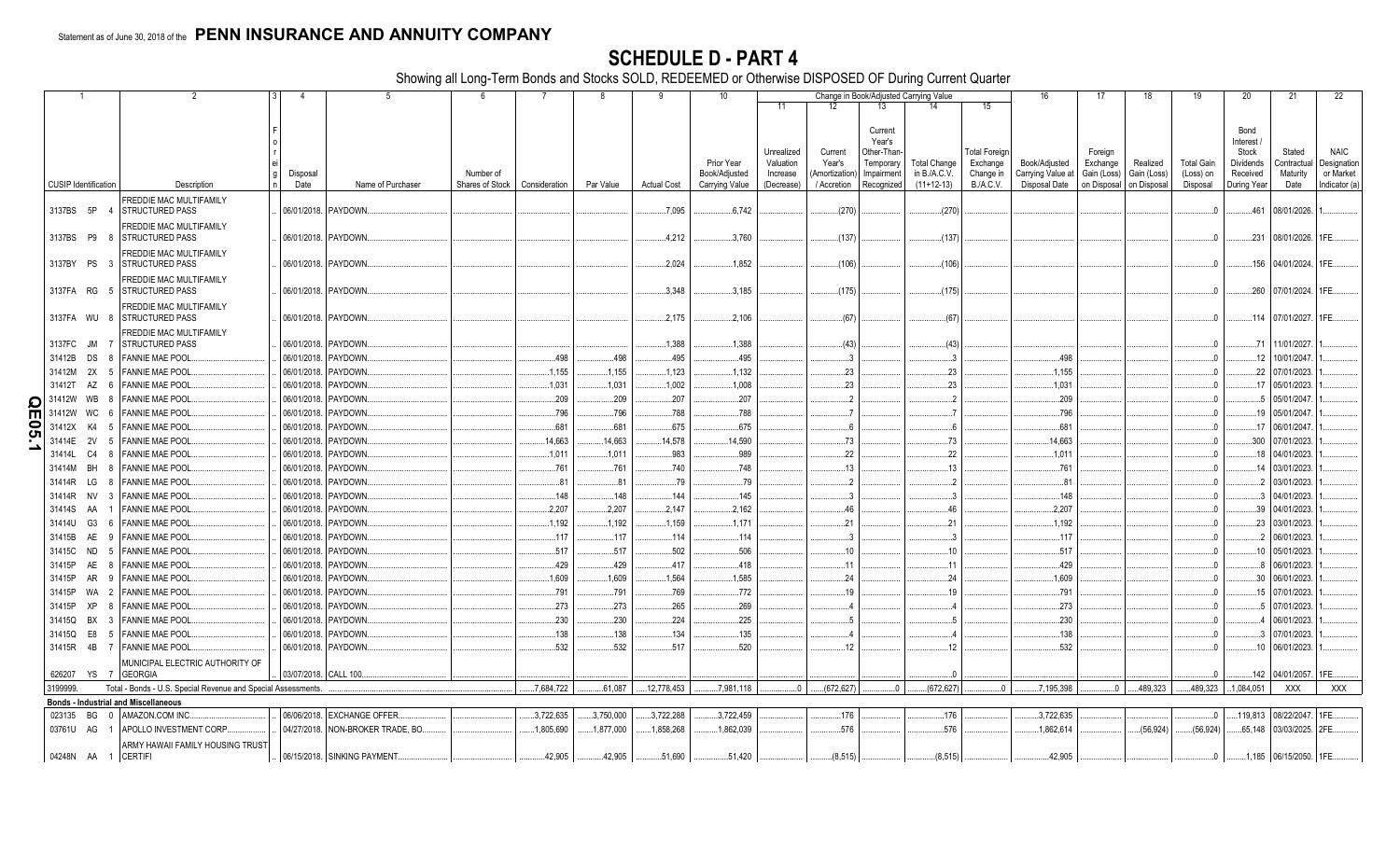|             |                             |           |                |                                     |             | -5                            |                 |               | 8          |                    | 10                |            |               | Change in Book/Adjusted Carrying Value |                     |                      | 16                | 17                      | 18          | 19                | 20               | 21                          | 22            |
|-------------|-----------------------------|-----------|----------------|-------------------------------------|-------------|-------------------------------|-----------------|---------------|------------|--------------------|-------------------|------------|---------------|----------------------------------------|---------------------|----------------------|-------------------|-------------------------|-------------|-------------------|------------------|-----------------------------|---------------|
|             |                             |           |                |                                     |             |                               |                 |               |            |                    |                   | 11         | 12            | 13                                     | 14                  | 15                   |                   |                         |             |                   |                  |                             |               |
|             |                             |           |                |                                     |             |                               |                 |               |            |                    |                   |            |               |                                        |                     |                      |                   |                         |             |                   |                  |                             |               |
|             |                             |           |                |                                     |             |                               |                 |               |            |                    |                   |            |               | Current<br>Year's                      |                     |                      |                   |                         |             |                   | Bond<br>Interest |                             |               |
|             |                             |           |                |                                     |             |                               |                 |               |            |                    |                   | Unrealized | Current       | Other-Than-                            |                     | <b>Total Foreign</b> |                   | Foreign                 |             |                   | Stock            | Stated                      | <b>NAIC</b>   |
|             |                             |           |                |                                     |             |                               |                 |               |            |                    | <b>Prior Year</b> | Valuation  | Year's        | Temporary                              | <b>Total Change</b> | Exchange             | Book/Adjusted     | Exchange                | Realized    | <b>Total Gain</b> | Dividends        | Contractual                 | Designation   |
|             |                             |           |                |                                     | Disposal    |                               | Number of       |               |            |                    | Book/Adjusted     | Increase   | Amortization) | Impairment                             | in B./A.C.V.        | Change in            | Carrying Value at | Gain (Loss)             | Gain (Loss) | (Loss) on         | Received         | Maturity                    | or Market     |
|             | <b>CUSIP</b> Identification |           |                | Description                         | Date        | Name of Purchaser             | Shares of Stock | Consideration | Par Value  | <b>Actual Cost</b> | Carrying Value    | (Decrease) | / Accretion   | Recognized                             | $(11+12-13)$        | <b>B./A.C.V.</b>     | Disposal Date     | on Disposal on Disposal |             | Disposal          | During Year      | Date                        | Indicator (a) |
|             | 045424 EX 2                 |           |                | ASSET SECURITIZATION CORP.          |             | 06/11/2018. PAYDOWN.          |                 | 148,391       | 148,391    | 146,165            | 148,391           |            |               |                                        |                     |                      | .148,391          |                         |             |                   | .4,637           | 04/11/2029.                 | 1FM.          |
|             |                             |           |                | AUTOPISTAS METROPOLITANAS DE        |             |                               |                 |               |            |                    |                   |            |               |                                        |                     |                      |                   |                         |             |                   |                  |                             |               |
|             | 05330K AA 3                 |           |                | PUERTO RICO                         |             | D 03/31/2018. SINKING PAYMENT |                 | .18,000       | .18,000    | .17,336            | 17,336            |            | .664          |                                        | .664                |                      | .18,000           |                         |             |                   |                  | 06/30/2035.                 | 4FF           |
|             | 111022 AA                   |           |                | BRITISH TRANSCO FINANCE INC.        |             | 06/01/2018. MATURITY.         |                 | .3,000,000    | .3,000,000 | .2,985,840         | .2,999,478        |            | 522           |                                        | .522                |                      | .3,000,000        |                         |             | $\cdot$ 0         |                  | 99,375   06/01/2018.   1FE. |               |
|             |                             |           |                | CFCRE COMMERCIAL MORTGAGE           |             |                               |                 |               |            |                    |                   |            |               |                                        |                     |                      |                   |                         |             |                   |                  |                             |               |
|             | 12527E AK                   |           |                | <b>TRUST 2011-C1</b>                |             | 04/01/2018. PAYDOWN.          |                 | 3,801         | 3,801      | .3,212             | .3,466            |            |               |                                        |                     |                      | .3,466            |                         | .336        | .336              |                  | 77 04/01/2044. 6FM.         |               |
|             |                             |           |                | <b>CFCRE COMMERCIAL MORTGAGE</b>    |             |                               |                 |               |            |                    |                   |            |               |                                        |                     |                      |                   |                         |             |                   |                  |                             |               |
|             | 12532B AH                   |           | - 0            | <b>TRUST 2016-C7</b>                |             | 06/01/2018. PAYDOWN.          |                 |               |            | .3,614             | .3,204            |            | (117)         |                                        | (117)               |                      |                   |                         |             |                   |                  | .212 12/01/2054. 1FE.       |               |
|             |                             |           |                | CFCRE COMMERCIAL MORTGAGE           |             |                               |                 |               |            |                    |                   |            |               |                                        |                     |                      |                   |                         |             |                   |                  |                             |               |
|             | 12532C BE                   |           |                | <b>TRUST 2017-C8</b>                |             | 06/01/2018. PAYDOWN.          |                 |               |            | .5,192             | .4,847            |            | (183)         |                                        | (183)               |                      |                   |                         |             |                   |                  | .318 06/01/2050.            | 1FE.          |
|             | 12592K                      | BD        | -5             | COMM 2014-UBS5 MORTGAGE TRUST       | 06/01/2018. | PAYDOWN                       |                 |               |            | 14,842             | .8,634            |            | (639)         |                                        | (639)               |                      |                   |                         |             |                   | .934             | 09/01/2047.                 | 1FF           |
|             | 12592U                      | AQ        | -5             | CSMLT 2015-1 TRUST                  | 06/01/2018. | PAYDOWN.                      |                 | 344,967       | .344,967   | 353,375            | .353,375          |            | (8,409)       |                                        | (8,409)             |                      | 344,967           |                         |             | $\ldots$ 0        |                  | .4,811 05/01/2045.          | 1FM.          |
|             | 12594M                      | <b>BD</b> |                | COMM 2016-COR1 MORTGAGE TRUST       | 06/01/2018. | PAYDOWN.                      |                 |               |            | 7,668              | .6,596            |            | (284)         |                                        | (284)               |                      |                   |                         |             |                   | .472             | 10/01/2049.                 | 1FE.          |
|             | 12595E                      | AE        |                | COMM 2017-COR2 MORTGAGE TRUST       |             | 06/01/2018. PAYDOWN.          |                 |               |            | .3,437             | .3,322            |            | (109)         |                                        | (109)               |                      |                   |                         |             |                   |                  | 192 09/01/2050. 1FE.        |               |
|             |                             |           |                | CSAIL 2015-C1 COMMERCIAL            |             |                               |                 |               |            |                    |                   |            |               |                                        |                     |                      |                   |                         |             |                   |                  |                             |               |
| Q           | 126281                      | <b>BB</b> |                | MORTGAGE TRUST                      |             | 06/01/2018. PAYDOWN.          |                 |               |            | .15,174            | .12,329           |            | (648)         |                                        | (648)               |                      |                   |                         |             |                   |                  | .1,026 04/01/2050. 1FE.     |               |
| Ш           | 12637L                      | AL.       | -3             | CSMLT 2015-2 TRUST                  | 06/01/2018. | PAYDOWN.                      |                 | 68,167        | .68,167    | .69,829            | 69,829            |            | (1,662)       |                                        | (1,662)             |                      | .68,167           |                         |             |                   | .990             | 08/01/2045.                 | 1FM.          |
| <b>05.2</b> | 12649X                      | BC        |                | CSMC TRUST 2015-3.                  | 06/01/2018. | PAYDOWN.                      |                 | .28,986       | .28,986    | .29,330            | .29,228           |            | (242)         |                                        | (242)               |                      | .28,986           |                         |             |                   |                  | 475 03/01/2045.             |               |
|             | 12665U                      | AA        |                | <b>CVS PASS-THROUGH TRUST</b>       | 06/10/2018. | <b>SINKING PAYMENT</b>        |                 | .41,133       | .41,133    | .44,105            | .44,077           |            | (2,944)       |                                        | (2,944)             |                      | .41,133           |                         |             |                   | .807             | 01/10/2036.                 |               |
|             | 12677#                      | AA        |                | <b>CVS CAREMARK CORP.</b>           | 06/15/2018. | <b>SINKING PAYMENT</b>        |                 | .7,442        | .7,442     | .7,442             | .7,442            |            |               |                                        |                     |                      | .7,442            |                         |             |                   | . 74             | 01/15/2040.                 |               |
|             | 16164A                      | AC        | -9             | CHASE MORTGAGE TRUST 2016-2         |             | 06/01/2018. PAYDOWN.          |                 | .200,139      | 200,139    | 205,592            | .205,416          |            | (5,278)       |                                        | (5,278)             |                      | .200,139          |                         |             |                   |                  | .3,117 12/01/2045. 1FE      |               |
|             |                             |           |                | CITI HELD FOR ASSET ISSUANCE 2015-  |             |                               |                 |               |            |                    |                   |            |               |                                        |                     |                      |                   |                         |             |                   |                  |                             |               |
|             | 17290K AB                   |           |                | PM <sub>2</sub>                     |             | 04/15/2018. PAYDOWN           |                 | .15.622       | .15,622    | .15,549            | .15,613           |            |               |                                        |                     |                      | .15,622           |                         |             |                   |                  | .208 03/15/2022. 1FE.       |               |
|             |                             |           |                | CITIGROUP COMMERCIAL MORTGAGE       |             |                               |                 |               |            |                    |                   |            |               |                                        |                     |                      |                   |                         |             |                   |                  |                             |               |
|             | 17291E BB                   |           | - 6            | <b>TRUST 2016</b>                   |             | 06/01/2018. PAYDOWN           |                 |               |            | 7,370              | .6,343            |            | (312)         |                                        | (312)               |                      |                   |                         |             |                   |                  | .503 12/01/2049. 1FE.       |               |
|             |                             |           |                | CITIGROUP MORTGAGE LOAN TRUST       |             |                               |                 |               |            |                    |                   |            |               |                                        |                     |                      |                   |                         |             |                   |                  |                             |               |
|             | 17321L AE                   |           | - 9            | 2013-J1                             |             | 06/01/2018. PAYDOWN           |                 | .19,365       | .19,365    | .19,099            | 19,365            |            |               |                                        |                     |                      | .19,365           |                         |             |                   |                  | .285 10/01/2043. 1FM.       |               |
|             |                             |           |                | CITIGROUP MORTGAGE LOAN TRUST       |             |                               |                 |               |            |                    |                   |            |               |                                        |                     |                      |                   |                         |             |                   |                  |                             |               |
|             | 17323E AN 3                 |           |                | 2014-J2                             |             | 06/01/2018. PAYDOWN           |                 | .34,735       | .34,735    | .35,517            | .35,295           |            | (560)         |                                        | (560)               |                      | .34,735           |                         |             |                   |                  | .563   11/01/2044.   1FM.   |               |
|             |                             |           |                | CITIGROUP MORTGAGE LOAN TRUST       |             |                               |                 |               |            |                    |                   |            |               |                                        |                     |                      |                   |                         |             |                   |                  |                             |               |
|             | 17323T AF 7                 |           |                | 2015-RP2                            |             | 06/01/2018. PAYDOWN           |                 | .31.873       | 31.873     | .32,804            | .32,803           |            | (930)         |                                        | (930)               |                      | .31,873           |                         |             |                   |                  | .562 01/01/2053. 1FM.       |               |
|             |                             |           |                | CITIGROUP COMMERCIAL MORTGAGE       |             |                               |                 |               |            |                    |                   |            |               |                                        |                     |                      |                   |                         |             |                   |                  |                             |               |
|             | 17325D AJ 2                 |           |                | <b>TRUST 2016</b>                   |             | 06/01/2018. PAYDOWN           |                 |               |            | .11,524            | .4,532            |            | (404)         |                                        | (404)               |                      |                   |                         |             |                   |                  | 677   10/01/2049.   1FE.    |               |
|             |                             |           |                | CITIGROUP COMMERCIAL MORTGAGE       |             |                               |                 |               |            |                    |                   |            |               |                                        |                     |                      |                   |                         |             |                   |                  |                             |               |
|             | 17326D                      | AJ        |                | <b>TRUST 2017</b>                   |             | 06/01/2018. PAYDOWN           |                 |               |            | .3,572             | .3,451            |            | (117)         |                                        | (117)               |                      |                   |                         |             |                   |                  | .202 09/01/2050. 1FE.       |               |
|             | 20854P                      | AN        | - 9            | CNX RESOURCES CORP                  |             | 05/23/2018. CALL 106.         |                 | .636,000      | 600,000    | .591,312           | .593,697          |            | .401          |                                        | .401                |                      | .594,097          |                         | 5,903       | .5,903            |                  | 66,933 04/01/2023. 4FE.     |               |
|             |                             |           |                | CONTINENTAL AIRLINES 2007-1 CLASS   |             |                               |                 |               |            |                    |                   |            |               |                                        |                     |                      |                   |                         |             |                   |                  |                             |               |
|             | 21079R                      | AA        | $\overline{0}$ | <b>B PASS</b>                       |             | 04/19/2018. SINKING PAYMENT   |                 | .124,529      | 124,529    | 134,336            | 129,739           |            | (5,211)       |                                        | (5,211)             |                      | .124,529          |                         |             |                   |                  | .4,298   04/19/2022. 3FE.   |               |
|             | 233046                      | AF        | 8              | DB MASTER FINANCE LLC               |             | 05/20/2018. PAYDOWN.          |                 | .7,500        | .7,500     | .7,500             | .7,500            |            |               |                                        |                     |                      | .7,500            |                         |             |                   |                  | .174   11/20/2047. 2AM.     |               |
|             |                             |           |                | DELTA AIR LINES 2012-1 CLASS B PASS |             |                               |                 |               |            |                    |                   |            |               |                                        |                     |                      |                   |                         |             |                   |                  |                             |               |
|             | 24735T AA                   |           | - 6            | <b>THRO</b>                         |             | 05/07/2018. SINKING PAYMENT   |                 | .154,982      | 154,982    | 163,894            | 156,537           |            | (1,555)       |                                        | (1,555)             |                      | .154,982          |                         |             |                   | .5,328           | 05/07/2019. 2FE.            |               |
|             | 26138E BA                   |           |                | 6 DR PEPPER SNAPPLE GROUP INC.      |             | 06/13/2018. EXCHANGE OFFER    |                 | .2,097,584    | .2,000,000 | .2,099,380         | .2,098,435        |            | (851)         |                                        | (851)               |                      | .2,097,584        |                         |             |                   |                  | .52,000 11/15/2045. 2FE     |               |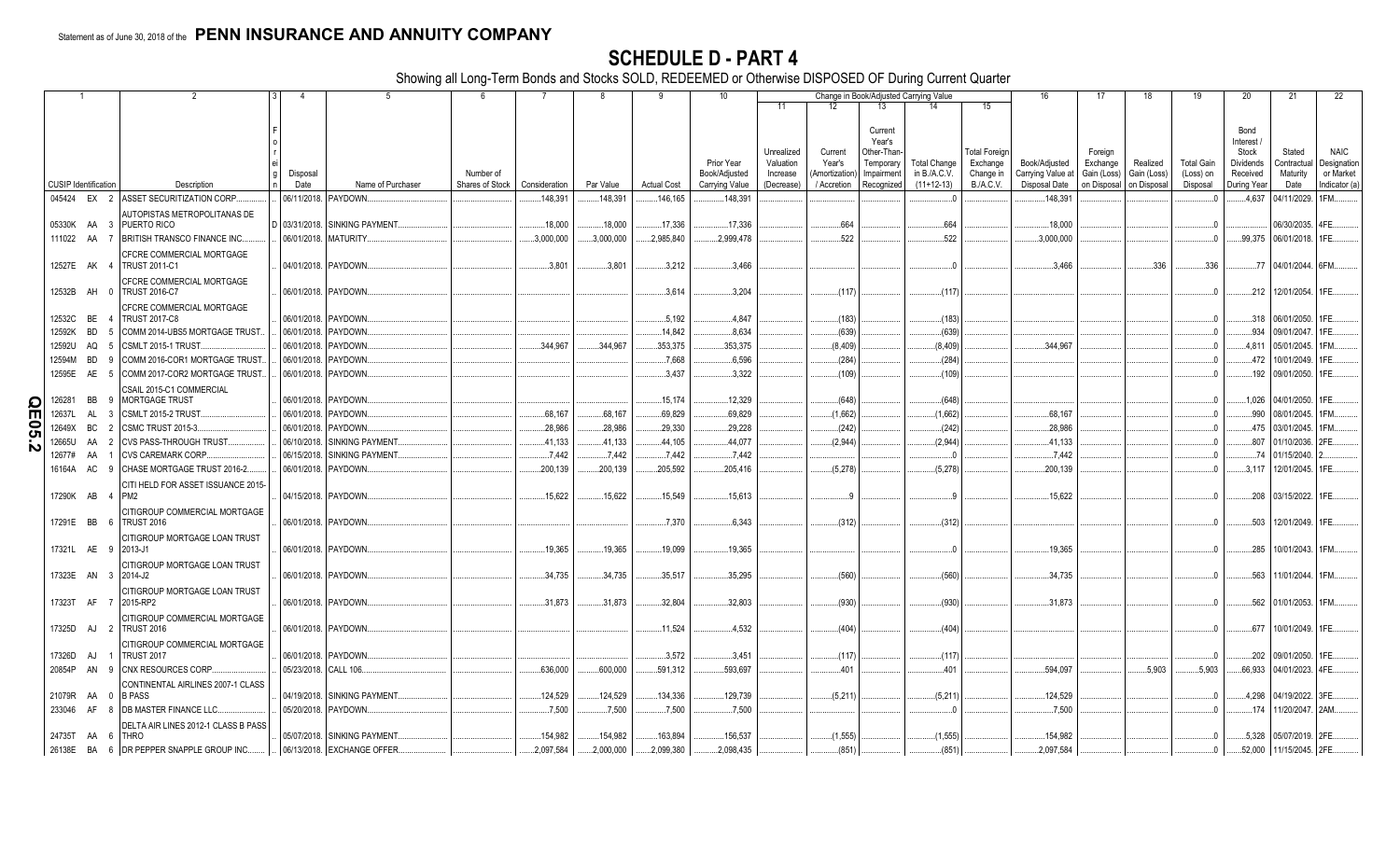## **SCHEDULE D - PART 4**

Showing all Long-Term Bonds and Stocks SOLD, REDEEMED or Otherwise DISPOSED OF During Current Quarter

|        |                             |           |                         | 2                                                                              | 4                | -5                          | 6                            | 7             | -8        | -9                 | 10 <sup>°</sup>                               |                                                   | Change in Book/Adjusted Carrying Value                                                                                       |                                                     | 16                                                                                                                | 17                                                | 18                                    | 19                                         | 20                                                                       | 21                                        | 22                                                       |
|--------|-----------------------------|-----------|-------------------------|--------------------------------------------------------------------------------|------------------|-----------------------------|------------------------------|---------------|-----------|--------------------|-----------------------------------------------|---------------------------------------------------|------------------------------------------------------------------------------------------------------------------------------|-----------------------------------------------------|-------------------------------------------------------------------------------------------------------------------|---------------------------------------------------|---------------------------------------|--------------------------------------------|--------------------------------------------------------------------------|-------------------------------------------|----------------------------------------------------------|
|        |                             |           |                         |                                                                                |                  |                             |                              |               |           |                    |                                               | 11                                                | 13                                                                                                                           |                                                     | 15                                                                                                                |                                                   |                                       |                                            |                                                                          |                                           |                                                          |
|        | <b>CUSIP</b> Identification |           |                         | <b>Description</b>                                                             | Disposal<br>Date | Name of Purchaser           | Number of<br>Shares of Stock | Consideration | Par Value | <b>Actual Cost</b> | Prior Year<br>Book/Adjusted<br>Carrying Value | Unrealized<br>Valuation<br>Increase<br>(Decrease) | Current<br>Year's<br>Other-Than<br>Current<br>Year's<br>Temporary<br>Amortization<br>Impairment<br>/ Accretion<br>Recognized | <b>Total Change</b><br>in B./A.C.V.<br>$(11+12-13)$ | <b>Total Foreign</b><br>Exchange<br>Book/Adjusted<br>Carrying Value at<br>Change in<br>B./A.C.V.<br>Disposal Date | Foreign<br>Exchange<br>Gain (Loss)<br>on Disposal | Realized<br>Gain (Loss)<br>on Disposa | <b>Total Gain</b><br>(Loss) on<br>Disposal | Bond<br>Interest<br>Stock<br><b>Dividends</b><br>Received<br>During Year | Stated<br>Contractual<br>Maturity<br>Date | <b>NAIC</b><br>Designation<br>or Market<br>Indicator (a) |
|        |                             |           |                         | 278865 AZ 3 ECOLAB INC.                                                        |                  | 04/18/2018. EXCHANGE OFFER  |                              | 3,979,213     | 4,000,000 | 3,979,080          | .3,979,118                                    |                                                   | .95                                                                                                                          | 95                                                  | 3,979,213                                                                                                         |                                                   |                                       | - 0                                        | 61,883                                                                   | 12/01/2047.                               | 2FE.                                                     |
|        | 29429C AJ                   |           | -4                      | CITIGROUP COMMERCIAL MORTGAGE<br><b>TRUST 2016</b><br>GMAC COMMERCIAL MORTGAGE |                  | 06/01/2018. PAYDOWN.        |                              |               |           | .3,132             | .2,612                                        |                                                   | (113)                                                                                                                        | (113)                                               |                                                                                                                   |                                                   |                                       |                                            |                                                                          | 195   04/01/2049.   1FE.                  |                                                          |
|        | 36186X AD 9                 |           |                         | <b>ASSET CORP</b>                                                              |                  | 06/10/2018. PAYDOWN         |                              | .2,617        | .2,617    | .2,565             | .2,566                                        |                                                   | 50                                                                                                                           | .50                                                 | .2,617                                                                                                            |                                                   |                                       |                                            |                                                                          | .56 07/10/2050.                           | 1FF                                                      |
|        | 36251F AY 2                 |           |                         | <b>GS MORTGAGE SECURITIES TRUST</b><br>2015-GC28                               |                  | 06/01/2018. PAYDOWN         |                              |               |           | .7,935             | .5,185                                        |                                                   | (299)                                                                                                                        | (299)                                               |                                                                                                                   |                                                   |                                       |                                            |                                                                          | 495 02/01/2048.                           | 1FF                                                      |
|        | 36254K AP                   |           |                         | <b>GS MORTGAGE SECURITIES TRUST</b><br>2017-GS8                                |                  | 06/01/2018. PAYDOWN.        |                              |               |           | .948               | 931                                           |                                                   | (32)                                                                                                                         | (32)                                                |                                                                                                                   |                                                   |                                       |                                            | 53                                                                       | 11/01/2050.                               | 1FE.                                                     |
|        | 36298G AA                   |           |                         | <b>GSPA MONETIZATION TRUST.</b>                                                |                  | 06/09/2018. SINKING PAYMENT |                              | .26.130       | .26.130   | .26,652            | .26,466                                       |                                                   | (337)                                                                                                                        | (337)                                               | .26.130                                                                                                           |                                                   |                                       |                                            | .700                                                                     | 10/09/2029. 2FE.                          |                                                          |
|        | 465968 AG                   |           | $\overline{0}$          | <b>JPMCC COMMERCIAL MORTGAGE</b><br><b>SECURITIES TRU</b>                      |                  | 06/01/2018. PAYDOWN.        |                              |               |           | .5,643             | .5,316                                        |                                                   | (193)                                                                                                                        | (193)                                               |                                                                                                                   |                                                   |                                       |                                            | .338                                                                     | 09/01/2050.                               | 1FE.                                                     |
|        | 46625Y DG 5                 |           |                         | <b>JP MORGAN CHASE COMMERCIAL</b><br>MORTGAGE SECU                             |                  | 06/01/2018. PAYDOWN.        |                              | 104,122       | 104,122   | .92,929            | 104,122                                       |                                                   |                                                                                                                              |                                                     | .104,122                                                                                                          |                                                   |                                       |                                            |                                                                          | 2,179   01/01/2037.   1FM.                |                                                          |
|        | 46630J                      | AE        | - q                     | JP MORGAN CHASE COMMERCIAL<br>MORTGAGE SECU                                    | 05/01/2018.      | PAYDOWN                     |                              | .20,123       | .20,123   | 16,252             | .20,123                                       |                                                   |                                                                                                                              |                                                     | .20,123                                                                                                           |                                                   |                                       |                                            |                                                                          | 458 01/01/2049.                           | 1FM.                                                     |
|        | 46639G                      | AG        |                         | JP MORGAN MORTGAGE TRUST 2013-1                                                |                  | 06/01/2018. PAYDOWN.        |                              | 69,022        | 69,022    | 69,023             | .69,023                                       |                                                   |                                                                                                                              | (1)                                                 | .69,022                                                                                                           |                                                   |                                       |                                            |                                                                          | .1,016 03/01/2043. 1FM.                   |                                                          |
| QE05.3 | 46644F                      | AF        | -8                      | JPMBB COMMERCIAL MORTGAGE<br>SECURITIES TRU                                    |                  | 06/01/2018. PAYDOWN         |                              |               |           | 12,411             | .12,113                                       |                                                   | (842)                                                                                                                        | (842)                                               |                                                                                                                   |                                                   |                                       |                                            |                                                                          | 1,319 10/01/2048.                         | 1FE.                                                     |
|        | 46644V                      | <b>BS</b> |                         | JP MORGAN MORTGAGE TRUST 2015-4                                                |                  | 06/01/2018. PAYDOWN.        |                              | .19.209       | .19,209   | 19,209             | .19,209                                       |                                                   |                                                                                                                              |                                                     | .19,209                                                                                                           |                                                   |                                       |                                            |                                                                          | .290 06/01/2045. 1FM.                     |                                                          |
|        | 46645L BA                   |           | 4                       | <b>JPMBB COMMERCIAL MORTGAGE</b><br>SECURITIES TRU                             |                  | 06/01/2018. PAYDOWN.        |                              |               |           | .6,182             | .4,891                                        |                                                   | (222)                                                                                                                        | (222)                                               |                                                                                                                   |                                                   |                                       |                                            |                                                                          | 432 03/01/2049.                           | 1FE.                                                     |
|        | 46645U AV 9                 |           |                         | JP MORGAN CHASE COMMERCIAL<br>MORTGAGE SECU                                    |                  | 06/01/2018. PAYDOWN.        |                              |               |           | 19,697             | .17,693                                       |                                                   | (823)                                                                                                                        | (823)                                               |                                                                                                                   |                                                   |                                       | - 0                                        | .1,400                                                                   | 12/01/2049.                               | 1FE.                                                     |
|        | 50190D                      | AL        | $\overline{\mathbf{0}}$ | LCCM 2017-LC26.                                                                |                  | 06/01/2018. PAYDOWN.        |                              |               |           | .7,955             | .7,416                                        |                                                   | (280)                                                                                                                        | (280)                                               |                                                                                                                   |                                                   |                                       |                                            |                                                                          | .376 07/03/2050.                          | 1FE.                                                     |
|        | 50543L AA                   |           | $\overline{0}$          | LABRADOR AVIATION FINANCE LTD<br>2016-1A                                       |                  | 06/15/2018. PAYDOWN.        |                              | 156.250       | 156.250   | 158,472            |                                               |                                                   | (2,222)                                                                                                                      | (2,222)                                             | 156.250                                                                                                           |                                                   |                                       |                                            |                                                                          | 2.240 01/15/2042. IFE.                    |                                                          |
|        | 50543L AB                   |           | -8                      | <b>LABRADOR AVIATION FINANCE LTD</b><br>2016-1A                                |                  | 06/15/2018. PAYDOWN.        |                              | .70,313       | .70,313   | .70,310            | .70,310                                       |                                                   |                                                                                                                              |                                                     | .70,313                                                                                                           |                                                   |                                       |                                            |                                                                          | .1,665   01/15/2042. 2AM.                 |                                                          |
|        | 52108H                      | 7E 8      |                         | LB-UBS COMMERCIAL MORTGAGE<br><b>TRUST 2005-C5</b>                             |                  | 06/11/2018. PAYDOWN.        |                              | .298,116      | .298.116  | .299,048           | 298,116                                       |                                                   |                                                                                                                              |                                                     | .298,116                                                                                                          |                                                   |                                       |                                            |                                                                          | $.6,504$ 09/11/2040.                      | 1FM                                                      |
|        | 52465#                      | AZ        | -8                      | LEGG MASON MTG CAP CORP.                                                       | 06/08/2018.      | <b>SINKING PAYMENT</b>      |                              | .44,577       | 44,577    | 44,579             | .44,579                                       |                                                   | (2)                                                                                                                          | (2)                                                 | .44,577                                                                                                           |                                                   |                                       |                                            | .843                                                                     | 06/10/2021                                |                                                          |
|        | 59010R AA                   |           | - 2                     | MERLIN AVIATION HOLDINGS DAC.                                                  |                  | 06/15/2018. PAYDOWN.        |                              | .58,755       | .58,755   | 56,496             | .56,823                                       |                                                   | .1,932                                                                                                                       | .1,932                                              | .58,755                                                                                                           |                                                   |                                       |                                            | .1,109                                                                   | 12/15/2032.                               |                                                          |
|        | 59022H                      | <b>DX</b> |                         | <b>MERRILL LYNCH MORTGAGE TRUST</b><br>2004-KEY2                               |                  | 06/01/2018. PAYDOWN.        |                              | 113,576       | .113,576  | .82,911            | .113,576                                      |                                                   |                                                                                                                              |                                                     | 113,576                                                                                                           |                                                   |                                       |                                            | .2.390                                                                   | 08/01/2039.                               | 1FM.                                                     |
|        | 595112 BG                   |           |                         | MICRON TECHNOLOGY INC.                                                         |                  | 05/21/2018. CALL 107.405017 |                              | .1,074,050    | 1,000,000 | 1,000,000          | .1,000,000                                    |                                                   |                                                                                                                              |                                                     | 1,000,000                                                                                                         |                                                   |                                       |                                            | 121,863                                                                  | 01/15/2026. 3FE.                          |                                                          |
|        | 606935                      | AL        | -8                      | <b>ML-CFC COMMERCIAL MORTGAGE</b><br><b>TRUST 2006-1</b>                       |                  | 06/01/2018. PAYDOWN.        |                              | .88.556       | 88,556    | 88,002             | .88,222                                       |                                                   | .333                                                                                                                         | .333                                                | .88.556                                                                                                           |                                                   |                                       |                                            | .2.174                                                                   | 02/01/2039. 1FM.                          |                                                          |
|        | 61691A BM                   |           | - 4                     | <b>MORGAN STANLEY CAPITAL I TRUST</b><br>2015-UBS8                             |                  | 06/01/2018. PAYDOWN.        |                              |               |           | 96,439             | .94,344                                       |                                                   | (3, 433)                                                                                                                     | (3, 433)                                            |                                                                                                                   |                                                   |                                       |                                            |                                                                          | .5,802   12/01/2048.   1FE.               |                                                          |
|        | 61691E BB                   |           |                         | <b>MORGAN STANLEY CAPITAL I TRUST</b><br>2016-UBS1                             |                  | 06/01/2018. PAYDOWN.        |                              |               |           | .8,961             | .7,796                                        |                                                   | (345)                                                                                                                        | (345)                                               |                                                                                                                   |                                                   |                                       |                                            | .582                                                                     | 12/01/2049.                               | 1FE.                                                     |
|        | 61691G AT 7                 |           |                         | MORGAN STANLEY BANK OF AMERICA<br>MFRRIII I                                    |                  | 06/01/2018 PAYDOWN          |                              |               |           | 8.590              | 7.573                                         |                                                   | (296)                                                                                                                        | (296)                                               |                                                                                                                   |                                                   |                                       | $\cap$                                     |                                                                          | 521 12/01/2049                            | 1FF                                                      |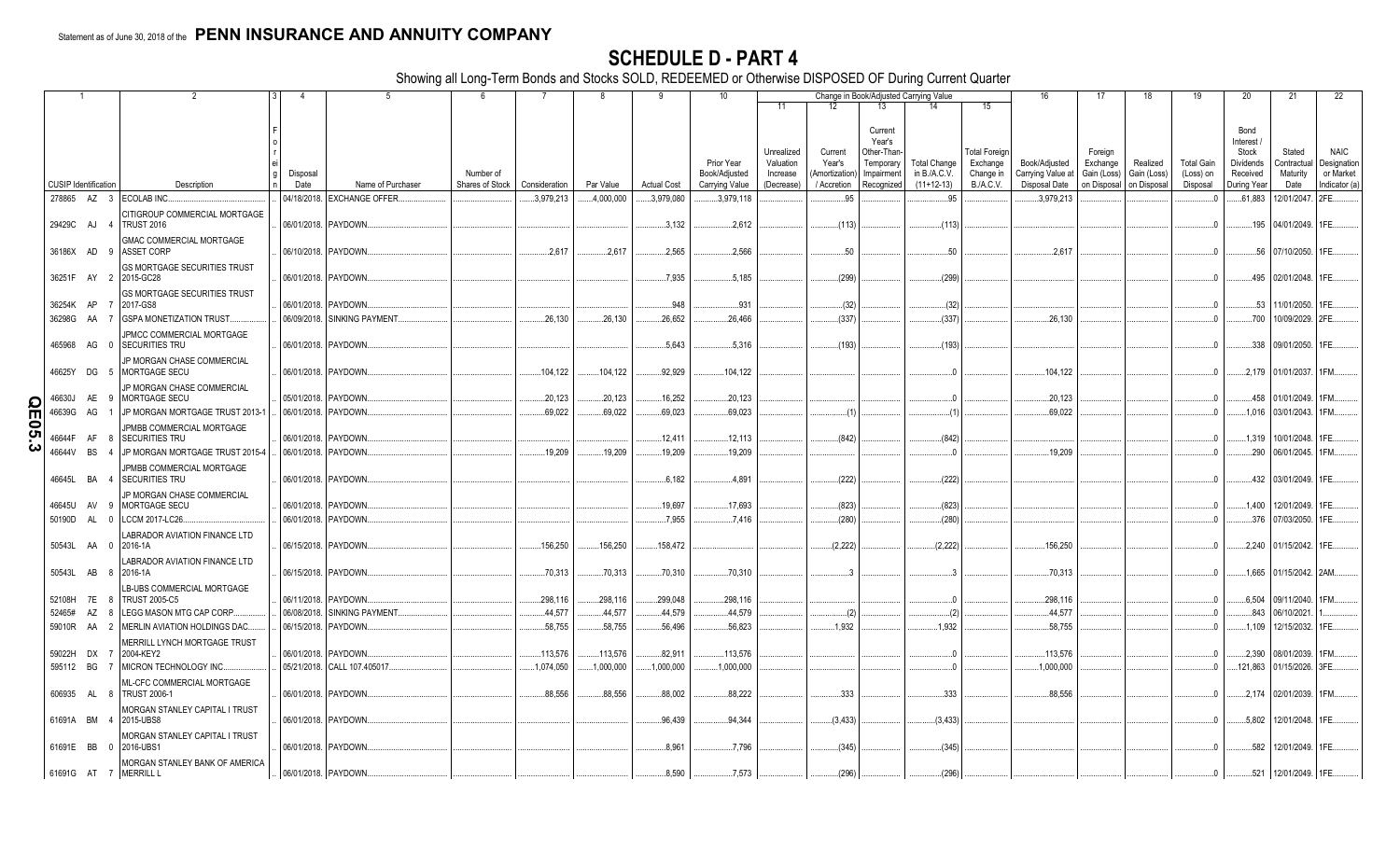|     |                             |    |     | 2                                                                                 | 4           | 5                           | - 6             |               | -8         | -9                 | 10                          |                                     |                                   | Change in Book/Adjusted Carrying Value                                                            |                                               | 16                                 | 17                                 | 18                      | 19                             | 20                                                 | 21                                | 22                                      |
|-----|-----------------------------|----|-----|-----------------------------------------------------------------------------------|-------------|-----------------------------|-----------------|---------------|------------|--------------------|-----------------------------|-------------------------------------|-----------------------------------|---------------------------------------------------------------------------------------------------|-----------------------------------------------|------------------------------------|------------------------------------|-------------------------|--------------------------------|----------------------------------------------------|-----------------------------------|-----------------------------------------|
|     |                             |    |     |                                                                                   |             |                             |                 |               |            |                    |                             | 11                                  |                                   | 13                                                                                                | 15                                            |                                    |                                    |                         |                                |                                                    |                                   |                                         |
|     |                             |    |     |                                                                                   | Disposal    |                             | Number of       |               |            |                    | Prior Year<br>Book/Adjusted | Unrealized<br>Valuation<br>Increase | Current<br>Year's<br>Amortization | Current<br>Year's<br>Other-Than<br>Temporary<br><b>Total Change</b><br>in B./A.C.V.<br>Impairment | <b>Total Foreigr</b><br>Exchange<br>Change in | Book/Adjusted<br>Carrying Value at | Foreign<br>Exchange<br>Gain (Loss) | Realized<br>Gain (Loss) | <b>Total Gain</b><br>(Loss) on | Bond<br>Interest<br>Stock<br>Dividends<br>Received | Stated<br>Contractual<br>Maturity | <b>NAIC</b><br>Designation<br>or Market |
|     | <b>CUSIP Identification</b> |    |     | Description                                                                       | Date        | Name of Purchaser           | Shares of Stock | Consideration | Par Value  | <b>Actual Cost</b> | Carrying Value              | (Decrease)                          | / Accretion                       | $(11+12-13)$<br>Recognized                                                                        | B./A.C.V.                                     | Disposal Date                      | on Disposal                        | on Disposal             | Disposal                       | During Year                                        | Date                              | Indicator (a)                           |
|     | 61745M W7 4                 |    |     | MORGAN STANLEY CAPITAL I TRUST<br>2005-TOP1                                       | 06/01/2018. | PAYDOWN                     |                 | .605,504      | .605,504   | .510,137           | .602,321                    |                                     | .3,183                            | .3,183                                                                                            |                                               | .605,504                           |                                    |                         | 0.0                            | 14,604                                             | 12/01/2041. 1FM                   |                                         |
|     | 61761A AA                   |    |     | MORGAN STANLEY BANK OF AMERICA<br><b>MERRILL L</b>                                | 06/01/2018. | PAYDOWN.                    |                 |               |            | .28,953            | 17,897                      |                                     | (1,227)                           | (1,227)                                                                                           |                                               |                                    |                                    |                         |                                | .2,759                                             | 08/01/2045. 1FE.                  |                                         |
|     | 61766R BA                   |    |     | MORGAN STANLEY BANK OF AMERICA<br><b>MERRILL L</b>                                |             | 06/01/2018. PAYDOWN.        |                 |               |            | 10,971             | .9,541                      |                                     | (375)                             | (375)                                                                                             |                                               |                                    |                                    |                         |                                |                                                    | .679   11/01/2049.   1FE.         |                                         |
|     | 61767E AF                   |    |     | MORGAN STANLEY BANK OF AMERICA<br><b>MERRILL L</b>                                |             | 06/01/2018. PAYDOWN.        |                 |               |            | .4,841             | 4,711                       |                                     | (169)                             | (169)                                                                                             |                                               |                                    |                                    |                         |                                |                                                    | .279   11/01/2052. 1FE.           |                                         |
|     | 61767F BB                   |    | - 6 | MORGAN STANLEY CAPITAL I TRUST<br>2016-UB11<br><b>NOMURA HOME EQUITY LOAN INC</b> |             | 06/01/2018. PAYDOWN.        |                 |               |            | .12,128            | 10,107                      |                                     | (460)                             | (460)                                                                                             |                                               |                                    |                                    |                         |                                |                                                    | .759   08/01/2049.   1FE.         |                                         |
|     | 65536H BE                   |    |     | <b>HOME EQUITY</b><br>NORTHWEST AIRLINES 2007-1 CLASS A                           |             | 06/25/2018. PAYDOWN.        |                 | .229,843      | .229,843   | 154,570            | .217,938                    |                                     | .11,905                           | 11,905                                                                                            |                                               | .229,843                           |                                    |                         |                                |                                                    | .2,449   09/25/2035.   1FM.       |                                         |
|     | 667294 BE                   |    |     | PASS <sub>T</sub><br>OAKS MORTGAGE TRUST SERIES 2015-                             |             | 05/01/2018. SINKING PAYMENT |                 | .129,293      | 129,293    | 144,553            | .136,775                    |                                     | (7, 482)                          | (7, 482)                                                                                          |                                               | .129,293                           |                                    |                         | - 0                            |                                                    | .4,543   11/01/2019. 1FE.         |                                         |
| Q   | 67389M                      | AV |     |                                                                                   | 06/01/2018. | PAYDOWN.                    |                 | .29,130       | .29,130    | .29,620            |                             |                                     | (489)                             | (489)                                                                                             |                                               | 29,130                             |                                    |                         | 0                              |                                                    | .372 04/01/2046. 1FE.             |                                         |
| m   | 677071                      | AU |     | OHANA MILITARY COMMUNITIES LLC.                                                   | 04/01/2018  | SINKING PAYMENT             |                 | .22,176       | .22,176    | .21,830            | 21,875                      |                                     | .301                              | .301                                                                                              |                                               | .22,176                            |                                    |                         | . 0                            | .665                                               | 10/01/2051.                       |                                         |
|     | 70109H                      | AH |     | PARKER-HANNIFIN CORP.                                                             | 05/15/2018  | <b>MATURITY</b>             |                 | .2,000,000    | .2,000,000 | 1,995,300          | 1,999,776                   |                                     | .224                              | .224                                                                                              |                                               | .2,000,000                         |                                    |                         | $\cdot$ 0                      | .55,000                                            | 05/15/2018. 1FE                   |                                         |
| 05. | 74531E                      | AB |     | PUGET SOUND ENERGY INC.                                                           | 06/15/2018  | MATURITY.                   |                 | .3,500,000    | .3,500,000 | 3,500,000          | .3,500,000                  |                                     |                                   |                                                                                                   |                                               | .3,500,000                         |                                    |                         |                                | 176,925                                            | 06/15/2018. 1FE                   |                                         |
| 4   | 75086#                      | AA | -3  | RAINIER GSA PORTFOLIO 4.82 15JUN36                                                | 06/15/2018. | <b>SINKING PAYMENT</b>      |                 | .44,082       | .44,082    | .44,083            | .44,083                     |                                     | . (1)                             |                                                                                                   |                                               | .44,082                            |                                    |                         | .0                             | .886                                               | 06/15/2036.                       |                                         |
|     |                             |    |     | READYCAP COMMERCIAL MORTGAGE                                                      |             |                             |                 |               |            |                    |                             |                                     |                                   |                                                                                                   |                                               |                                    |                                    |                         |                                |                                                    |                                   |                                         |
|     | 75574Q                      | AA |     | <b>TRUST 2015-</b>                                                                | 06/01/2018. | PAYDOWN.                    |                 | .856,274      | .856,274   | .855,233           | .855,202                    |                                     | .1,072                            | .1,072                                                                                            |                                               | .856,274                           |                                    |                         | 0                              | 13,093                                             | 06/01/2055. 1FM.                  |                                         |
|     | 761118                      | AW |     | RALI SERIES 2005-QS9 TRUST.                                                       | 06/25/2018  | PAYDOWN.                    |                 | .23,491       | .26,218    | .17,044            | .17,210                     |                                     | .9,008                            | .9,008                                                                                            |                                               | .26,218                            |                                    | (2,727)                 | (2,727)                        | .221                                               | 06/25/2035.                       |                                         |
|     | 784012                      | AA |     | SCF EQUIPMENT LEASING 2017-2 LLC.                                                 | 06/20/2018  | PAYDOWN.                    |                 | .325,608      | 325,608    | .325,557           | .325,557                    |                                     | .51                               | .51                                                                                               |                                               | .325,608                           |                                    |                         | .0                             | .5,320                                             | 12/20/2023.                       |                                         |
|     | 784037                      | AA |     | SCF RC FUNDING II LLC.                                                            | 06/25/2018  | PAYDOWN.                    |                 | .8,267        | .8,267     | .8,266             | .8,267                      |                                     |                                   |                                                                                                   |                                               | .8,267                             |                                    |                         | 0                              | .141                                               | 06/25/2047.                       |                                         |
|     | 78410F                      | AA |     | SCF EQUIPMENT TRUST 2016-1 LLC.                                                   | 06/20/2018. | PAYDOWN.                    |                 | .1,996,337    | 1,996,337  | .2,010,998         | .2,006,704                  |                                     | (10,366)                          | (10, 366)                                                                                         |                                               | 1,996,337                          |                                    |                         | 0                              | .34,781                                            | 11/20/2021.                       | . I 1FE                                 |
|     | 78419C AG                   |    |     | SG COMMERCIAL MORTGAGE<br><b>SECURITIES TRUST</b>                                 | 06/01/2018  | PAYDOWN.                    |                 |               |            | .12,102            | 10,034                      |                                     | (432)                             | (432)                                                                                             |                                               |                                    |                                    |                         | .0                             | .765                                               | 10/01/2048. 1FE                   |                                         |
|     | 80306A AC                   |    |     | SAPPHIRE AVIATION FINANCE I LTD.                                                  | 06/15/2018. | PAYDOWN.                    |                 | .107,143      | 107,143    | 107,142            |                             |                                     |                                   |                                                                                                   |                                               | .107,143                           |                                    |                         | - 0                            | 1,158                                              | 03/15/2040. 3AM.                  |                                         |
|     | 805564                      | GA | - 3 | SAXON ASSET SECURITIES TR 2000-2<br><b>MORT LN</b>                                | 06/01/2018. | PAYDOWN.                    |                 | .39,705       | .81,305    | .65,857            | .74,642                     |                                     | .6,663                            | .6,663                                                                                            |                                               | 81,305                             |                                    | (41,600)                | (41,600)                       |                                                    | 1,098 07/01/2030. 3FM             |                                         |
|     | 81745D                      | AJ |     | SEQUOIA MORTGAGE TRUST 2013-9.                                                    | 06/01/2018. | PAYDOWN.                    |                 | .43,229       | .43,229    | .41,810            | 42,065                      |                                     | .1,164                            | .1,164                                                                                            |                                               | .43,229                            |                                    |                         |                                | .631                                               | 07/01/2043. 1FM                   |                                         |
|     | 81746G                      | AA |     | SEQUOIA MORTGAGE TRUST 2017-7                                                     | 06/01/2018  | PAYDOWN.                    |                 | 109,337       | 109,337    | .111,507           | .111,506                    |                                     | (2, 169)                          | (2, 169)                                                                                          |                                               | 109,337                            |                                    |                         | .0                             | 1,717                                              | 10/01/2047. 1FM                   |                                         |
|     | 81746L                      | CC |     | SEQUOIA MORTGAGE TRUST 2015-3.                                                    | 06/01/2018. | PAYDOWN.                    |                 | .24,453       | .24,453    | .24,789            | .24,769                     |                                     | (316)                             | (316)                                                                                             |                                               | 24,453                             |                                    |                         | .0                             | .379                                               | 07/01/2045. 1FE                   |                                         |
|     | 81746P                      | CB |     | SEQUOIA MORTGAGE TRUST 2016-1                                                     | 06/01/2018  | PAYDOWN.                    |                 | .18,879       | 18,879     | .19,475            | 19,448                      |                                     | (569)                             | (569)                                                                                             |                                               | .18,879                            |                                    |                         | . 0                            | .301                                               | 06/01/2046. 1FM                   |                                         |
|     | 81753N                      | AA |     | SERIES RRX 2014-1 TRUST.                                                          | 06/01/2018  | PAYDOWN.                    |                 | 2,767,065     | 2,767,065  | 2,250,402          | 2,699,723                   |                                     | .67,342                           | .67,342                                                                                           |                                               | .2,767,065                         |                                    |                         | .0                             |                                                    | 08/01/2044.                       |                                         |
|     | 86212U                      | AB |     | STORE MASTER FUNDING LLC.                                                         | 06/20/2018  | PAYDOWN.                    |                 | .24,008       | .24,008    | .24,000            | .24,009                     |                                     | (1                                |                                                                                                   |                                               | .24,008                            |                                    |                         | .0                             | .465                                               | 03/20/2043.                       |                                         |
|     | 86213A                      | AB |     | STORE MASTER FUNDING LLC.                                                         | 06/20/2018  | PAYDOWN.                    |                 | .4,493        | 4,493      | .4,656             | .4,609                      |                                     | (116)                             | (116)                                                                                             |                                               | 4,493                              |                                    |                         | 0                              | .98                                                | 11/20/2043.                       |                                         |
|     | 86213B                      | AB |     | STORE MASTER FUNDING LLC.                                                         | 06/20/2018  | PAYDOWN                     |                 | .1,250        | .1,250     | .1,249             | .1,250                      |                                     |                                   |                                                                                                   |                                               | .1,250                             |                                    |                         | .0                             | .26                                                | 04/20/2044. 1FE                   |                                         |
|     | 89054X                      | AB |     | TOPAZ SOLAR FARMS LLC.                                                            | 03/30/2018  | <b>SINKING PAYMENT</b>      |                 | .31,562       | .31,562    | .31,562            | .31,562                     |                                     |                                   | .C                                                                                                |                                               | 31,562                             |                                    |                         | .0                             | 769                                                | 09/30/2039.                       |                                         |
|     | 891098 AA                   |    |     | TORO MTG FTG TR 2017-RE 4.0.                                                      | 06/01/2018. | PAYDOWN.                    |                 | .347,505      | .347,505   | .351,896           |                             |                                     | (4, 391)                          | (4,391)                                                                                           |                                               | .347,505                           |                                    |                         |                                | 4,582                                              | 04/01/2074. 1FE                   |                                         |
|     | 90276G AU 6                 |    |     | UBS COMMERCIAL MORTGAGE TRUST<br>2017-C3                                          |             | 06/01/2018. PAYDOWN.        |                 |               |            | 10,008             | .9.938                      |                                     | . (391)                           | (391                                                                                              |                                               |                                    |                                    |                         |                                |                                                    | .610   08/01/2050.   1FE.         |                                         |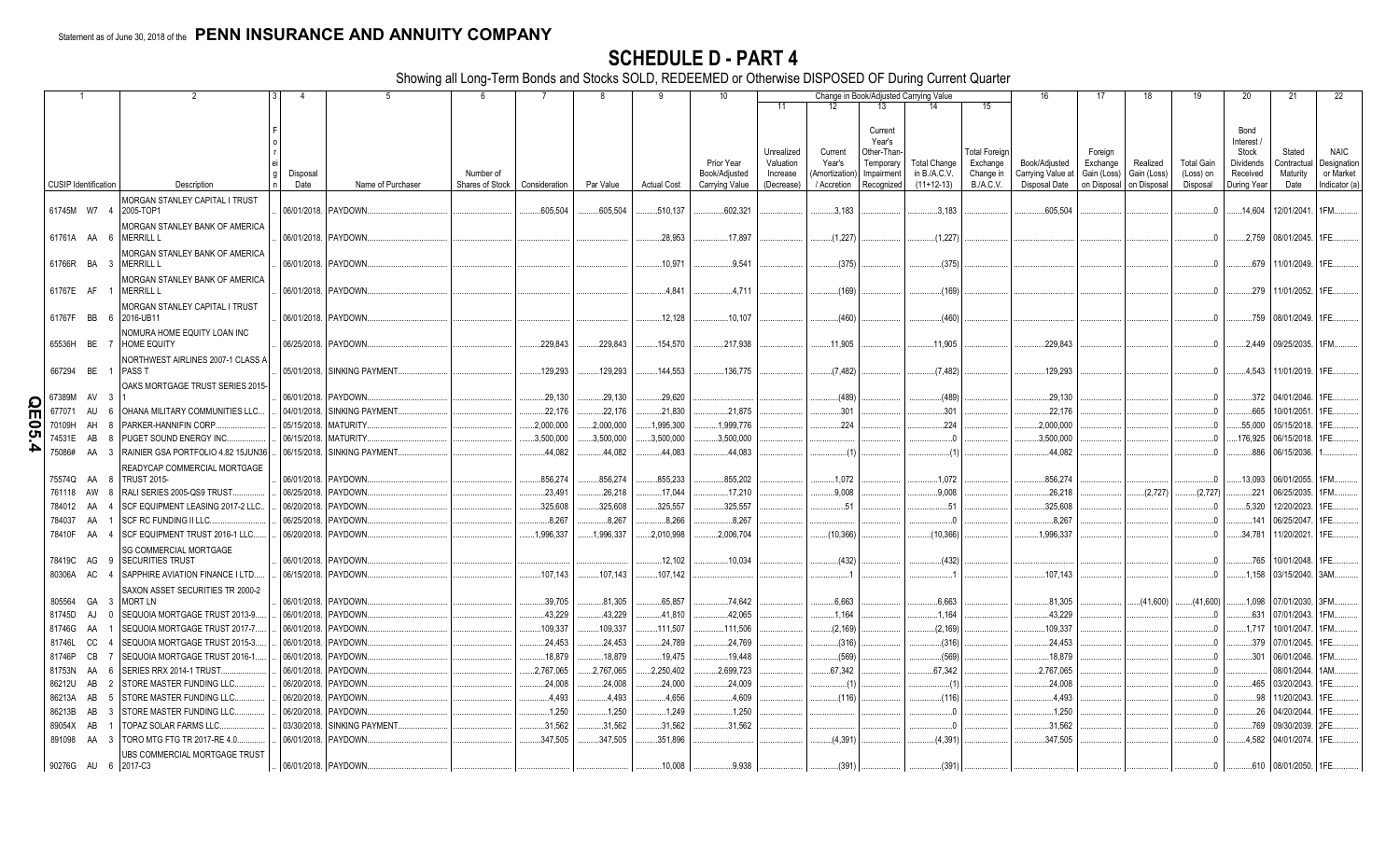|        |                             |                 |                                                                           |             | 5                                    |               | 8         |                    | 10                                 |                                     | Change in Book/Adjusted Carrying Value                                                          |                                     |                                               | 16                                 | 17                                 | 18                      | 19                             | 20                                                 | 21                                | 22                                      |
|--------|-----------------------------|-----------------|---------------------------------------------------------------------------|-------------|--------------------------------------|---------------|-----------|--------------------|------------------------------------|-------------------------------------|-------------------------------------------------------------------------------------------------|-------------------------------------|-----------------------------------------------|------------------------------------|------------------------------------|-------------------------|--------------------------------|----------------------------------------------------|-----------------------------------|-----------------------------------------|
|        |                             |                 |                                                                           |             |                                      |               |           |                    |                                    | 11                                  | 12<br>13                                                                                        | 14                                  | 15                                            |                                    |                                    |                         |                                |                                                    |                                   |                                         |
|        |                             |                 |                                                                           | Disposal    | Number of                            |               |           |                    | <b>Prior Year</b><br>Book/Adjusted | Unrealized<br>Valuation<br>Increase | Current<br>Year's<br>Other-Than<br>Current<br>Year's<br>Temporary<br>Amortization<br>Impairment | <b>Total Change</b><br>in B./A.C.V. | <b>Total Foreign</b><br>Exchange<br>Change in | Book/Adjusted<br>Carrying Value at | Foreign<br>Exchange<br>Gain (Loss) | Realized<br>Gain (Loss) | <b>Total Gain</b><br>(Loss) on | Bond<br>Interest<br>Stock<br>Dividends<br>Received | Stated<br>Contractual<br>Maturity | <b>NAIC</b><br>Designation<br>or Market |
|        | <b>CUSIP</b> Identification |                 | Description                                                               | Date        | Name of Purchaser<br>Shares of Stock | Consideration | Par Value | <b>Actual Cost</b> | Carrying Value                     | (Decrease)                          | / Accretion<br>Recognized                                                                       | $(11+12-13)$                        | <b>B./A.C.V.</b>                              | Disposal Date                      | on Disposal                        | on Disposal             | Disposal                       | During Year                                        | Date                              | Indicator (a)                           |
|        | 90276R BF 4                 |                 | UBS COMMERCIAL MORTGAGE TRUST<br>2017-C4<br>UBS COMMERCIAL MORTGAGE TRUST |             | 06/01/2018. PAYDOWN.                 |               |           | .7,728             | .7,520                             |                                     | (260)                                                                                           | (260)                               |                                               |                                    |                                    |                         |                                |                                                    | .449   10/01/2050.   1FE          |                                         |
|        | 90276V AF                   | - 6             | 2018-C8                                                                   |             | 06/01/2018. PAYDOWN.                 |               |           | .8,056             |                                    |                                     | (60)                                                                                            | (60)                                |                                               |                                    |                                    |                         |                                | .421                                               | 02/01/2051. 1FE.                  |                                         |
|        | 90276W AT 4                 |                 | UBS COMMERCIAL MORTGAGE TRUST<br>2017-C7                                  |             | 06/01/2018. PAYDOWN.                 |               |           | .8,276             | .8,268                             |                                     | (296)                                                                                           | (296)                               |                                               |                                    |                                    |                         |                                |                                                    | .496   12/01/2050. 1FE            |                                         |
|        | 90345W AE                   |                 | US AIRWAYS 2012-2 CLASS B PASS<br>THROUGH T                               |             | 06/03/2018. SINKING PAYMENT          | .54,856       | .54,856   | .58,109            |                                    |                                     | (3,253)                                                                                         | (3,253)                             |                                               | .54,856                            |                                    |                         |                                | .1,851                                             | 06/03/2021. 2FE.                  |                                         |
|        | 90346W AB 9                 |                 | US AIRWAYS 2013-1 CLASS B PASS<br>THROUGH T                               |             | 05/15/2018. SINKING PAYMENT          | .85,307       | .85,307   | .88,162            | .87,972                            |                                     | (2,665)                                                                                         | (2,665)                             |                                               | .85,307                            |                                    |                         | $\Omega$                       |                                                    | 2,293 11/15/2021. 2FE             |                                         |
|        | 90932P AB                   | - 4             | UNITED AIRLINES 2014-1 CLASS B<br>PASS THRO                               |             | 04/11/2018. SINKING PAYMENT          | 127,150       | 127,150   | 126,889            | .126,972                           |                                     | .179                                                                                            | 179                                 |                                               | .127,150                           |                                    |                         | . . 0                          | .3,020                                             | 04/11/2022. 2FE                   |                                         |
|        | 91474@ AA                   |                 | UNIVERSITY OF MICHIGAN.                                                   | 06/15/2018. | <b>SINKING PAYMENT</b>               | .16,317       | 16,317    | .16,317            | .16,317                            |                                     |                                                                                                 |                                     |                                               | .16,317                            |                                    |                         | .0                             | .248                                               | 06/15/2039.                       |                                         |
|        | 92211M AC                   |                 | VANTAGE DATA CENTERS ISSUER LLC                                           |             | 06/15/2018. PAYDOWN.                 | .8.750        | .8,750    | .8,789             |                                    |                                     | (39)                                                                                            | (39)                                |                                               | .8.750                             |                                    |                         |                                | .88                                                | 02/16/2043. 1FE.                  |                                         |
|        | 92930R                      | AF <sub>9</sub> | WFRBS COMMERCIAL MORTGAGE<br><b>TRUST 2012-C9</b>                         |             | 06/01/2018. PAYDOWN.                 |               |           | .13,095            | .8,425                             |                                     | (558)                                                                                           | (558)                               |                                               |                                    |                                    |                         |                                |                                                    | .1,154 11/01/2045. 1FE.           |                                         |
| QE05.5 | 92936T                      | AF <sub>9</sub> | <b>WFRBS COMMERCIAL MORTGAGE</b><br><b>TRUST 2012-C7</b>                  |             | 06/01/2018. PAYDOWN.                 |               |           | .67,514            | .42,186                            |                                     | (3,450)                                                                                         | (3,450)                             |                                               |                                    |                                    |                         |                                | .6,000                                             | 06/01/2045. 1FE.                  |                                         |
|        | 929766                      | 7N 7            | WACHOVIA BANK COMMERCIAL<br><b>MORTGAGE TRUST</b>                         |             | 06/01/2018. PAYDOWN.                 | 684,261       | .684,261  | .648,338           | .684,261                           |                                     |                                                                                                 |                                     |                                               | .684,261                           |                                    |                         | 0.1                            |                                                    | .18,308   10/01/2044.   1FM       |                                         |
|        | 949834 AA 3                 |                 | WELLS FARGO MORTGAGE BACKED<br><b>SECURITIES 2</b>                        |             | 06/01/2018. PAYDOWN.                 | .48.018       | .58.626   | .53,868            | .45,234                            |                                     | .13,39'                                                                                         | .13,391                             |                                               | .58.626                            |                                    | (10,608)                | (10,608)                       |                                                    | .1,516   10/01/2037.   1FM        |                                         |
|        | 94988X AX 4                 |                 | WELLS FARGO COMMERCIAL<br><b>MORTGAGE TRUST 20</b>                        |             | 06/01/2018. PAYDOWN.                 |               |           | .11,147            | .9,037                             |                                     | (705)                                                                                           | (705)                               |                                               |                                    |                                    |                         |                                |                                                    | 1,159 08/01/2050. 1FE.            |                                         |
|        | 94989D                      | AZ <sub>2</sub> | <b>WELLS FARGO COMMERCIAL</b><br>MORTGAGE TRUST 20                        |             | 06/01/2018. PAYDOWN.                 |               |           | .12,811            | .8,874                             |                                     | (411)                                                                                           | (411)                               |                                               |                                    |                                    |                         |                                |                                                    | .688 02/01/2048. 1FE.             |                                         |
|        | 94989V AG                   |                 | <b>WELLS FARGO COMMERCIAL</b><br><b>MORTGAGE TRUST 20</b>                 |             | 06/01/2018. PAYDOWN.                 |               |           | .11,581            | .8,243                             |                                     | (466)                                                                                           | (466)                               |                                               |                                    |                                    |                         |                                |                                                    | .785   09/01/2057.   1FE.         |                                         |
|        | 94989Y BC                   | - 6             | <b>WELLS FARGO COMMERCIAL</b><br>MORTGAGE TRUST 20                        |             | 06/01/2018. PAYDOWN.                 |               |           | .9,767             | .7,755                             |                                     | (345)                                                                                           | (345)                               |                                               |                                    |                                    |                         |                                |                                                    | .603 01/01/2059. 1FE.             |                                         |
|        | 95000J                      | AY              | <b>WELLS FARGO COMMERCIAL</b><br><b>MORTGAGE TRUST 20</b>                 |             | 06/01/2018. PAYDOWN.                 |               |           | 10,016             | .8,686                             |                                     | (402)                                                                                           | (402)                               |                                               |                                    |                                    |                         |                                | .677                                               | 12/01/2059. 1FE.                  |                                         |
|        | 95000M BS 9                 |                 | <b>WELLS FARGO COMMERCIAL</b><br>MORTGAGE TRUST 20                        |             | 06/01/2018. PAYDOWN.                 |               |           | 10,429             | .9,062                             |                                     | (240)                                                                                           | (240)                               |                                               |                                    |                                    |                         |                                |                                                    | .636 11/01/2059. 1FE.             |                                         |
|        | 95000P AH                   |                 | <b>WELLS FARGO COMMERCIAL</b><br><b>MORTGAGE TRUST 20</b>                 |             | 06/01/2018. PAYDOWN.                 |               |           | .10,436            | .8,941                             |                                     | (418)                                                                                           | (418)                               |                                               |                                    |                                    |                         |                                | .791                                               | 12/01/2049. 1FE.                  |                                         |
|        | 95001A                      | BE              | <b>WELLS FARGO COMMERCIAL</b><br>MORTGAGE TRUST 20                        |             | 06/01/2018. PAYDOWN.                 |               |           | .11,510            | .4,811                             |                                     | (329)                                                                                           | (329)                               |                                               |                                    |                                    |                         | 0.1                            | .593                                               | 11/01/2050. 1FE.                  |                                         |
|        | 97063Q AA                   | - 0             | WILLIS ENGINE STRUCTURED TRUST III                                        |             | 06/15/2018. PAYDOWN.                 | .39,375       | .39,375   | .39,341            | .39,343                            |                                     | .32                                                                                             | .32                                 |                                               | .39,375                            |                                    |                         |                                | .769                                               | 08/15/2042. 1FE.                  |                                         |
|        | 97651L CD                   |                 | WINWATER MORTGAGE LOAN TRUST<br>2015-4                                    |             | 06/01/2018. PAYDOWN.                 | .28.990       | .28.990   | .29,896            | .29.882                            |                                     | (892)                                                                                           | (892)                               |                                               | .28.990                            |                                    |                         |                                |                                                    | .454   06/01/2045.   1FM          |                                         |
|        | 97652R BB                   | $\overline{2}$  | WINWATER MORTGAGE LOAN TRUST<br>2014-3                                    |             | 06/01/2018. PAYDOWN.                 | .20,427       | .20,427   | .21,200            | .21,184                            |                                     | (757)                                                                                           | (757)                               |                                               | .20,427                            |                                    |                         | $\Omega$                       |                                                    | .339   11/01/2044.   1FE.         |                                         |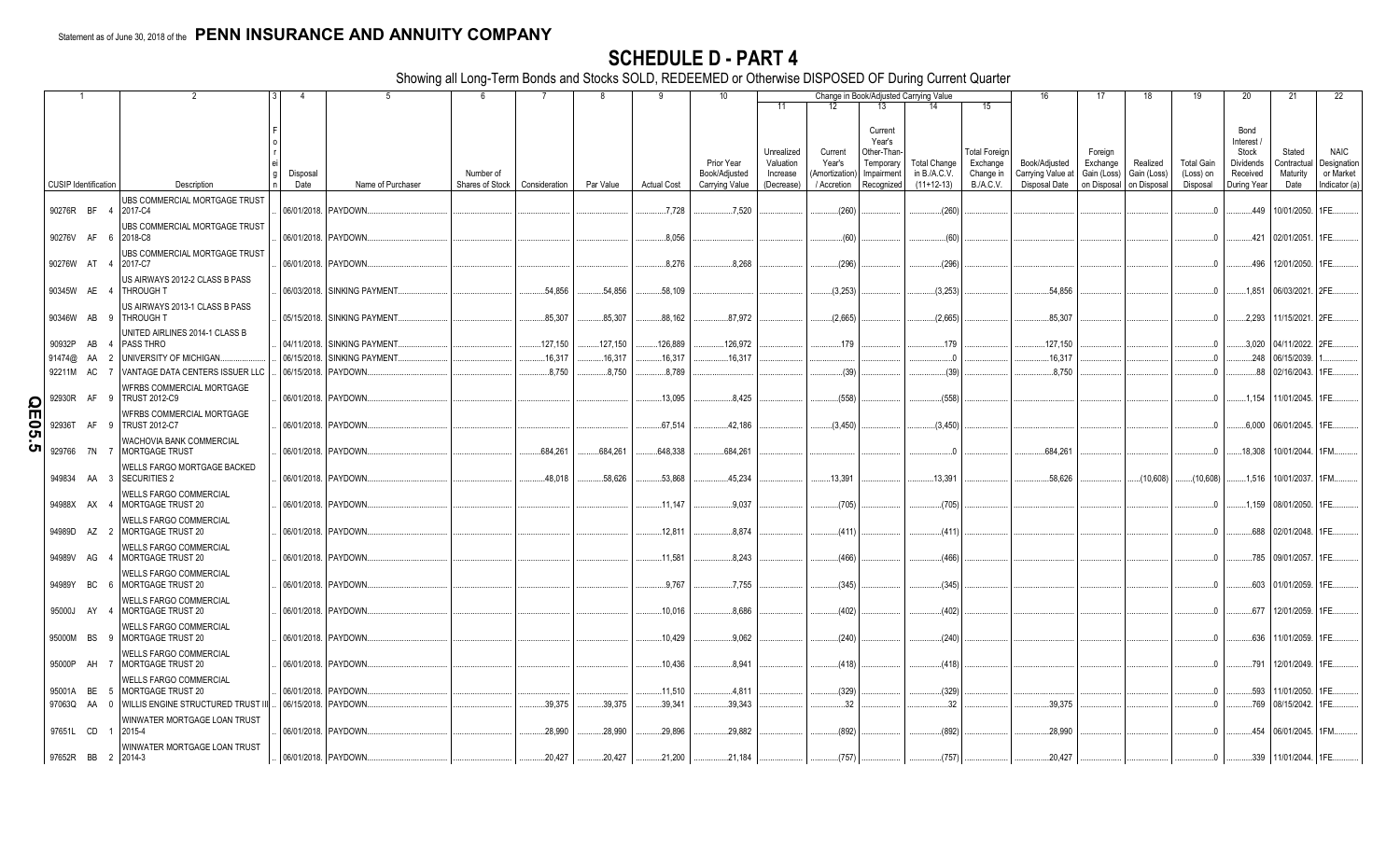## **SCHEDULE D - PART 4**

Showing all Long-Term Bonds and Stocks SOLD, REDEEMED or Otherwise DISPOSED OF During Current Quarter

|    |                             |           |                |                                                       |                           | -5                              | - 6                             |             | 8           | -9                 | 10                          |                                     |                                    |                                                            | Change in Book/Adjusted Carrying Value |                                               | 16                                 | 17                                 | 18                      | 19                             | 20                                                 | 21                                | 22                                      |
|----|-----------------------------|-----------|----------------|-------------------------------------------------------|---------------------------|---------------------------------|---------------------------------|-------------|-------------|--------------------|-----------------------------|-------------------------------------|------------------------------------|------------------------------------------------------------|----------------------------------------|-----------------------------------------------|------------------------------------|------------------------------------|-------------------------|--------------------------------|----------------------------------------------------|-----------------------------------|-----------------------------------------|
|    |                             |           |                |                                                       |                           |                                 |                                 |             |             |                    |                             | 11                                  |                                    |                                                            |                                        | 15                                            |                                    |                                    |                         |                                |                                                    |                                   |                                         |
|    |                             |           |                |                                                       | Disposal                  |                                 | Number of                       |             |             |                    | Prior Year<br>Book/Adjusted | Unrealized<br>Valuation<br>Increase | Current<br>Year's<br>(Amortization | Current<br>Year's<br>Other-Than<br>Temporary<br>Impairment | Total Change<br>in B./A.C.V.           | <b>Total Foreign</b><br>Exchange<br>Change in | Book/Adjusted<br>Carrying Value at | Foreign<br>Exchange<br>Gain (Loss) | Realized<br>Gain (Loss) | <b>Total Gain</b><br>(Loss) on | Bond<br>Interest<br>Stock<br>Dividends<br>Received | Stated<br>Contractual<br>Maturity | <b>NAIC</b><br>Designation<br>or Market |
|    | <b>CUSIP</b> Identification |           |                | Description                                           | Date                      | Name of Purchaser               | Shares of Stock   Consideration |             | Par Value   | <b>Actual Cost</b> | Carrying Value              | (Decrease)                          | / Accretion                        | Recognized                                                 | $(11+12-13)$                           | B./A.C.V.                                     | Disposal Date on Disposal          |                                    | on Disposal             | Disposal                       | During Year                                        | Date                              | Indicator (a)                           |
|    |                             |           |                |                                                       |                           |                                 |                                 |             |             |                    |                             |                                     |                                    |                                                            |                                        |                                               |                                    |                                    |                         |                                |                                                    |                                   |                                         |
|    | 97652R BC                   |           | $\Omega$       | WINWATER MORTGAGE LOAN TRUST<br>2014-3                |                           | 06/01/2018. PAYDOWN.            |                                 | .24,165     | 24,165      | .24,788            | .24,780                     |                                     | (614)                              |                                                            | (614)                                  |                                               | 24,165                             |                                    |                         |                                | .400                                               | 11/01/2044. 1FE                   |                                         |
|    | 97652U BG                   |           |                | WINWATER MORTGAGE LOAN TRUST<br>2015-2                |                           | 06/01/2018. PAYDOWN             |                                 | .29,884     | .29,884     | .29,846            |                             |                                     | 37                                 |                                                            | .37                                    |                                               | 29,884                             |                                    |                         | $\Omega$                       |                                                    | .292   02/01/2045.   2AM.         |                                         |
|    |                             |           |                | WINWATER MORTGAGE LOAN TRUST                          |                           |                                 |                                 |             |             |                    |                             |                                     |                                    |                                                            |                                        |                                               |                                    |                                    |                         |                                |                                                    |                                   |                                         |
|    | 97653B CB                   |           | -5             | 2015-A                                                |                           | 06/01/2018. PAYDOWN.            |                                 | .25,222     | .25,222     | .25,904            | .25,864                     |                                     | (642)                              |                                                            | (642)                                  |                                               | .25,222                            |                                    |                         |                                |                                                    | .399   06/01/2045.   1FM.         |                                         |
|    |                             |           |                | WINWATER MORTGAGE LOAN TRUST                          |                           |                                 |                                 |             |             |                    |                             |                                     |                                    |                                                            |                                        |                                               |                                    |                                    |                         |                                |                                                    |                                   |                                         |
|    | 97654D CA                   |           |                | 2 2015-5                                              |                           | 06/01/2018. PAYDOWN             |                                 | .40,589     | .40,589     | .41,807            | .41,807                     |                                     | (1,218)                            |                                                            | (1,218)                                |                                               | .40,589                            |                                    |                         |                                |                                                    | .642   08/01/2045.   1FM.         |                                         |
|    | 97655J AH                   |           | -5             | WINWATER MORTGAGE LOAN TRUST<br>2016-1                |                           | 06/01/2018. PAYDOWN.            |                                 | .244,172    | .244,172    | .248.903           | .247,598                    |                                     | (3,426)                            |                                                            | (3,426)                                |                                               | .244,172                           |                                    |                         |                                |                                                    | .3,235 01/01/2046. 1FM.           |                                         |
|    |                             |           |                |                                                       |                           |                                 |                                 |             |             |                    |                             |                                     |                                    |                                                            |                                        |                                               |                                    |                                    |                         |                                |                                                    |                                   |                                         |
|    |                             |           |                | WINWATER MORTGAGE LOAN TRUST                          |                           |                                 |                                 |             |             |                    |                             |                                     |                                    |                                                            |                                        |                                               |                                    |                                    |                         |                                |                                                    |                                   |                                         |
|    | 97655J                      | CB        | -6             | 2016-1                                                |                           | 06/01/2018. PAYDOWN.            |                                 | .24,512     | .24,512     | .25,219            | .25,214                     |                                     | (702)                              |                                                            | (702)                                  |                                               | .24,512                            |                                    |                         | . .0                           | .396                                               | 01/01/2046. 1FM.                  |                                         |
|    | 008916                      | AM        | $\Omega$       | <b>AGRIUM INC</b>                                     |                           | 04/10/2018. EXCHANGE OFFER      |                                 | .2,075,640  | .2,000,000  | 1,842,260          | 1,852,219                   |                                     | .711                               |                                                            | 711                                    |                                               | 1,852,931                          |                                    | 222,709                 | .222,709                       | .35,117                                            | 06/01/2043. 2FE                   |                                         |
|    | 009088                      | AB        |                | AIR CANADA 2015-2 CLASS A PASS<br><b>THROUGH T</b>    |                           | A   06/15/2018. SINKING PAYMENT |                                 | .48,221     | .48,221     | .48,318            |                             |                                     | (96)                               |                                                            | (96)                                   |                                               | .48,221                            |                                    |                         |                                |                                                    | .995 12/15/2027. 1FE.             |                                         |
| C  |                             |           |                | AIR CANADA 2013-1 CLASS B PASS                        |                           |                                 |                                 |             |             |                    |                             |                                     |                                    |                                                            |                                        |                                               |                                    |                                    |                         |                                |                                                    |                                   |                                         |
|    | 009089                      | AB        |                | <b>THROUGH T</b>                                      |                           | 4 05/15/2018. SINKING PAYMENT   |                                 | .94,687     | .94,687     | .99,540            | .99,412                     |                                     | (4,725)                            |                                                            | (4, 725)                               |                                               | .94,687                            |                                    |                         | $\cdot$ 0                      |                                                    | .2,545 05/15/2021. 2FE            |                                         |
|    | 00289L                      | AA        | -3             | ABY TRANSMISION SUR SA                                | D 04/30/2018.             | <b>SINKING PAYMENT</b>          |                                 | .7,800      | .7,800      | .7,800             | .7,800                      |                                     |                                    |                                                            |                                        |                                               | .7,800                             |                                    |                         | - 0                            | .269                                               | 04/30/2043. 2FE                   |                                         |
|    | 05509R                      | AE        | .5             | B&M CLO 2014-1 LTD.                                   | 04/16/2018.               | PAYDOWN                         |                                 | .6,000,000  | 6,000,000   | .6,013,800         | .6,000,000                  |                                     |                                    |                                                            |                                        |                                               | .6,000,000                         |                                    |                         | - 0                            | .131,597                                           | 04/16/2026. 1FE                   |                                         |
| σī | 05618M                      | AS        | 3              | BABSON CLO LTD 2014-III                               | 06/14/2018.               | <b>CALL 100</b>                 |                                 | .3,500,000  | .3,500,000  | .3,528,000         | .3,519,026                  |                                     | (2,717)                            |                                                            | (2,717)                                |                                               | .3,516,309                         |                                    | (16,309)                | (16, 309)                      | 71,615                                             | 01/15/2026.                       |                                         |
|    | 09203W                      | AL        | -9             | BLACK DIAMOND CLO 2016-1 LTD.                         | 04/26/2018.               | PAYDOWN                         |                                 | .11,500,000 | .11,500,000 | .11,500,000        | 11,500,000                  |                                     |                                    |                                                            |                                        |                                               | .11,500,000                        |                                    |                         | $\Omega$                       | .243,225                                           | 04/26/2028. 1FE                   |                                         |
|    | 14310P                      | AA 8      |                | CARLYLE GLOBAL MARKET<br><b>STRATEGIES CLO 201</b>    | D 04/06/2018. CALL 100    |                                 |                                 | .3,060,000  | .3,060,000  | .2,717,586         | .2,742,052                  |                                     | 19,168                             |                                                            | 19,168                                 |                                               | .2,761,220                         |                                    | 298,780                 | .298.780                       | .86,890                                            | 04/17/2025. 1AM.                  |                                         |
|    | 14310U                      | AL<br>- 3 |                | CARLYLE GLOBAL MARKET<br>STRATEGIES CLO 201           | D 06/29/2018. CALL 100    |                                 |                                 | .9.950.000  | 9.950.000   | .9.962.935         |                             |                                     | (6)                                |                                                            | (6)                                    |                                               | .9.962.929                         |                                    | (12,929)                | (12,929)                       | 145,233                                            | 10/15/2026. 1FE.                  |                                         |
|    | 19624N AE                   |           |                | COLONY MORTGAGE CAPITAL SERIES<br>5 2014-FL2          | D 05/10/2018. PAYDOWN.    |                                 |                                 | .3,304,000  | .3,304,000  | 3,304,000          | .3,304,000                  |                                     |                                    |                                                            |                                        |                                               | .3,304,000                         |                                    |                         | $0_{\cdots}$                   | 71,234                                             | 11/10/2031. 1FE.                  |                                         |
|    |                             |           |                | COLONY MORTGAGE CAPITAL SERIES                        |                           |                                 |                                 |             |             |                    |                             |                                     |                                    |                                                            |                                        |                                               |                                    |                                    |                         |                                |                                                    |                                   |                                         |
|    | 19625B                      | AE        | - 0            | 2015-FL3                                              | D   04/05/2018.   PAYDOWN |                                 |                                 | .1,897,929  | 1,897,929   | 1,897,929          | 1,897,929                   |                                     |                                    |                                                            |                                        |                                               | 1,897,929                          |                                    |                         | $\Omega$                       | .38,592                                            | 09/05/2032. 1FE.                  |                                         |
|    | 202712 AG                   |           | $\overline{0}$ | COMMONWEALTH BANK OF AUSTRALIA D 06/15/2018. MATURITY |                           |                                 |                                 | .2.000.000  | .2.000.000  | 1.813.400          | 1,991,342                   |                                     | .8.658                             |                                                            | .8.658                                 |                                               | .2.000.000                         |                                    |                         | $\Omega$                       |                                                    | .46.500 06/15/2018. 1FE.          |                                         |
|    |                             |           |                | FERMACA ENTERPRISES S DE RL DE                        |                           |                                 |                                 |             |             |                    |                             |                                     |                                    |                                                            |                                        |                                               |                                    |                                    |                         |                                |                                                    |                                   |                                         |
|    | 31503A                      | AA 2 CV   |                |                                                       |                           | D 3/30/2018. SINKING PAYMENT    |                                 | .25,304     | 25,304      | .25,304            | .25,304                     |                                     |                                    |                                                            |                                        |                                               | 25,304                             |                                    |                         | $0$ .                          | .807                                               | 03/30/2038. 2FE                   |                                         |
|    | 34960N                      | AG        |                | FORTRESS CREDIT BSL III LTD.                          | D 04/18/2018.             | <b>CALL 100</b>                 |                                 | .3,000,000  | 3,000,000   | .2,781,300         | 2,817,267                   |                                     | .10,521                            |                                                            | .10,521                                |                                               | .2,827,789                         |                                    | 172,211                 | .172,211                       | 82,535                                             | 10/18/2026.                       | 1AM                                     |
|    | 36320E                      | AA        | 4              | GALAXY XVI CLO LTD.<br>GOLUB CAPITAL PARTNERS CLO 26B | D 04/03/2018. CALL 100.   |                                 |                                 | .2,000,000  | 2,000,000   | .1,635,000         | 1,693,954                   |                                     | .16,609                            |                                                            | .16,609                                |                                               | .1,710,563                         |                                    | 289,437                 | .289,437                       | .47,186                                            | 11/16/2025. 1AM.                  |                                         |
|    | 38174K AG                   |           | - 0            | <b>LTD</b>                                            | D   04/17/2018. CALL 100. |                                 |                                 | .3,000,000  | .3,000,000  | .2,771,100         | 2,818,048                   |                                     | 8,892                              |                                                            | .8,892                                 |                                               | .2,826,940                         |                                    | 173,060                 | 173,060                        | .72,444                                            | 11/05/2027.                       | 1AM                                     |
|    | 389669                      | AD        |                | <b>GRAYSON CLO LTD.</b>                               | 05/01/2018.               | PAYDOWN                         |                                 | 1,281,411   | 1,281,411   | 1,230,154          | 1,239,696                   |                                     | 41,715                             |                                                            | .41,715                                |                                               | .1,281,411                         |                                    |                         | 0                              | 14,636                                             | 11/01/2021.                       | 1FE                                     |
|    | 48244X                      | AB        |                | KDAC AVIATION FINANCE LTD.                            | D 06/15/2018.             | PAYDOWN                         |                                 | .105,000    | .105,000    | 105,000            |                             |                                     |                                    |                                                            |                                        |                                               | 105,000                            |                                    |                         | $\Omega$                       | .1,556                                             | 12/15/2042. 2AM.                  |                                         |
|    | 59801F                      | AA        |                | MIDOCEAN CREDIT CLO IV                                | D 04/16/2018.             | PAYDOWN                         |                                 | .6,000,000  | 6,000,000   | .5,407,500         | 5,427,297                   |                                     | .572,703                           |                                                            | 572,703                                |                                               | .6,000,000                         |                                    |                         | $\Omega$                       | .210,463                                           | 04/15/2027                        |                                         |
|    |                             |           |                | MIDOCEAN CREDIT CLO III.                              |                           |                                 |                                 |             | 4,000,000   |                    | 3,755,252                   |                                     | .22,470                            |                                                            | .22,470                                |                                               | .3,777,722                         |                                    | 222.278                 | .222.278                       |                                                    |                                   |                                         |
|    | 59802V                      | AA        | .5             |                                                       | D 06/29/2018.             | <b>CALL 100</b>                 |                                 | 4,000,000   |             | .3,730,000         |                             |                                     |                                    |                                                            |                                        |                                               |                                    |                                    |                         |                                | 194,248                                            | 07/21/2026. 2AM                   |                                         |
|    | 62431R                      | AE        | -9             | MOUNTAIN VIEW FUNDING CLO                             | D 04/16/2018. PAYDOWN     |                                 |                                 | .178,644    | 178,644     | 176,858            | .177,809                    |                                     | .835                               |                                                            | .835                                   |                                               | 178,644                            |                                    |                         |                                | .2,744                                             | 04/16/2021.                       |                                         |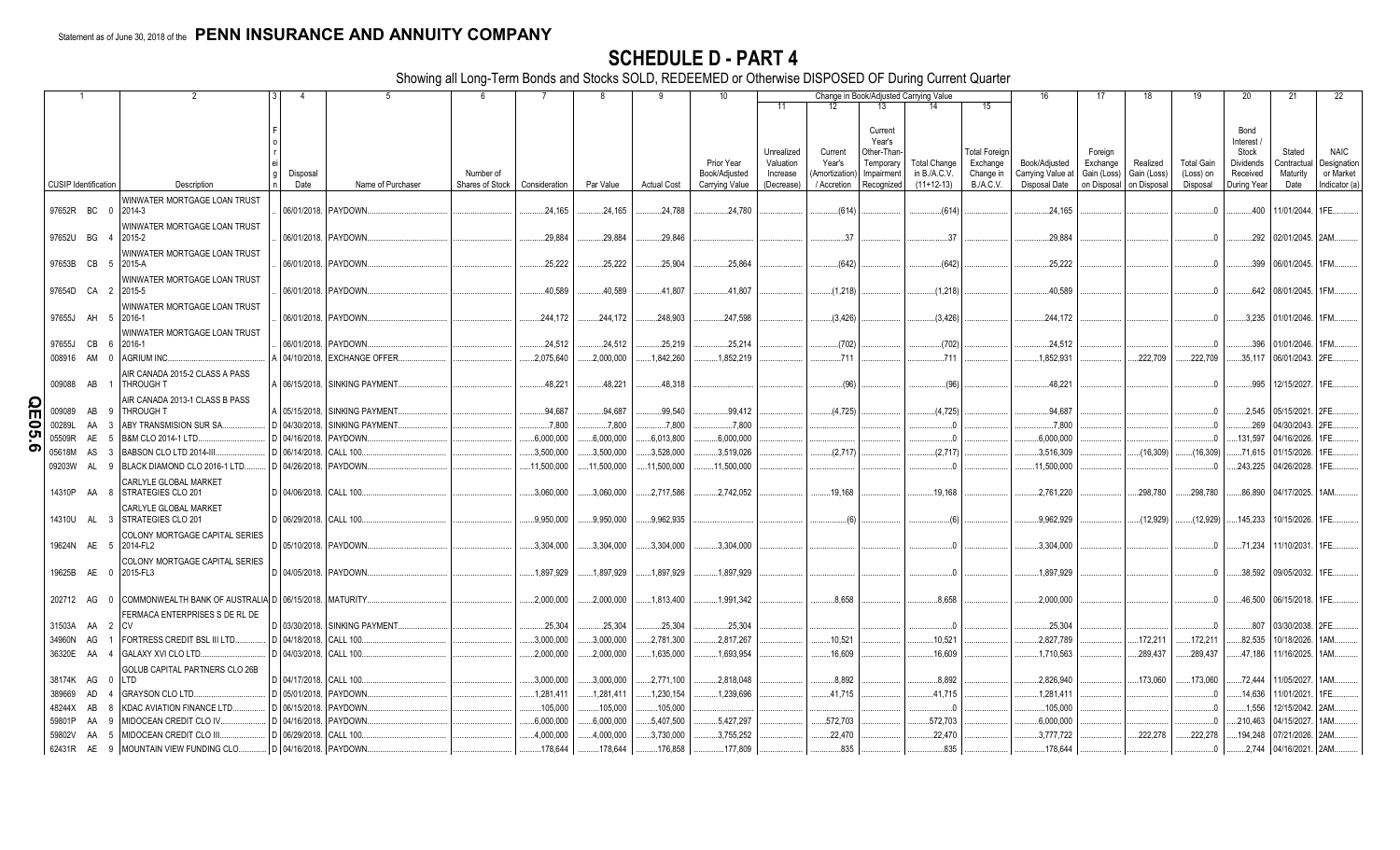## **SCHEDULE D - PART 4**

Showing all Long-Term Bonds and Stocks SOLD, REDEEMED or Otherwise DISPOSED OF During Current Quarter

|                                     |                                                      |                      |                                  |                 |               |              |                    |                             |                       |                          | Change in Book/Adjusted Carrying Value                         |                       |                                    | 17                      |                         |                                | -20                          | 21                      | 22                       |
|-------------------------------------|------------------------------------------------------|----------------------|----------------------------------|-----------------|---------------|--------------|--------------------|-----------------------------|-----------------------|--------------------------|----------------------------------------------------------------|-----------------------|------------------------------------|-------------------------|-------------------------|--------------------------------|------------------------------|-------------------------|--------------------------|
|                                     |                                                      |                      |                                  |                 |               |              |                    |                             | 11                    | 12                       | 13<br>14                                                       | 15                    |                                    |                         |                         |                                |                              |                         |                          |
|                                     |                                                      |                      |                                  |                 |               |              |                    |                             |                       |                          |                                                                |                       |                                    |                         |                         |                                |                              |                         |                          |
|                                     |                                                      |                      |                                  |                 |               |              |                    |                             |                       |                          | Current                                                        |                       |                                    |                         |                         |                                | Bond                         |                         |                          |
|                                     |                                                      |                      |                                  |                 |               |              |                    |                             |                       |                          | Year's                                                         |                       |                                    |                         |                         |                                | Interest /                   |                         |                          |
|                                     |                                                      |                      |                                  |                 |               |              |                    |                             | Unrealized            | Current                  | Other-Than                                                     | <b>Total Foreign</b>  |                                    | Foreign                 |                         |                                | Stock                        | Stated                  | <b>NAIC</b>              |
|                                     |                                                      | Disposal             |                                  | Number of       |               |              |                    | Prior Year<br>Book/Adjusted | Valuation<br>Increase | Year's<br>(Amortization) | Temporary<br><b>Total Change</b><br>in B./A.C.V.<br>Impairment | Exchange<br>Change in | Book/Adjusted<br>Carrying Value at | Exchange<br>Gain (Loss) | Realized<br>Gain (Loss) | <b>Total Gain</b><br>(Loss) on | <b>Dividends</b><br>Received | Contractual<br>Maturity | Designation<br>or Market |
| CUSIP Identification                | Description                                          | Date                 | Name of Purchaser                | Shares of Stock | Consideration | Par Value    | <b>Actual Cost</b> | Carrying Value              | (Decrease)            | / Accretion              | $(11+12-13)$<br>Recognized                                     | B./A.C.V.             | Disposal Date                      | on Disposal             | on Disposa              | Disposal                       | During Year                  | Date                    | Indicator (a)            |
| AE<br>67109Y                        | OAK HILL CREDIT PARTNERS XII LTD.                    | 06/19/2018. CALL 100 |                                  |                 | .6,750,000    | .6,750,000   | 6.856.875          | .6,830,994                  |                       | (5,224)                  | (5,224)                                                        |                       | .6,825,770                         |                         | (75, 770)               | (75, 770)                      | .224,790                     | 01/23/2027.             | 1FE.                     |
| 77426N<br>AC                        | ROCKWALL CDO II LTD.                                 |                      |                                  |                 | .1,834,123    | 1,834,123    | .1.722.070         | 1,774,251                   |                       | .59.872                  | .59.872                                                        |                       | 1,834,123                          |                         |                         |                                | .20.950                      | 08/01/2024.             | 1FF                      |
| 805649<br>AA<br>- 8                 | SAYARRA LTD.                                         |                      | 04/29/2018. SINKING PAYMENT      |                 | .285,915      | .285,915     | .285,915           | .285,915                    |                       |                          |                                                                |                       | 285,915                            |                         |                         |                                | .4.209                       | 10/29/2021.             | 1FF                      |
| 88606W<br>AB                        | THUNDERBOLT AIRCRAFT LEASE LTD                       | 06/15/2018. PAYDOWN  |                                  |                 | 62.500        | .62,500      | 63.118             | 63,065                      |                       | (565)                    | (565)                                                          |                       | .62.500                            |                         |                         |                                | 1.497                        | 05/17/2032. 3AM.        |                          |
| 95736X                              | <b>WESTCHESTER CLO LTD.</b>                          | 05/01/2018. PAYDOWN  |                                  |                 | .597,740      | .597,740     | 560,382            | 573,756                     |                       | .23,985                  | .23,985                                                        |                       | .597.740                           |                         |                         |                                | .23,288                      | 08/01/2022. 1FE.        |                          |
| G6160K                              | 5 MITCHELLS & BUTLERS FINANCE PLC                    |                      | 06/15/2018. SINKING PAYMENT      |                 | .92.944       | .92.944      | 77.788             | 83.156                      |                       | 9.788                    | 9.788                                                          |                       | .92.944                            |                         |                         |                                | .1.085                       | 12/15/2030.             | 1FE.                     |
| 3899999                             | Total - Bonds - Industrial and Miscellaneous         |                      |                                  |                 | 106,121,562   | 106,012,685  | 103,423,890        | .93,573,620                 |                       | .802,396                 | 802,396                                                        |                       | 104,843,666                        |                         | .1,167,847              | .1,167,847                     | .2,803,306                   | <b>XXX</b>              | XXX                      |
| 8399997                             | Total - Bonds - Part 4                               |                      |                                  |                 | .118.827.062  | .111,133,222 | .121,376,931       | .101,702,184                |                       | 129,241                  | 129,241                                                        |                       | 117,079,053                        |                         | 1,637,959               | .1,637,959                     | 3,919,043                    | <b>XXX</b>              | XXX                      |
| 8399999                             | Total - Bonds.                                       |                      |                                  |                 | .118.827.062  | .111.133.222 | 121.376.931        | .101.702.184                |                       | 129.241                  | 129.241                                                        |                       | 117.079.053                        |                         | 1.637.959               | .1.637.959                     | 3.919.043                    | <b>XXX</b>              | <b>XXX</b>               |
|                                     | <b>Common Stocks - Industrial and Miscellaneous</b>  |                      |                                  |                 |               |              |                    |                             |                       |                          |                                                                |                       |                                    |                         |                         |                                |                              |                         |                          |
| 04010L<br>10                        | 3 ARES CAPITAL CORP.                                 |                      | 04/12/2018. WELLS FARGO SECS LLC | 125.000.000     | .2.002.079    | <b>XXX</b>   | .2,098,648         | .1,965,000                  | 133.648               |                          | 133,648                                                        |                       | .2,098,648                         |                         | (96, 569)               | (96, 569)                      | .47,500                      | <b>XXX</b>              |                          |
| 04225U<br>10                        | ARMO BIOSCIENCES INC.                                |                      | 05/30/2018. J.P MORGAN SECURITIE | 3.435.000       | 171,377       | <b>XXX</b>   | .171.269           |                             |                       |                          |                                                                |                       | 171.269                            |                         | .108                    | .108                           |                              | <b>XXX</b>              |                          |
| 19625W<br>10<br>4                   | <b>CLASS A COLONY NORTHSTAR INC.</b>                 |                      | 06/25/2018. EXCHANGE OFFER       | .352.939.000    | .4.147.369    | <b>XXX</b>   | .4.147.369         | .4,027,034                  | 120.335               |                          | 120.335                                                        |                       | .4.147.369                         |                         |                         |                                | .134,117                     | <b>XXX</b>              |                          |
|                                     | <b>GRANITE POINT MORTGAGE TRUST</b>                  |                      |                                  |                 |               |              |                    |                             |                       |                          |                                                                |                       |                                    |                         |                         |                                |                              |                         |                          |
| 38741L 10                           | <b>INC</b>                                           |                      | 04/16/2018. WELLS FARGO SECS LLC | 28.429.000      | .477,675      | <b>XXX</b>   | .539,595           | 504,330                     | 35,265                |                          | .35,265                                                        |                       | 539,595                            |                         | (61,921)                | (61, 921)                      | 21,606                       | XXX                     |                          |
| 64828T<br>-20                       | <b>INEW RESIDENTIAL INVESTMENT CORF</b>              |                      | 04/27/2018. WELLS FARGO SECS LLC | .224.100.000    | 3.819.157     | <b>XXX</b>   | .3.680.602         | .4.006.908                  | (326, 306)            |                          | (326, 306)                                                     |                       | .3.680.602                         |                         | .138.555                | .138.555                       | .193,600                     | <b>XXX</b>              |                          |
| 74348T<br>10                        | 2 PROSPECT CAPITAL CORP.                             |                      | 04/17/2018. WELLS FARGO SECS LLC | .378,000.000    | .2,437,008    | <b>XXX</b>   | .3,101,475         | .2,547,720                  | 553,755               |                          | .553,755                                                       |                       | .3,101,475                         |                         | (664, 467)              | . (664.467)                    | .90,720                      | <b>XXX</b>              |                          |
| 0<br>79466L<br>30<br>ות             | 2 SALESFORCE.COM INC.                                |                      | 05/30/2018. J.P MORGAN SECURITIE | .468.000        | 61.450        | <b>XXX</b>   | .60.016            |                             |                       |                          |                                                                |                       | .60.016                            |                         | .1.434                  | .1.434                         |                              | <b>XXX</b>              |                          |
| 9099999                             | Total - Common Stocks - Industrial and Miscellaneous |                      |                                  |                 | 13,116,115    | <b>XXX</b>   | 13,798,974         | 13,050,992                  | 516,697               |                          | .516,697                                                       |                       | 13,798,974                         |                         | (682, 860)              | (682, 860)                     | .487,543                     | <b>XXX</b>              | <b>XXX</b>               |
| <b>Common Stocks - Mutual Funds</b> |                                                      |                      |                                  |                 |               |              |                    |                             |                       |                          |                                                                |                       |                                    |                         |                         |                                |                              |                         |                          |
| 269808<br>10                        | EAGLE POINT CREDIT CO INC.                           | 04/27/2018. VARIOUS. |                                  | 8.400.000       | 155,045       | <b>XXX</b>   | 154.849            |                             |                       |                          |                                                                |                       | .154.849                           |                         | 196                     | .196                           | .3,360                       | <b>XXX</b>              |                          |
|                                     | PRUDENTIAL GLOBAL SHORT                              |                      |                                  |                 |               |              |                    |                             |                       |                          |                                                                |                       |                                    |                         |                         |                                |                              |                         |                          |
|                                     | 74433A 10 9 DURATION HIGH YI                         |                      | 06/14/2018. EXCHANGE OFFER       | 165.301.000     | 2.658.205     | <b>XXX</b>   | 2.658.205          | .2.381.987                  | 276.218               |                          | .276.218                                                       |                       | 2.658.205                          |                         |                         | . . 0                          | 70,666                       | <b>XXX</b>              |                          |
| 9299999                             | Total - Common Stocks - Mutual Funds.                |                      |                                  |                 | .2,813,250    | <b>XXX</b>   | .2,813,054         | .2,381,987                  | 276,218               | $\Omega$                 | .276,218                                                       |                       | 2,813,054                          |                         | .196                    | .196                           | .74,026                      | <b>XXX</b>              | XXX                      |
| 9799997                             | Total - Common Stocks - Part 4.                      |                      |                                  |                 | .15,929,365   | <b>XXX</b>   | .16,612,028        | 15,432,979                  | 792.915               | $\Omega$                 | .792,915                                                       |                       | 16,612,028                         |                         | (682, 664)              | (682, 664)                     | 561,569                      | <b>XXX</b>              | XXX                      |
| 9799999                             | Total - Common Stocks.                               |                      |                                  |                 | .15.929.365   | <b>XXX</b>   | .16.612.028        | .15,432,979                 | .792.915              | $\Omega$                 | .792,915                                                       |                       | .16,612,028                        |                         | (682.664)               | (682, 664)                     | .561.569                     | <b>XXX</b>              | XXX                      |
| 9899999                             | Total - Preferred and Common Stocks                  |                      |                                  |                 | 15.929.365    | <b>XXX</b>   | 16.612.028         | .15.432.979                 | 792.915               | $\cap$                   | .792.915                                                       |                       | 16,612,028                         |                         | (682.664)               | .(682.664)                     | .561,569                     | <b>XXX</b>              | <b>XXX</b>               |
| 9999999                             | Total - Bonds, Preferred and Common Stocks           |                      |                                  |                 | 134.756.427   | <b>XXX</b>   | 137.988.959        | 117.135.163                 | .792.915              | 129.241                  | .922.156                                                       |                       | 133.691.081                        |                         | .955.295                | .955.295                       | 4.480.612                    | <b>XXX</b>              | <b>XXX</b>               |

(a) For all common stock bearing the NAIC market indicator "U" provide: the number of such issues: ..........0.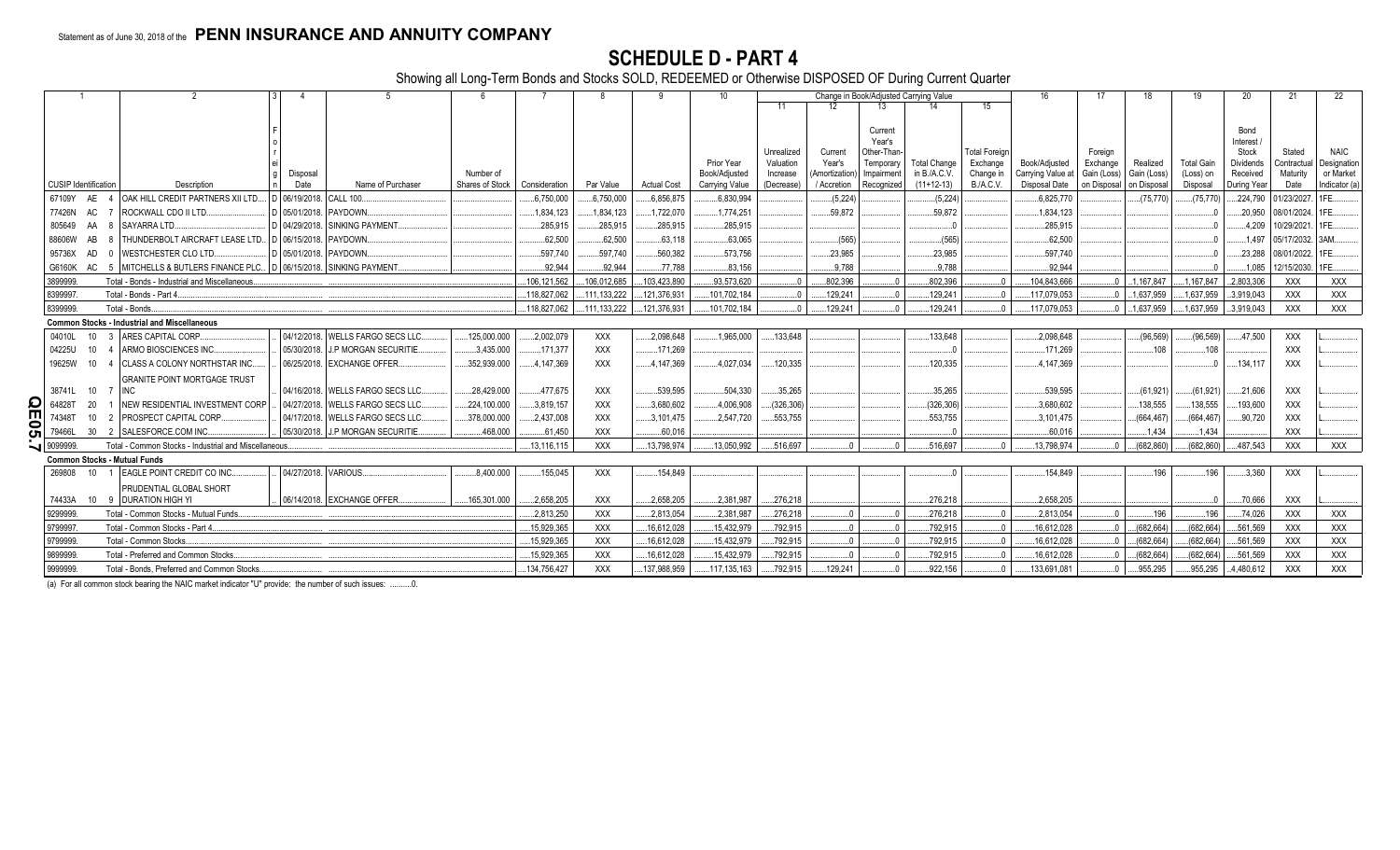## **SCHEDULE DB - PART A - SECTION 1**

|        |                                                                   | $\overline{2}$                                                             | $\overline{3}$                      | $\overline{4}$                                                      | $5\overline{)}$                                    | -6            |                                                          | -8        | 9                  | 10 <sup>1</sup>                                      | 11                                                                              | 12                                                                      | 13                     | 14               | 16         | 17                                                | 18                                                                | 19                                                  | 20                                                       | 21                    | 22                                          | 23                                                                |
|--------|-------------------------------------------------------------------|----------------------------------------------------------------------------|-------------------------------------|---------------------------------------------------------------------|----------------------------------------------------|---------------|----------------------------------------------------------|-----------|--------------------|------------------------------------------------------|---------------------------------------------------------------------------------|-------------------------------------------------------------------------|------------------------|------------------|------------|---------------------------------------------------|-------------------------------------------------------------------|-----------------------------------------------------|----------------------------------------------------------|-----------------------|---------------------------------------------|-------------------------------------------------------------------|
|        | Description                                                       | Description of Item(s) Hedged, Used for Income<br>Generation or Replicated | Schedule<br>/ Exhibit<br>Identifier | Гуре(s)<br>of<br>Risk(s)<br>(a)                                     | Exchange, Counterparty<br>or Central Clearinghouse | Trade<br>Date | Date of<br>Maturity or Number of<br>Expiration Contracts |           | Notional<br>Amount | Strike Price.<br>Rate of Index<br>Received<br>(Paid) | Cumulative<br>Prior Year(s)<br>Initial Cost of<br>Premium<br>(Received)<br>Paid | <b>Current Year</b><br>Initial Cost of<br>Premium<br>(Received)<br>Paid | Current Year<br>Income | Book/Adjusted    | Fair Value | Unrealized<br>Valuation<br>Increase<br>(Decrease) | <b>Total Foreign</b><br>Exchange<br>Change in<br><b>B./A.C.V.</b> | Current<br>Year's<br>(Amortization<br>) / Accretion | Adjustment<br>to Carrying<br>Value of<br>Hedged<br>Items | Potential<br>Exposure | Credit<br>Quality of<br>Reference<br>Entity | Hedge<br>Effectiveness<br>at Inception<br>and at Year-<br>end (b) |
|        |                                                                   |                                                                            |                                     |                                                                     |                                                    |               |                                                          |           |                    |                                                      |                                                                                 |                                                                         |                        | Carrying Value e |            |                                                   |                                                                   |                                                     |                                                          |                       |                                             |                                                                   |
|        | Purchased Options - Hedging Effective - Call Options and Warrants |                                                                            |                                     |                                                                     |                                                    |               |                                                          |           |                    |                                                      |                                                                                 |                                                                         |                        |                  |            |                                                   |                                                                   |                                                     |                                                          |                       |                                             |                                                                   |
|        | CALL SPREAD 2755 M 4-18-2019.                                     | Embedded option within IUL products                                        | N/A                                 | Equity/I BANK OF<br>AMERICA, N.A<br>ndex                            | B4TYDEB6GKMZO031MB27.                              |               | 04/20/2018 04/18/2019                                    | $-.7,440$ | 20,497,200         | 2,755.0000                                           |                                                                                 | .922,560                                                                |                        | .922,560         | .1,000,433 |                                                   |                                                                   |                                                     |                                                          |                       |                                             | 95/93.                                                            |
|        | CALL SPREAD SPX USD C 2472 7 -5-2018                              | Embedded option within IUL products                                        | N/A                                 | <b>BANK OF</b><br>Equity/I<br>AMERICA, N.A<br>ndex                  | B4TYDEB6GKMZO031MB27                               |               | 12/31/2017 07/05/2018                                    | 8,506     | .21,026,832        | 2,472.0000                                           | .856,724                                                                        |                                                                         |                        | .856,724         | 2,094,758  |                                                   |                                                                   |                                                     |                                                          |                       |                                             | 96/100                                                            |
|        | CALL SPREAD SPX USD C 2473 8 -20-2018                             | Embedded option within IUL products                                        | N/A                                 | Equity/I<br><b>WELLS FARGO</b><br>BANK, N.<br>ndex                  | KB1H1DSPRFMYMCUFXT09.                              |               | 12/31/2017 08/20/2018 12,717                             |           | 31,449,141         | 2,473.0000                                           | 1,422,396                                                                       |                                                                         |                        | .1,422,396       | .3,256,296 |                                                   |                                                                   |                                                     |                                                          |                       |                                             | 100/99.                                                           |
|        | CALL SPREAD SPX USD C 2478 7 -2-2018                              | Embedded option within IUL products                                        | N/A                                 | Equity/I<br><b>GOLDMAN</b><br>SACHS & CO.<br>ndex                   | W22LROWP2IHZNBB6K528                               |               | 12/31/2017 07/02/2018  10,295                            |           | 25,511,010         | 2,478.0000                                           | 1,063,679                                                                       |                                                                         |                        | .1,063,679       | 2,473,492  |                                                   |                                                                   |                                                     |                                                          |                       |                                             | 95/97.                                                            |
|        | CALL SPREAD SPX USD C 2480 7 -11-2018                             | Embedded option within IUL products                                        | N/A                                 | <b>BANK OF</b><br>Equity/I<br>AMERICA, N.A.<br>ndex                 | B4TYDEB6GKMZO031MB27                               |               | 12/31/2017 07/11/2018 13,311                             |           | 33,011,280         | 2,480.0000                                           | 1,384,211                                                                       |                                                                         |                        | .1,384,21'       | .3,182,262 |                                                   |                                                                   |                                                     |                                                          |                       |                                             | 95/98.                                                            |
|        | CALL SPREAD SPX USD C 2491 7 -23-2018                             | Embedded option within IUL products                                        | N/A                                 | <b>BARCLAYS BANK</b><br>Equity/I<br>NEW YO<br>ndex                  | G5GSEF7VJP5I7OUK5573                               |               | 12/31/2017 07/23/2018                                    | 1,342     | 3,342,922          | 2,491.0000                                           | 140,521                                                                         |                                                                         |                        | 140,521          | .310,984   |                                                   |                                                                   |                                                     |                                                          |                       |                                             | 100/103.                                                          |
|        | CALL SPREAD SPX USD C 2493 8 -17-2018                             | Embedded option within IUL products                                        | N/A                                 | Equity/I<br>GOLDMAN<br>ndex<br>SACHS & CO,                          | W22LROWP2IHZNBB6K528                               |               | 12/31/2017 08/17/2018                                    | 9,496     | 23,673,528         | 2,493.0000                                           | 862,712                                                                         |                                                                         |                        | .862,712         | 2,241,874  |                                                   |                                                                   |                                                     |                                                          |                       |                                             | 100/100                                                           |
| O      | CALL SPREAD SPX USD C 2493 8 -24-2018                             | Embedded option within IUL products                                        | N/A                                 | GOLDMAN<br>Equity/I<br>ndex<br>SACHS & CO.                          | W22LROWP2IHZNBB6K528                               |               | 12/31/2017 08/24/2018 10,688                             |           | 26,645,184         | .2,493.0000                                          | 1,096,589                                                                       |                                                                         |                        | .1,096,589       | .2,550,188 |                                                   |                                                                   |                                                     |                                                          |                       |                                             | 93/93.                                                            |
| 0<br>თ | CALL SPREAD SPX USD C 2493 8 -28-2018                             | Embedded option within IUL products                                        | N/A                                 | Equity/I<br><b>WELLS FARGO</b><br>BANK, N.<br>ndex                  | KB1H1DSPRFMYMCUFXT09.                              |               | 12/31/2017 08/28/2018 15,189                             |           | 37,866,177         | 2,493.0000                                           | 1,530,292                                                                       |                                                                         |                        | 1,530,292        | 3,646,446  |                                                   |                                                                   |                                                     |                                                          |                       |                                             | 95/94.                                                            |
|        | CALL SPREAD SPX USD C 2502 8 -13-2018                             | Embedded option within IUL products                                        | $N/A$                               | <b>BANK OF</b><br>Equity/I<br>AMERICA, N.A.<br>ndex                 | B4TYDEB6GKMZO031MB27                               |               | 12/31/2017 08/13/2018 15,993                             |           | .40,014,486        | 2,502.0000                                           | 1,604,898                                                                       |                                                                         |                        | 1,604,898        | .3,636,662 |                                                   |                                                                   |                                                     |                                                          |                       |                                             | 101/100.                                                          |
|        | CALL SPREAD SPX USD C 2507 7 -16-2018                             | Embedded option within IUL products                                        | N/A                                 | Equity/I<br><b>GOLDMAN</b><br>ndex<br>SACHS & CO,                   | W22LROWP2IHZNBB6K528                               |               | 12/31/2017 07/16/2018 11,403                             |           | 28,587,321         | 2,507.0000                                           | 1,102,100                                                                       |                                                                         |                        | 1,102,100        | 2,439,496  |                                                   |                                                                   |                                                     |                                                          |                       |                                             | 97/97                                                             |
|        | CALL SPREAD SPX USD C 2514 9-4-2018                               | Embedded option within IUL products                                        | $N/A$                               | Equity/I<br><b>GOLDMAN</b><br>ndex<br>SACHS & CO.                   | W22LROWP2IHZNBB6K528                               |               | 12/31/2017 09/04/2018 17,465                             |           | .43,907,010        | 2,514.0000                                           | 1,826,839                                                                       |                                                                         |                        | 1,826,839        | 3,900,278  |                                                   |                                                                   |                                                     |                                                          |                       |                                             | 97/95                                                             |
|        | CALL SPREAD SPX USD C 2514 9 -7-2018                              | Embedded option within IUL products                                        | N/A                                 | Equity/<br>ndex<br>GOLDMAN                                          | SUNTRUST BANK IYDOJBGJWY9T8XKCSX06.                |               | 12/31/2017 09/07/2018 13,743                             |           | .34,549,902        | 2,514.0000                                           | 1,391,891                                                                       |                                                                         |                        | 1,391,891        | .3,077,077 |                                                   |                                                                   |                                                     |                                                          |                       |                                             | 98/97.                                                            |
|        | CALL SPREAD SPX USD C 2515 7 -23-2018                             | Embedded option within IUL products                                        | N/A                                 | Equity/I<br>SACHS & CO,<br>ndex<br><b>BARCLAYS BANK</b><br>Equity/I | W22LROWP2IHZNBB6K528                               |               | 12/31/2017 07/23/2018  16,352                            |           | 41,125,280         | 2,515.0000                                           | 1,617,867                                                                       |                                                                         |                        | .1,617,867       | .3,409,885 |                                                   |                                                                   |                                                     |                                                          |                       |                                             | 100/100.                                                          |
|        | CALL SPREAD SPX USD C 2515 7 -30-2018                             | Embedded option within IUL products                                        | N/A                                 | ndex<br>NEW YO<br>Equity/l<br>GOLDMAN                               | G5GSEF7VJP5I7OUK5573                               |               | 12/31/2017 07/30/2018 11,807                             |           | .29,694,605        | 2,515.0000                                           | .1,105,844                                                                      |                                                                         |                        | .1,105,844       | .2,493,016 |                                                   |                                                                   |                                                     |                                                          |                       |                                             | 101/100                                                           |
|        | CALL SPREAD SPX USD C 2519 7 -19-2018                             | Embedded option within IUL products                                        | N/A                                 | SACHS & CO,<br>ndex<br>Equity/I<br><b>WELLS FARGO</b>               | W22LROWP2IHZNBB6K528                               |               | 12/31/2017 07/19/2018                                    | 7,936     | 19,990,784         | 2,519.0000                                           | .764,792                                                                        |                                                                         |                        | .764,792         | 1,613,956  |                                                   |                                                                   |                                                     |                                                          |                       |                                             | 95/98.                                                            |
|        | CALL SPREAD SPX USD C 2520 8 -1-2018                              | Embedded option within IUL products                                        | N/A                                 | BANK, N.<br>ndex<br>Equity/                                         | KB1H1DSPRFMYMCUFXT09.                              |               | 12/31/2017 08/01/2018                                    | 8,984     | .22,639,680        | 2,520.0000                                           | .816,646                                                                        |                                                                         |                        | 816,646          | 1,861,612  |                                                   |                                                                   |                                                     |                                                          |                       |                                             | 101/100.                                                          |
|        | CALL SPREAD SPX USD C 2521 8 -6-2018                              | Embedded option within IUL products                                        | N/A                                 | ndex<br>Equity/I<br><b>GOLDMAN</b>                                  | SUNTRUST BANK IYDOJBGJWY9T8XKCSX06                 |               | 12/31/2017 08/06/2018 12,201                             |           | 30,758,721         | 2,521.0000                                           | 1,165,073                                                                       |                                                                         |                        | 1,165,073        | .2,537,267 |                                                   |                                                                   |                                                     |                                                          |                       |                                             | 101/100                                                           |
|        | CALL SPREAD SPX USD C 2533 9 -10-2018                             | Embedded option within IUL products                                        | N/A                                 | ndex<br>SACHS & CO.<br>CANADIAN<br>Equity/I                         | W22LROWP2IHZNBB6K528                               |               | 12/31/2017 09/10/2018 11,397                             |           | .28,868,601        | 2,533.0000                                           | 1,271,905                                                                       |                                                                         |                        | 1,271,905        | 2,375,518  |                                                   |                                                                   |                                                     |                                                          |                       |                                             | 95/94.                                                            |
|        | CALL SPREAD SPX USD C 2547 9 -24-2018                             | Embedded option within IUL products                                        | N/A                                 | <b>IMPERIAL BA</b><br>ndex<br><b>BARCLAYS BANK</b><br>Equity/I      | 2IGI19DL77OX0HC3ZE78                               |               | 12/31/2017 09/24/2018                                    | 9,613     | 24,484,311         | 2,547.0000                                           | 1,043,203                                                                       |                                                                         |                        | .1,043,203       | 1,939,180  |                                                   |                                                                   |                                                     |                                                          |                       |                                             | 94/94.                                                            |
|        | CALL SPREAD SPX USD C 2548 9 -14-2018                             | Embedded option within IUL products                                        | N/A                                 | NEW YO<br>ndex<br><b>WELLS FARGO</b><br>Equity/I                    | G5GSEF7VJP5I7OUK5573                               |               | 12/31/2017 09/14/2018                                    | 6,858     | .17,474,184        | 2,548.0000                                           | .707,677                                                                        |                                                                         |                        | .707,677         | 1,345,628  |                                                   |                                                                   |                                                     |                                                          |                       |                                             | 94/94.                                                            |
|        | CALL SPREAD SPX USD C 2551 9 -21-2018                             | Embedded option within IUL products                                        | N/A.                                | BANK, N.<br>ndex                                                    | KB1H1DSPRFMYMCUFXT09.                              |               | 12/31/2017 09/21/2018                                    | 10,416    | 26,571,216         | .2,551.0000                                          | .1,014,831                                                                      |                                                                         |                        | .1.014.831       | .2,050,369 |                                                   |                                                                   |                                                     |                                                          |                       |                                             | 94/93.                                                            |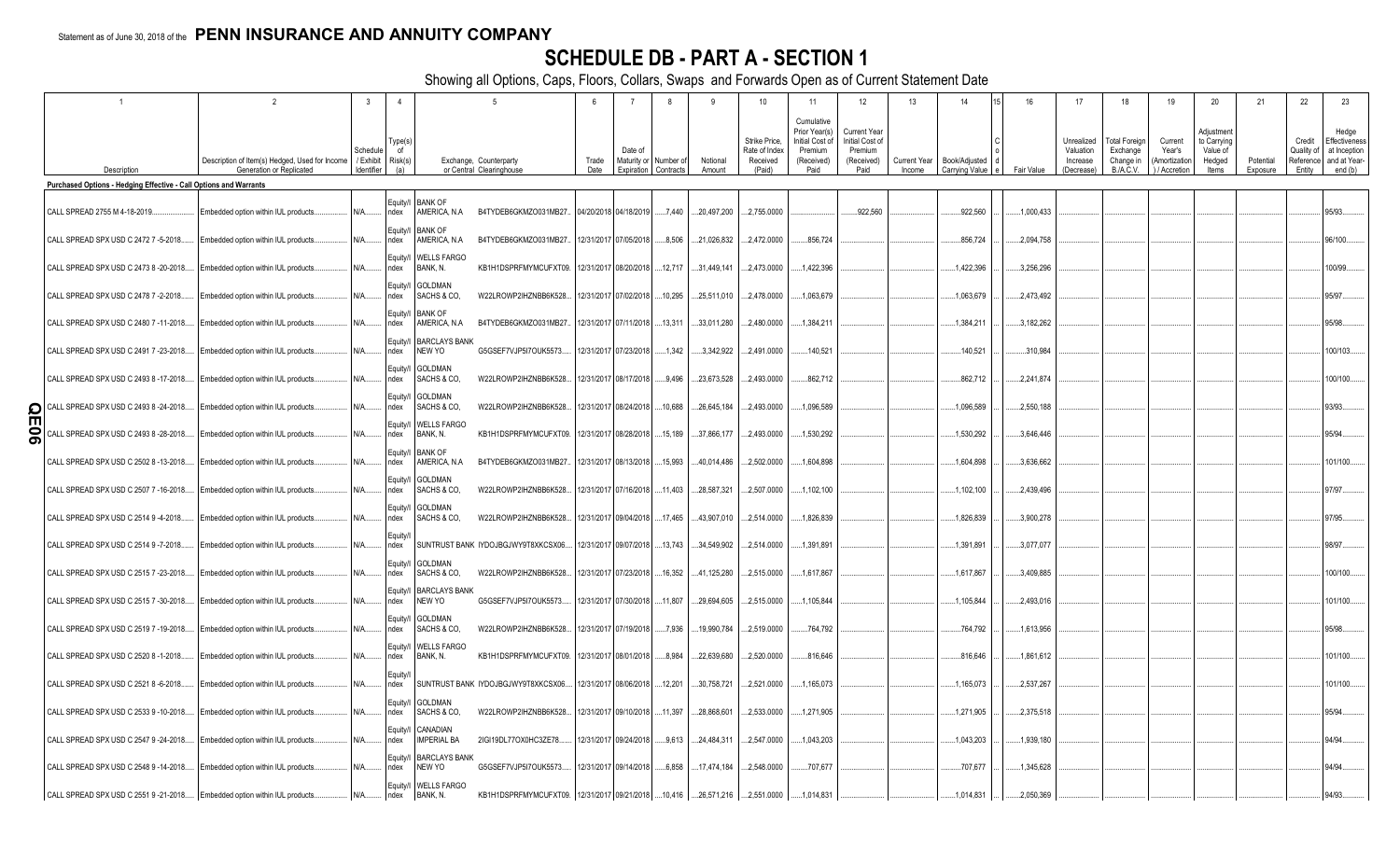## **SCHEDULE DB - PART A - SECTION 1**

|   |                                                                            |                                                                            | $\mathbf{3}$<br>$\overline{4}$                                       |                                                                                 |               |                                 | -8                    | q           | 10 <sup>°</sup>                                      | 11                                                                              | 12                                                                      | 13           | 14                              | 16         | 17                                  | 18                                                                | 19                                                  | 20                                             | 21        | 22                                         | 23                                                                |
|---|----------------------------------------------------------------------------|----------------------------------------------------------------------------|----------------------------------------------------------------------|---------------------------------------------------------------------------------|---------------|---------------------------------|-----------------------|-------------|------------------------------------------------------|---------------------------------------------------------------------------------|-------------------------------------------------------------------------|--------------|---------------------------------|------------|-------------------------------------|-------------------------------------------------------------------|-----------------------------------------------------|------------------------------------------------|-----------|--------------------------------------------|-------------------------------------------------------------------|
|   |                                                                            | Description of Item(s) Hedged, Used for Income<br>Generation or Replicated | Гуре(s<br>Schedul<br>of<br>/ Exhibit<br>Risk(s)<br>Identifier<br>(a) | Exchange, Counterparty<br>or Central Clearinghouse                              | Trade<br>Date | Date of<br>Expiration Contracts | Maturity or Number of | Notional    | Strike Price,<br>Rate of Index<br>Received<br>(Paid) | Cumulative<br>Prior Year(s)<br>Initial Cost of<br>Premium<br>(Received)<br>Paid | <b>Current Year</b><br>Initial Cost of<br>Premium<br>(Received)<br>Paid | Current Year | Book/Adjusted<br>Carrying Value | Fair Value | Unrealized<br>Valuation<br>Increase | <b>Total Foreign</b><br>Exchange<br>Change in<br><b>B./A.C.V.</b> | Current<br>Year's<br>(Amortizatioı<br>) / Accretion | Adjustmen<br>to Carrying<br>Value of<br>Hedged | Potential | Credit<br>Quality o<br>Reference<br>Entity | Hedge<br>Effectiveness<br>at Inception<br>and at Year-<br>end (b) |
|   | Description                                                                |                                                                            |                                                                      | Equity/I WELLS FARGO                                                            |               |                                 |                       | Amount      |                                                      |                                                                                 |                                                                         | Income       |                                 |            | (Decrease)                          |                                                                   |                                                     | Items                                          | Exposure  |                                            |                                                                   |
|   | CALL SPREAD SPX USD C 2555 9-17-2018                                       | Embedded option within IUL products                                        | N/A<br>ndex                                                          | BANK, N.<br>KB1H1DSPRFMYMCUFXT09.                                               |               | 12/31/2017 09/17/2018           | $\dots$ 10,558        | 26,975,690  | 2,555.0000                                           | 1,034,684                                                                       |                                                                         |              | 1,034,684                       | .2,022,778 |                                     |                                                                   |                                                     |                                                |           |                                            | 95/95.                                                            |
|   | CALL SPREAD SPX USD C 2559 9 -28-2018                                      | Embedded option within IUL products                                        | N/A<br>ndex                                                          | Equity/I CANADIAN<br><b>IMPERIAL BA</b><br>2IGI19DL77OX0HC3ZE78                 |               | 12/31/2017 09/28/2018           | .10,133               | 25,930,347  | 2,559.0000                                           | 1,056,568                                                                       |                                                                         |              | 1,056,568                       | 1,953,970  |                                     |                                                                   |                                                     |                                                |           |                                            | 96/95.                                                            |
|   | CALL SPREAD SPX USD C 2581 10 -1-2018                                      | Embedded option within IUL products                                        | Equity/I<br>$N/A$<br>ndex                                            | <b>GOLDMAN</b><br>SACHS & CO,<br>W22LROWP2IHZNBB6K528                           |               | 12/31/2017 10/01/2018           | 16,801                | .43,363,381 | .2,581.0000                                          | 1,730,503                                                                       |                                                                         |              | 1,730,503                       | 2,961,507  |                                     |                                                                   |                                                     |                                                |           |                                            | 97/96.                                                            |
|   | CALL SPREAD SPX USD C 2596 10 -08-2018                                     | Embedded option within IUL products                                        | N/A<br>ndex                                                          | Equity/I BANK OF<br>AMERICA, N.A.<br>B4TYDEB6GKMZO031MB27.                      |               | 12/31/2017 10/08/2018           | 14,311                | 37,151,356  | .2,596.0000                                          | 1,396,610                                                                       |                                                                         |              | 1,396,610                       | 2,400,949  |                                     |                                                                   |                                                     |                                                |           |                                            | 97/96.                                                            |
|   | CALL SPREAD SPX USD C 2598 10 -5-2018                                      | Embedded option within IUL products                                        | $N/A$<br>ndex                                                        | Equity/I CANADIAN<br><b>IMPERIAL BA</b><br>2IGI19DL77OX0HC3ZE78.                |               | 12/31/2017 10/05/2018           | 7,233                 | 18,791,334  | 2,598.0000                                           | 701,601                                                                         |                                                                         |              | 701,601                         | 1,189,557  |                                     |                                                                   |                                                     |                                                |           |                                            | 95/96.                                                            |
|   | CALL SPREAD SPX USD C 2604 10 -12-2018 Embedded option within IUL products |                                                                            | N/A<br>ndex                                                          | Equity/I CANADIAN<br><b>IMPERIAL BA</b><br>2IGI19DL77OX0HC3ZE78                 |               | 12/31/2017 10/12/2018           | 11,834                | 30,815,736  | .2,604.0000                                          | 1,174,998                                                                       |                                                                         |              | 1,174,998                       | 1,927,928  |                                     |                                                                   |                                                     |                                                |           |                                            | 96/95.                                                            |
|   | CALL SPREAD SPX USD C 2609 10 -15-2018 Embedded option within IUL products |                                                                            | Equity/I<br>$N/A$<br>ndex                                            | <b>GOLDMAN</b><br>SACHS & CO,<br>W22LROWP2IHZNBB6K528                           |               | 12/31/2017 10/15/2018           | .10,412               | 27,164,908  | 2,609.0000                                           | 1,036,723                                                                       |                                                                         |              | 1,036,723                       | 1,674,341  |                                     |                                                                   |                                                     |                                                |           |                                            | 94/94.                                                            |
| O | CALL SPREAD SPX USD C 2615 10 -24-2018                                     | Embedded option within IUL products                                        | Equity/I<br>N/A<br>ndex                                              | <b>GOLDMAN</b><br>SACHS & CO,<br>W22LROWP2IHZNBB6K528                           |               | 12/31/2017 10/24/2018           | 8,158                 | 21,333,170  | 2,615.0000                                           | 877,393                                                                         |                                                                         |              | .877,393                        | 1,312,527  |                                     |                                                                   |                                                     |                                                |           |                                            | 93/93.                                                            |
| っ | CALL SPREAD SPX USD C 2616 10 -22-2018 Embedded option within IUL products |                                                                            | Equity/I<br>$N/A$<br>ndex                                            | CANADIAN<br><b>IMPERIAL BA</b><br>2IGI19DL77OX0HC3ZE78.                         |               | 12/31/2017 10/22/2018           | 9,468                 | 24,768,288  | .2,616.0000                                          | 953,617                                                                         |                                                                         |              | .953,617                        | 1,506,473  |                                     |                                                                   |                                                     |                                                |           |                                            | 97/96.                                                            |
|   | CALL SPREAD SPX USD C 2617 10 -19-2018 Embedded option within IUL products |                                                                            | Equity/<br>N/A<br>ndex                                               | SUNTRUST BANK IYDOJBGJWY9T8XKCSX06                                              |               | 12/31/2017 10/19/2018           | 11,964                | 31,309,788  | .2,617.0000                                          | 1,208,723                                                                       |                                                                         |              | 1,208,723                       | 1,875,195  |                                     |                                                                   |                                                     |                                                |           |                                            | 95/95.                                                            |
|   | CALL SPREAD SPX USD C 2626 10 -29-2018 Embedded option within IUL products |                                                                            | Equity/I<br>N/A<br>ndex                                              | <b>BANK OF</b><br>AMERICA, N.A.<br>B4TYDEB6GKMZO031MB27                         |               | 12/31/2017 10/29/2018           | 9,655                 | 25,354,030  | .2,626.0000                                          | 951,983                                                                         |                                                                         |              | .951,983                        | 1,500,546  |                                     |                                                                   |                                                     |                                                |           |                                            | 97/97.                                                            |
|   | CALL SPREAD SPX USD C 2629 11 -16-2018 Embedded option within IUL products |                                                                            | N/A<br>ndex                                                          | Equity/I BANK OF<br>AMERICA, N.A<br>B4TYDEB6GKMZO031MB27                        |               | 12/31/2017 11/16/2018           | 9,951                 | 26,161,179  | 2,629.0000                                           | 1,090,630                                                                       |                                                                         |              | 1,090,630                       | 1,586,298  |                                     |                                                                   |                                                     |                                                |           |                                            | 95/95                                                             |
|   | CALL SPREAD SPX USD C 2632 11 -1-2018                                      | Embedded option within IUL products                                        | Equity/I<br>N/A<br>ndex                                              | <b>BANK OF</b><br>AMERICA, N.A.<br>B4TYDEB6GKMZO031MB27                         |               | 12/31/2017 11/01/2018           | 13,694                | 36,042,608  | .2,632.0000                                          | 1,451,564                                                                       |                                                                         |              | 1,451,564                       | 2,086,739  |                                     |                                                                   |                                                     |                                                |           |                                            | 97/96.                                                            |
|   | CALL SPREAD SPX USD C 2637 11 -12-2018 Embedded option within IUL products |                                                                            | Equity/I<br>N/A<br>ndex                                              | <b>WELLS FARGO</b><br>KB1H1DSPRFMYMCUFXT09. 12/31/2017<br>BANK, N.              |               | 11/12/2018                      | 14,854                | 39,169,998  | .2,637.0000                                          | 1,617,601                                                                       |                                                                         |              | 1,617,601                       | 2,272,085  |                                     |                                                                   |                                                     |                                                |           |                                            | 96/96.                                                            |
|   | CALL SPREAD SPX USD C 2640 11 -19-2018 Embedded option within IUL products |                                                                            | N/A<br>ndex                                                          | Equity/I BANK OF<br>AMERICA, N.A.<br>B4TYDEB6GKMZO031MB27                       |               | 12/31/2017 11/19/2018           | 12,945                | 34,174,800  | .2,640.0000                                          | 1,424,986                                                                       |                                                                         |              | 1,424,986                       | 1,981,114  |                                     |                                                                   |                                                     |                                                |           |                                            | 97/96.                                                            |
|   | CALL SPREAD SPX USD C 2643 11 -5-2018                                      | Embedded option within IUL products                                        | Equity/I<br>N/A<br>ndex                                              | <b>WELLS FARGO</b><br>BANK, N.<br>KB1H1DSPRFMYMCUFXT09. 12/31/2017 11/05/2018   |               |                                 | .10,159               | 26,850,237  | .2,643.0000                                          | 1,065,679                                                                       |                                                                         |              | 1,065,679                       | 1,488,643  |                                     |                                                                   |                                                     |                                                |           |                                            | 95/95                                                             |
|   | CALL SPREAD SPX USD C 2653 11 -23-2018 Embedded option within IUL products |                                                                            | Equity/I<br>N/A<br>ndex                                              | CANADIAN<br><b>IMPERIAL BA</b><br>2IGI19DL77OX0HC3ZE78                          | 12/31/2017    | 11/23/2018                      | 10,622                | 28,180,166  | .2,653.0000                                          | 1, 136, 554                                                                     |                                                                         |              | 1,136,554                       | 1,546,324  |                                     |                                                                   |                                                     |                                                |           |                                            | 93/92                                                             |
|   | CALL SPREAD SPX USD C 2665 11 -28-2018 Embedded option within IUL products |                                                                            | Equity/I<br>N/A<br>ndex                                              | <b>BARCLAYS BANK</b><br>NEW YO<br>G5GSEF7VJP5I7OUK5573                          | 12/31/2017    | 11/28/2018                      | 19,251                | 51,303,915  | .2,665.0000                                          | 2,249,864                                                                       |                                                                         |              | 2,249,864                       | 2,684,446  |                                     |                                                                   |                                                     |                                                |           |                                            | 97/97.                                                            |
|   | CALL SPREAD SPX USD C 2690 12 -07-2018 Embedded option within IUL products |                                                                            | Equity/<br>N/A<br>ndex                                               | CITIBANK N.A E57ODZWZ7FF32TWEFA76                                               |               | 12/31/2017 12/07/2018           | 11,725                | 31,540,250  | .2,690.0000                                          | 1,396,682                                                                       |                                                                         |              | 1,396,682                       | 1,472,890  |                                     |                                                                   |                                                     |                                                |           |                                            | 97/97.                                                            |
|   | CALL SPREAD SPX USD C 2694 12 -3-2018                                      | Embedded option within IUL products                                        | Equity<br>N/A<br>ndex                                                | CITIBANK N.A E57ODZWZ7FF32TWEFA76                                               |               | 12/31/2017 12/03/2018           | 15,645                | 42,147,630  | .2,694.0000                                          | 1,732,527                                                                       |                                                                         |              | 1,732,527                       | 1,910,630  |                                     |                                                                   |                                                     |                                                |           |                                            | 97/97.                                                            |
|   | CALL SPREAD SPX USD C 2714 12 -10-2018 Embedded option within IUL products |                                                                            | Equity/I<br>N/A<br>ndex                                              | <b>BANK OF</b><br>AMERICA, N.A.<br>B4TYDEB6GKMZO031MB27. 12/31/2017 12/10/2018  |               |                                 | 10,280                | 27,899,920  | 2,714.0000                                           | 1,195,050                                                                       |                                                                         |              | 1,195,050                       | 1,148,948  |                                     |                                                                   |                                                     |                                                |           |                                            | 95/95.                                                            |
|   | CALL SPREAD SPX USD C 2716 12 -14-2018 Embedded option within IUL products |                                                                            | N/A.<br>ndex                                                         | Equity/I WELLS FARGO<br>BANK, N.<br>KB1H1DSPRFMYMCUFXT09. 12/31/2017 12/14/2018 |               |                                 | 9,057                 | 24,598,812  | 2,716.0000                                           | 1,157,303                                                                       |                                                                         |              | .1,157,303                      | 1,012,189  |                                     |                                                                   |                                                     |                                                |           |                                            | 97/96.                                                            |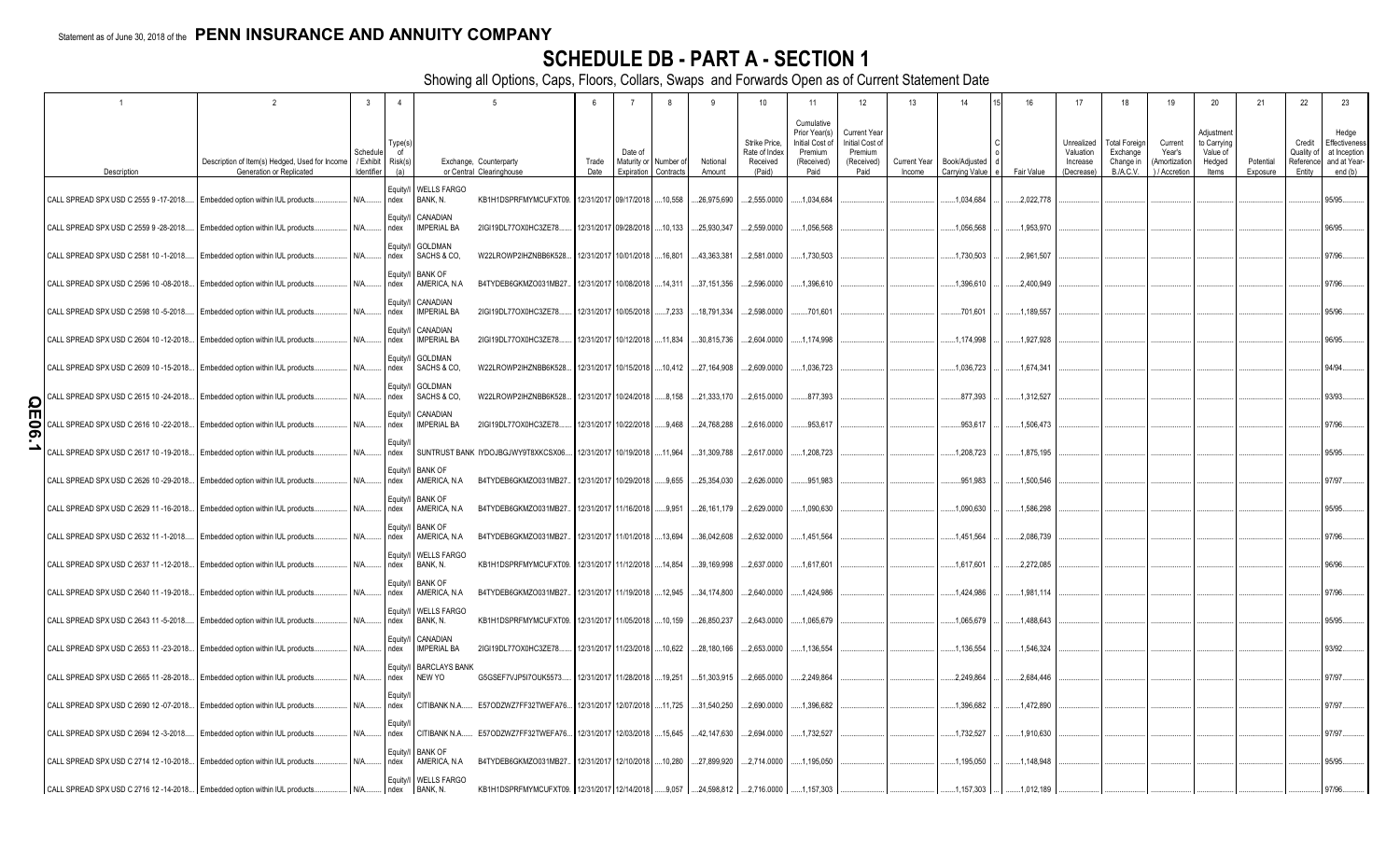## **SCHEDULE DB - PART A - SECTION 1**

|   |                                                                            |                                                                            | $\mathbf{3}$<br>$\overline{4}$                                |                                                                                        |       |                              | -8                    |             | 10 <sup>°</sup>                            | 11                                                                      | 12                                                              | 13           | 14             | 16         | 17                                  | 18                                                                | 19                                 | 20                                             | 21        | 22                               | 23                                                    |
|---|----------------------------------------------------------------------------|----------------------------------------------------------------------------|---------------------------------------------------------------|----------------------------------------------------------------------------------------|-------|------------------------------|-----------------------|-------------|--------------------------------------------|-------------------------------------------------------------------------|-----------------------------------------------------------------|--------------|----------------|------------|-------------------------------------|-------------------------------------------------------------------|------------------------------------|------------------------------------------------|-----------|----------------------------------|-------------------------------------------------------|
|   |                                                                            | Description of Item(s) Hedged, Used for Income<br>Generation or Replicated | Гуре(s<br>Schedul<br>of<br>/ Exhibit<br>Risk(s)<br>Identifier | Exchange, Counterparty<br>or Central Clearinghouse                                     | Trade | Date of                      | Maturity or Number of | Notional    | Strike Price,<br>Rate of Index<br>Received | Cumulative<br>Prior Year(s)<br>Initial Cost of<br>Premium<br>(Received) | <b>Current Year</b><br>Initial Cost of<br>Premium<br>(Received) | Current Year | Book/Adjusted  |            | Unrealized<br>Valuation<br>Increase | <b>Total Foreign</b><br>Exchange<br>Change in<br><b>B./A.C.V.</b> | Current<br>Year's<br>(Amortizatioı | Adjustmen<br>to Carrying<br>Value of<br>Hedged | Potential | Credit<br>Quality o<br>Reference | Hedge<br>Effectiveness<br>at Inception<br>and at Year |
|   | Description                                                                |                                                                            |                                                               | Equity/I CANADIAN                                                                      | Date  |                              | Expiration Contracts  | Amount      | (Paid)                                     | Paid                                                                    | Paid                                                            | Income       | Carrying Value | Fair Value | (Decrease)                          |                                                                   | ) / Accretion                      | Items                                          | Exposure  | Entity                           | end (b)                                               |
|   | CALL SPREAD SPX USD C 2736 12 -24-2018 Embedded option within IUL products |                                                                            | N/A<br>ndex                                                   | <b>IMPERIAL BA</b><br>2IGI19DL77OX0HC3ZE78.                                            |       | 12/31/2017 12/24/2018 23,054 |                       | .63,075,744 | .2,736.0000                                | 2,656,051                                                               |                                                                 |              | 2,656,051      | 2,386,114  |                                     |                                                                   |                                    |                                                |           |                                  | 96/95.                                                |
|   | CALL SPREAD SPX USD C 2740 12 -17-2018 Embedded option within IUL products |                                                                            | Equity/I<br>N/A<br>ndex                                       | <b>GOLDMAN</b><br>SACHS & CO,<br>W22LROWP2IHZNBB6K528                                  |       | 12/31/2017 12/17/2018        | 13,824                | 37,877,760  | 2,740.0000                                 | 1,572,895                                                               |                                                                 |              | 1,572,895      | 1,361,132  |                                     |                                                                   |                                    |                                                |           |                                  | 96/95.                                                |
|   | CALL SPREAD USD 2,703 M 4/25/2019.                                         | Embedded option within IUL products                                        | Equity/I<br>$N/A$<br>ndex                                     | CANADIAN<br><b>IMPERIAL BA</b><br>2IGI19DL77OX0HC3ZE78                                 |       | 04/27/2018 04/25/2019        | 8,895                 | 24,043,185  | 2,703.0000                                 |                                                                         | 1,378,725                                                       |              | 1,378,725      | 1,498,106  |                                     |                                                                   |                                    |                                                |           |                                  | 93/91.                                                |
|   | CALL SPREAD USD 2,724 M 4-22-19.                                           | Embedded option within IUL products                                        | N/A<br>ndex                                                   | Equity/I DEUTSCHE<br><b>BANK SA</b><br>7LTWFZYICNSX8D621K86                            |       | 04/24/2018 04/22/2019        | 14,593                | 39,751,332  | .2,724.0000                                |                                                                         | 2,057,613                                                       |              | 2,057,613      | .2,253,777 |                                     |                                                                   |                                    |                                                |           |                                  | 96/94.                                                |
|   | CALL SPREAD USD 2695 M 5-9-2019.                                           | Embedded option within IUL products                                        | Equity/<br>N/A<br>ndex                                        | CITIBANK N.A E57ODZWZ7FF32TWEFA76 05/11/2018 05/09/2019                                |       |                              | 7,054                 | .19,010,530 | 2,695.0000                                 |                                                                         | .1,060,216                                                      |              | 1,060,216      | 1,023,217  |                                     |                                                                   |                                    |                                                |           |                                  | 96/93.                                                |
|   | CALL SPREAD USD 2638 M 4/01/2019                                           | Embedded option within IUL products                                        | Equity/I<br>N/A<br>ndex                                       | <b>WELLS FARGO</b><br>BANK, N.<br>KB1H1DSPRFMYMCUFXT09. 04/05/2018 04/01/2019          |       |                              | .15,014               | .39,606,932 | 2,638.0000                                 |                                                                         | 3,013,010                                                       |              | 3,013,010      | 3,034,372  |                                     |                                                                   |                                    |                                                |           |                                  | 95/93.                                                |
|   | CALL SPREAD USD 2659 M 3/28/2019                                           | Embedded option within IUL products                                        | Equity/<br>N/A<br>ndex                                        | CITIBANK N.A E57ODZWZ7FF32TWEFA76 04/02/2018 03/28/2019                                |       |                              | 11,539                | 30,682,201  | 2,659.0000                                 |                                                                         | 1,774,814                                                       |              | 1,774,814      | 2,152,036  |                                     |                                                                   |                                    |                                                |           |                                  | 97/95.                                                |
| O | CALL SPREAD USD 2664 M 04/08/2019                                          | Embedded option within IUL products                                        | Equity<br>N/A<br>ndex                                         | CITIBANK N.A E57ODZWZ7FF32TWEFA76 04/13/2018 04/08/2019                                |       |                              | 11,434                | 30,460,176  | 2,664.0000                                 |                                                                         | 2,100,769                                                       |              | 2,100,769      | 2,142,481  |                                     |                                                                   |                                    |                                                |           |                                  | 96/94.                                                |
| っ | CALL SPREAD USD 2695 M 02/11/2019                                          | Embedded option within IUL products                                        | Equity/I<br>N/A<br>ndex                                       | CANADIAN<br><b>IMPERIAL BA</b><br>2IGI19DL77OX0HC3ZE78.                                |       | 02/13/2018 02/11/2019        | 9,481                 | 25,551,295  | 2,695.0000                                 |                                                                         | 1,564,744                                                       |              | 1,564,744      | 1,409,170  |                                     |                                                                   |                                    |                                                |           |                                  | 96/95.                                                |
|   | CALL SPREAD USD 2696 M 3/25/2019                                           | Embedded option within IUL products                                        | Equity/<br>N/A<br>ndex                                        | SUNTRUST BANK IYDOJBGJWY9T8XKCSX06                                                     |       | 03/27/2018 03/25/2019        | 9,106                 | 24,549,776  | 2,696.0000                                 |                                                                         | 1,439,203                                                       |              | 1,439,203      | 1,473,946  |                                     |                                                                   |                                    |                                                |           |                                  | 95/93.                                                |
|   | CALL SPREAD USD 2701 M 5/1/2019.                                           | Embedded option within IUL products                                        | N/A<br>ndex                                                   | Equity/I DEUTSCHE<br><b>BANK SA</b><br>7LTWFZYICNSX8D621K86                            |       | 05/04/2018 05/01/2019        | 14,158                | 38,240,758  | .2,701.0000                                |                                                                         | 2,088,305                                                       |              | 2,088,305      | 2,433,668  |                                     |                                                                   |                                    |                                                |           |                                  | 95/93.                                                |
|   | CALL SPREAD USD 2702 M 02/04/2019.                                         | Embedded option within IUL products                                        | Equity/I<br>N/A<br>ndex                                       | <b>GOLDMAN</b><br>SACHS & CO,<br>W22LROWP2IHZNBB6K528                                  |       | 02/06/2018 02/04/2019        | 9,881                 | .26,698,462 | 2,702.0000                                 |                                                                         | 1,571,277                                                       |              | 1,571,277      | 1,402,794  |                                     |                                                                   |                                    |                                                |           |                                  | 17/96                                                 |
|   | CALL SPREAD USD 2705 M 04/04/2019.                                         | Embedded option within IUL products                                        | N/A<br>ndex                                                   | Equity/I BARCLAYS BANK<br>NEW YO<br>G5GSEF7VJP5I7OUK5573                               |       | 04/06/2018 04/04/2019        | 6,802                 | 18,399,410  | 2,705.0000                                 |                                                                         | 890,110                                                         |              | .890,110       | 1,086,304  |                                     |                                                                   |                                    |                                                |           |                                  | 96/95.                                                |
|   | CALL SPREAD USD 2705 M 2/07/2019                                           | Embedded option within IUL products                                        | Equity/I<br>N/A<br>ndex                                       | <b>WELLS FARGO</b><br>BANK, N.<br>KB1H1DSPRFMYMCUFXT09. 02/09/2018 02/07/2019          |       |                              | 8,706                 | 23,549,730  | 2,705.0000                                 |                                                                         | 1,220,755                                                       |              | 1,220,755      | 1,228,074  |                                     |                                                                   |                                    |                                                |           |                                  | 94/93.                                                |
|   | CALL SPREAD USD 2707 M 4/29/2109                                           | Embedded option within IUL products                                        | N/A<br>ndex                                                   | Equity/I WELLS FARGO<br>KB1H1DSPRFMYMCUFXT09. 05/01/2018 04/29/2019 11,102<br>BANK, N. |       |                              |                       | 30,053,114  | .2,707.0000                                |                                                                         | 1,503,766                                                       |              | 1,503,766      | 1,858,913  |                                     |                                                                   |                                    |                                                |           |                                  | 94/92.                                                |
|   | CALL SPREAD USD 2724 M 5/6/2019                                            | Embedded option within IUL products                                        | Equity/I<br>N/A<br>ndex                                       | <b>BARCLAYS BANK</b><br>NEW YO<br>G5GSEF7VJP5I7OUK5573                                 |       | 05/08/2018 05/06/2019        | 14,296                | .38,942,304 | 2,724.0000                                 |                                                                         | 1,923,670                                                       |              | 1,923,670      | 2,278,891  |                                     |                                                                   |                                    |                                                |           |                                  | 93/91.                                                |
|   | CALL SPREAD USD 2731 M 03/01/2019.                                         | Embedded option within IUL products                                        | Equity/<br>N/A<br>ndex                                        | SUNTRUST BANK IYDOJBGJWY9T8XKCSX06                                                     |       | 03/05/2018 03/01/2019        | 7,321                 | 19,993,651  | 2,731.0000                                 |                                                                         | 1,228,903                                                       |              | 1,228,903      | .965,266   |                                     |                                                                   |                                    |                                                |           |                                  | 96/93.                                                |
|   | CALL SPREAD USD 2731 M 04/15/2019.                                         | Embedded option within IUL products                                        | Equity/I<br>$N/A$<br>ndex                                     | <b>BARCLAYS BANK</b><br>NEW YO<br>G5GSEF7VJP5I7OUK5573                                 |       | 04/17/2018 04/15/2019        | 7,346                 | 20,061,926  | .2,731.0000                                |                                                                         | 1,184,763                                                       |              | 1,184,763      | 1,084,898  |                                     |                                                                   |                                    |                                                |           |                                  | 97/94.                                                |
|   | CALL SPREAD USD 2744 M 5/28/2019                                           | Embedded option within IUL products                                        | Equity/I<br>N/A<br>ndex                                       | CANADIAN<br><b>IMPERIAL BA</b><br>2IGI19DL77OX0HC3ZE78.                                |       | 05/30/2018 05/28/2019        | 10,742                | 29,476,048  | 2,744.0000                                 |                                                                         | 1,655,664                                                       |              | 1,655,664      | 1,645,447  |                                     |                                                                   |                                    |                                                |           |                                  | 95/93.                                                |
|   | CALL SPREAD USD 2746 M 03/21/19                                            | Embedded option within IUL products                                        | Equity/I<br>N/A<br>ndex                                       | CANADIAN<br><b>IMPERIAL BA</b><br>2IGI19DL77OX0HC3ZE78.                                |       | 03/23/2018 03/21/2019        | 11,287                | 30,994,102  | 2,746.0000                                 |                                                                         | 1,401,281                                                       |              | 1,401,281      | 1,463,857  |                                     |                                                                   |                                    |                                                |           |                                  | 94/93.                                                |
|   | CALL SPREAD USD 2756 M 02/21/2019.                                         | Embedded option within IUL products                                        | Equity/I<br>N/A<br>ndex                                       | <b>WELLS FARGO</b><br>BANK, N.<br>KB1H1DSPRFMYMCUFXT09. 02/26/2018 02/21/2019          |       |                              | 7,848                 | 21,629,088  | 2,756.0000                                 |                                                                         | 1,328,902                                                       |              | 1,328,902      | .900,872   |                                     |                                                                   |                                    |                                                |           |                                  | 98/95.                                                |
|   | CALL SPREAD USD 2766 M 02/15/2019.                                         | Embedded option within IUL products                                        | N/A.<br>ndex                                                  | Equity/I BARCLAYS BANK<br>NEW YO<br>G5GSEF7VJP5I7OUK5573 02/20/2018 02/15/2019 11,400  |       |                              |                       | 31,532,400  | 2,766.0000                                 |                                                                         | .1,791,624                                                      |              | .1,791,624     | 1,220,399  |                                     |                                                                   |                                    |                                                |           |                                  | 95/94.                                                |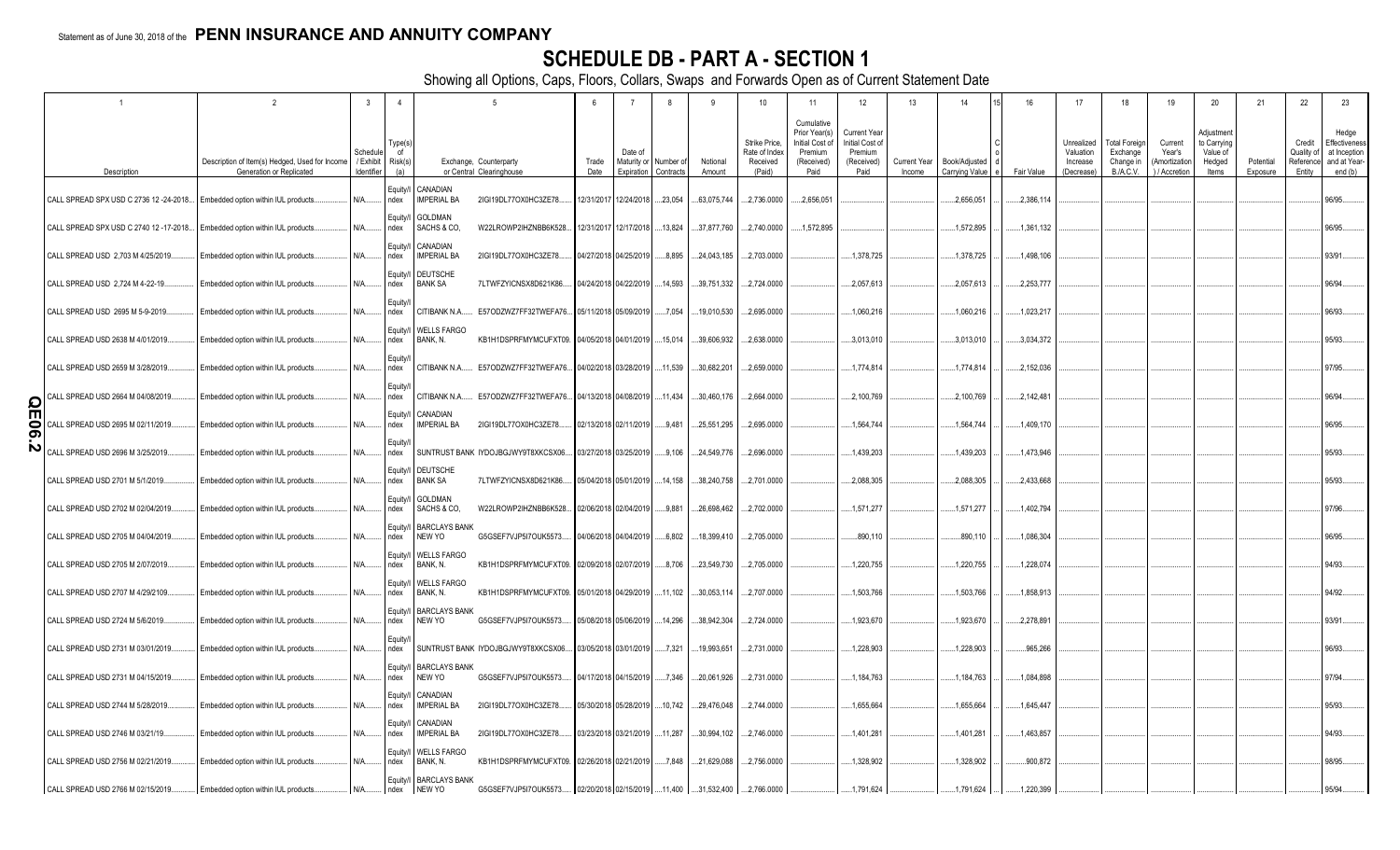## **SCHEDULE DB - PART A - SECTION 1**

|                |                                    | $\overline{2}$                                                             | $\mathbf{3}$                      | $\overline{4}$     |                                                    | 5                                                       | $\mathsf{6}$  |                                     | 8                      | -9                 | 10                                                   | 11                                                                             | 12                                                                      | 13                     | 14                              | 16         | 17                                                | 18                                                                | 19                                                 | 20                                                       | 21                    | 22                                         | 23                                                                |
|----------------|------------------------------------|----------------------------------------------------------------------------|-----------------------------------|--------------------|----------------------------------------------------|---------------------------------------------------------|---------------|-------------------------------------|------------------------|--------------------|------------------------------------------------------|--------------------------------------------------------------------------------|-------------------------------------------------------------------------|------------------------|---------------------------------|------------|---------------------------------------------------|-------------------------------------------------------------------|----------------------------------------------------|----------------------------------------------------------|-----------------------|--------------------------------------------|-------------------------------------------------------------------|
|                | Description                        | Description of Item(s) Hedged, Used for Income<br>Generation or Replicated | Schedu<br>/ Exhibit<br>Identifier | (rype(s<br>Risk(s) | Exchange, Counterparty<br>or Central Clearinghouse |                                                         | Trade<br>Date | Date o<br>Maturity or<br>Expiration | Number of<br>Contracts | Notional<br>Amount | Strike Price,<br>Rate of Index<br>Received<br>(Paid) | Cumulative<br>Prior Year(s)<br>Initial Cost o<br>Premium<br>(Received)<br>Paid | <b>Current Year</b><br>Initial Cost of<br>Premium<br>(Received)<br>Paid | Current Year<br>Income | Book/Adjusted<br>Carrying Value | Fair Value | Unrealized<br>Valuation<br>Increase<br>(Decrease) | <b>Total Foreigr</b><br>Exchange<br>Change in<br><b>B./A.C.V.</b> | Current<br>Year's<br>Amortizatior<br>) / Accretion | Adjustment<br>to Carrying<br>Value of<br>Hedged<br>Items | Potential<br>Exposure | Credit<br>Quality o<br>Reference<br>Entity | Hedge<br>Effectiveness<br>at Inception<br>and at Year-<br>end (b) |
|                | CALL SPREAD USD 2767 M 03/18/19.   | Embedded option within IUL products.                                       | N/A                               | Equity/I<br>ndex   | <b>BARCLAYS BANK</b><br>NEW YO                     | G5GSEF7VJP5I7OUK5573                                    |               | 03/20/2018 03/18/2019               | 9,015                  | 24,944,505         | 2,767.0000                                           |                                                                                | 1,407,873                                                               |                        | 1,407,873                       | .1,048,476 |                                                   |                                                                   |                                                    |                                                          |                       |                                            | 37/94                                                             |
|                | CALL SPREAD USD 2768 M 03/04/2019. | Embedded option within IUL products.                                       | N/A                               | Equity<br>ndex     | CITIBANK N.A                                       | E57ODZWZ7FF32TWEFA76                                    |               | 03/06/2018 03/04/2019               | 13,057                 | 36,141,776         | 2,768.0000                                           |                                                                                | 1,974,741                                                               |                        | 1,974,741                       | .1,454,824 |                                                   |                                                                   |                                                    |                                                          |                       |                                            | 92/93                                                             |
|                | CALL SPREAD USD 2771 M 2/19/2019.  | Embedded option within IUL products.                                       | N/A                               | Equity/I<br>ndex   | <b>BANK OF</b><br>AMERICA, N.A.                    | B4TYDEB6GKMZO031MB27                                    |               | 02/21/2018 02/19/2019               | $\dots$ 8,680          | 24,052,280         | 2,771.0000                                           |                                                                                | 1,313,024                                                               |                        | 1,313,024                       | 917,981    |                                                   |                                                                   |                                                    |                                                          |                       |                                            | 95/93                                                             |
|                | CALL SPREAD USD 2772 M 5/16/2019.  | Embedded option within IUL products.                                       | N/A                               | Equity/<br>ndex    | <b>BANK OF</b><br>AMERICA, N.A                     | B4TYDEB6GKMZO031MB27                                    |               | 05/18/2018 05/16/2019               | 8,752                  | 24,260,544         | 2,772.0000                                           |                                                                                | 1,122,181                                                               |                        | .1,122,181                      | 1,164,981  |                                                   |                                                                   |                                                    |                                                          |                       |                                            | 94/92                                                             |
|                | CALL SPREAD USD 2776 M 2/28/2019.  | Embedded option within IUL products.                                       | $N/A$                             | Equity/<br>ndex    |                                                    | CITIBANK N.A E57ODZWZ7FF32TWEFA76 03/01/2018 02/28/2019 |               |                                     | 11,575                 | 32,132,200         | 2,776.0000                                           |                                                                                | 1,617,722                                                               |                        | .1,617,722                      | .1,220,680 |                                                   |                                                                   |                                                    |                                                          |                       |                                            | 95/94                                                             |
|                | CALL SPREAD USD 2777 M 1/4/2019.   | Embedded option within IUL products.                                       | $N/A$                             | Equity/<br>ndex    | <b>WELLS FARGO</b><br>BANK, N.                     | KB1H1DSPRFMYMCUFXT09. 01/05/2018 01/04/2019             |               |                                     | 11,940                 | 33,157,380         | 2,777.0000                                           |                                                                                | 1,458,949                                                               |                        | 1,458,949                       | .1,013,974 |                                                   |                                                                   |                                                    |                                                          |                       |                                            | 37/96                                                             |
|                | CALL SPREAD USD 2782 M 5/24/2019.  | Embedded option within IUL products.                                       | N/A                               | Equity/<br>ndex    | CITIBANK N.A                                       | E57ODZWZ7FF32TWEFA76 05/29/2018 05/24/2019              |               |                                     | 9,307                  | 25,892,074         | 2,782.0000                                           |                                                                                | 1,060,719                                                               |                        | 1,060,719                       | .1,208,407 |                                                   |                                                                   |                                                    |                                                          |                       |                                            | 92/91                                                             |
|                | CALL SPREAD USD 2784 M 5-13-2019   | Embedded option within IUL products.                                       | N/A                               | Equity/I<br>ndex   | <b>WELLS FARGO</b><br>BANK, N.                     | KB1H1DSPRFMYMCUFXT09. 05/15/2018 05/13/2019 11,064      |               |                                     |                        | 30,802,176         | 2,784.0000                                           |                                                                                | 1,307,433                                                               |                        | 1,307,433                       | .1,394,277 |                                                   |                                                                   |                                                    |                                                          |                       |                                            | 94/91.                                                            |
| O<br>m<br>01   | CALL SPREAD USD 2785 M 5/20/2019.  | Embedded option within IUL products.                                       | $N/A$                             | Equity/I<br>ndex   | <b>BANK OF</b><br>AMERICA, N.A                     | B4TYDEB6GKMZO031MB27                                    |               | 05/22/2018 05/20/2019               | 12,489                 | 34,781,865         | 2,785.0000                                           |                                                                                | 1,658,040                                                               |                        | .1,658,040                      | .1,587,882 |                                                   |                                                                   |                                                    |                                                          |                       |                                            | 96/94.                                                            |
| <u>_</u><br>ယ၊ | CALL SPREAD USD 2787 M 03/08/2019. | Embedded option within IUL products.                                       | N/A                               | Equity<br>ndex     |                                                    | CITIBANK N.A E57ODZWZ7FF32TWEFA76 03/12/2018 03/08/2019 |               |                                     | 10,278                 | 28,644,786         | 2,787.0000                                           |                                                                                | 1,795,053                                                               |                        | 1,795,053                       | .1,047,014 |                                                   |                                                                   |                                                    |                                                          |                       |                                            | 95/94                                                             |
|                | CALL SPREAD USD 2801 M 1/4/2019.   | Embedded option within IUL products.                                       | N/A                               | Equity/I<br>ndex   | <b>BARCLAYS BANK</b><br>NEW YO                     | G5GSEF7VJP5I7OUK5573                                    |               | 01/09/2018 01/07/2019               | 14,785                 | 41,412,785         | 2,801.0000                                           |                                                                                | 1,753,797                                                               |                        | .1,753,797                      | 1,088,480  |                                                   |                                                                   |                                                    |                                                          |                       |                                            | 96/96                                                             |
|                | CALL SPREAD USD 2807 M 03/15/2019. | Embedded option within IUL products.                                       | N/A                               | Equity/I<br>ndex   | <b>WELLS FARGO</b><br>BANK, N.                     | KB1H1DSPRFMYMCUFXT09. 03/19/2018 03/15/2019             |               |                                     | 9,454                  | 26,537,378         | 2,807.0000                                           |                                                                                | 1,195,647                                                               |                        | .1,195,647                      | .880,650   |                                                   |                                                                   |                                                    |                                                          |                       |                                            | 95/93                                                             |
|                | CALL SPREAD USD 2810 M 01/10/2019. | Embedded option within IUL products.                                       | $N/A$                             | Equity/I<br>ndex   | <b>GOLDMAN</b><br>SACHS & CO.                      | W22LROWP2IHZNBB6K528                                    |               | 01/12/2018 01/10/2019               | 7,944                  | 22,322,640         | 2,810.0000                                           |                                                                                | 1,055,758                                                               |                        | 1,055,758                       | .556,912   |                                                   |                                                                   |                                                    |                                                          |                       |                                            | 37/96.                                                            |
|                | CALL SPREAD USD 2827 M 02/25/2019. | Embedded option within IUL products.                                       | N/A                               | Equity<br>ndex     | CITIBANK N.A                                       | E57ODZWZ7FF32TWEFA76 02/27/2018 02/25/2019              |               |                                     | 8,911                  | 25,191,397         | 2,827.0000                                           |                                                                                | 1,240,589                                                               |                        | .1,240,589                      | .694,389   |                                                   |                                                                   |                                                    |                                                          |                       |                                            | 94/92                                                             |
|                | CALL SPREAD USD 2834 M 01/14/2017. | Embedded option within IUL products.                                       | N/A                               | Equity/I<br>ndex   | <b>WELLS FARGO</b><br>BANK, N.                     | KB1H1DSPRFMYMCUFXT09. 01/17/2018 01/14/2019 .           |               |                                     | 13,676                 | 38,757,784         | 2,834.0000                                           |                                                                                | 1,828,891                                                               |                        | .1,828,89'                      | .823,634   |                                                   |                                                                   |                                                    |                                                          |                       |                                            | 95/92                                                             |
|                | CALL SPREAD USD 2840 M 03/11/2019. | Embedded option within IUL products.                                       | N/A                               | Equity/I<br>ndex   | <b>BANK OF</b><br>AMERICA, N.A.                    | B4TYDEB6GKMZO031MB27                                    |               | 03/13/2018 03/11/2019               | 8,447                  | 23,989,480         | 2,840.0000                                           |                                                                                | 1,139,838                                                               |                        | 1,139,838                       | .639,340   |                                                   |                                                                   |                                                    |                                                          |                       |                                            | 95/93                                                             |
|                | CALL SPREAD USD 2861 M 01/18/2019. | Embedded option within IUL products.                                       | N/A                               | Equity/I<br>ndex   | <b>WELLS FARGO</b><br>BANK, N.                     | KB1H1DSPRFMYMCUFXT09. 01/22/2018 01/18/2019 11,496      |               |                                     |                        | 32,890,056         | 2,861.0000                                           |                                                                                | 1,517,472                                                               |                        | 1,517,472                       | .573,485   |                                                   |                                                                   |                                                    |                                                          |                       |                                            | 94/92                                                             |
|                | CALL SPREAD USD 2864 M 02/01/2019. | Embedded option within IUL products.                                       | N/A                               | Equity/I<br>ndex   | <b>BANK OF</b><br>AMERICA, N.A.                    | B4TYDEB6GKMZO031MB27.                                   |               | 02/05/2018 02/01/2019               | .12,241                | 35,058,224         | 2,864.0000                                           |                                                                                | 1,243,318                                                               |                        | 1,243,318                       | .656,418   |                                                   |                                                                   |                                                    |                                                          |                       |                                            | 92/93                                                             |
|                | CALL SPREAD USD 2890 M 1/22/2019.  | Embedded option within IUL products.                                       | N/A                               | Equity/I<br>ndex   | CANADIAN<br><b>IMPERIAL BA</b>                     | 2IGI19DL77OX0HC3ZE78                                    |               | 01/23/2018 01/22/2019 11,209        |                        | 32,394,010         | 2,890.0000                                           |                                                                                | 1,418,499                                                               |                        | 1,418,499                       | .450,439   |                                                   |                                                                   |                                                    |                                                          |                       |                                            | 96/96                                                             |
|                | CALL SPREAD USD 2911 M 1/28/2019   | Embedded option within IUL products.                                       | N/A                               | Equity/<br>ndex    | <b>WELLS FARGO</b><br>BANK, N.                     | KB1H1DSPRFMYMCUFXT09. 01/25/2018 01/28/2019             |               |                                     | 11,771                 | 34,265,381         | 2,911.0000                                           |                                                                                | 1,455,013                                                               |                        | 1,455,013                       | 415,893    |                                                   |                                                                   |                                                    |                                                          |                       |                                            | 96/95                                                             |
|                | CALL SPREAD USD 3159 M 01/25/2019. | Embedded option within IUL products.                                       | N/A                               | Equity/I<br>ndex   | <b>WELLS FARGO</b><br>BANK, N.                     | KB1H1DSPRFMYMCUFXT09. 01/25/2018 01/25/2019             |               |                                     | 9,799                  | 28,446,497         | 2,903.0000                                           |                                                                                | 1,332,958                                                               |                        | .1,332,958                      | .359,394   |                                                   |                                                                   |                                                    |                                                          |                       |                                            | 94/91.                                                            |
|                | CALL SPREAD USD M 4/12/2019.       | Embedded option within IUL products.                                       | N/A.                              | Equity/<br>ndex    | SUNTRUST BANK IYDOJBGJWY9T8XKCSX06                 |                                                         |               | 04/16/2018 04/12/2019               | 8,548                  | 23,147,984         | 2,708.0000                                           |                                                                                | .1,369,561                                                              |                        | .1,369,561                      | .1,371,389 |                                                   |                                                                   |                                                    |                                                          |                       |                                            | 96/94.                                                            |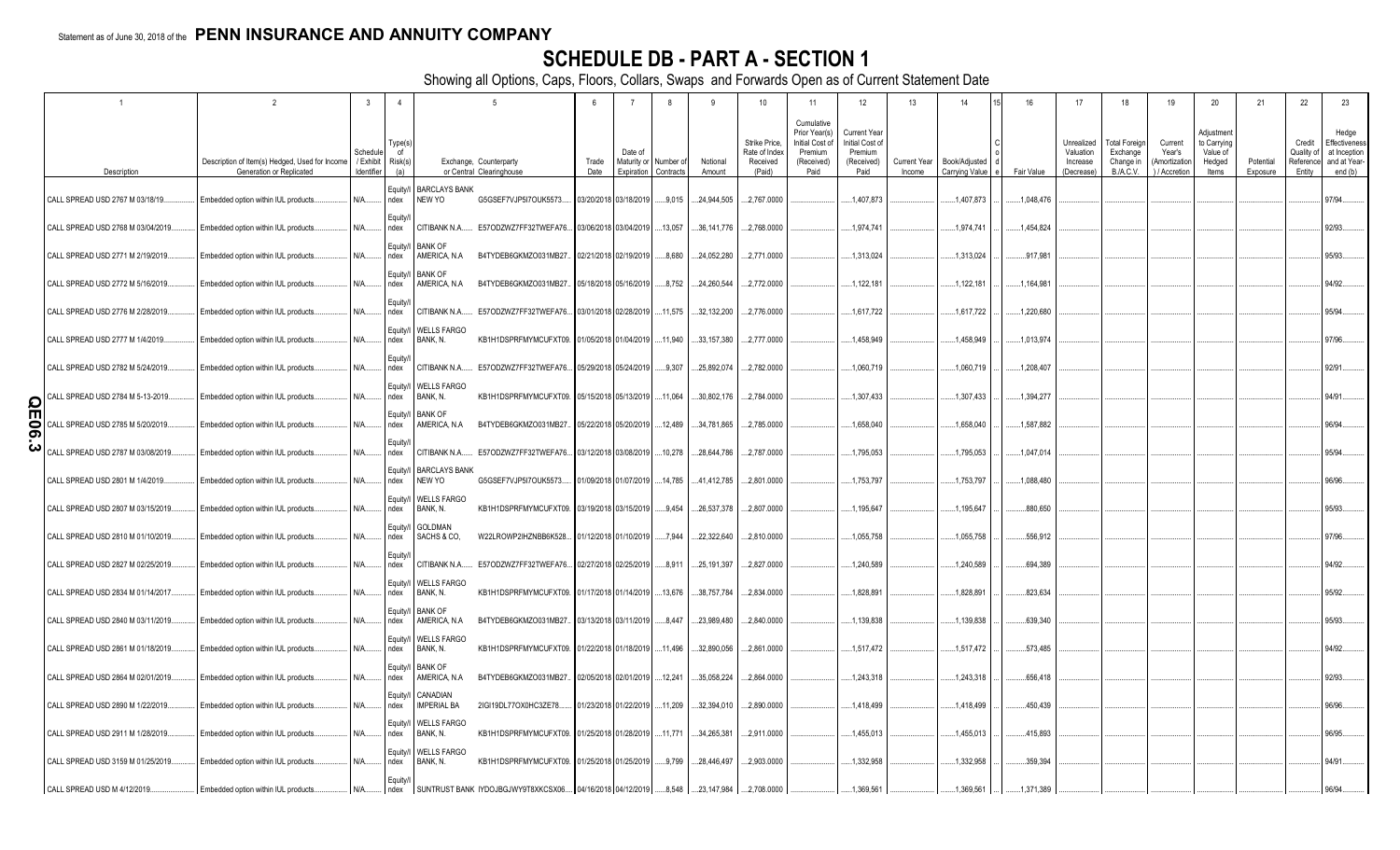## **SCHEDULE DB - PART A - SECTION 1**

|   |                                                                              |                                                | $\overline{3}$<br>$\overline{4}$                 | 5                                                                                   |       |                              | -8                    | <b>q</b>    | 10 <sup>°</sup>                            | 11                                                                      | 12                                                              | 13                  | 14              | 16            | 17                                  | 18                                            | 19                                 | 20                                             | 21        | 22                                | 23                                                    |
|---|------------------------------------------------------------------------------|------------------------------------------------|--------------------------------------------------|-------------------------------------------------------------------------------------|-------|------------------------------|-----------------------|-------------|--------------------------------------------|-------------------------------------------------------------------------|-----------------------------------------------------------------|---------------------|-----------------|---------------|-------------------------------------|-----------------------------------------------|------------------------------------|------------------------------------------------|-----------|-----------------------------------|-------------------------------------------------------|
|   |                                                                              | Description of Item(s) Hedged, Used for Income | Гуре(s]<br>Schedul<br>nf<br>/ Exhibit<br>Risk(s) | Exchange, Counterparty                                                              | Trade | Date of                      | Maturity or Number of | Notional    | Strike Price,<br>Rate of Index<br>Received | Cumulative<br>Prior Year(s)<br>Initial Cost of<br>Premium<br>(Received) | <b>Current Year</b><br>Initial Cost of<br>Premium<br>(Received) | <b>Current Year</b> | Book/Adjusted   |               | Unrealized<br>Valuation<br>Increase | <b>Total Foreign</b><br>Exchange<br>Change in | Current<br>Year's<br>(Amortizatior | Adjustmen<br>to Carrying<br>Value of<br>Hedged | Potential | Credit<br>Quality of<br>Reference | Hedge<br>Effectiveness<br>at Inception<br>and at Year |
|   | Description                                                                  | Generation or Replicated                       | Identifier                                       | or Central Clearinghouse                                                            | Date  | Expiration                   | Contracts             | Amount      | (Paid)                                     | Paid                                                                    | Paid                                                            | Income              | Carrying Value  | Fair Value    | (Decrease)                          | <b>B./A.C.V.</b>                              | ) / Accretion                      | Items                                          | Exposure  | Entity                            | end (b)                                               |
|   | SPX US C 2796 06/03/19.                                                      | Embedded option within IUL products.           | N/A<br>ndex                                      | Equity/I BARCLAYS BANK<br>NEW YO<br>G5GSEF7VJP5I7OUK5573                            |       | 06/05/2018 06/03/2019 13,574 |                       | 37,952,904  | .2,796.0000                                |                                                                         | 1,818,916                                                       |                     | 1,818,916       | 1,699,249     |                                     |                                               |                                    |                                                |           |                                   | 95/92                                                 |
|   | SPX US C 2824 06/07/19                                                       | Embedded option within IUL products            | Equity/<br>N/A<br>ndex                           | SUNTRUST BANK IYDOJBGJWY9T8XKCSX06                                                  |       | 06/11/2018 06/07/2019        | 9,594                 | 27,093,456  | 2,824.0000                                 |                                                                         | 1,346,326                                                       |                     | 1,346,326       | .1,063,923    |                                     |                                               |                                    |                                                |           |                                   | 17/94.                                                |
|   | SPX US C 2838 06/10/19.                                                      | Embedded option within IUL products.           | Equity/I<br>N/A<br>ndex                          | CANADIAN<br>IMPERIAL BA<br>2IGI19DL77OX0HC3ZE78.                                    |       | 06/12/2018 06/10/2019        | 8,050                 | 22,845,900  | 2,838.0000                                 |                                                                         | 1,061,393                                                       |                     | 1,061,393       | 842,719       |                                     |                                               |                                    |                                                |           |                                   | 97/92                                                 |
|   | SPX US C 2838 06/12/19.                                                      | Embedded option within IUL products            | N/A.<br>ndex                                     | Equity/I CANADIAN<br><b>IMPERIAL BA</b><br>2IGI19DL77OX0HC3ZE78.                    |       | 06/15/2018 06/12/2019        | 8.618                 | .24.457.884 | .2.838.0000                                |                                                                         | 1.134.991                                                       |                     | 1.134.991       | .907.434      |                                     |                                               |                                    |                                                |           |                                   | 8/95.                                                 |
|   | 019999. Total-Purchased Options-Hedging Effective-Call Options and Warrants. |                                                |                                                  |                                                                                     |       |                              |                       |             |                                            | .55,661,479                                                             | .69,729,376                                                     |                     | 125,390,855     | .154,338,732  |                                     |                                               |                                    |                                                |           | <b>XXX</b>                        | XXX                                                   |
|   | 0079999. Total-Purchased Options-Hedging Effective                           |                                                |                                                  |                                                                                     |       |                              |                       |             |                                            | .55.661.479                                                             | .69,729,376                                                     |                     | 125.390.855     | 154.338.732   |                                     |                                               |                                    |                                                |           | <b>XXX</b>                        | <b>XXX</b>                                            |
|   | Purchased Options - Hedging Other - Call Options and Warrants                |                                                |                                                  |                                                                                     |       |                              |                       |             |                                            |                                                                         |                                                                 |                     |                 |               |                                     |                                               |                                    |                                                |           |                                   |                                                       |
|   | CALL SPREAD SPX USD C 2735 12 -28-2018 Embedded option within IUL products   |                                                | Equity/<br>N/A<br>ndex                           | <b>GOLDMAN</b><br>SACHS & CO,<br>W22LROWP2IHZNBB6K528                               |       | 12/31/2017 12/28/2018        | 13,055                | 35,705,425  | 2,735.0000                                 | 1,552,240                                                               |                                                                 |                     | 1,381,980       | 1,381,980     | (56, 561)                           |                                               |                                    |                                                |           |                                   |                                                       |
|   | CALL SPREAD USD 2747 M 01/02/2019.                                           | Embedded option within IUL products            | Equity/<br>N/A<br>ndex                           | SUNTRUST BANK IYDOJBGJWY9T8XKCSX06                                                  |       | 01/03/2018 01/02/2019        | 13,825                | 37,977,275  | .2,747.0000                                |                                                                         | .1,667,848                                                      |                     | .1,398,685      | .1,398,685    | (269,163)                           |                                               |                                    |                                                |           |                                   |                                                       |
| π | SPX C 2844 06/17/19                                                          | Embedded option within IUL products            | Equity/I<br>N/A<br>ndex                          | <b>BANK OF</b><br>AMERICA, N.A.<br>B4TYDEB6GKMZO031MB27                             |       | 06/13/2018 06/17/2019        | 9,329                 | 26,531,676  | 2,844.0000                                 |                                                                         | 1,237,678                                                       |                     | .963,765        | .963,765      | (273,913)                           |                                               |                                    |                                                |           |                                   |                                                       |
| თ | SPX US C 2844 06/21/19.                                                      | Embedded option within IUL products            | Equity/I<br>N/A.<br>ndex                         | <b>GOLDMAN</b><br>SACHS & CO.<br>W22LROWP2IHZNBB6K528                               |       | 06/14/2018 06/21/2019        | .9.329                | .26,531,676 | .2,844.0000                                |                                                                         | 1,227,696                                                       |                     | .974,623        | .974,623      | (253,074)                           |                                               |                                    |                                                |           |                                   |                                                       |
|   | 0089999. Total-Purchased Options-Hedging Other-Call Options and Warrants     |                                                |                                                  |                                                                                     |       |                              |                       |             |                                            | .1,552,240                                                              | 4.133.222                                                       |                     | .4.719.053      | .4.719.053    | (852.711                            |                                               |                                    |                                                |           | <b>XXX</b>                        | XXX                                                   |
|   | 149999. Total-Purchased Options-Hedging Other.                               |                                                |                                                  |                                                                                     |       |                              |                       |             |                                            | 1.552.240                                                               | .4.133.222                                                      |                     | .4,719,053 XX   | 4.719.053     | (852.711                            |                                               |                                    |                                                |           | <b>XXX</b>                        | XXX                                                   |
|   | 0369999. Total-Purchased Options-Call Options and Warrants.                  |                                                |                                                  |                                                                                     |       |                              |                       |             |                                            | 57,213,719                                                              | .73,862,598                                                     |                     | 130,109,908 XX  | 159,057,785   | (852, 711)                          |                                               |                                    |                                                |           | <b>XXX</b>                        | XXX                                                   |
|   | 0429999. Total-Purchased Options                                             |                                                |                                                  |                                                                                     |       |                              |                       |             |                                            | .57,213,719                                                             | 73,862,598                                                      |                     | .130,109,908 XX | 159,057,785   | (852, 711)                          |                                               |                                    |                                                |           | XXX                               | XXX                                                   |
|   | Written Options - Hedging Effective - Call Options and Warrants              |                                                |                                                  |                                                                                     |       |                              |                       |             |                                            |                                                                         |                                                                 |                     |                 |               |                                     |                                               |                                    |                                                |           |                                   |                                                       |
|   | CALL SPREAD SPX USD C 2634 7 -23-2018                                        | Embedded option within IUL products.           | Equity/l<br>N/A<br>ndex                          | <b>BARCLAYS BANK</b><br>NEW YO<br>G5GSEF7VJP5I7OUK5573                              |       | 12/31/2017 07/23/2018        | 1,342                 | 3,534,828   | .2,634.0000                                | (50, 996)                                                               |                                                                 |                     | (50, 996)       | (132, 613)    |                                     |                                               |                                    |                                                |           |                                   | 100/103.                                              |
|   | CALL SPREAD SPX USD C 2664 8 -24-2018                                        | Embedded option within IUL products.           | Equity/<br>$N/A$<br>ndex                         | GOLDMAN<br>SACHS & CO,<br>W22LROWP2IHZNBB6K528                                      |       | 12/31/2017 08/24/2018 10,688 |                       | 28,472,832  | 2,664.0000                                 | (333, 572)                                                              |                                                                 |                     | (333, 572)      | (989, 805)    |                                     |                                               |                                    |                                                |           |                                   | 93/93.                                                |
|   | CALL SPREAD SPX USD C 2687 9 -4-2018                                         | Embedded option within IUL products.           | Equity/<br>N/A<br>ndex                           | GOLDMAN<br>SACHS & CO.<br>W22LROWP2IHZNBB6K528                                      |       | 12/31/2017 09/04/2018 17,465 |                       | .46,928,455 | 2,687.0000                                 | (573,201                                                                |                                                                 |                     | (573,201)       | (1,450,118)   |                                     |                                               |                                    |                                                |           |                                   | 17/95                                                 |
|   | CALL SPREAD SPX USD C 2687 9 -7-2018                                         | Embedded option within IUL products            | Equity<br>N/A<br>ndex                            | SUNTRUST BANK IYDOJBGJWY9T8XKCSX06                                                  |       | 12/31/2017 09/07/2018        | 13,743                | .36,927,441 | 2,687.0000                                 | (371,061                                                                |                                                                 |                     | (371,061)       | (1, 157, 793) |                                     |                                               |                                    |                                                |           |                                   | 98/97.                                                |
|   | CALL SPREAD SPX USD C 2690 7 -5-2018                                         | Embedded option within IUL products            | Equity/<br>N/A<br>ndex                           | <b>BANK OF</b><br>AMERICA, N.A.<br>B4TYDEB6GKMZO031MB27                             |       | 12/31/2017 07/05/2018        | 8,506                 | 22,881,140  | .2,690.0000                                | (161,614                                                                |                                                                 |                     | (161,614)       | (319,881      |                                     |                                               |                                    |                                                |           |                                   | 96/100.                                               |
|   | CALL SPREAD SPX USD C 2696 7 -2-2018                                         | Embedded option within IUL products            | Equity/<br>N/A<br>ndex                           | GOLDMAN<br>SACHS & CO,<br>W22LROWP2IHZNBB6K528                                      |       | 12/31/2017 07/02/2018        | .10,295               | 27,755,320  | 2,696.0000                                 | (233,594                                                                |                                                                 |                     | (233,594)       | (289, 668)    |                                     |                                               |                                    |                                                |           |                                   | 95/97                                                 |
|   | CALL SPREAD SPX USD C 2698 8 -20-2018                                        | Embedded option within IUL products            | Equity/I<br>N/A<br>ndex                          | <b>WELLS FARGO</b><br>BANK, N.<br>KB1H1DSPRFMYMCUFXT09.                             |       | 12/31/2017 08/20/2018        | 12,717                | 34,310,466  | 2,698.0000                                 | (249, 253)                                                              |                                                                 |                     | (249,253)       | (838,090).    |                                     |                                               |                                    |                                                |           |                                   | 100/99                                                |
|   | CALL SPREAD SPX USD C 2699 7 -11-2018                                        | Embedded option within IUL products            | Equity/I<br>N/A<br>ndex                          | <b>BANK OF</b><br>AMERICA, N.A.<br>B4TYDEB6GKMZO031MB27                             |       | 12/31/2017 07/11/2018        | 13,311                | 35,926,389  | 2,699.0000                                 | (266, 220)                                                              |                                                                 |                     | (266, 220)      | .(503,773     |                                     |                                               |                                    |                                                |           |                                   | 95/98.                                                |
|   | CALL SPREAD SPX USD C 2707 9 -10-2018                                        | Embedded option within IUL products            | Equity/I<br>N/A<br>ndex                          | <b>GOLDMAN</b><br>SACHS & CO,<br>W22LROWP2IHZNBB6K528                               |       | 12/31/2017 09/10/2018 11,397 |                       | .30,851,679 | 2,707.0000                                 | (415,877)                                                               |                                                                 |                     | (415,877)       | (830,950).    |                                     |                                               |                                    |                                                |           |                                   | 95/94.                                                |
|   | CALL SPREAD SPX USD C 2713 8 -28-2018 Embedded option within IUL products    |                                                | N/A<br>ndex                                      | Equity/I   WELLS FARGO<br>BANK, N.<br>KB1H1DSPRFMYMCUFXT09. 12/31/2017 08/28/2018 . |       |                              | 15,189                | 41,207,757  | 2,713.0000                                 | (273, 402)                                                              |                                                                 |                     | (273, 402)      | (942, 764)    |                                     |                                               |                                    |                                                |           |                                   | 95/94.                                                |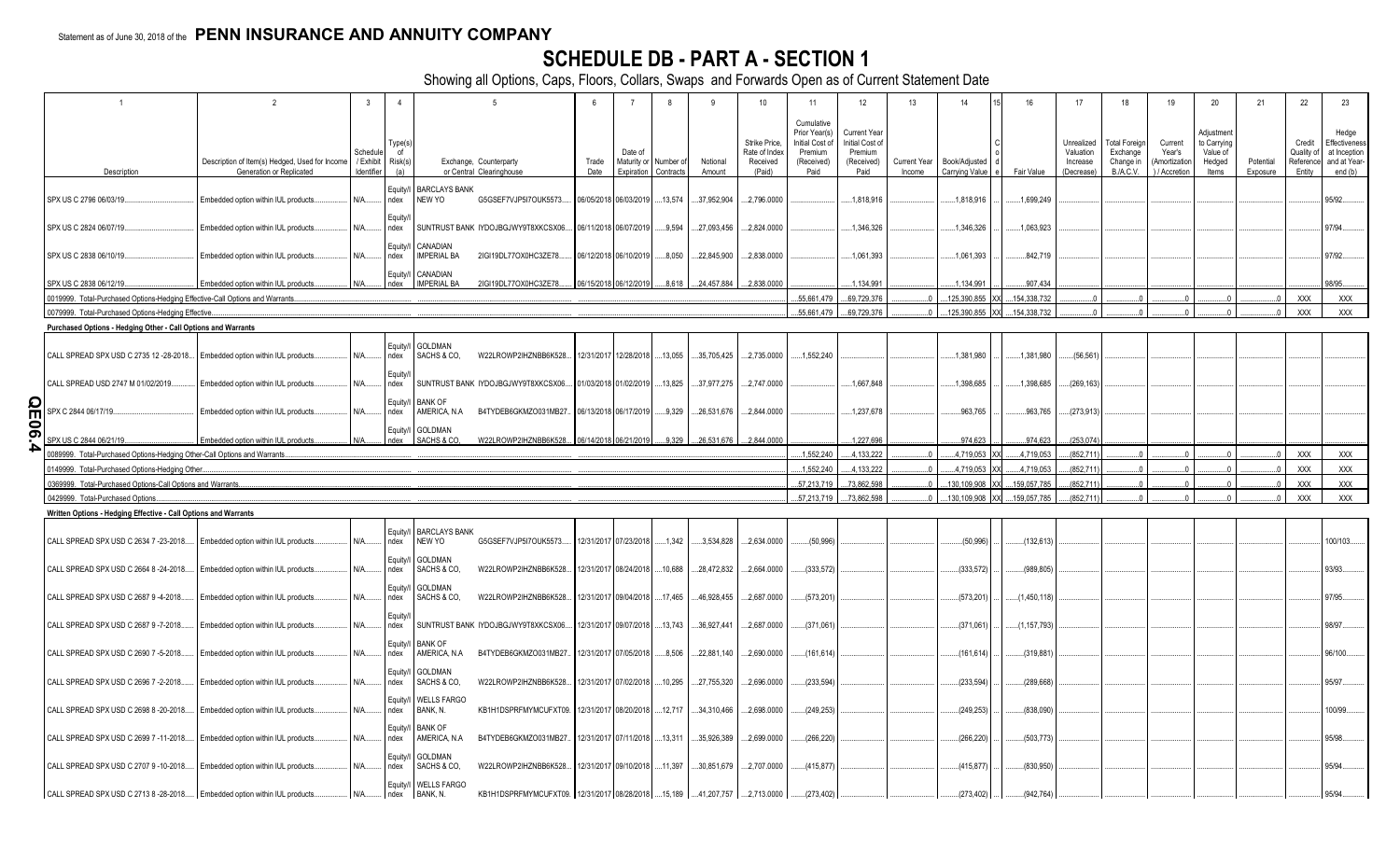## **SCHEDULE DB - PART A - SECTION 1**

|           |                                                                             | $\overline{2}$                                                             | 3                                 |                                |                                                                               | ĥ                     |                                     | -8                     |                    | 10                                                   | 11                                                                            | 12                                                                      | 13                            | 14                              | 16         | 17                                                | 18                                                         | 19                                                | 20                                                      | 21                    | 22                                         | 23                                                               |
|-----------|-----------------------------------------------------------------------------|----------------------------------------------------------------------------|-----------------------------------|--------------------------------|-------------------------------------------------------------------------------|-----------------------|-------------------------------------|------------------------|--------------------|------------------------------------------------------|-------------------------------------------------------------------------------|-------------------------------------------------------------------------|-------------------------------|---------------------------------|------------|---------------------------------------------------|------------------------------------------------------------|---------------------------------------------------|---------------------------------------------------------|-----------------------|--------------------------------------------|------------------------------------------------------------------|
|           | Description                                                                 | Description of Item(s) Hedged, Used for Income<br>Generation or Replicated | Schedu<br>/ Exhibit<br>Identifier | Type(s<br>of<br>Risk(s)<br>(a) | Exchange, Counterparty<br>or Central Clearinghouse                            | Trade<br>Date         | Date o<br>Maturity or<br>Expiration | Number of<br>Contracts | Notional<br>Amount | Strike Price,<br>Rate of Index<br>Received<br>(Paid) | Cumulative<br>Prior Year(s<br>Initial Cost o<br>Premium<br>(Received)<br>Paid | <b>Current Year</b><br>Initial Cost of<br>Premium<br>(Received)<br>Paid | <b>Current Year</b><br>Income | Book/Adjusted<br>Carrying Value | Fair Value | Unrealized<br>Valuation<br>Increase<br>(Decrease) | Total Foreigi<br>Exchange<br>Change in<br><b>B./A.C.V.</b> | Current<br>Year's<br>Amortizatio<br>) / Accretion | Adiustmen<br>to Carrying<br>Value of<br>Hedged<br>ltems | Potential<br>Exposure | Credit<br>Quality o<br>Reference<br>Entity | Hedge<br>Effectiveness<br>at Inception<br>and at Year<br>end (b) |
|           |                                                                             |                                                                            |                                   | Equity/l                       | CANADIAN                                                                      |                       |                                     |                        |                    |                                                      |                                                                               |                                                                         |                               |                                 |            |                                                   |                                                            |                                                   |                                                         |                       |                                            |                                                                  |
|           | CALL SPREAD SPX USD C 2721 9 -24-2018                                       | Embedded option within IUL products.                                       | N/A                               | ndex<br>Equity/                | <b>IMPERIAL BA</b><br>2IGI19DL77OX0HC3ZE78<br>GOLDMAN                         |                       | 12/31/2017 09/24/2018               | 9,613                  | 26,156,973         | 2,721.0000                                           | (336, 455)                                                                    |                                                                         |                               | (336, 455)                      |            | (687, 304)                                        |                                                            |                                                   |                                                         |                       |                                            | 94/94.                                                           |
|           | CALL SPREAD SPX USD C 2723 8 -17-2018                                       | Embedded option within IUL products.                                       | N/A                               | ndex                           | SACHS & CO,<br>W22LROWP2IHZNBB6K528.                                          |                       | 12/31/2017 08/17/2018               | 9,496                  | 25,857,608         | 2,723.0000                                           | (141,965).                                                                    |                                                                         |                               | (141,965)                       | (453, 645) |                                                   |                                                            |                                                   |                                                         |                       |                                            | 100/100                                                          |
|           | CALL SPREAD SPX USD C 2723 9 -14-2018                                       | Embedded option within IUL products.                                       | $N/A$                             | Equity/I<br>ndex               | <b>BARCLAYS BANK</b><br>NEW YO<br>G5GSEF7VJP5I7OUK5573                        |                       | 12/31/2017 09/14/2018               | 6,858                  | .18,674,334        | 2,723.0000                                           | (198, 882)                                                                    |                                                                         |                               | (198,882).                      |            | (442,085)                                         |                                                            |                                                   |                                                         |                       |                                            | 94/94.                                                           |
|           | CALL SPREAD SPX USD C 2726 9 -21-2018                                       | Embedded option within IUL products.                                       | N/A                               | Equity/<br>ndex                | <b>WELLS FARGO</b><br>BANK, N.<br>KB1H1DSPRFMYMCUFXT09.                       | 12/31/2017 09/21/2018 |                                     | .10,416                | 28,394,016         | 2,726.0000                                           | (276,024).                                                                    |                                                                         |                               | (276, 024)                      |            | (689, 320)                                        |                                                            |                                                   |                                                         |                       |                                            | 94/93.                                                           |
|           | CALL SPREAD SPX USD C 2728 7 -16-2018                                       | Embedded option within IUL products.                                       | N/A                               | Equity/<br>ndex                | GOLDMAN<br>SACHS & CO,<br>W22LROWP2IHZNBB6K528.                               |                       | 12/31/2017 07/16/2018 11,403        |                        | 31,107,384         | 2,728.0000                                           | (213,806)                                                                     |                                                                         |                               | (213,806)                       | (289, 549) |                                                   |                                                            |                                                   |                                                         |                       |                                            | 37/97.                                                           |
|           | CALL SPREAD SPX USD C 2731 9 -21-2018                                       | Embedded option within IUL products.                                       | N/A                               | Equity/I<br>ndex               | <b>WELLS FARGO</b><br>KB1H1DSPRFMYMCUFXT09. 12/31/2017 09/17/2018<br>BANK, N. |                       |                                     | .10,558                | 28,833,898         | 2,731.0000                                           | (274, 508)                                                                    |                                                                         |                               | (274, 508)                      | (646,319   |                                                   |                                                            |                                                   |                                                         |                       |                                            | 95/95.                                                           |
|           | CALL SPREAD SPX USD C 2735 9 -28-2018                                       | Embedded option within IUL products.                                       | $N/A$                             | Equity/I<br>ndex               | CANADIAN<br><b>IMPERIAL BA</b><br>2IGI19DL77OX0HC3ZE78                        |                       | 12/31/2017 09/28/2018               | 10,133                 | 27,713,755         | 2,735.0000                                           | (303,990).                                                                    |                                                                         |                               | (303,990)                       |            | (667,003)                                         |                                                            |                                                   |                                                         |                       |                                            | 96/95.                                                           |
| O         | ALL SPREAD SPX USD C 2739 8 -13-2018                                        | Embedded option within IUL products.                                       | N/A                               | Equity/I<br>ndex               | <b>BANK OF</b><br>AMERICA, N.A.<br>B4TYDEB6GKMZO031MB27.                      |                       | 12/31/2017 08/13/2018               | 15,993                 | 43,804,827         | 2,739.0000                                           | (191,916).                                                                    |                                                                         |                               | (191,916                        | (600,984)  |                                                   |                                                            |                                                   |                                                         |                       |                                            | 101/100                                                          |
| m<br>ဓ္တု | :ALL SPREAD SPX USD C 2742 7 -19-2018                                       | Embedded option within IUL products.                                       | $N/A$                             | Equity/<br>ndex                | GOLDMAN<br>SACHS & CO,<br>W22LROWP2IHZNBB6K528.                               |                       | 12/31/2017 07/19/2018               | 7,936                  | 21,760,512         | 2,742.0000                                           | .(140,150)                                                                    |                                                                         |                               | (140, 150)                      |            | .(168,732)                                        |                                                            |                                                   |                                                         |                       |                                            | 95/98                                                            |
| ות        | CALL SPREAD SPX USD C 2748 7 -23-2018                                       | Embedded option within IUL products.                                       | N/A                               | Equity/<br>ndex                | <b>GOLDMAN</b><br>SACHS & CO,<br>W22LROWP2IHZNBB6K528.                        |                       | 12/31/2017 07/23/2018               | .16,352                | .44,935,296        | 2,748.0000                                           | (268, 990)                                                                    |                                                                         |                               | (268, 990)                      | (353,166)  |                                                   |                                                            |                                                   |                                                         |                       |                                            | 100/100                                                          |
|           | CALL SPREAD SPX USD C 2753 7 -30-2018                                       | Embedded option within IUL products.                                       | $N/A$                             | Equity/I<br>ndex               | <b>BARCLAYS BANK</b><br>NEW YO<br>G5GSEF7VJP5I7OUK5573                        |                       | 12/31/2017 07/30/2018               | 11,807                 | 32,504,671         | 2,753.0000                                           | (129,877                                                                      |                                                                         |                               | .(129,877                       | (283,802)  |                                                   |                                                            |                                                   |                                                         |                       |                                            | 101/100                                                          |
|           |                                                                             |                                                                            |                                   | Equity/I                       | <b>WELLS FARGO</b>                                                            |                       |                                     |                        |                    |                                                      |                                                                               |                                                                         |                               |                                 |            |                                                   |                                                            |                                                   |                                                         |                       |                                            |                                                                  |
|           | CALL SPREAD SPX USD C 2754 8-1-2018                                         | Embedded option within IUL products.                                       | N/A                               | ndex<br>Equity/I               | BANK, N.<br>KB1H1DSPRFMYMCUFXT09.<br><b>GOLDMAN</b>                           | 12/31/2017 08/01/2018 |                                     | 8,984                  | 24,741,936         | 2,754.0000                                           | (98,824                                                                       |                                                                         |                               | .(98,824                        | .(222,307  |                                                   |                                                            |                                                   |                                                         |                       |                                            | 101/100                                                          |
|           | CALL SPREAD SPX USD C 2758 10 -1-2018                                       | Embedded option within IUL products.                                       | N/A                               | ndex<br>Equity                 | SACHS & CO,<br>W22LROWP2IHZNBB6K528.                                          |                       | 12/31/2017 10/01/2018               | 16,801                 | .46,337,158        | 2,758.0000                                           | .(501,342)                                                                    |                                                                         |                               | (501, 342)                      | (925,167   |                                                   |                                                            |                                                   |                                                         |                       |                                            | 7/96.                                                            |
|           | CALL SPREAD SPX USD C 2759 8 -6-2018                                        | Embedded option within IUL products.                                       | N/A                               | ndex                           | SUNTRUST BANK IYDOJBGJWY9T8XKCSX06.                                           |                       | 12/31/2017 08/06/2018               | 12,201                 | 33,662,559         | 2,759.0000                                           | 146,412).                                                                     |                                                                         |                               | (146,412)                       |            | .(304,958)                                        |                                                            |                                                   |                                                         |                       |                                            | 101/100                                                          |
|           | CALL SPREAD SPX USD C 2774 10 -08-2018 Embedded option within IUL products. |                                                                            | N/A                               | Equity/I<br>ndex               | <b>BANK OF</b><br>AMERICA, N.A.<br>B4TYDEB6GKMZO031MB27.                      |                       | 12/31/2017 10/08/2018               | 14,311                 | 39,698,714         | 2,774.0000                                           | (350, 620)                                                                    |                                                                         |                               | (350, 620)                      | (728,715)  |                                                   |                                                            |                                                   |                                                         |                       |                                            | 37/96.                                                           |
|           | CALL SPREAD SPX USD C 2776 10 -5-2018                                       | Embedded option within IUL products.                                       | N/A                               | Equity/<br>ndex                | CANADIAN<br><b>IMPERIAL BA</b><br>2IGI19DL77OX0HC3ZE78                        |                       | 12/31/2017 10/05/2018               | 7,233                  | 20,078,808         | 2,776.0000                                           | (178,583).                                                                    |                                                                         |                               | (178,583).                      |            | (347,188)                                         |                                                            |                                                   |                                                         |                       |                                            | 95/96                                                            |
|           | CALL SPREAD SPX USD C 2782 10 -12-2018 Embedded option within IUL products. |                                                                            | N/A                               | Equity/I<br>ndex               | CANADIAN<br><b>IMPERIAL BA</b><br>2IGI19DL77OX0HC3ZE78                        |                       | 12/31/2017 10/12/2018               | 11,834                 | 32,922,188         | 2,782.0000                                           | (307,684).                                                                    |                                                                         |                               | (307,684).                      |            | (575,883)                                         |                                                            |                                                   |                                                         |                       |                                            | 96/95                                                            |
|           | CALL SPREAD SPX USD C 2788 10 -15-2018 Embedded option within IUL products. |                                                                            | N/A                               | Equity/<br>ndex                | <b>GOLDMAN</b><br>SACHS & CO.<br>W22LROWP2IHZNBB6K528.                        |                       | 12/31/2017 10/15/2018               | 10,412                 | 29,028,656         | 2,788.0000                                           | (282,373                                                                      |                                                                         |                               | (282,373                        | (493,638)  |                                                   |                                                            |                                                   |                                                         |                       |                                            | 94/94                                                            |
|           | CALL SPREAD SPX USD C 2846 10 -24-2018 Embedded option within IUL products. |                                                                            | N/A                               | Equity/I<br>ndex               | <b>GOLDMAN</b><br>SACHS & CO.<br>W22LROWP2IHZNBB6K528.                        |                       | 12/31/2017 10/24/2018               | 8,158                  | 23,217,668         | 2,846.0000                                           | (157,286).                                                                    |                                                                         |                               | (157,286)                       | (220,350)  |                                                   |                                                            |                                                   |                                                         |                       |                                            | 93/93.                                                           |
|           | CALL SPREAD SPX USD C 2847 10 -19-2018 Embedded option within IUL products. |                                                                            | N/A                               | Equity<br>ndex                 | SUNTRUST BANK IYDOJBGJWY9T8XKCSX06                                            |                       | 12/31/2017 10/19/2018               | 11,964                 | 34,061,508         | 2,847.0000                                           | (173,478).                                                                    |                                                                         |                               | (173,478)                       | (294,151)  |                                                   |                                                            |                                                   |                                                         |                       |                                            | 95/95                                                            |
|           | CALL SPREAD SPX USD C 2847 10 -22-2018 Embedded option within IUL products. |                                                                            | N/A                               | Equity/<br>ndex                | CANADIAN<br><b>IMPERIAL BA</b><br>2IGI19DL77OX0HC3ZE78                        |                       | 12/31/2017 10/22/2018               | 9,468                  | 26,955,396         | 2,847.0000                                           | (132,552).                                                                    |                                                                         |                               | (132,552).                      | (244,710)  |                                                   |                                                            |                                                   |                                                         |                       |                                            | 37/96.                                                           |
|           | CALL SPREAD SPX USD C 2858 10 -29-2018 Embedded option within IUL products. |                                                                            | N/A.                              | Equity/I<br>ndex               | <b>BANK OF</b><br>AMERICA, N.A.<br>B4TYDEB6GKMZO031MB27                       | 12/31/2017 10/29/2018 |                                     | 9,655                  | 27,593,990         | 2,858.0000                                           | (135,170).                                                                    |                                                                         |                               | (135, 170)                      |            | (240, 499)                                        |                                                            |                                                   |                                                         |                       |                                            | 97/97.                                                           |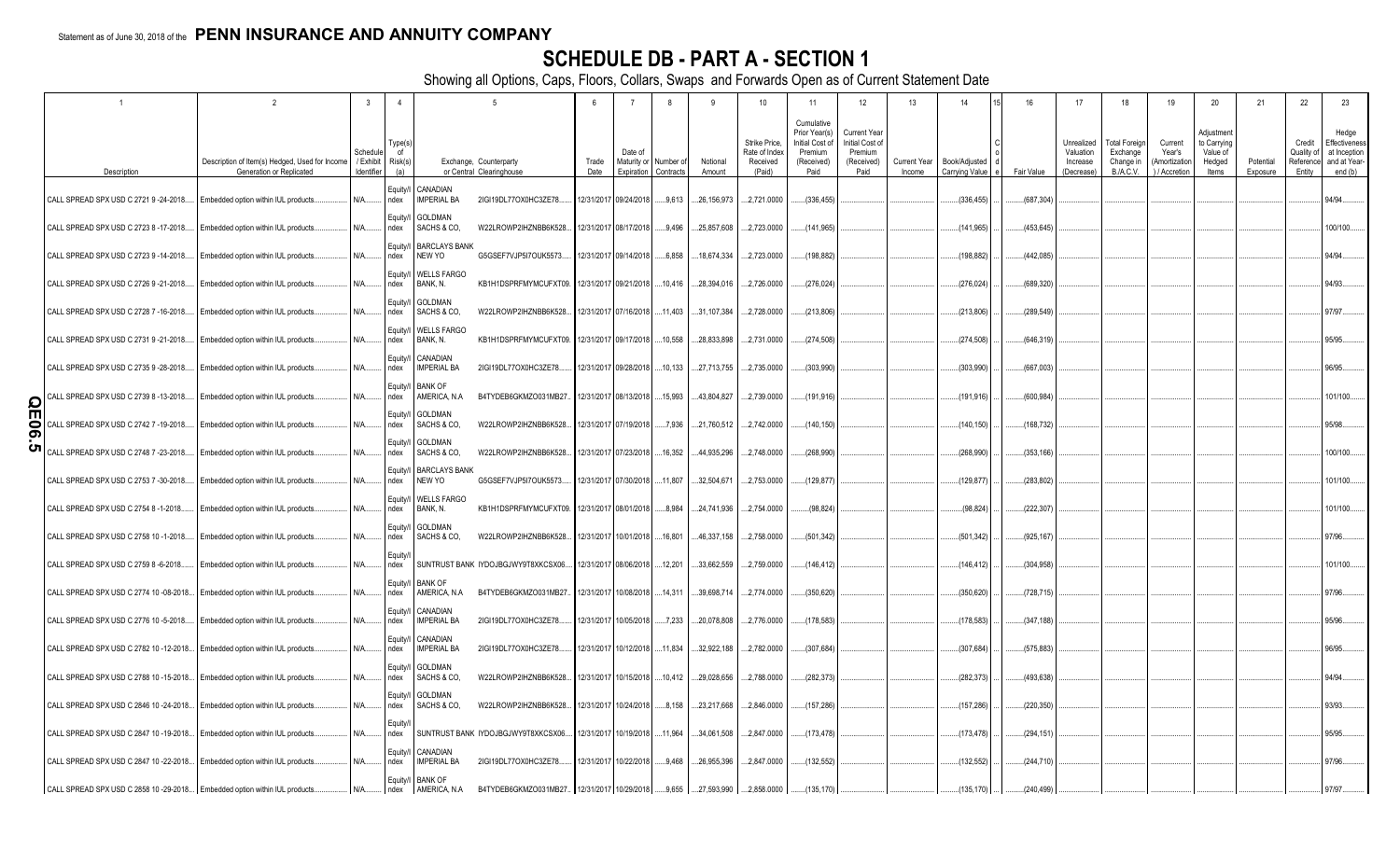## **SCHEDULE DB - PART A - SECTION 1**

|           |                                                                             | $\overline{2}$                                                             | 3                                  |                                  |                                                                                  | ĥ                     |                                     | - 8                    |                    | 10                                                   | 11                                                                             | 12                                                                      | 13                            | 14                              | 16           | 17                                                | 18                                                         | 19                                                | 20                                                       | 21                    | 22                                         | 23                                                               |
|-----------|-----------------------------------------------------------------------------|----------------------------------------------------------------------------|------------------------------------|----------------------------------|----------------------------------------------------------------------------------|-----------------------|-------------------------------------|------------------------|--------------------|------------------------------------------------------|--------------------------------------------------------------------------------|-------------------------------------------------------------------------|-------------------------------|---------------------------------|--------------|---------------------------------------------------|------------------------------------------------------------|---------------------------------------------------|----------------------------------------------------------|-----------------------|--------------------------------------------|------------------------------------------------------------------|
|           | Description                                                                 | Description of Item(s) Hedged, Used for Income<br>Generation or Replicated | Schedul<br>/ Exhibit<br>Identifier | Type(s<br>of<br>Risk(s)<br>(a)   | Exchange, Counterparty<br>or Central Clearinghouse                               | Trade<br>Date         | Date o<br>Maturity or<br>Expiration | Number of<br>Contracts | Notional<br>Amount | Strike Price,<br>Rate of Index<br>Received<br>(Paid) | Cumulative<br>Prior Year(s)<br>Initial Cost o<br>Premium<br>(Received)<br>Paid | <b>Current Year</b><br>Initial Cost of<br>Premium<br>(Received)<br>Paid | <b>Current Year</b><br>Income | Book/Adjusted<br>Carrying Value | Fair Value   | Unrealized<br>Valuation<br>Increase<br>(Decrease) | Total Foreigi<br>Exchange<br>Change in<br><b>B./A.C.V.</b> | Current<br>Year's<br>Amortizatio<br>) / Accretion | Adjustment<br>to Carrying<br>Value of<br>Hedged<br>ltems | Potential<br>Exposure | Credit<br>Quality o<br>Reference<br>Entity | Hedge<br>Effectiveness<br>at Inception<br>and at Year<br>end (b) |
|           | CALL SPREAD SPX USD C 2861 11 -16-2018 Embedded option within IUL products. |                                                                            | N/A                                | Equity/I<br>ndex                 | <b>BANK OF</b><br>AMERICA, N.A<br>B4TYDEB6GKMZO031MB27.                          | 12/31/2017 11/16/2018 |                                     | 9,951                  | 28,469,811         | 2,861.0000                                           | (189,069).                                                                     |                                                                         |                               | (189,069).                      | (288, 839)   |                                                   |                                                            |                                                   |                                                          |                       |                                            | 95/95.                                                           |
|           | CALL SPREAD SPX USD C 2865 11 -1-2018                                       | Embedded option within IUL products.                                       | N/A                                | Equity/<br>ndex                  | <b>BANK OF</b><br>AMERICA, N.A.<br>B4TYDEB6GKMZO031MB27.                         | 12/31/2017 11/01/2018 |                                     | 13,694                 | 39,233,310         | 2,865.0000                                           | (240,056)                                                                      |                                                                         |                               | (240, 056)                      | (324, 177)   |                                                   |                                                            |                                                   |                                                          |                       |                                            | 37/96.                                                           |
|           | CALL SPREAD SPX USD C 2870 11 -12-2018 Embedded option within IUL products. |                                                                            | $N/A$                              | Equity/I<br>ndex                 | <b>WELLS FARGO</b><br>BANK, N.<br>KB1H1DSPRFMYMCUFXT09. 12/31/2017 11/12/2018    |                       |                                     | 14,854                 | .42,630,980        | 2,870.0000                                           | (311, 934)                                                                     |                                                                         |                               | (311, 934)                      | (375,507)    |                                                   |                                                            |                                                   |                                                          |                       |                                            | 96/96.                                                           |
|           | CALL SPREAD SPX USD C 2873 11 -19-2018 Embedded option within IUL products. |                                                                            | N/A                                | Equity/<br>ndex                  | <b>BANK OF</b><br>AMERICA, N.A.<br>B4TYDEB6GKMZO031MB27                          | 12/31/2017 11/19/2018 |                                     | 12,945                 | 37,190,985         | 2,873.0000                                           | (220,065)                                                                      |                                                                         |                               | (220,065)                       | (337, 554)   |                                                   |                                                            |                                                   |                                                          |                       |                                            | 37/96.                                                           |
|           | CALL SPREAD SPX USD C 2876 11 -5-2018                                       | Embedded option within IUL products.                                       | N/A                                | Equity/I<br>ndex                 | <b>WELLS FARGO</b><br>KB1H1DSPRFMYMCUFXT09. 12/31/2017 11/05/2018<br>BANK, N.    |                       |                                     | 10,159                 | 29,217,284         | 2,876.0000                                           | (193,021                                                                       |                                                                         |                               | (193,021                        | (220, 652)   |                                                   |                                                            |                                                   |                                                          |                       |                                            | 95/95.                                                           |
|           | CALL SPREAD SPX USD C 2887 11 -23-2018 Embedded option within IUL products. |                                                                            | N/A                                | Equity/I<br>ndex                 | CANADIAN<br><b>IMPERIAL BA</b><br>2IGI19DL77OX0HC3ZE78                           |                       | 12/31/2017 11/23/2018               | .10,622                | 30,665,714         | 2,887.0000                                           | (182,805).                                                                     |                                                                         |                               | .(182,805)                      | (244,062)    |                                                   |                                                            |                                                   |                                                          |                       |                                            | 93/92.                                                           |
|           | CALL SPREAD SPX USD C 2900 11 -28-2018 Embedded option within IUL products. |                                                                            | $N/A$                              | Equity/I<br>ndex                 | <b>BARCLAYS BANK</b><br>NEW YO<br>G5GSEF7VJP5I7OUK5573                           |                       | 12/31/2017 11/28/2018               | .19,251                | 55,827,900         | 2,900.0000                                           | .(404,271                                                                      |                                                                         |                               | (404, 271)                      | (398, 852)   |                                                   |                                                            |                                                   |                                                          |                       |                                            | 97/97.                                                           |
| O         | ALL SPREAD SPX USD C 2928 12 -07-2018 Embedded option within IUL products.  |                                                                            | N/A                                | Equity<br>ndex                   | CITIBANK N.A E57ODZWZ7FF32TWEFA76                                                | 12/31/2017 12/07/2018 |                                     | 11,725                 | 34,330,800         | 2,928.0000                                           | (246, 225)                                                                     |                                                                         |                               | (246, 225)                      | .(186,057    |                                                   |                                                            |                                                   |                                                          |                       |                                            | 97/97.                                                           |
| m<br>ဓ္တု | :ALL SPREAD SPX USD C 2931 12 -3-2018                                       | Embedded option within IUL products.                                       | N/A                                | <b>Equity</b><br>ndex            | CITIBANK N.A E57ODZWZ7FF32TWEFA76 12/31/2017 12/03/2018                          |                       |                                     | .15,645                | 45,855,495         | 2,931.0000                                           | (265,965)                                                                      |                                                                         |                               | (265, 965)                      | .(229,661    |                                                   |                                                            |                                                   |                                                          |                       |                                            | 37/97.                                                           |
| თ         | CALL SPREAD SPX USD C 2954 12 -10-2018                                      | Embedded option within IUL products.                                       | N/A                                | Equity/<br>ndex                  | <b>BANK OF</b><br>AMERICA, N.A.<br>B4TYDEB6GKMZO031MB27.                         | 12/31/2017 12/10/2018 |                                     | .10,280                | 30,367,120         | 2,954.0000                                           | (205, 600)                                                                     |                                                                         |                               | (205, 600)                      | (120,238)    |                                                   |                                                            |                                                   |                                                          |                       |                                            | 95/95                                                            |
|           | CALL SPREAD SPX USD C 2956 12 -14-2018 Embedded option within IUL products. |                                                                            | N/A                                | Equity/I<br>ndex                 | <b>WELLS FARGO</b><br>KB1H1DSPRFMYMCUFXT09. 12/31/2017 12/14/2018<br>BANK, N.    |                       |                                     | , 9,057                | 26,772,492         | 2,956.0000                                           | (226, 425)                                                                     |                                                                         |                               | (226, 425)                      | (108,228)    |                                                   |                                                            |                                                   |                                                          |                       |                                            | 37/96.                                                           |
|           | CALL SPREAD SPX USD C 2978 12 -24-2018 Embedded option within IUL products. |                                                                            | N/A                                | Equity/I<br>ndex                 | CANADIAN<br><b>IMPERIAL BA</b><br>2IGI19DL77OX0HC3ZE78                           |                       | 12/31/2017 12/24/2018               | 23,054                 | 68,654,812         | 2,978.0000                                           | (447, 248)                                                                     |                                                                         |                               | (447, 248)                      | (237,227     |                                                   |                                                            |                                                   |                                                          |                       |                                            | 96/95                                                            |
|           | CALL SPREAD SPX USD C 2982 12 -17-2018 Embedded option within IUL products. |                                                                            | N/A                                | Equity/I<br>ndex                 | <b>GOLDMAN</b><br>SACHS & CO,<br>W22LROWP2IHZNBB6K528.                           |                       | 12/31/2017 12/17/2018               | 13,824                 | 41,223,168         | 2,982.0000                                           | (280, 212)                                                                     |                                                                         |                               | (280, 212)                      | .(121,133)   |                                                   |                                                            |                                                   |                                                          |                       |                                            | 96/95.                                                           |
|           | CALL SPREAD USD 2,888 M 04/25/2019                                          | Embedded option within IUL products.                                       | N/A                                | Equity/I<br>ndex                 | CANADIAN<br><b>IMPERIAL BA</b><br>2IGI19DL77OX0HC3ZE78                           | 04/27/2018 04/25/2019 |                                     | 8,895                  | 25,688,760         | 2,888.0000                                           |                                                                                | (578,175)                                                               |                               | (578, 175)                      | (613, 578)   |                                                   |                                                            |                                                   |                                                          |                       |                                            | 93/91.                                                           |
|           | CALL SPREAD USD 2749 M 5-9-2019                                             | Embedded option within IUL products.                                       | N/A                                | Equity/<br>ndex                  | CITIBANK N.A<br>E57ODZWZ7FF32TWEFA76 05/11/2018 05/09/2019<br><b>WELLS FARGO</b> |                       |                                     | ,7,054                 | 19,391,446         | 2,749.0000                                           |                                                                                | (338,592)                                                               |                               | .(338,592)                      | (309, 125)   |                                                   |                                                            |                                                   |                                                          |                       |                                            | 96/93.                                                           |
|           | CALL SPREAD USD 2845 M 4/01/2019.                                           | Embedded option within IUL products.                                       | N/A                                | Equity/<br>ndex<br><b>Equity</b> | KB1H1DSPRFMYMCUFXT09. 04/05/2018 04/01/2019<br>BANK, N.                          |                       |                                     | .15,014                | 42,714,830         | 2,845.0000                                           |                                                                                | (1,366,274                                                              |                               | (1,366,274                      | (1,212,122). |                                                   |                                                            |                                                   |                                                          |                       |                                            | 95/93                                                            |
|           | CALL SPREAD USD 2867 M 3/28/2019                                            | Embedded option within IUL products.                                       | N/A                                | ndex<br>Equity                   | CITIBANK N.A E57ODZWZ7FF32TWEFA76 04/02/2018 03/28/2019                          |                       |                                     | 11,539                 | 33,082,313         | 2,867.0000                                           |                                                                                | (692,340                                                                |                               | (692,340).                      | (796,440)    |                                                   |                                                            |                                                   |                                                          |                       |                                            | 37/95.                                                           |
|           | CALL SPREAD USD 2873 M 04/08/2019.                                          | Embedded option within IUL products.                                       | N/A                                | ndex<br>Equity/I                 | CITIBANK N.A E57ODZWZ7FF32TWEFA76 04/13/2018 04/08/2019<br><b>DEUTSCHE</b>       |                       |                                     | 11,434                 | 32,849,882         | 2,873.0000                                           |                                                                                | (880,418                                                                |                               | (880,418                        | .(802,886)   |                                                   |                                                            |                                                   |                                                          |                       |                                            | 96/94.                                                           |
|           | CALL SPREAD USD 2886 M 5/1/2019.                                            | Embedded option within IUL products.                                       | N/A                                | ndex<br>Equity/                  | <b>BANK SA</b><br>7LTWFZYICNSX8D621K86<br><b>WELLS FARGO</b>                     |                       | 05/04/2018 05/01/2019               | 14,158                 | .40,859,988        | 2,886.0000                                           |                                                                                | (849,480                                                                |                               | (849, 480)                      | (1,016,353)  |                                                   |                                                            |                                                   |                                                          |                       |                                            | 95/93                                                            |
|           | CALL SPREAD USD 2892 M 4/29/2109.                                           | Embedded option within IUL products.                                       | N/A                                | ndex<br>Equity/I                 | KB1H1DSPRFMYMCUFXT09. 05/01/2018 04/29/2019<br>BANK, N.<br>CANADIAN              |                       |                                     | 11,102                 | 32,106,984         | 2,892.0000                                           |                                                                                | (599,508)                                                               |                               | .(599,508)                      | (761,179)    |                                                   |                                                            |                                                   |                                                          |                       |                                            | 94/92                                                            |
|           | CALL SPREAD USD 2907 M 02/11/2019.                                          | Embedded option within IUL products.                                       | N/A                                | ndex<br>Equity/                  | <b>IMPERIAL BA</b><br>2IGI19DL77OX0HC3ZE78                                       | 02/13/2018 02/11/2019 |                                     | 9,481                  | 27,561,267         | 2,907.0000                                           |                                                                                | (625,746                                                                |                               | (625, 746)                      | (381,057     |                                                   |                                                            |                                                   |                                                          |                       |                                            | 96/95                                                            |
|           | CALL SPREAD USD 2908 M 3/25/2019.                                           | Embedded option within IUL products.                                       | N/A.                               | ndex                             | SUNTRUST BANK IYDOJBGJWY9T8XKCSX06                                               | 03/27/2018 03/25/2019 |                                     | 9,106                  | 26,480,248         | 2,908.0000                                           |                                                                                | .(509,936)                                                              |                               | (509, 936)                      | .(466,967    |                                                   |                                                            |                                                   |                                                          |                       |                                            | 95/93.                                                           |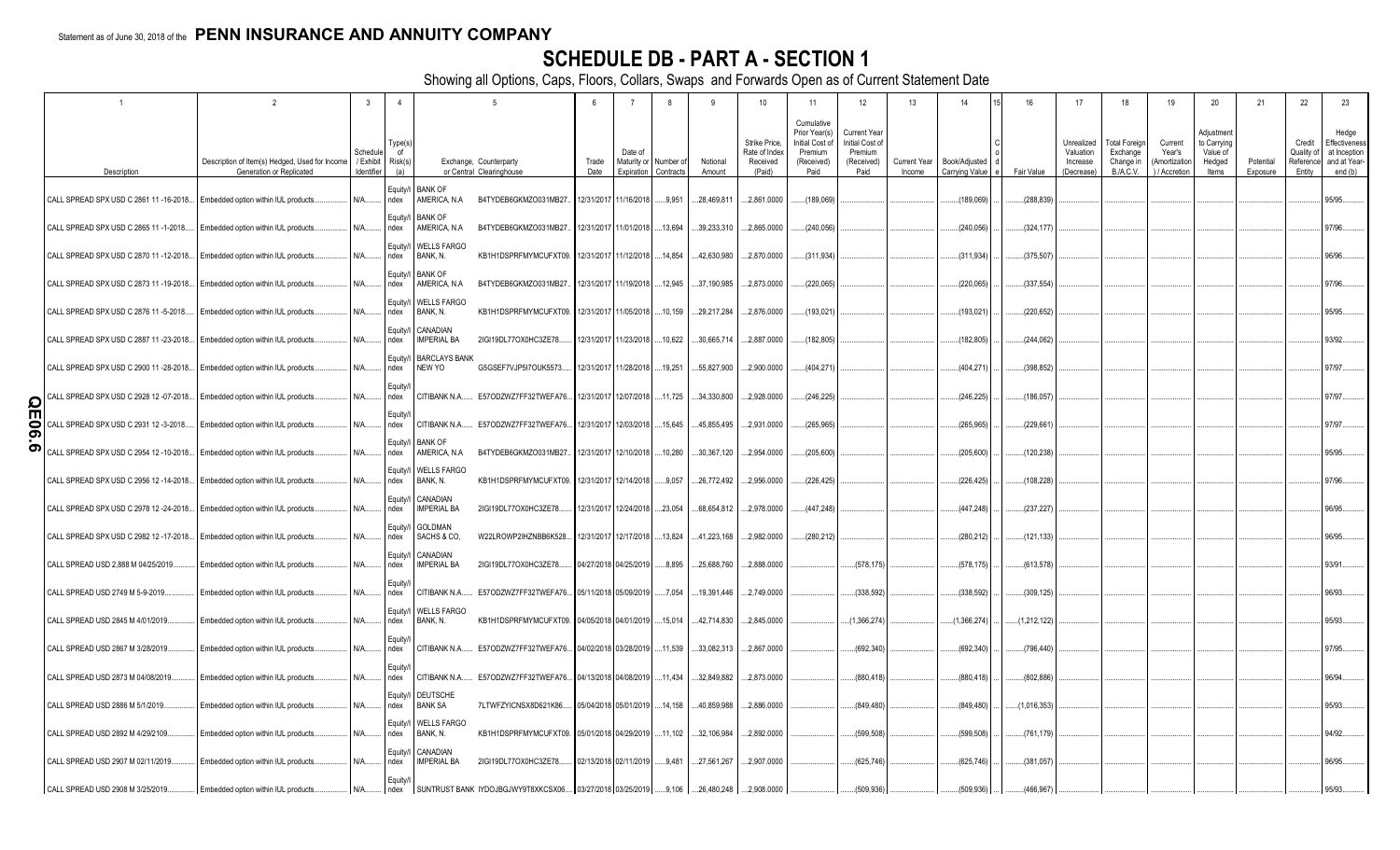## **SCHEDULE DB - PART A - SECTION 1**

|   |                                     | $\overline{2}$                                                             | $\overline{3}$<br>$\overline{4}$                               |                                                                                      |               |                                                | -8        |                    | 10 <sup>°</sup>                                     | 11                                                                              | 12                                                                      | 13                            | 14                                     | 16         | 17                                                | 18                                                                | 19                                                  | 20                                                      | 21                    | 22                                         | 23                                                               |
|---|-------------------------------------|----------------------------------------------------------------------------|----------------------------------------------------------------|--------------------------------------------------------------------------------------|---------------|------------------------------------------------|-----------|--------------------|-----------------------------------------------------|---------------------------------------------------------------------------------|-------------------------------------------------------------------------|-------------------------------|----------------------------------------|------------|---------------------------------------------------|-------------------------------------------------------------------|-----------------------------------------------------|---------------------------------------------------------|-----------------------|--------------------------------------------|------------------------------------------------------------------|
|   | Description                         | Description of Item(s) Hedged, Used for Income<br>Generation or Replicated | Гуре(s<br>Schedul<br>് വ<br>/ Exhibit<br>Risk(s)<br>Identifier | Exchange, Counterparty<br>or Central Clearinghouse                                   | Trade<br>Date | Date of<br>Maturity or Number of<br>Expiration | Contracts | Notional<br>Amount | Strike Price<br>Rate of Index<br>Received<br>(Paid) | Cumulative<br>Prior Year(s)<br>Initial Cost of<br>Premium<br>(Received)<br>Paid | <b>Current Year</b><br>Initial Cost of<br>Premium<br>(Received)<br>Paid | <b>Current Year</b><br>Income | Book/Adjusted<br><b>Carrying Value</b> | Fair Value | Unrealized<br>Valuation<br>Increase<br>(Decrease) | <b>Total Foreigr</b><br>Exchange<br>Change in<br><b>B./A.C.V.</b> | Current<br>Year's<br>(Amortizatioı<br>) / Accretion | Adjustmer<br>to Carrying<br>Value of<br>Hedged<br>Items | Potential<br>Exposure | Credit<br>Quality o<br>Reference<br>Entity | Hedge<br>Effectiveness<br>at Inception<br>and at Year<br>end (b) |
|   | CALL SPREAD USD 2911 M 5/6/19.      | Embedded option within IUL products                                        | Equity/I<br>N/A<br>ndex                                        | <b>BARCLAYS BANK</b><br>NEW YO<br>G5GSEF7VJP5I7OUK5573                               |               | 05/08/2018 05/06/2019                          | 14,296    | .41,615,656        | 2,911.0000                                          |                                                                                 | (757,688)                                                               |                               | .(757,688)                             | .(897,170  |                                                   |                                                                   |                                                     |                                                         |                       |                                            | 93/91.                                                           |
|   | CALL SPREAD USD 2914 M 02/04/2019.  | Embedded option within IUL products                                        | Equity/<br>N/A<br>ndex                                         | <b>GOLDMAN</b><br>SACHS & CO,<br>W22LROWP2IHZNBB6K528                                |               | 02/06/2018 02/04/2019                          | 9,881     | 28,793,234         | 2,914.0000                                          |                                                                                 | (607,286)                                                               |                               | (607,286)                              | (355, 854) |                                                   |                                                                   |                                                     |                                                         |                       |                                            | 17/96.                                                           |
|   | CALL SPREAD USD 2917 M 02/07/2019.  | Embedded option within IUL products                                        | Equity/<br>N/A<br>ndex                                         | <b>WELLS FARGO</b><br>BANK, N.<br>KB1H1DSPRFMYMCUFXT09. 02/09/2018 02/07/2019        |               |                                                | 0.8,706   | 25,395,402         | 2,917.0000                                          |                                                                                 | (461,418                                                                |                               | (461,418)                              | (311, 762) |                                                   |                                                                   |                                                     |                                                         |                       |                                            | 94/93.                                                           |
|   | CALL SPREAD USD 2917 M 04/04/2019.  | Embedded option within IUL products                                        | Equity/<br>N/A<br>ndex                                         | <b>BARCLAYS BANK</b><br>NEW YO<br>G5GSEF7VJP5I7OUK5573                               |               | 04/06/2018 04/04/2019                          | 6,802     | .19,841,434        | .2,917.0000                                         |                                                                                 | (312,892)                                                               |                               | (312,892)                              | (346, 485) |                                                   |                                                                   |                                                     |                                                         |                       |                                            | 96/95                                                            |
|   | CALL SPREAD USD 2921 M 4/12/2019    | Embedded option within IUL products                                        | Equity/<br>N/A<br>ndex                                         | SUNTRUST BANK IYDOJBGJWY9T8XKCSX06                                                   |               | 04/16/2018 04/12/2019                          | 8,548     | .24,968,708        | 2,921.0000                                          |                                                                                 | (512,880)                                                               |                               | (512,880)                              | (441,774   |                                                   |                                                                   |                                                     |                                                         |                       |                                            | 96/94.                                                           |
|   | CALL SPREAD USD 2945 M 03/01/2019   | Embedded option within IUL products                                        | Equity<br>N/A<br>ndex                                          | SUNTRUST BANK IYDOJBGJWY9T8XKCSX06                                                   |               | 03/05/2018 03/01/2019                          | 7,321     | 21,560,345         | 2,945.0000                                          |                                                                                 | (512, 470)                                                              |                               | (512,470                               | (236, 488) |                                                   |                                                                   |                                                     |                                                         |                       |                                            | 96/93.                                                           |
|   | CALL SPREAD USD 2946 M 04/15/2019.  | Embedded option within IUL products                                        | Equity/I<br>N/A<br>ndex                                        | <b>BARCLAYS BANK</b><br>NEW YO<br>G5GSEF7VJP5I7OUK5573                               |               | 04/17/2018 04/15/2019                          | 7,346     | 21,641,316         | 2,946.0000                                          |                                                                                 | (426,068)                                                               |                               | (426,068)                              | (322, 423) |                                                   |                                                                   |                                                     |                                                         |                       |                                            | 17/94.                                                           |
| O | CALL SPREAD USD 2959 5/28/2019.     | Embedded option within IUL products                                        | Equity/I<br>N/A<br>ndex                                        | CANADIAN<br><b>IMPERIAL BA</b><br>2IGI19DL77OX0HC3ZE78                               |               | 05/30/2018 05/28/2019                          | 10,742    | 31,785,578         | 2,959.0000                                          |                                                                                 | (558, 584)                                                              |                               | (558,584)                              | (535,519   |                                                   |                                                                   |                                                     |                                                         |                       |                                            | 95/93.                                                           |
| 0 | CALL SPREAD USD 2961 M 03/21/19.    | Embedded option within IUL products                                        | Equity/I<br>N/A<br>ndex                                        | CANADIAN<br><b>IMPERIAL BA</b><br>2IGI19DL77OX0HC3ZE78                               |               | 03/23/2018 03/21/2019 11,287                   |           | 33,420,807         | .2,961.0000                                         |                                                                                 | (417,619                                                                |                               | (417,619)                              | .(367,001  |                                                   |                                                                   |                                                     |                                                         |                       |                                            | 94/93.                                                           |
|   | CALL SPREAD USD 2971 MAT 4-18-2019. | Embedded option within IUL products                                        | Equity/I<br>N/A<br>ndex                                        | <b>BANK OF</b><br>AMERICA, N.A.<br>B4TYDEB6GKMZO031MB27                              |               | 04/20/2018 04/18/2019                          | 7,440     | 22,104,240         | 2,971.0000                                          |                                                                                 | (260,400)                                                               |                               | (260,400)                              | .(274,063  |                                                   |                                                                   |                                                     |                                                         |                       |                                            | 95/93.                                                           |
|   | CALL SPREAD USD 2973 M 02/21/2019.  | Embedded option within IUL products                                        | Equity/I<br>N/A<br>ndex                                        | <b>WELLS FARGO</b><br>KB1H1DSPRFMYMCUFXT09. 02/26/2018 02/21/2019<br>BANK, N.        |               |                                                | 7,848     | 23,332,104         | 2,973.0000                                          |                                                                                 | (455,184)                                                               |                               | (455, 184)                             | (183,712)  |                                                   |                                                                   |                                                     |                                                         |                       |                                            | 98/95.                                                           |
|   | CALL SPREAD USD 2983 M 02/15/2019.  | Embedded option within IUL products                                        | Equity/I<br>N/A<br>ndex                                        | <b>BARCLAYS BANK</b><br>NEW YO<br>G5GSEF7VJP5I7OUK5573                               |               | 02/20/2018 02/15/2019 11,400                   |           | .34,006,200        | 2,983.0000                                          |                                                                                 | (661,200)                                                               |                               | (661,200)                              | (228, 122) |                                                   |                                                                   |                                                     |                                                         |                       |                                            | 95/94.                                                           |
|   | CALL SPREAD USD 2984 M 03/18/19     | Embedded option within IUL products                                        | Equity/I<br>N/A<br>ndex                                        | <b>BARCLAYS BANK</b><br>NEW YO<br>G5GSEF7VJP5I7OUK5573                               |               | 03/20/2018 03/18/2019                          | 9,015     | .26,900,760        | 2,984.0000                                          |                                                                                 | (513, 855)                                                              |                               | (513,855)                              | (232, 252) |                                                   |                                                                   |                                                     |                                                         |                       |                                            | 17/94.                                                           |
|   | CALL SPREAD USD 2985 M 03/04/2019.  | Embedded option within IUL products                                        | Equity<br>N/A<br>ndex                                          | CITIBANK N.A E57ODZWZ7FF32TWEFA76 03/06/2018 03/04/2019                              |               |                                                | 13,057    | .38,975,145        | 2,985.0000                                          |                                                                                 | (692,021                                                                |                               | .692,021)                              | (298,198   |                                                   |                                                                   |                                                     |                                                         |                       |                                            | 92/93                                                            |
|   | CALL SPREAD USD 2988 M 02/19/2019.  | Embedded option within IUL products                                        | Equity/<br>N/A<br>ndex                                         | <b>BANK OF</b><br>AMERICA, N.A<br>B4TYDEB6GKMZO031MB27                               |               | 02/21/2018 02/19/2019                          | 0.8,680   | 25,935,840         | 2,988.0000                                          |                                                                                 | (460,040)                                                               |                               | (460, 040)                             | (172,075   |                                                   |                                                                   |                                                     |                                                         |                       |                                            | 95/93                                                            |
|   | CALL SPREAD USD 2989 M 5/16/2019    | Embedded option within IUL products                                        | Equity/I<br>N/A<br>ndex                                        | <b>BANK OF</b><br>AMERICA, N.A.<br>B4TYDEB6GKMZO031MB27                              |               | 05/18/2018 05/16/2019                          | 8,752     | 26,159,728         | .2,989.0000                                         |                                                                                 | (306, 320)                                                              |                               | (306, 320)                             | (330,017   |                                                   |                                                                   |                                                     |                                                         |                       |                                            | 94/92.                                                           |
|   | CALL SPREAD USD 2993 M 02/28/2019.  | Embedded option within IUL products                                        | Equity/<br>N/A<br>ndex                                         | CITIBANK N.A E57ODZWZ7FF32TWEFA76 03/01/2018 02/28/2019 11,575                       |               |                                                |           | 34,643,975         | .2,993.0000                                         |                                                                                 | (520, 875)                                                              |                               | (520,875)                              | (235,294). |                                                   |                                                                   |                                                     |                                                         |                       |                                            | 95/94.                                                           |
|   | CALL SPREAD USD 3000 M 5/24/2019    | Embedded option within IUL products                                        | Equity<br>N/A<br>ndex                                          | CITIBANK N.A E57ODZWZ7FF32TWEFA76 05/29/2018 05/24/2019                              |               |                                                | 9,307     | 27,921,000         | 3,000.0000                                          |                                                                                 | (251,289)                                                               |                               | (251,289)                              | (337,755)  |                                                   |                                                                   |                                                     |                                                         |                       |                                            | 92/91.                                                           |
|   | CALL SPREAD USD 3003 M 5/20/2019    | Embedded option within IUL products                                        | Equity/<br>$N/A$<br>ndex                                       | <b>BANK OF</b><br>AMERICA, N.A.<br>B4TYDEB6GKMZO031MB27                              |               | 05/22/2018 05/20/2019                          | 12,489    | 37,504,467         | 3,003.0000                                          |                                                                                 | (462,093)                                                               |                               | (462,093)                              | .(434,070  |                                                   |                                                                   |                                                     |                                                         |                       |                                            | 96/94.                                                           |
|   | CALL SPREAD USD 3003 M 5-13-2019    | Embedded option within IUL products                                        | Equity/<br>N/A<br>ndex                                         | <b>WELLS FARGO</b><br>BANK, N.<br>KB1H1DSPRFMYMCUFXT09. 05/15/2018 05/13/2019        |               |                                                | 11,064    | .33,225,192        | 3,003.0000                                          |                                                                                 | (331,920)                                                               |                               | (331, 920)                             | (371,201   |                                                   |                                                                   |                                                     |                                                         |                       |                                            | 94/91.                                                           |
|   | CALL SPREAD USD 3006 M 03/08/2019   | Embedded option within IUL products                                        | Equity/<br>N/A<br>ndex                                         | CITIBANK N.A E57ODZWZ7FF32TWEFA76 03/12/2018 03/08/2019                              |               |                                                | 10,278    | .30,895,668        | 3,006.0000                                          |                                                                                 | (657,792)                                                               |                               | (657, 792)                             | (197,301   |                                                   |                                                                   |                                                     |                                                         |                       |                                            | 95/94.                                                           |
|   | CALL SPREAD USD 3022 M 1/4/2019.    | Embedded option within IUL products                                        | Equity/I<br>N/A.<br>ndex                                       | <b>WELLS FARGO</b><br>BANK, N.<br>KB1H1DSPRFMYMCUFXT09. 01/05/2018 01/04/2019 11,940 |               |                                                |           | 36,082,680         | 3,022.0000                                          |                                                                                 | (298, 500)                                                              |                               | (298,500)                              | (84, 136)  |                                                   |                                                                   |                                                     |                                                         |                       |                                            | 97/96.                                                           |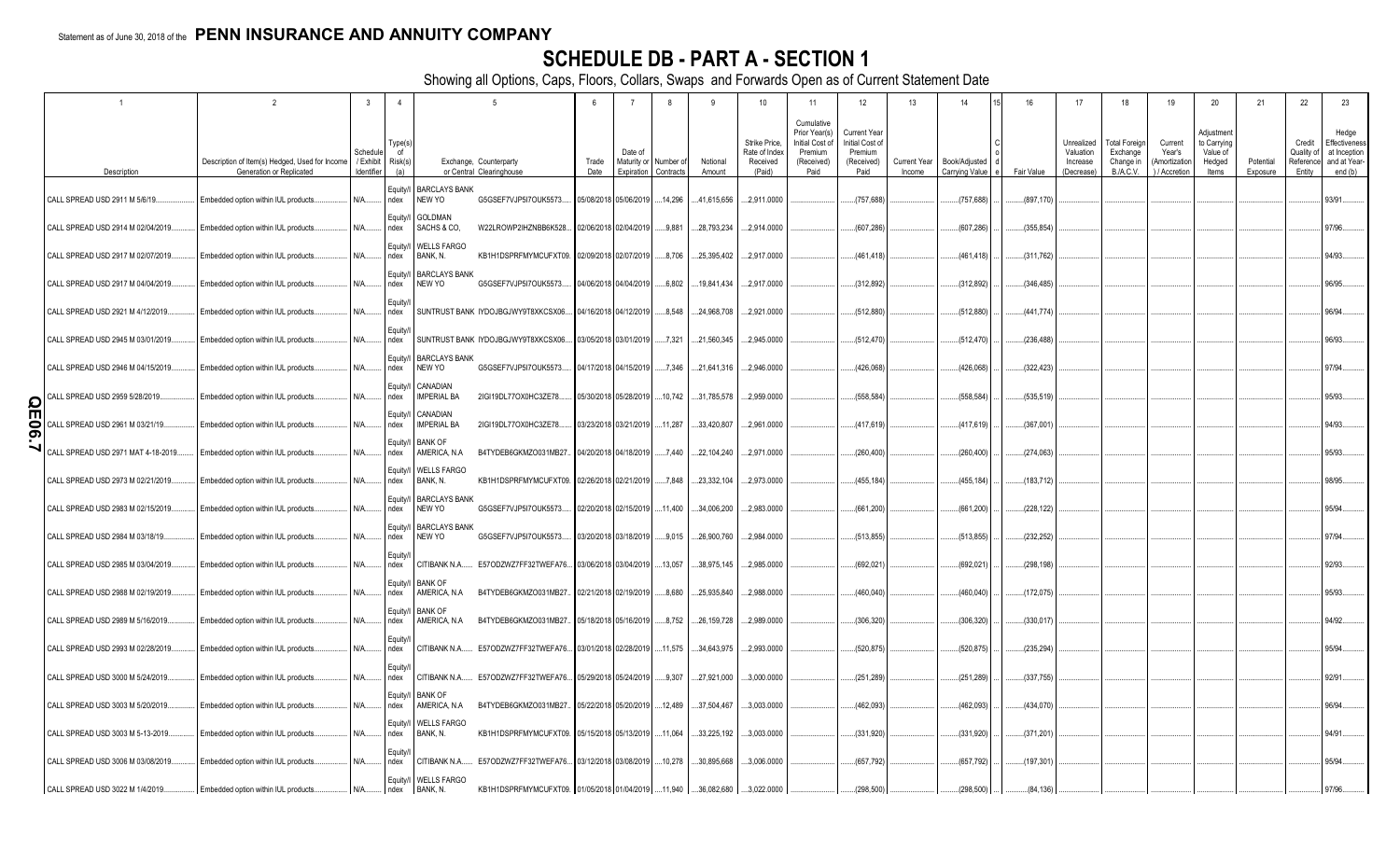## **SCHEDULE DB - PART A - SECTION 1**

|        |                                                                                                                 | $\overline{2}$                                                             | $\overline{3}$<br>$\overline{4}$                                      | -5                                                                                                     |               |                                                          | -8     | 9                  | 10                                                   | 11                                                                              | 12                                                               | 13                           | 14                              | 16           | 17                                                | 18                                                         | 19                                                  | 20                                                      | 21                    | 22                                         | 23                                                               |
|--------|-----------------------------------------------------------------------------------------------------------------|----------------------------------------------------------------------------|-----------------------------------------------------------------------|--------------------------------------------------------------------------------------------------------|---------------|----------------------------------------------------------|--------|--------------------|------------------------------------------------------|---------------------------------------------------------------------------------|------------------------------------------------------------------|------------------------------|---------------------------------|--------------|---------------------------------------------------|------------------------------------------------------------|-----------------------------------------------------|---------------------------------------------------------|-----------------------|--------------------------------------------|------------------------------------------------------------------|
|        | Description                                                                                                     | Description of Item(s) Hedged, Used for Income<br>Generation or Replicated | Гуре(s)<br>Schedul<br>of<br>/ Exhibit<br>Risk(s)<br>Identifier<br>(a) | Exchange, Counterparty<br>or Central Clearinghouse                                                     | Trade<br>Date | Date of<br>Maturity or Number of<br>Expiration Contracts |        | Notional<br>Amount | Strike Price.<br>Rate of Index<br>Received<br>(Paid) | Cumulative<br>Prior Year(s)<br>Initial Cost of<br>Premium<br>(Received)<br>Paid | Current Year<br>Initial Cost of<br>Premium<br>(Received)<br>Paid | <b>Current Yea</b><br>Income | Book/Adjusted<br>Carrying Value | Fair Value   | Unrealized<br>Valuation<br>Increase<br>(Decrease) | <b>Total Foreigr</b><br>Exchange<br>Change in<br>B./A.C.V. | Current<br>Year's<br>(Amortizatior<br>) / Accretion | Adjustmen<br>to Carrying<br>Value of<br>Hedged<br>Items | Potential<br>Exposure | Credit<br>Quality c<br>Reference<br>Entity | Hedge<br>Effectiveness<br>at Inception<br>and at Year<br>end (b) |
|        | CALL SPREAD USD 3028 M 03/15/2019                                                                               | Embedded option within IUL products                                        | N/A<br>ndex                                                           | Equity/I WELLS FARGO<br>BANK, N.<br>KB1H1DSPRFMYMCUFXT09. 03/19/2018 03/15/2019                        |               |                                                          | 9,454  | .28,626,712        | 3,028.0000                                           |                                                                                 | (293,074)                                                        |                              | (293,074)                       | (155, 493)   |                                                   |                                                            |                                                     |                                                         |                       |                                            | 95/93.                                                           |
|        | CALL SPREAD USD 3048 M 1/7/2019.                                                                                | Embedded option within IUL products                                        | Equity/I<br>N/A<br>ndex                                               | <b>BARCLAYS BANK</b><br>NEW YO<br>G5GSEF7VJP5I7OUK5573                                                 |               | 01/09/2018 01/07/2019                                    | 14,785 | .45,064,680        | 3,048.0000                                           |                                                                                 | (354, 840)                                                       |                              | (354, 840)                      | (78,777      |                                                   |                                                            |                                                     |                                                         |                       |                                            | 96/96                                                            |
|        | CALL SPREAD USD 3049M 02/25/2019.                                                                               | Embedded option within IUL products                                        | Equity/<br>N/A<br>ndex                                                | CITIBANK N.A.<br>E57ODZWZ7FF32TWEFA76                                                                  |               | 02/27/2018 02/25/2019                                    | 8,911  | 27,169,639         | 3,049.0000                                           |                                                                                 | (392,084)                                                        |                              | (392,084)                       | (98,945)     |                                                   |                                                            |                                                     |                                                         |                       |                                            | 94/92.                                                           |
|        | CALL SPREAD USD 3058 M 01/10/2019.                                                                              | Embedded option within IUL products                                        | Equity/<br>N/A<br>ndex                                                | <b>GOLDMAN</b><br>SACHS & CO,<br>W22LROWP2IHZNBB6K528                                                  |               | 01/12/2018 01/10/2019                                    | 7,944  | 24,292,752         | 3,058.0000                                           |                                                                                 | (238, 479)                                                       |                              | .(238, 479)                     | (39, 148)    |                                                   |                                                            |                                                     |                                                         |                       |                                            | 97/96                                                            |
|        | CALL SPREAD USD 3063 M 03/11/2019.                                                                              | Embedded option within IUL products                                        | Equity/I<br>N/A<br>ndex                                               | <b>BANK OF</b><br>AMERICA, N.A.<br>B4TYDEB6GKMZO031MB27                                                |               | 03/13/2018 03/11/2019                                    | 8,447  | 25,873,161         | 3,063.0000                                           |                                                                                 | (312,539)                                                        |                              | (312, 539)                      | (94, 522)    |                                                   |                                                            |                                                     |                                                         |                       |                                            | 95/93.                                                           |
|        | CALL SPREAD USD 3084 M 01/14/2017                                                                               | Embedded option within IUL products                                        | Equity/<br>N/A<br>ndex                                                | <b>WELLS FARGO</b><br>KB1H1DSPRFMYMCUFXT09. 01/17/2018 01/14/2019<br>BANK, N.                          |               |                                                          | 13,676 | 42,176,784         | 3,084.0000                                           |                                                                                 | (410,280)                                                        |                              | (410,280)                       | (52,094)     |                                                   |                                                            |                                                     |                                                         |                       |                                            | 95/92.                                                           |
|        | CALL SPREAD USD 3089 M 02/01/2019.                                                                              | Embedded option within IUL products                                        | Equity/I<br>N/A<br>ndex                                               | <b>BANK OF</b><br>AMERICA, N.A<br>B4TYDEB6GKMZO031MB27                                                 |               | 02/05/2018 02/01/2019                                    | 12,241 | 37,812,449         | 3,089.0000                                           |                                                                                 | (244,820                                                         |                              | (244,820)                       | (61,351      |                                                   |                                                            |                                                     |                                                         |                       |                                            | 92/93.                                                           |
| C      | CALL SPREAD USD 3113 M 01/18/2019                                                                               | Embedded option within IUL products                                        | Equity/<br>N/A<br>ndex                                                | <b>WELLS FARGO</b><br>BANK, N.<br>KB1H1DSPRFMYMCUFXT09. 01/22/2018 01/18/2019                          |               |                                                          | 11,496 | 35,787,048         | 3,113.0000                                           |                                                                                 | (304,069)                                                        |                              | (304,069)                       | (32, 591)    |                                                   |                                                            |                                                     |                                                         |                       |                                            | 94/92                                                            |
| っ<br>თ | CALL SPREAD USD 3145 M 01/22/2019                                                                               | Embedded option within IUL products                                        | Equity/I<br>N/A<br>ndex                                               | CANADIAN<br><b>IMPERIAL BA</b><br>2IGI19DL77OX0HC3ZE78.                                                |               | 01/23/2018 01/22/2019                                    | 11,209 | .35,252,305        | 3,145.0000                                           |                                                                                 | .(285,830                                                        |                              | (285, 830)                      | (22,952)     |                                                   |                                                            |                                                     |                                                         |                       |                                            | 96/96.                                                           |
| ထ      | CALL SPREAD USD 3159 M 01/25/2019                                                                               | Embedded option within IUL products.                                       | N/A<br>ndex                                                           | Equity/I WELLS FARGO<br>BANK, N.<br>KB1H1DSPRFMYMCUFXT09. 01/25/2018 01/25/2019                        |               |                                                          | 9,799  | .30,955,041        | 3,159.0000                                           |                                                                                 | (293, 970)                                                       |                              | (293,970)                       | .(17,891     |                                                   |                                                            |                                                     |                                                         |                       |                                            | 94/91.                                                           |
|        | CALL SPREAD USD 3167 M 01/28/2019.                                                                              | Embedded option within IUL products                                        | N/A<br>ndex                                                           | Equity/I   WELLS FARGC<br>BANK, N.<br>KB1H1DSPRFMYMCUFXT09. 01/25/2018 01/28/2019<br>Equity/I DEUTSCHE |               |                                                          | 11,771 | 37,278,757         | 3,167.0000                                           |                                                                                 | (317,817                                                         |                              | (317,817                        | (21, 155)    |                                                   |                                                            |                                                     |                                                         |                       |                                            | 96/95                                                            |
|        | CALL SPREADS USD 2,937 M 4-22-2019                                                                              | Embedded option within IUL products                                        | N/A<br>ndex<br>Equity/I                                               | <b>BANK SA</b><br>7LTWFZYICNSX8D621K86<br><b>BARCLAYS BANK</b>                                         |               | 04/24/2018 04/22/2019                                    | 14,593 | .42,859,641        | .2,937.0000                                          |                                                                                 | (666,900                                                         |                              | (666,900)                       | (713,990)    |                                                   |                                                            |                                                     |                                                         |                       |                                            | 96/94.                                                           |
|        | SPX US C 3015 06/03/19.                                                                                         | Embedded option within IUL products                                        | N/A<br>ndex<br>Equity/                                                | NEW YO<br>G5GSEF7VJP5I7OUK5573                                                                         |               | 06/05/2018 06/03/2019                                    | 13,574 | .40,925,610        | 3,015.0000                                           |                                                                                 | (506,310                                                         |                              | (506,310)                       | (466, 486)   |                                                   |                                                            |                                                     |                                                         |                       |                                            | 95/92.                                                           |
|        | SPX US C 3056 06/07/19.                                                                                         | Embedded option within IUL products                                        | N/A<br>ndex<br>Equity/                                                | SUNTRUST BANK IYDOJBGJWY9T8XKCSX06<br>CANADIAN                                                         |               | 06/11/2018 06/07/2019                                    | 9,594  | 29,319,264         | 3,056.0000                                           |                                                                                 | (364, 572)                                                       |                              | (364,572)                       | (244, 030)   |                                                   |                                                            |                                                     |                                                         |                       |                                            | 97/94.                                                           |
|        | SPX US C 3069 06/12/19                                                                                          | Embedded option within IUL products.                                       | N/A<br>ndex<br>Equity/I                                               | <b>IMPERIAL BA</b><br>2IGI19DL77OX0HC3ZE78<br>CANADIAN                                                 |               | 06/15/2018 06/12/2019                                    | 8,618  | 26,448,642         | 3,069.0000                                           |                                                                                 | (310,248)                                                        |                              | (310,248)                       | .(204,527    |                                                   |                                                            |                                                     |                                                         |                       |                                            | 98/95                                                            |
|        | SPX US C 3072 06/10/19.                                                                                         | Embedded option within IUL products                                        | N/A<br>ndex                                                           | <b>IMPERIAL BA</b><br>2IGI19DL77OX0HC3ZE78.                                                            |               | 06/12/2018 06/10/2019                                    | 8.050  | 24,729,600         | 3,072.0000                                           |                                                                                 | (257, 600)                                                       |                              | (257,600)                       | (183,868).   |                                                   |                                                            |                                                     |                                                         |                       |                                            | 17/92                                                            |
|        | 0439999. Total-Written Options-Hedging Effective-Call Options and Warrants                                      |                                                                            |                                                                       |                                                                                                        |               |                                                          |        |                    |                                                      | (11,282,573)                                                                    | (22,432,295)                                                     |                              | $(33,714,868)$ X)               | (36,567,316) | $\Omega$<br>$\Omega$                              |                                                            |                                                     |                                                         |                       | <b>XXX</b><br><b>XXX</b>                   | <b>XXX</b>                                                       |
|        | 0499999. Total-Written Options-Hedging Effective<br>Written Options - Hedging Other - Call Options and Warrants |                                                                            |                                                                       |                                                                                                        |               |                                                          |        |                    |                                                      | (11,282,573).                                                                   | (22,432,295).                                                    |                              | $(33,714,868)$ XX               | (36.567.316) |                                                   |                                                            |                                                     |                                                         |                       |                                            | <b>XXX</b>                                                       |
|        | CALL SPREAD SPX USD C 2976 12 -28-2018 Embedded option within IUL products                                      |                                                                            | Equity/<br>N/A<br>ndex                                                | <b>GOLDMAN</b><br>SACHS & CO.<br>W22LROWP2IHZNBB6K528                                                  |               | 12/31/2017 12/28/2018                                    | 13,055 | .38,851,680        | 2,976.0000                                           | (303, 529)                                                                      |                                                                  |                              | (148,000)                       | (148,000)    | 109,183                                           |                                                            |                                                     |                                                         |                       |                                            |                                                                  |
|        | CALL SPREAD USD 2989 M 01/02/2019.                                                                              | Embedded option within IUL products                                        | Equity/<br>N/A<br>ndex                                                | SUNTRUST BANK IYDOJBGJWY9T8XKCSX06                                                                     |               | 01/03/2018 01/02/2019                                    | 13,825 | 41,322,925         | .2,989.0000                                          |                                                                                 | (304,150)                                                        |                              | (144,962)                       | (144, 962)   | .159,188                                          |                                                            |                                                     |                                                         |                       |                                            |                                                                  |
|        | SPX C 3078 06/17/19                                                                                             | Embedded option within IUL products                                        | Equity/<br>N/A<br>ndex                                                | <b>BANK OF</b><br>AMERICA, N.A.<br>B4TYDEB6GKMZO031MB27                                                |               | 06/13/2018 06/17/2019                                    | 9,329  | 28,714,662         | 3,078.0000                                           |                                                                                 | (307, 857)                                                       |                              | (211,418)                       | .(211,418).  | 96,439                                            |                                                            |                                                     |                                                         |                       |                                            |                                                                  |
|        | SPX US C 3078 06/21/19.                                                                                         | Embedded option within IUL products                                        | Equity/l<br>N/A.<br>ndex                                              | <b>GOLDMAN</b><br>SACHS & CO.<br>W22LROWP2IHZNBB6K528                                                  |               | 06/14/2018 06/21/2019                                    | 9,329  | 28,714,662         | .3,078.0000                                          |                                                                                 | (323.530)                                                        |                              | (217, 190)                      | (217, 190)   | 106.340                                           |                                                            |                                                     |                                                         |                       |                                            |                                                                  |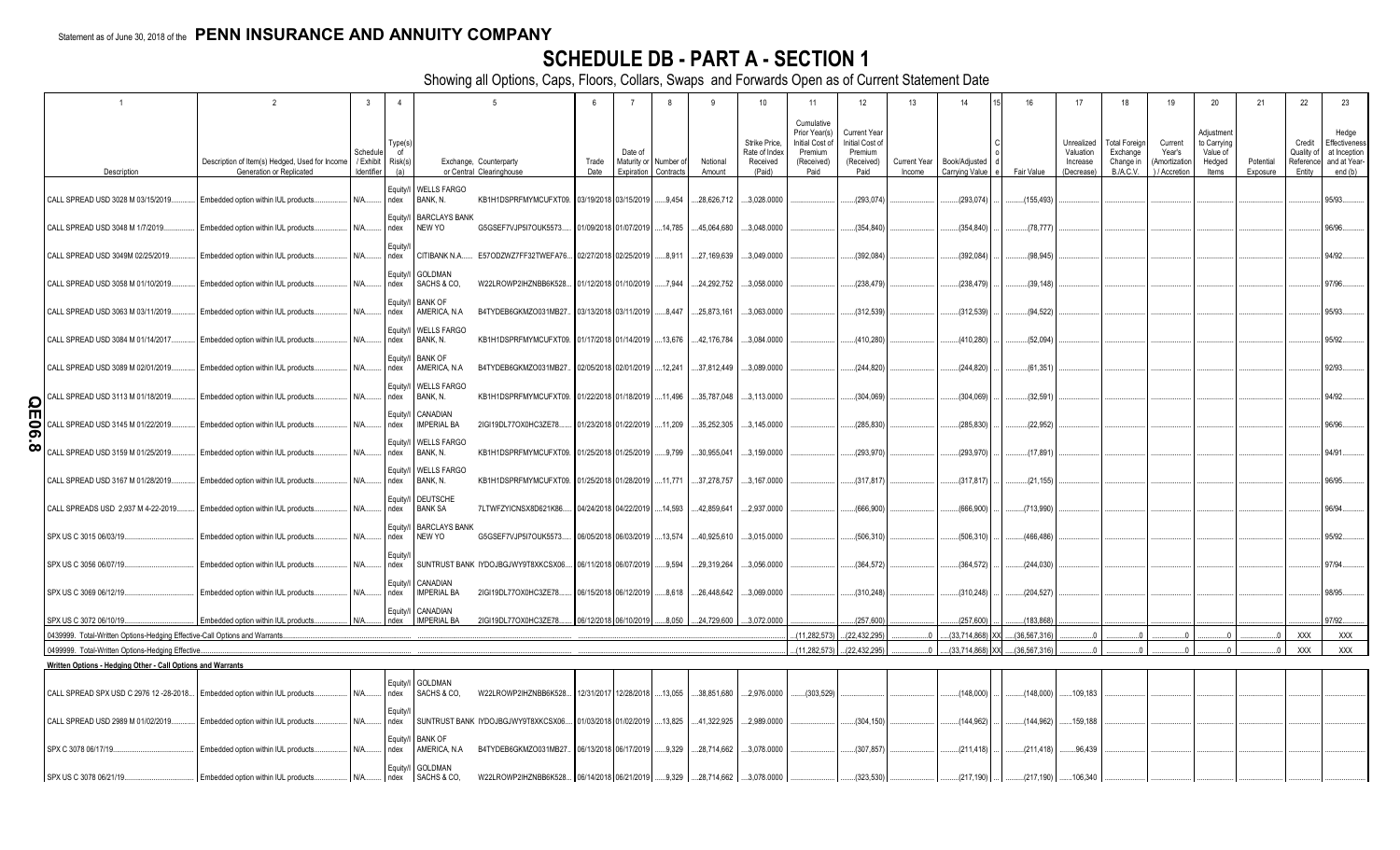## **SCHEDULE DB - PART A - SECTION 1**

|                                                                        |                                                                            |                               |                                    |                                                    |               |         |                                            |                    |                                                      |                                                        |                                                                                |        |                                                           |              |                                                   |                                                            |                                                      | 20                                                       |                       | 22         | 23                                                                                                   |
|------------------------------------------------------------------------|----------------------------------------------------------------------------|-------------------------------|------------------------------------|----------------------------------------------------|---------------|---------|--------------------------------------------|--------------------|------------------------------------------------------|--------------------------------------------------------|--------------------------------------------------------------------------------|--------|-----------------------------------------------------------|--------------|---------------------------------------------------|------------------------------------------------------------|------------------------------------------------------|----------------------------------------------------------|-----------------------|------------|------------------------------------------------------------------------------------------------------|
| Description                                                            | Description of Item(s) Hedged, Used for Income<br>Generation or Replicated | Schedule<br><b>Identifier</b> | Type(s<br>/ Exhibit Risk(s)<br>(a) | Exchange, Counterparty<br>or Central Clearinghouse | Trade<br>Date | Date of | Maturity or Number<br>Expiration Contracts | Notional<br>Amount | Strike Price,<br>Rate of Index<br>Received<br>(Paid) | Cumulative<br>Initial Cost of<br>Premium<br>(Received) | Prior Year(s) Current Year<br>Initial Cost of<br>Premium<br>(Received)<br>Paid | Income | Current Year Book/Adjusted<br>Carrying Value e Fair Value |              | Unrealized<br>Valuation<br>Increase<br>(Decrease) | <b>Total Foreign</b><br>Exchange<br>Change in<br>B./A.C.V. | Current<br>Year's<br>(Amortization)<br>) / Accretion | Adjustment<br>to Carrying<br>Value of<br>Hedged<br>Items | Potential<br>Exposure | Credit     | Hedge<br><b>Effectiveness</b><br>Quality of at Inception<br>Reference and at Year-<br>Entity end (b) |
| 0509999. Total-Written Options-Hedging Other-Call Options and Warrants |                                                                            |                               |                                    |                                                    |               |         |                                            |                    |                                                      | (303,529)                                              | (935,537)                                                                      |        | $(721,570)$ XX                                            | (721,570)    | 471,150                                           |                                                            |                                                      |                                                          |                       | XXX        | XXX                                                                                                  |
| 0569999. Total-Written Options-Hedging Other                           |                                                                            |                               |                                    |                                                    |               |         |                                            |                    |                                                      | (303.529)                                              | (935.537)                                                                      |        | $(721.570)$ XX                                            | (721,570)    | 471.150                                           |                                                            |                                                      |                                                          |                       | XXX        | XXX                                                                                                  |
| 0789999. Total-Written Options-Call Options and Warrants.              |                                                                            |                               |                                    |                                                    |               |         |                                            |                    |                                                      |                                                        | $(11.586.102)$ (23.367.832)                                                    |        | $(34,436,438)$ XX.                                        | (37.288.886) | 471.150                                           |                                                            |                                                      |                                                          |                       | XXX        | <b>XXX</b>                                                                                           |
| 0849999. Total-Written Options                                         |                                                                            |                               |                                    |                                                    |               |         |                                            |                    |                                                      | $(11.586.102)$ .                                       | (23,367,832)                                                                   |        | $(34.436.438)$ XXI.                                       | (37,288,886) | 471.150                                           |                                                            |                                                      |                                                          |                       | XXX        | XXX                                                                                                  |
| 1399999. Total-Hedging Effective.                                      |                                                                            |                               |                                    |                                                    |               |         |                                            |                    |                                                      | 44.378.906                                             | 47.297.081                                                                     |        | 91,675,987 XX                                             | 117.771.416  |                                                   |                                                            |                                                      |                                                          |                       | XXX        | XXX                                                                                                  |
| 1409999. Total-Hedging Other.                                          |                                                                            |                               |                                    |                                                    |               |         |                                            |                    |                                                      | 1,248,711                                              | 3.197.685                                                                      |        | 3,997,483 XX                                              | .3,997,483   | (381,561)                                         |                                                            |                                                      |                                                          |                       | XXX        | XXX                                                                                                  |
| 1449999. TOTAL.                                                        |                                                                            |                               |                                    |                                                    |               |         |                                            |                    |                                                      | 45,627,617                                             | 50,494,766                                                                     |        | 95,673,470 XX.                                            | 121,768,899  | (381,561)                                         |                                                            |                                                      |                                                          |                       | <b>XXX</b> | <b>XXX</b>                                                                                           |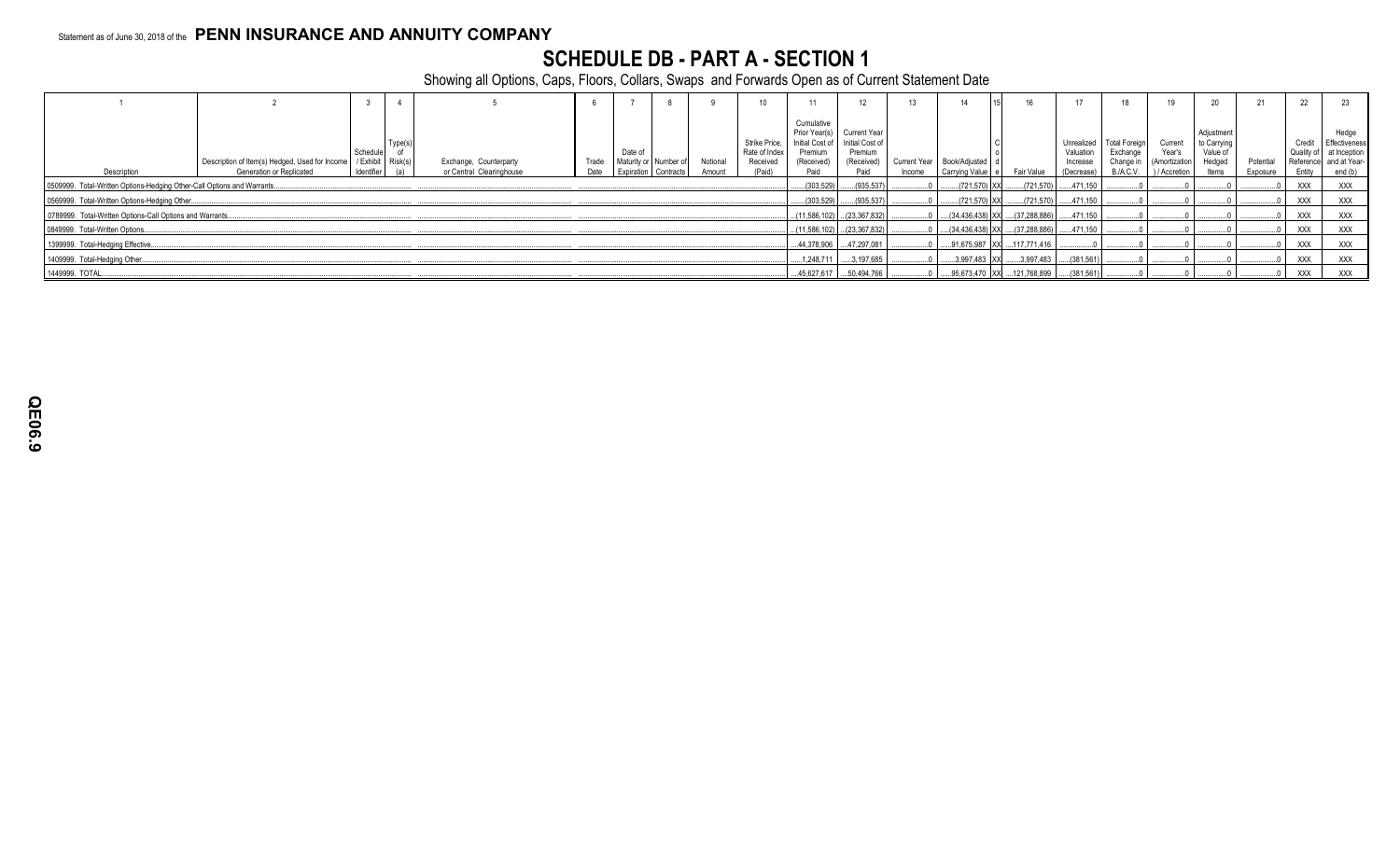## **SCHEDULE DB - PART B - SECTION 1**

Futures Contracts Open as of the Current Statement Date

|        |                         |          |             |                                                                    |            |            |          |       |             |            | 13         |                |            | <b>Highly Effective Hedges</b> |                |                |                     |           |               |              |
|--------|-------------------------|----------|-------------|--------------------------------------------------------------------|------------|------------|----------|-------|-------------|------------|------------|----------------|------------|--------------------------------|----------------|----------------|---------------------|-----------|---------------|--------------|
|        |                         |          |             |                                                                    |            |            |          |       |             |            |            |                |            |                                |                |                |                     |           |               |              |
|        |                         |          |             |                                                                    |            |            |          |       |             |            |            |                |            |                                |                |                |                     |           |               |              |
|        |                         |          |             |                                                                    |            |            |          |       |             |            |            |                |            |                                | Change in      |                |                     |           |               |              |
|        |                         |          |             |                                                                    |            |            |          |       |             |            |            |                |            |                                | Variation      |                | Change in           |           |               |              |
|        |                         |          |             |                                                                    |            |            |          |       |             |            |            |                |            |                                | Margin Gain    |                | Variation           |           | Hedge         |              |
|        |                         |          |             |                                                                    |            |            |          |       |             |            |            |                |            |                                | (Loss) Used to | Cumulative     | Margin Gain         |           | Effectiveness |              |
|        | Number                  |          |             | Description of Item(s) Hedged, Schedule   Type(s)                  |            | Date of    |          |       |             |            |            |                | Cumulative | Deferred                       | Adjust Basis   | Variation      |                     |           | at Inception  |              |
| Ticker |                         | Notional |             | Used for Income Generation or / Exhibit   of Risk(s)   Maturity or |            |            |          | Trade | Transaction | Reporting  |            | Book/Adjusted  | Variation  | Variation                      | of Hedged      | Margin for All | Recognized i        | Potential | and at Year-  | Value of One |
|        | Symbol Contracts Amount |          | Description | Replicated                                                         | Identifier | Expiration | Exchange | Date  | Price       | Date Price | Fair Value | Carrying Value | Margin     | Margin                         | ltem           | Other Hedges   | <b>Current Year</b> | Exposure  | end (b)       | $(1)$ Point  |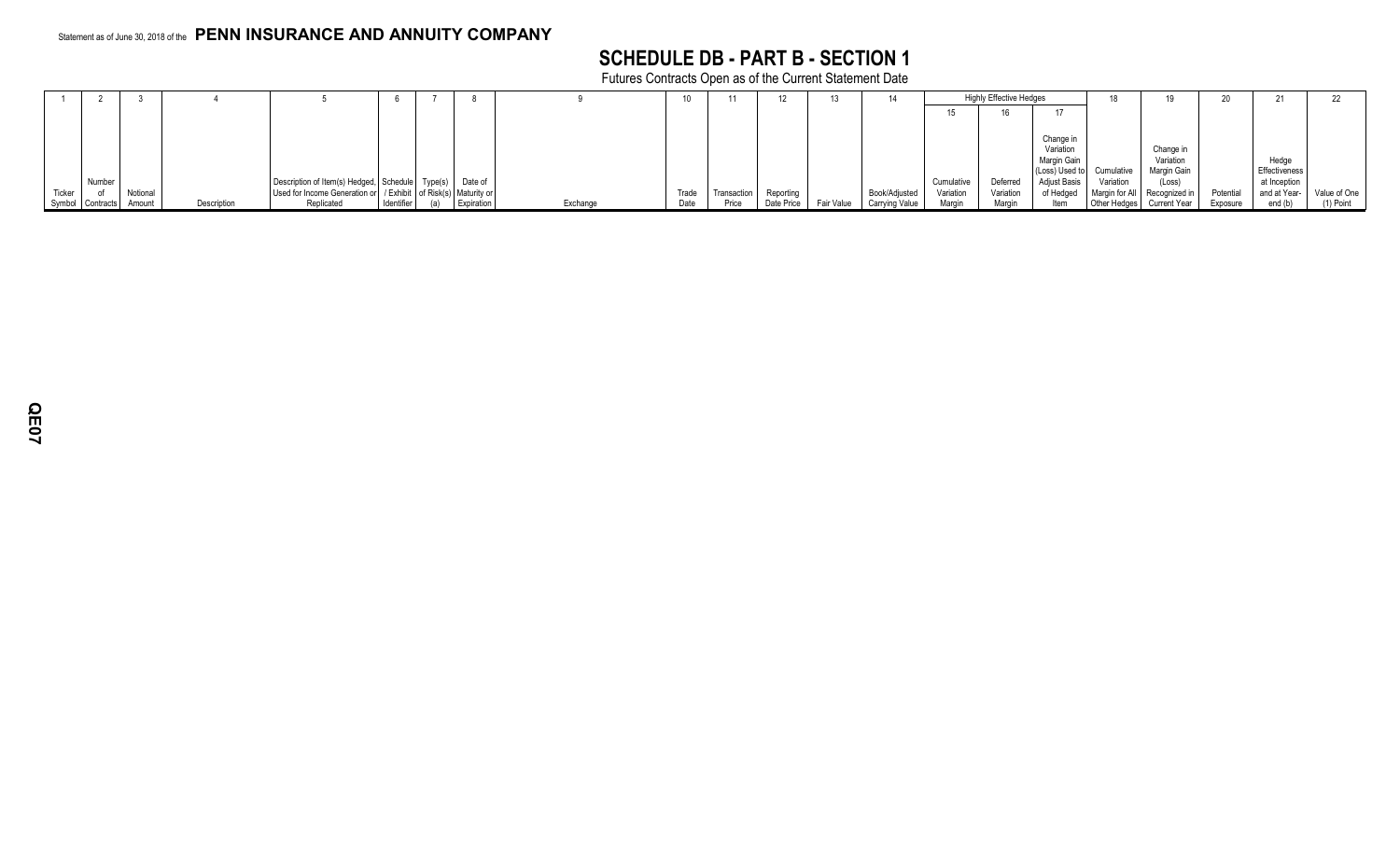# SCHEDULE DB - PART D - SECTION 1<br>Counterparty Exposure for Derivative Instruments Open as of Current Statement Date

|                                                                |                       |                   |                                        |                                       | Book Adjusted Carrying Value          |                               |                                  | Fair Value                       |                               | 11        | 12             |
|----------------------------------------------------------------|-----------------------|-------------------|----------------------------------------|---------------------------------------|---------------------------------------|-------------------------------|----------------------------------|----------------------------------|-------------------------------|-----------|----------------|
|                                                                |                       |                   |                                        |                                       |                                       |                               |                                  |                                  | 10                            |           |                |
|                                                                |                       |                   |                                        |                                       |                                       |                               |                                  |                                  |                               |           |                |
|                                                                |                       | Credit            |                                        |                                       |                                       |                               |                                  |                                  |                               |           |                |
|                                                                | Master                | Support           |                                        | Contracts with                        | Contracts with                        |                               |                                  |                                  |                               | Potential | Off-Balance    |
| Description of Exchange, Counterparty or Central Clearinghouse | Agreement<br>(Y or N) | Annex<br>(Y or N) | Fair Value of Acceptable<br>Collateral | Book/Adjusted Carrying<br>Value $> 0$ | Book/Adjusted Carrying<br>Value $< 0$ | Exposure Net<br>of Collateral | Contracts with<br>Fair Value > 0 | Contracts with<br>Fair Value < 0 | Exposure Net<br>of Collateral | Exposure  | Sheet Exposure |
| <b>NAIC 1 Designation</b>                                      |                       |                   |                                        |                                       |                                       |                               |                                  |                                  |                               |           |                |
| BANK OF AMERICA, N.A.<br>B4TYDEB6GKMZO031MB27 Y                |                       |                   | 21,500,000                             | .15,501,422                           |                                       |                               | .21,506,900                      |                                  | .6.900                        |           |                |
| G5GSEF7VJP5I7OUK5573<br><b>BARCLAYS BANK NEW YO.</b>           |                       |                   | .13.840.000                            | .10,657,778                           |                                       |                               | .12,511,704                      |                                  |                               |           |                |
| CANADIAN IMPERIAL BA.<br>2IGI19DL77OX0HC3ZE78                  |                       |                   | .15,800,000                            | .13,414,772                           |                                       |                               | .15,354,841                      |                                  |                               |           |                |
| CITIBANK N.A<br>E57ODZWZ7FF32TWEFA76                           |                       |                   | .10,790,982                            | .10,816,231                           |                                       | .25.249                       | .10,834,907                      |                                  | 43.925                        |           |                |
| <b>DEUTSCHE BANK SA.</b><br>7LTWFZYICNSX8D621K86               |                       |                   | .3,000,000                             | 2,629,538                             |                                       |                               | .2,957,102                       |                                  |                               |           |                |
| GOLDMAN SACHS & CO,.<br>W22LROWP2IHZNBB6K528                   |                       |                   | .27,420,000                            | .15,054,309                           |                                       |                               | .25,284,390                      |                                  |                               |           |                |
| KB1H1DSPRFMYMCUFXT09 Y.<br><b>WELLS FARGO BANK, N.</b>         |                       |                   | .22,580,000                            | .19,786,823                           |                                       |                               | .22,847,434                      |                                  | .267.434                      |           |                |
| 0299999. Total NAIC 1 Designation.                             |                       |                   | 114,930,982                            | .87,860,873                           |                                       | .25,249                       | .111,297,278                     |                                  | .318,259                      |           |                |
| <b>NAIC 2 Designation</b>                                      |                       |                   |                                        |                                       |                                       |                               |                                  |                                  |                               |           |                |
| IYDOJBGJWY9T8XKCSX06. Y<br>SUNTRUST BANK                       |                       |                   | 9,080,000                              | 7,812,595                             |                                       |                               | .10,471,624                      |                                  | .1,391,624                    |           |                |
| 0399999. Total NAIC 2 Designation.                             |                       |                   | 9,080,000                              | 7,812,595                             |                                       |                               | .10,471,624                      |                                  | .1,391,624                    |           |                |
| 0999999. Gross Totals                                          |                       |                   | 124,010,982                            | .95,673,468                           |                                       | .25,249                       | .121,768,902                     |                                  | 1,709,883                     |           |                |
| 1. Offset per SSAP No. 64.                                     |                       |                   |                                        |                                       |                                       |                               |                                  |                                  |                               |           |                |
| 2. Net after right of offset per SSAP No. 64.                  |                       |                   |                                        | .95,673,468                           |                                       |                               |                                  |                                  |                               |           |                |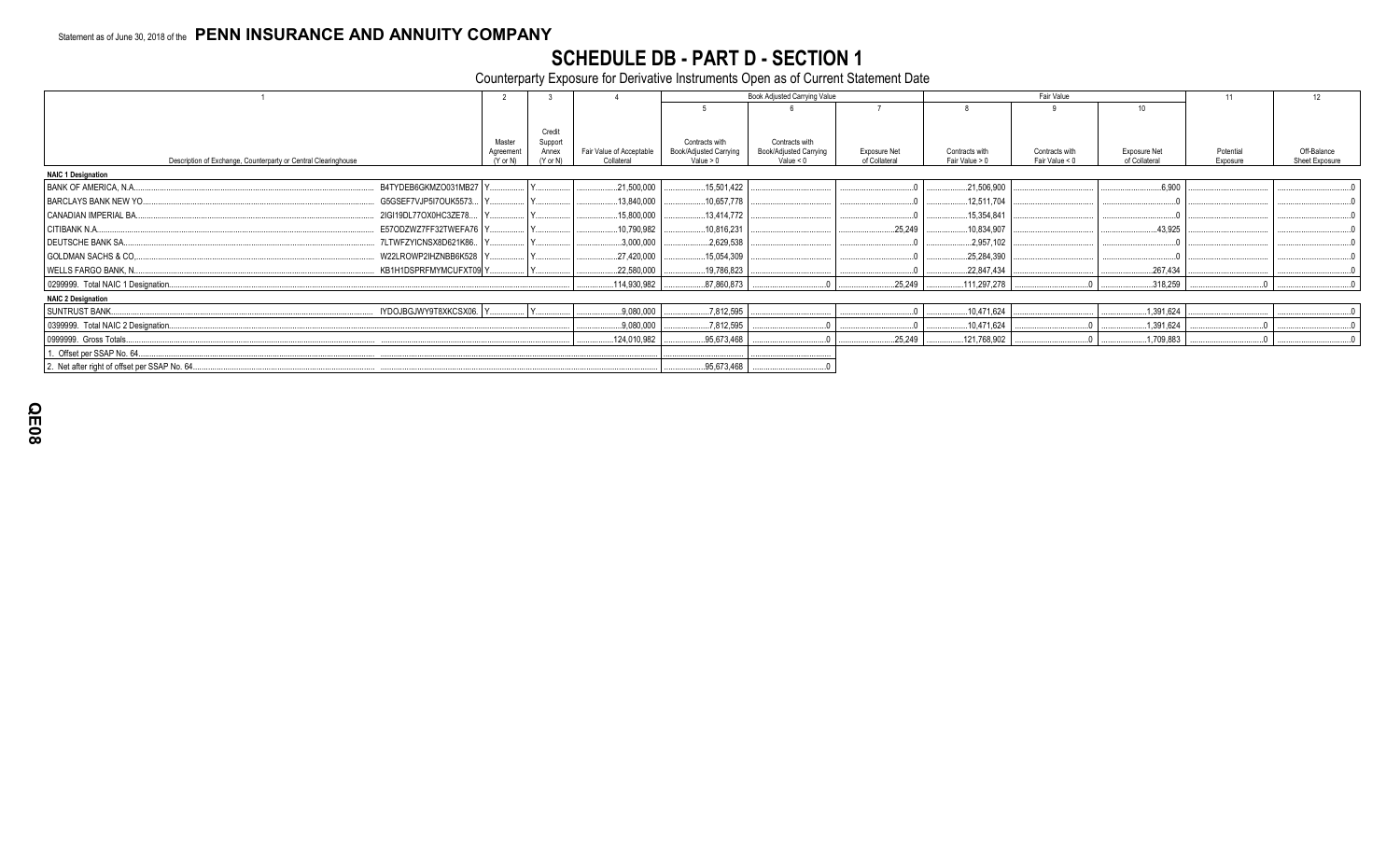## **SCHEDULE DB - PART D - SECTION 2**

### Collateral for Derivative Instruments Open as of Current Statement Date

|                                                 |                             |                       |                      |               |              |              | Book/Adjusted  | Maturity | Type of Margin |
|-------------------------------------------------|-----------------------------|-----------------------|----------------------|---------------|--------------|--------------|----------------|----------|----------------|
| Exchange, Counterparty or Central Clearinghouse |                             | Type of Asset Pledged | CUSIP Identification | Description   | Fair Value   | Par Value    | Carrying Value | Date     | (I, V or IV)   |
| <b>Collateral Pledged to Reporting Entity</b>   |                             |                       |                      |               |              |              |                |          |                |
| CITIBANK N.A                                    | E57ODZWZ7FF32TWEFA76 CASH   |                       | 000000               | 00 0 CASHUSD. | 10,790,982   | .10,790,982  | <b>XXX</b>     |          |                |
| <b>SUNTRUST BANK</b>                            | IYDOJBGJWY9T8XKCSX06 CASH.  |                       | 000000               | 00 0 CASHUSD. | .9,080,000   | .9,080,000   | <b>XXX</b>     |          |                |
| <b>WELLS FARGO BANK, N.,</b>                    | KB1H1DSPRFMYMCUFXT09. CASH. |                       | 000000               | 00 0 CASHUSD. | .22.580.000  | 22.580.000   | <b>XXX</b>     |          |                |
| <b>DEUTSCHE BANK SA</b>                         | 7LTWFZYICNSX8D621K86 CASH   |                       | 000000               | 00 0 CASHUSD. | .3,000,000   | .3,000,000   | <b>XXX</b>     |          |                |
| BANK OF AMERICA, N.A                            | B4TYDEB6GKMZO031MB27 CASH.  |                       | 000000               | 00 0 CASHUSD. | .21.500.000  | .21.500.000  | <b>XXX</b>     |          |                |
| CANADIAN IMPERIAL BA.                           | 2IGI19DL77OX0HC3ZE78 CASH.  |                       | 000000               | 00 0 CASHUSD. | 15,800,000   | .15,800,000  | <b>XXX</b>     |          |                |
| <b>BARCLAYS BANK NEW YO</b>                     | G5GSEF7VJP5I7OUK5573 CASH   |                       | 000000               | 00 0 CASHUSD. | 13,840,000   | 13.840.000   | <b>XXX</b>     |          |                |
| GOLDMAN SACHS & CO,                             | W22LROWP2IHZNBB6K528 CASH   |                       | 000000               | 00 0 CASHUSD  | 27,420,000   | 27,420,000   | XXX            |          |                |
| 0299999. Totals                                 |                             |                       |                      |               | .124,010,982 | .124,010,982 | <b>XXX</b>     | XXX      | XXX            |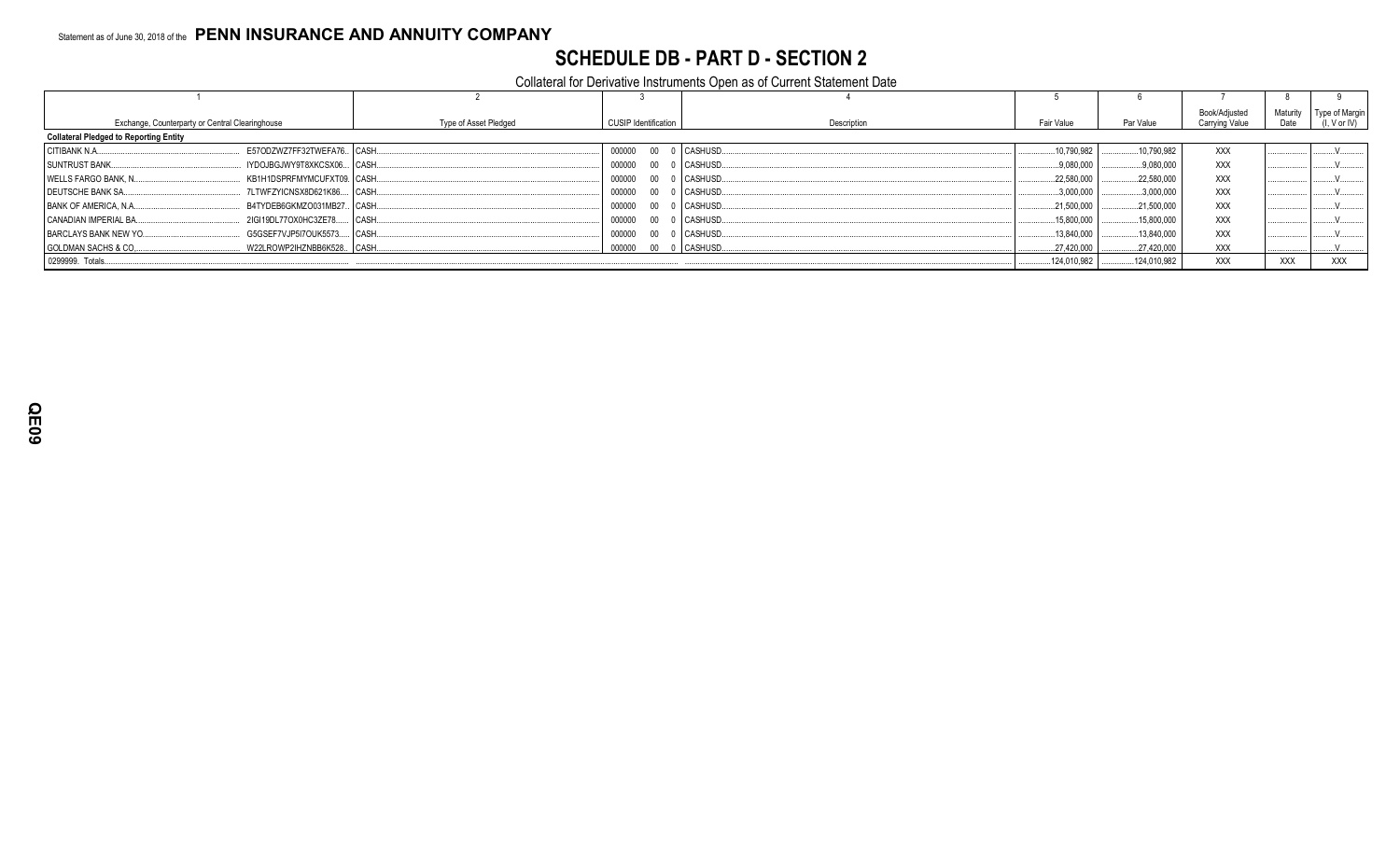## Statement as of June 30, 2018 of the **PENN INSURANCE AND ANNUITY COMPANY SCHEDULE DL - PART 1 SECURITIES LENDING COLLATERAL ASSETS**

Reinvested Collateral Assets Owned Current Statement Date

(Securities lending collateral assets reported in aggregate on Line 10 of the Assets page and not included on Schedules A, B, BA, D, DB and E)

|                             |             |      | NAIC Designation   |            | Book/Adjusted  | Maturity |
|-----------------------------|-------------|------|--------------------|------------|----------------|----------|
| <b>CUSIP</b> Identification | Description | Code | / Market Indicator | Fair Value | Carrying Value | Date     |
| General Interrogatories:    |             |      |                    |            |                |          |

1. The activity for the year: Fair Value \$..........0 Book/Adjusted Carrying Value \$..........0<br>2. Average balance for the year: Fair Value \$..........0 Book/Adjusted Carrying Value \$.....

NAIC 1: \$..........0 NAIC 2: \$..........0 NAIC 3: \$..........0 NAIC 4: \$..........0 NAIC 5: \$..........0 NAIC 6: \$..........0

<sup>2.</sup> Average balance for the year: Fair Value \$..........0 Book/Adjusted Carrying Value \$..........0

<sup>3.</sup> Reinvested securities lending collateral assets book/adjusted carrying value included in this schedule by NAIC designation: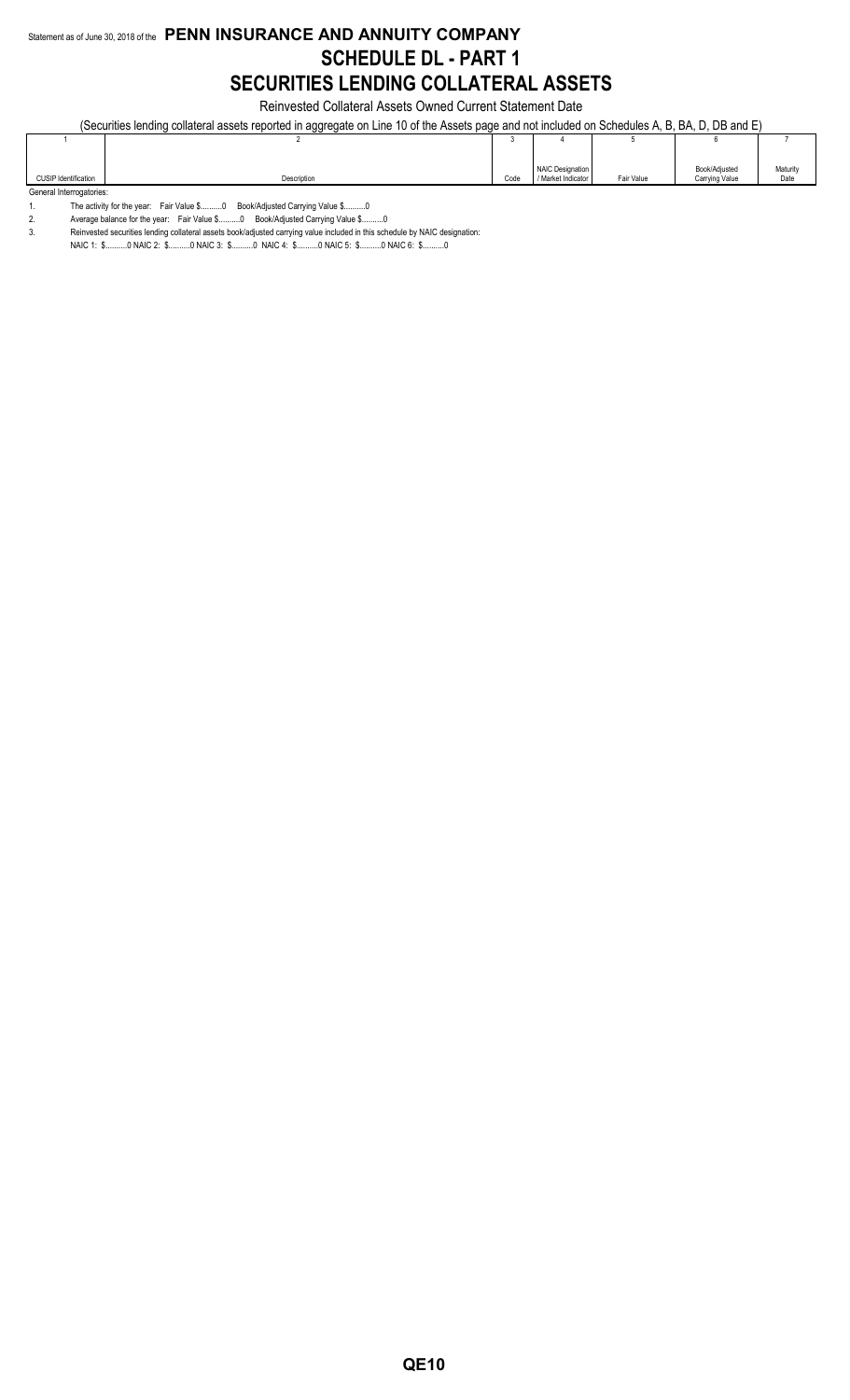## Statement as of June 30, 2018 of the **PENN INSURANCE AND ANNUITY COMPANY SCHEDULE DL - PART 2 SECURITIES LENDING COLLATERAL ASSETS**

Reinvested Collateral Assets Owned Current Statement Date

(Securities lending collateral assets included on Schedules A, B, BA, D, DB and E and not reported in aggregate on Line 10 of the Assets page)

|                          |             |      | <b>NAIC Designation</b> |            | Book/Adjusted  | Maturity |
|--------------------------|-------------|------|-------------------------|------------|----------------|----------|
| CUSIP Identification     | Description | Code | / Market Indicator      | Fair Value | Carrying Value | Date     |
| General Interrogatories: |             |      |                         |            |                |          |

1. The activity for the year: Fair Value \$..........0 Book/Adjusted Carrying Value \$..........0<br>2. Average balance for the year: Fair Value \$..........0 Book/Adjusted Carrying Value \$.....

Average balance for the year: Fair Value \$...........0 Book/Adjusted Carrying Value \$..........0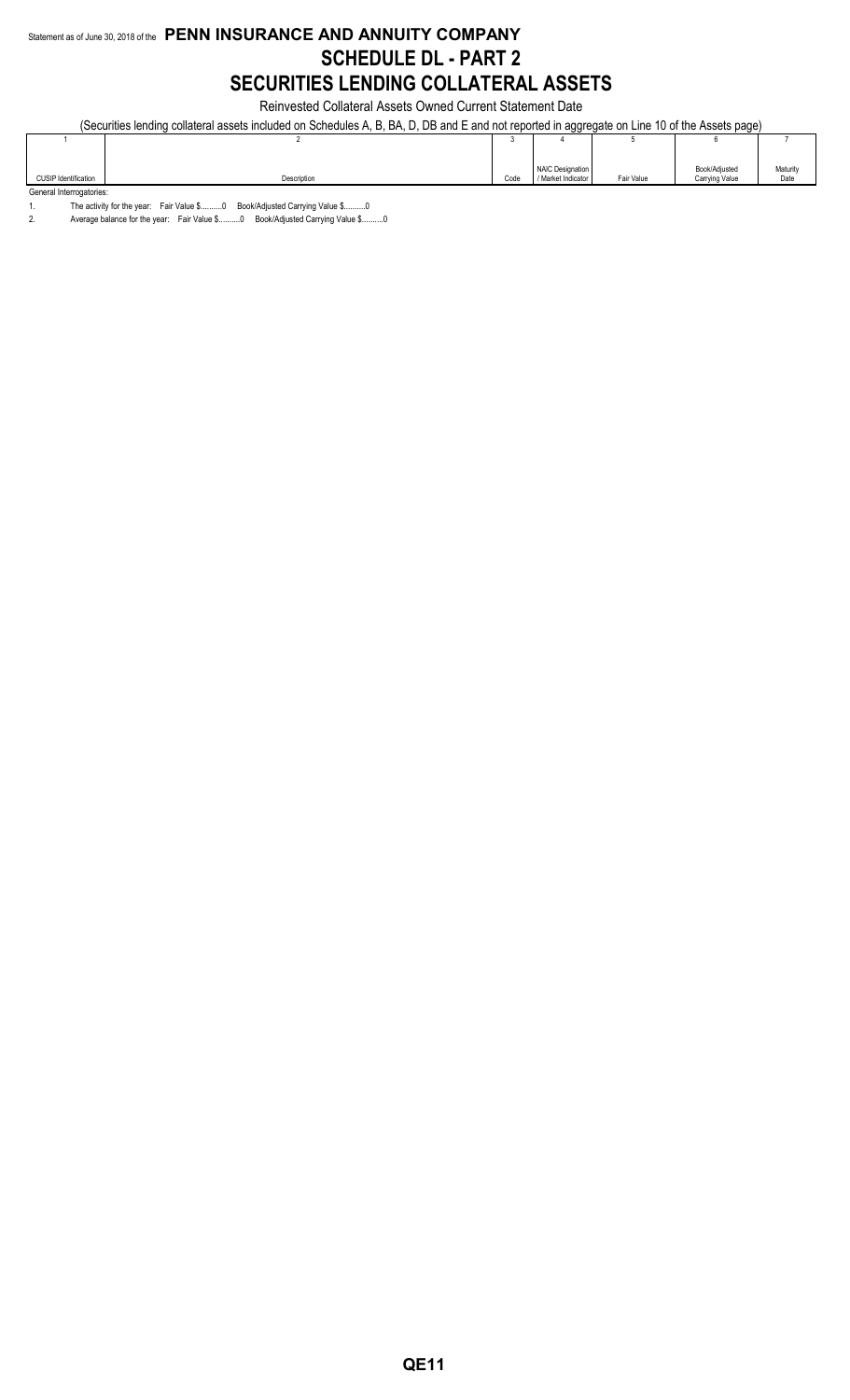## Statement as of June 30, 2018 of the PENN INSURANCE AND ANNUITY COMPANY **SCHEDULE E - PART 1 - CASH**

|                          |                             |                  | Month End Depository Balances                                          |                                                                   |                                     |              |             |            |  |  |
|--------------------------|-----------------------------|------------------|------------------------------------------------------------------------|-------------------------------------------------------------------|-------------------------------------|--------------|-------------|------------|--|--|
|                          | Book Balance at End of Each |                  |                                                                        |                                                                   |                                     |              |             |            |  |  |
|                          |                             |                  |                                                                        |                                                                   | Month During Current Quarter        |              |             |            |  |  |
|                          |                             |                  |                                                                        |                                                                   |                                     |              |             |            |  |  |
|                          | Code                        | Rate of Interest | Amount of Interest<br><b>Received During</b><br><b>Current Quarter</b> | Amount of Interest<br>Accrued at Current<br><b>Statement Date</b> | <b>First Month</b>                  | Second Month | Third Month |            |  |  |
| Depository               |                             |                  |                                                                        |                                                                   |                                     |              |             |            |  |  |
| <b>Open Depositories</b> |                             |                  |                                                                        |                                                                   |                                     |              |             |            |  |  |
|                          |                             |                  |                                                                        |                                                                   | 738,847                             | 739,800      | 740,798     | XXX        |  |  |
|                          |                             |                  |                                                                        |                                                                   | 291,223<br>.                        | 460,324      |             | XXX        |  |  |
|                          |                             |                  |                                                                        |                                                                   | $\ldots$                            | 49.984       | 50,480      | XXX        |  |  |
|                          |                             |                  |                                                                        |                                                                   | .880,927<br>.                       |              |             | <b>XXX</b> |  |  |
|                          | <b>XXX</b>                  | <b>XXX</b>       |                                                                        |                                                                   |                                     |              |             | XXX        |  |  |
|                          | <b>XXX</b>                  | XXX              |                                                                        |                                                                   | 1,959,966                           |              |             | XXX        |  |  |
|                          | <b>XXX</b>                  | <b>XXX</b>       |                                                                        |                                                                   | 1,959,966   (1,106,852)   2,645,338 |              |             | <b>XXX</b> |  |  |